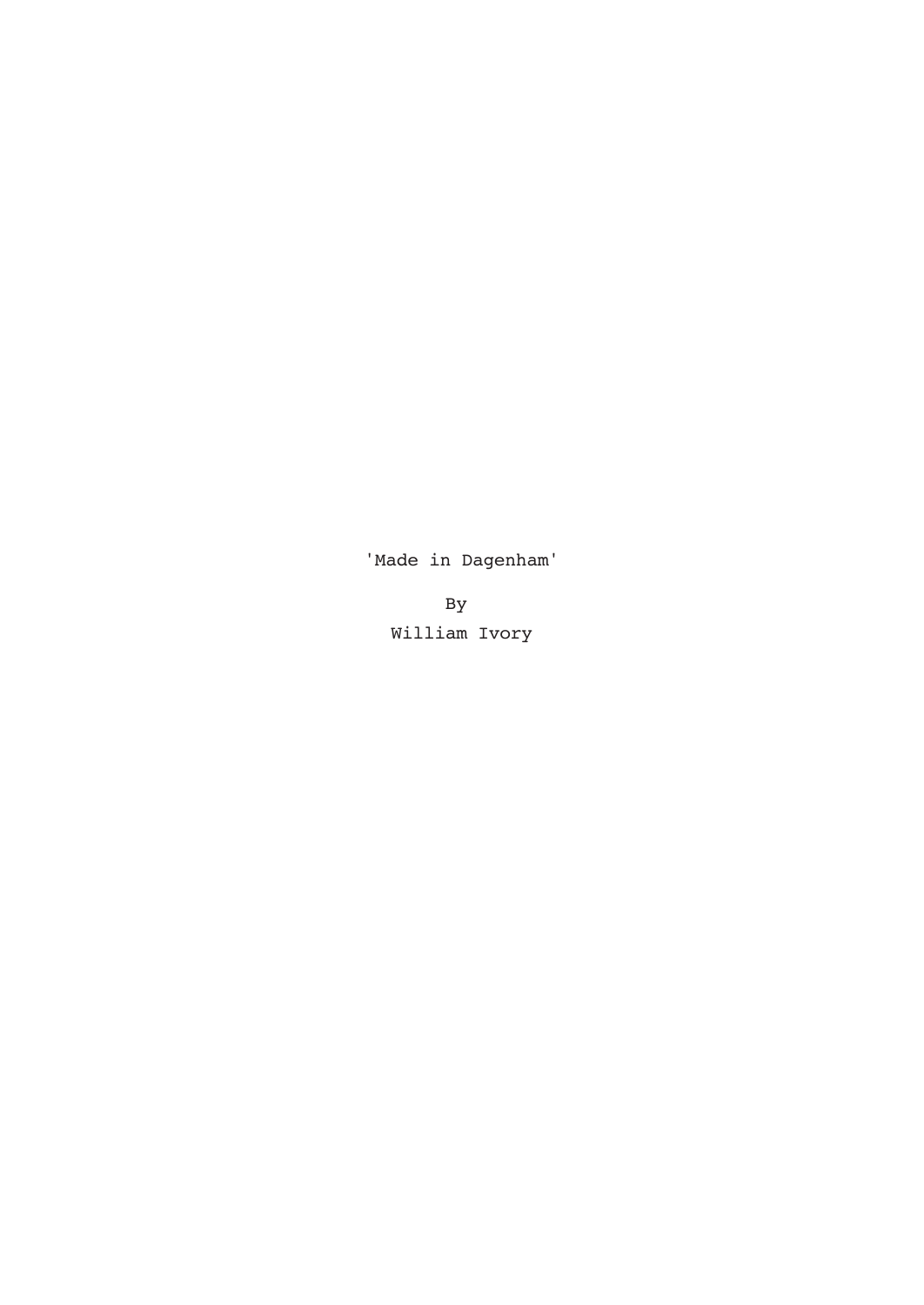**Keep On Running** By The Spencer Davis Group, thunders over titles and-

#### 1 EXT. ESTATE IN DAGENHAM - DAY 1

RITA O'GRADY and her husband EDDIE, both late twenties, step onto the balcony of a flat on a massive housing estate in East London. With them are their two children, GRAHAM and SHARON.

They kiss the kids goodbye as another man, also in blue overalls, emerges from the flats, clambers onto a bike and sets off down the car-less streets. Rita and Eddie grab their own bikes, and ride off into an ever broadening stream of people.

# 2 EXT. ESTATE - DAY 2

On another part of the estate, a much younger woman, SANDRA, emerges from a flat, waves to her mum on a balcony above and hops onto her bike. She wobbles off, the white patent leather boots she is wearing make balance something of a challenge.

### 3 INT. ESTATE - DAY 3

Sandra filters in with the great tide of cyclists pouring from the Estate beneath the baking sun. We see them from high above. Sandra spots Eddie and Rita, calls out and speeds up to join them.

## 4 INT. FORD MAIN PLANT - DAY 4

The tide has become a flood as more and more cyclists freewheel through town and down a hill towards a massive industrial complex with a blue neon sign above it: **FORD MOTORS.** 

As they approach the factory, the cyclists diverge, men one way, women the other. Several people stop and kiss at the point of divergence, including Eddie and Rita. Then he pushes off towards the Main Plant, brand new and state of the art while she turns her bike towards a crumbling nineteen twenties monolith the River Plant. We follow Rita, as she cycles between the blackened, paint peeled buildings to a series of bike racks, There, along with Sandra, Eileen, Brenda and Monica, she dismounts and glancing at the hot sun, passes into the factory. MUSIC FADES. CREDITS END. ACROSS THIS-

# **DAGENHAM. ENGLAND. MAY 1968**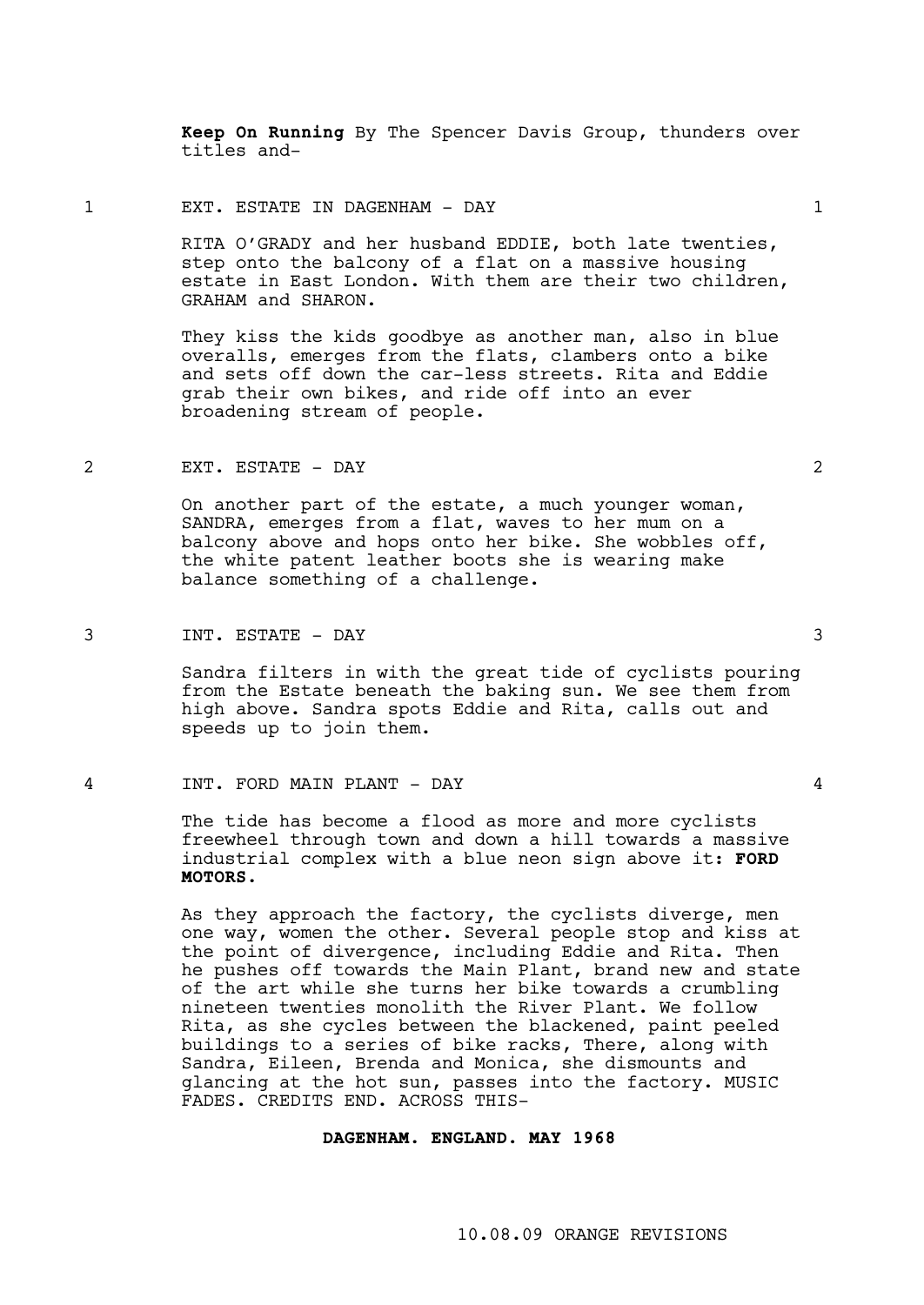# 5 INT. RIVER PLANT - DAY 5

On the shop floor, a cramped, filthy, windowless place, chatter and laughter rings out. The girls, nearly 200 of them, roll down their overalls and tie the arms off in front of them, revealing bras or camisoles. And as Rita enters and moves to her bench, we drop to floor level and see that nearly all of the women have now removed their shoes. As Rita, threading up her sewing machine, wipes a bead of sweat away from her face, we understand why: the place is an oven! Rita grabs a box of vinyl pieces as Eileen walks past, revealing a ferocious wired bra.

10.08.09 ORANGE REVISIONS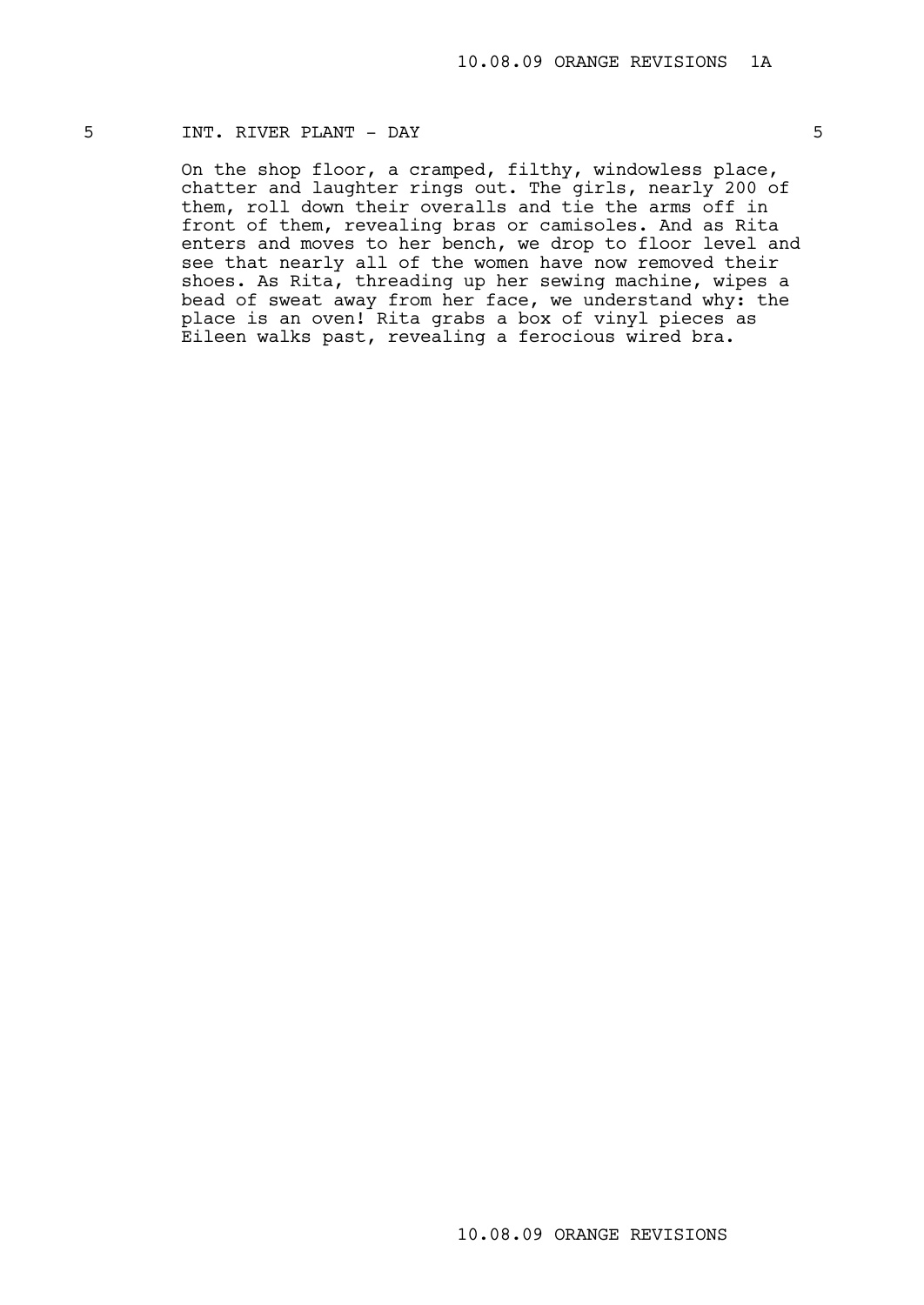# RITA

Bloody hell, Eileen, you got more support there than the Arsenal-

Eileen makes to retort but is interrupted by a the sound of a hooter. Almost at once there is the noise of a generator engaging and then a staggering cacophony as 200 sewing machines start to clatter away. Talk impossible, the women get down to work.

Rita pulls several pieces from the box beside her and picks up a car headrest frame. She arranges the vinyl around the frame and starts to machine it into place. It is hugely intricate but nevertheless she sews at breathtaking speed and quickly completes the first item. She places it on a trolley behind her and grabs the next frame.

### 6 EXT. DAGENHAM HIGH STREET - DAY 6

Silence. The street is utterly deserted. And we see how bare, how basic, how unlike the Swinging Sixties, is Dagenham. And then, we see a lone figure, CONNIE, late forties, cycling towards the plant as fast as she can.

7 INT. RIVER PLANT - DAY 7

Rita curses. One of her nails is chipped. She wipes sweat away again and resumes her work at a ferocious speed, finishing another headrest. As she reaches for the next frame, Connie enters, flustered-

## CONNIE

Sorry I'm late-

# RITA (smiles; shouts) Everything alright?

Connie looks across from threading her machine.

#### CONNIE

# Yeah. Just overslept.

Connie takes off her shoes, places a washing up bowl of water on the floor and stands in it. Then she turns to her machine, hassled. But, suddenly, something drops from above with a thud. Connie jumps, startled. It is a dead bird, entangled in cotton threads. Already there's laughter from those who saw the near miss. Connie tenses; staring at the animal on her work bench with a steely expression. She's not in the mood. Instantly, more laughter.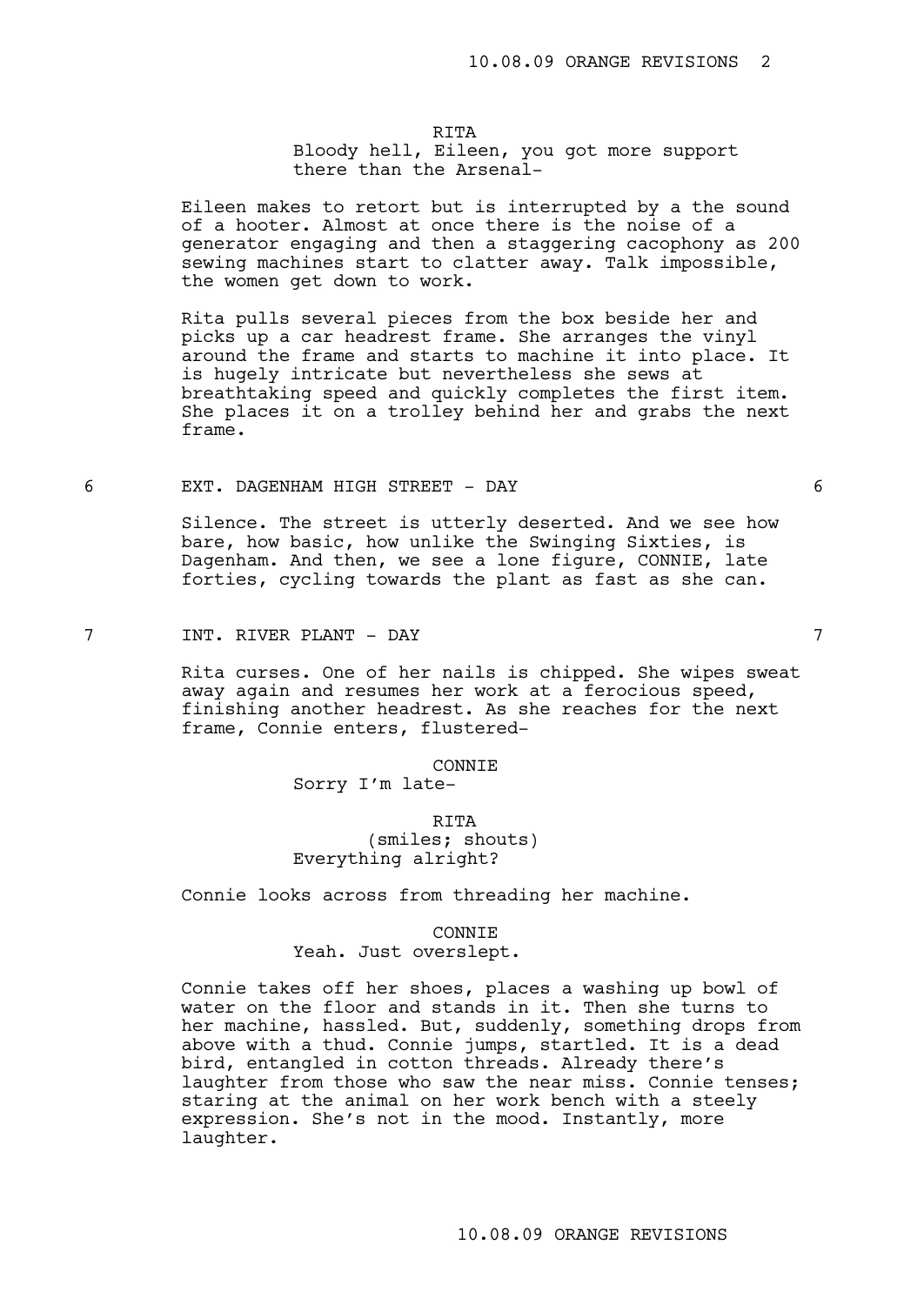## BRENDA

Least it didn't shit on you. They do that sometimes. 'Fore they die.

Connie picks up the bird and marches to the bin with it. Rita looks to the rafters where hundreds of other birds hang dead. She then turns back to Connie, trying not to laugh, as she arrives at her place. But immediately, the hooter sounds again and the power to the machines is switched off. The girls start to make themselves decent-

#### ALBERT

Ladies...If I could just interrupt you a second-

Rita looks to the far doorway. There, a man in his late fifties, in blue overalls, waits, staring at the floor, in a well practised manoeuvre. This is ALBERT FINCHAM.

#### RITA

## Stand by your beds, men!

The girls laugh but all around there is also a hubbub of excited chatter as they complete getting dressed. Connie, however, hurries down the aisles and shunts the girls forward.

### CONNIE

Come on! Hurry up-

The noise levels have risen considerably.

## CONNIE (CONT'D) Get down the front-

She claps her hands and shouts to the back rows-

CONNIE (CONT'D)

(turns; shouts) In you come, Albert-

Girls-

He enters and walks to the front. Connie moves across and stands by Albert's side, facing the girls. He leans into her.

#### ALBERT

Thank you, Connie-

Albert climbs onto a bench and the noise rises accordingly. Voices are calling out: "What's happening, then? What they decided?" Albert struggles to speak over the top.

> ALBERT (CONT'D) Yeah. Alright...Hang on. I'll...If you'd just shut up a minute! (They quieten) (MORE)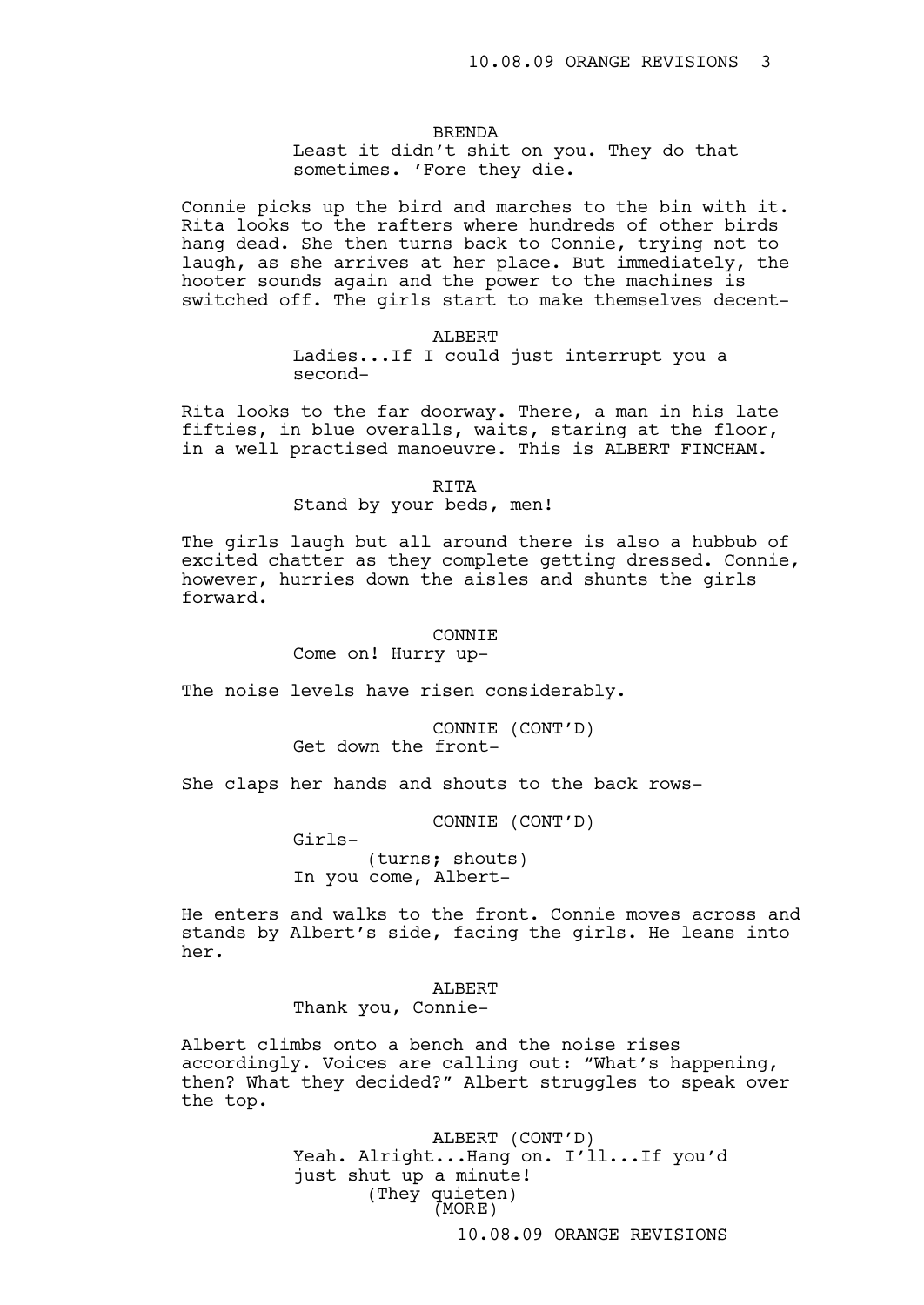# ALBERT (CONT'D)

Right, well...to quote Winston Churchill himself: it ain't the end. It ain't even the beginnin' of the end. But it may well be the end of the beg-

# BRENDA

Albert, for fuck's sake, get on with it-

The women laugh. Several call out.

ALBERT

Please! Ladies! I'm doin' me best here-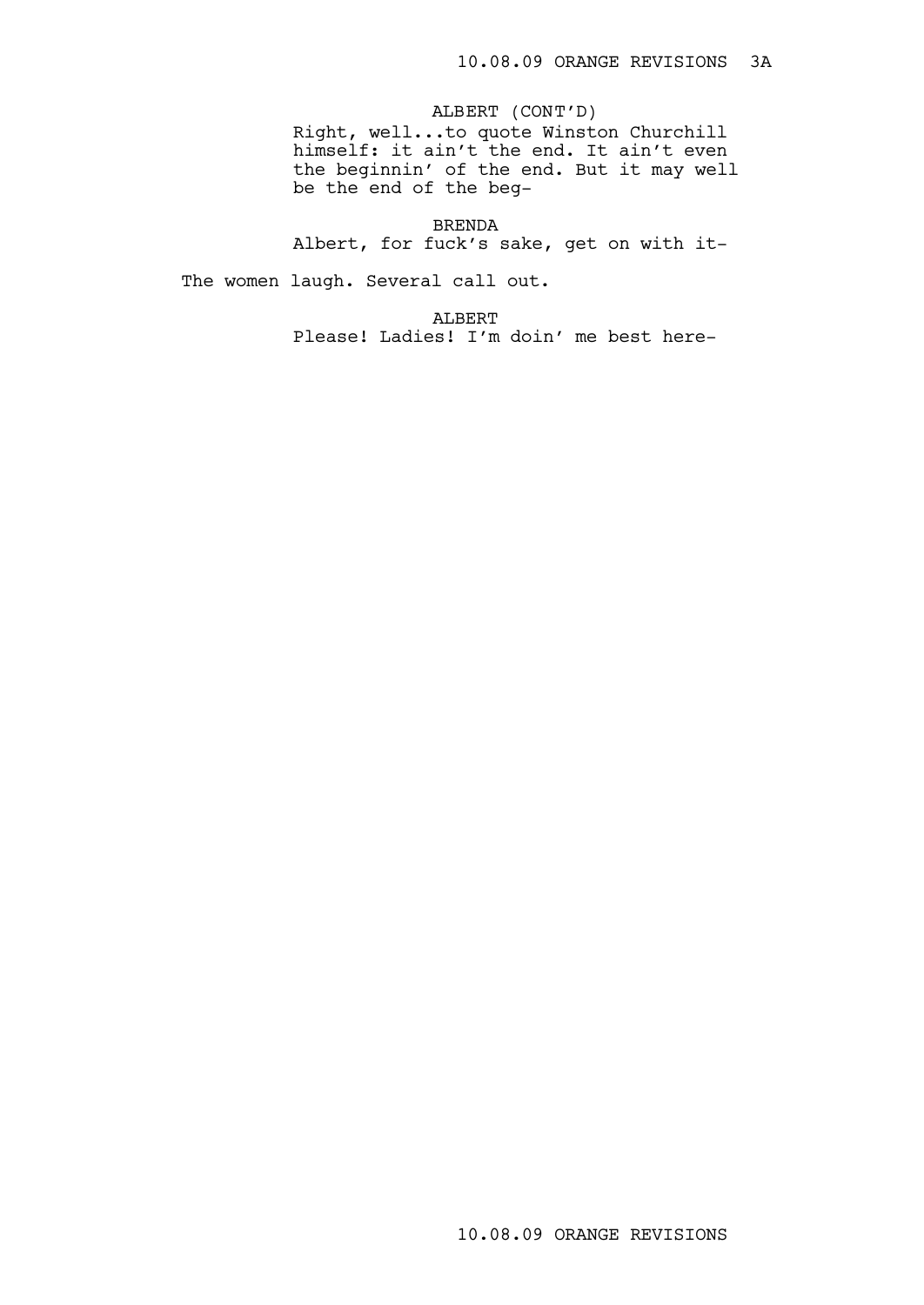A shout that he's lovely when he's cross. Albert sags but gradually, the girls *are* quiet. He nods, relieved.

> ALBERT (CONT'D) Thank you... (clears throat) So...The deadline we set the management, to respond to our complaint about how they've re-graded you..."unskilled"...*has* now passed. (voices shout; serious this time) And they still ain't got back to us- (louder cries) Which means!...you gotta vote! On the threat we made in that original communiqué: an immediate ban on all overtime and a one day stoppage - to happen on the 29th of May. (silence. Eileen glances at Rita, nervously) All them *for* industrial action: hands up.

Rita's determined face. Her arm goes straight up. She looks round. All of the other hands are up, too.

ALBERT (CONT'D)

Against? (no one) Thank you. 187 to nil. I'm seein' the management first thing tomorrow mornin'. I'll inform 'em of your decision.

A stunned moment, then as Albert steps down, a huge cheer and applause as and the women break into groups, talking excitedly. Eileen grabs Rita.

EILEEN

We done it!

Rita looks nervous, too.

#### RITA

First time for everything...

#### BRENDA

Fuck 'em. That's what I say. Every other bugger round here goes on strike. Why shouldn't we?

RITA

Yeah. Just...maybe don't put it like that if you get interviewed by David Frost, eh?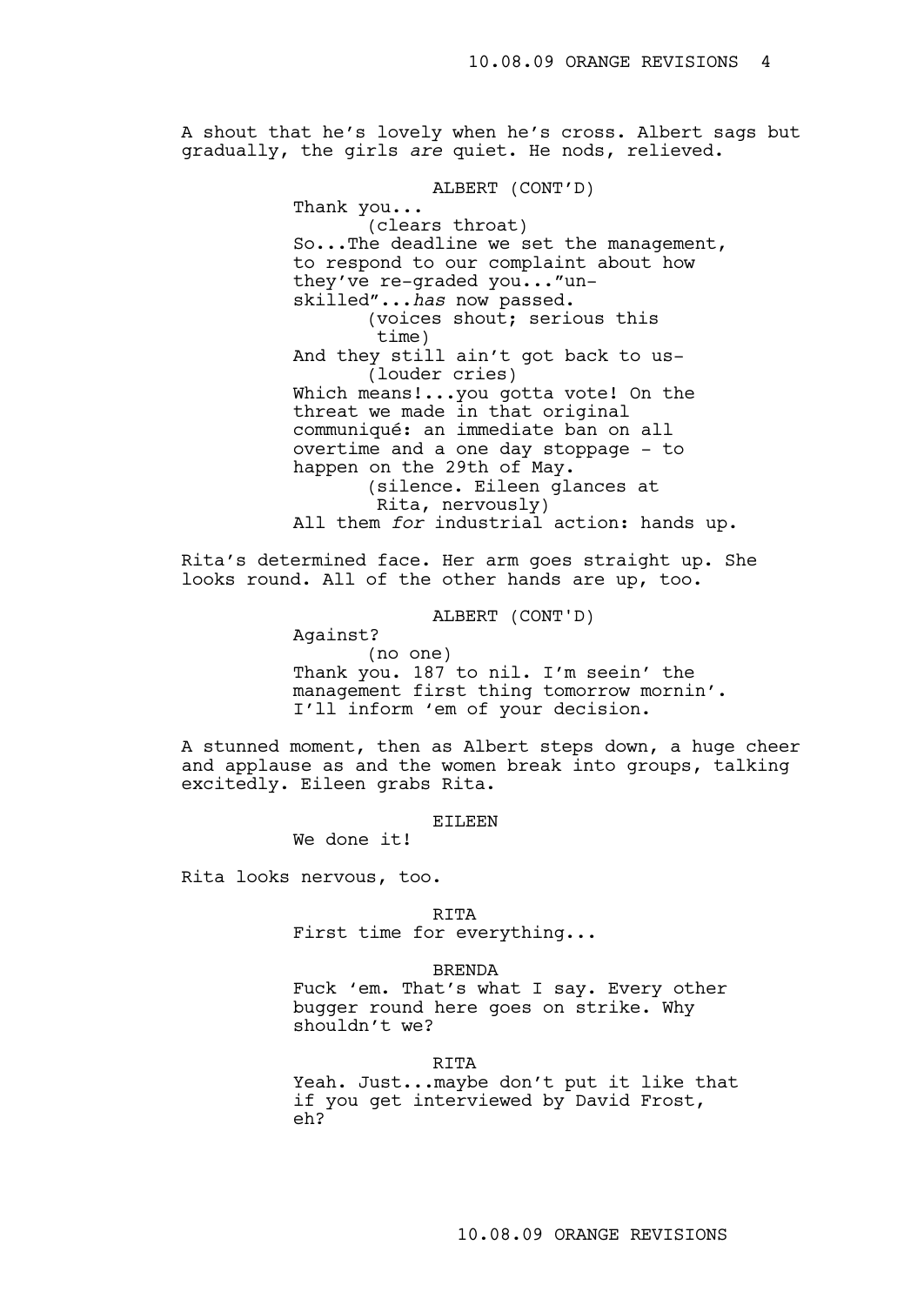Everyone laughs and the girls return to their benches, still chattering furiously. In the doorway, Albert watches the women going back to their positions. A young lad, BRIAN, passes by, sweeping the corridor. Albert looks to him, indicating the girls.

### ALBERT

I fought Rommel, you know. I was never once scared like I am when I go in there.

The hooter sounds and the machines start up again. Immediately the door slides shut, just as the girls begin to disrobe.

8 INT. DAGENHAM DOCK CLUB - EVENING 8

The sports and social club has been decorated with streamers and balloons. **Young Girl** by Gary Puckett plays on a large portable record player, perched on the stage at one end of the room. However, the dark suits and knee length skirts of the packed dance floor bring to mind the nineteen fifties, not the sixties.

The joint *is* jumping, nevertheless. And standing at a corner table, Rita throws down a large gin before rushing back to Eddie, caught in the thick of the dancing. Close to him is Connie, with GEORGE, her husband, a couple of years younger, angular and handsome, moving stiffly. Also nearby are Eileen and Dave. Eddie spins Rita rather too vigorously and she nearly goes over, laughing, as he grabs her again. Then, suddenly, the music stops and everyone is plunged into near darkness. Moans and complaints from the floor as a Dave runs towards the record player.

> DAVE Alright! Hold your horses-

EILEEN (to Dave) This happens every time-

More shouts of derision.

CONNIE He puts the wrong fuse in. I keep tellin' him-

Then suddenly a piano sounds out. Heads spin towards the back of the room where the older folk are gathered.

RITA

Oh, God! Give him half a chance and he's in there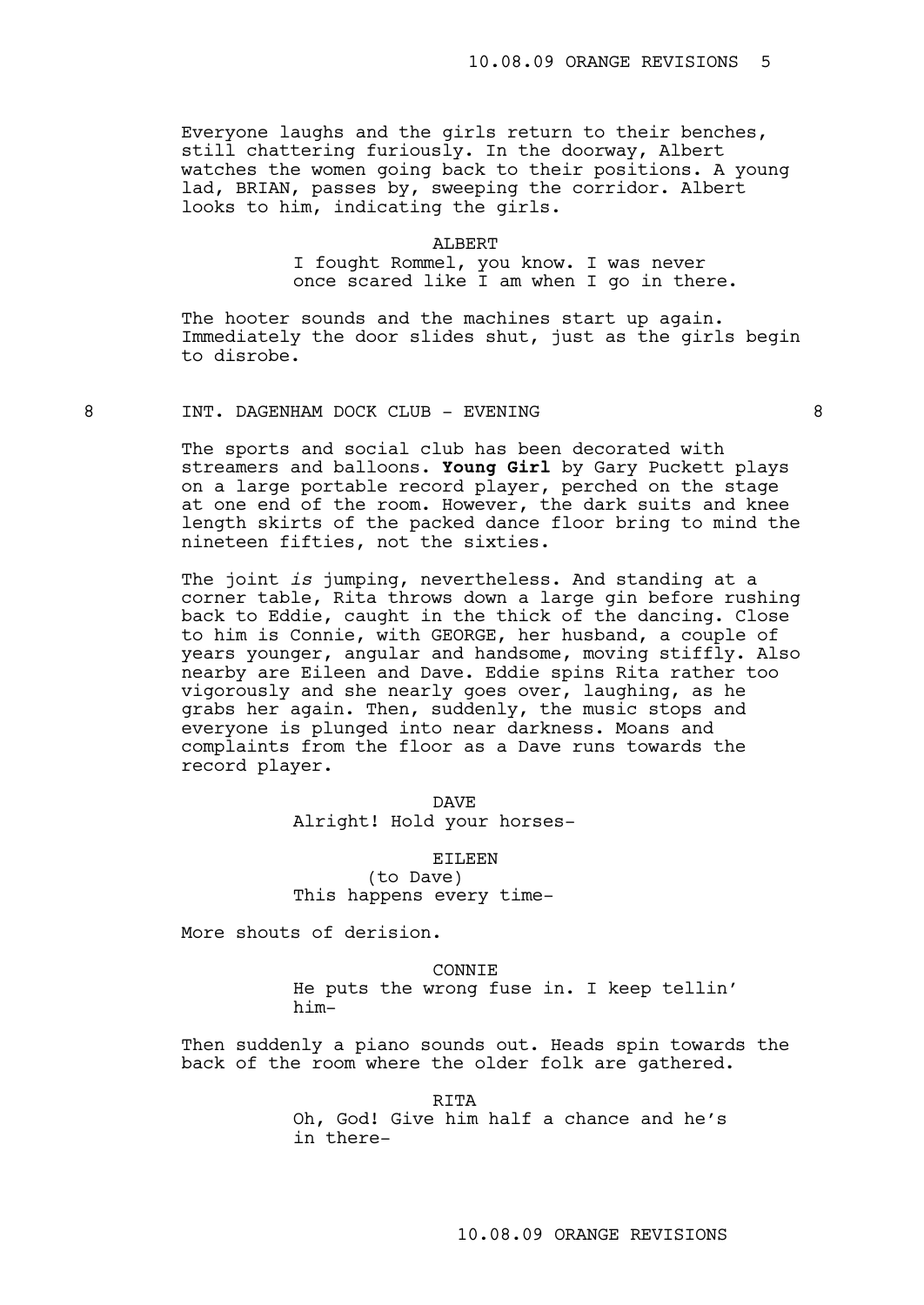Albert is playing "MY OLD MAN." The oldsters immediately start singing along, to groans from the youngsters.

> RITA (CONT'D) -Bleedin' Liberace-

But then, the power is back on and Rita puts the record player on again, drowning out Albert. It's Sandie Shaw's, **Always Something There To Remind Me**. A big cheer. Rita and the others start dancing. She looks across to a peeved Albert and winks at him. He's not amused. Eddie leans in-

#### EDDIE

# Here, where's Brenda gone?

Rita looks uneasy. She shrugs. Eddie nods and whisks her off again.

9 INT. CAR - EVENING 9

A man grunts and thrusts. He's having sex, eyes shut, across the back seat of his motor. Beneath him, Brenda stares at a tear along the seam of the front passenger seat. The man opens his eyes and finally stops thrusting. At last Brenda looks at him.

> BRENDA Your trim. That'll be hangin' right off in a day or two, that will... (points to tear on seam) And I bet I know the girl what sowed it, n'all. (nods, smugly. He is stunned) Go on, then. Chop chop. Or we'll miss the buffet.

He hesitates, then goes for it anyway. Brenda, head rocking, looks back to the edge of the seat: typical.

10 INT. DAGENHAM DOCK CLUB - EVENING 10 10

Empty glasses are placed on a tray.

RITA Right! Who wants another? George? You're finished-

GEORGE Naah. Be up all night-

**CONNTE** Go on! Let your hair down.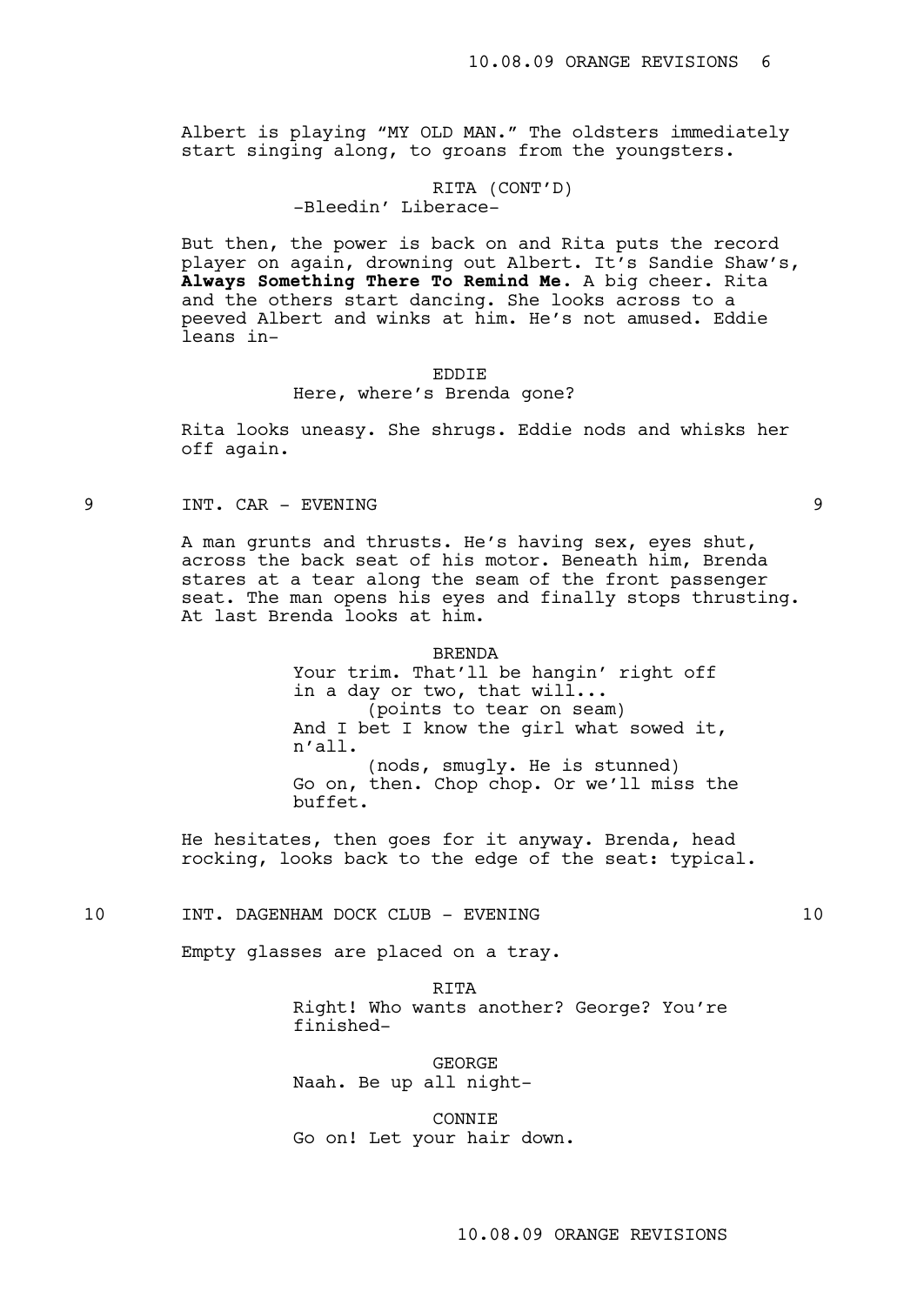He relents. Connie pushes her own across.

CONNIE (CONT'D) Same again for me, ta!

Rita smiles, just as a figure lurches into her.

#### SANDRA

## Who's next, then?

Sandra, in a much shorter skirt than the others, also with a bee hive hair-do, wears a sash which says 21 TODAY and sways alarmingly.

> EDDIE You sure you don't wanna sit down five minutes, Sandra?

> > SANDRA

You're jokin'...

CONNIE What about some food...? (to Eileen) She won't eat nothin'... (to Sandra) There's Scotch eggs-

### SANDRA

(to Rita) I'll have a snowball...Come on, George. You ain't tripped the whatsit with me yet, have you?

She weaves back onto the floor and is soon involved in something very sixties and very unstable. Rita watches her, then looks back to George uneasily. He starts to move, but it's an effort-

> ALBERT (V.O.) Do you mind, George...If I have this one...?

They turn; Albert is staring across at Sandra; he bends to one side, limbering up. Rita smiles at Albert's gesture. He turns to Connie.

> ALBERT (CONT'D) Like to keep me hand in...Jitterbug, Twist. All them...

He takes a deep breath and prepares to stride out-

RITA Yeah, well, don't overdo it... (Albert turns to her) Give yourself an heart attack...We need you tomorrow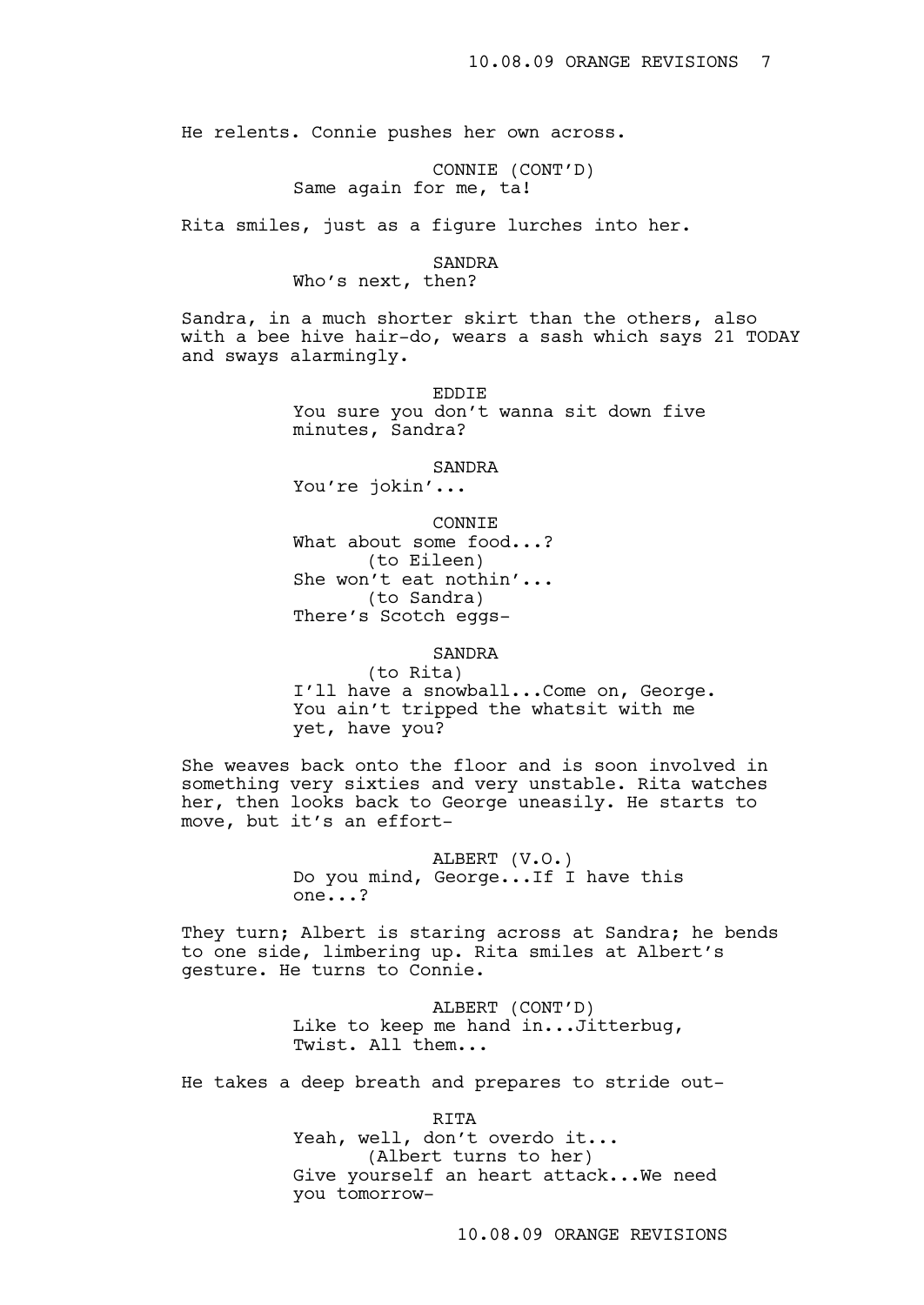Albert tuts, piqued. Then he strides out onto the floor. Rita smiles.

11 EXT. DOCK CLUB - NIGHT 11 21

Sandra sways. Then Dave and Eileen take her by either arm and set off, to escort her home. Finally, Rita and Eddie are left alone in the still night air. Rita takes a deep, contented breath. Then she kisses Eddie on the mouth.

> EDDIE What was that for?

RITA Nothin'. Like you. That's all...

He is staring at her in wonder. And lust. He tries to grab her.

## EDDIE

Come here-

RITA

Oy-

She skips away, laughing.

EDDIE

Ri-ta!

She turns and looks back at him.

RITA

Not out in the street-

She grins and runs off. He chases after her. She easily keeps her distance.

> EDDIE Oh, you're better than that, are you!

#### RITA

Yes, I am, actually.

Then she goes over on one of her high heels. They laugh together.

12 INT. RITA'S HOUSE, KITCHEN - DAY 12

A big screaming guitar solo from Cream's **Crossroads**- And Rita re-tunes the radio, exhaling heavily. She feels dreadful.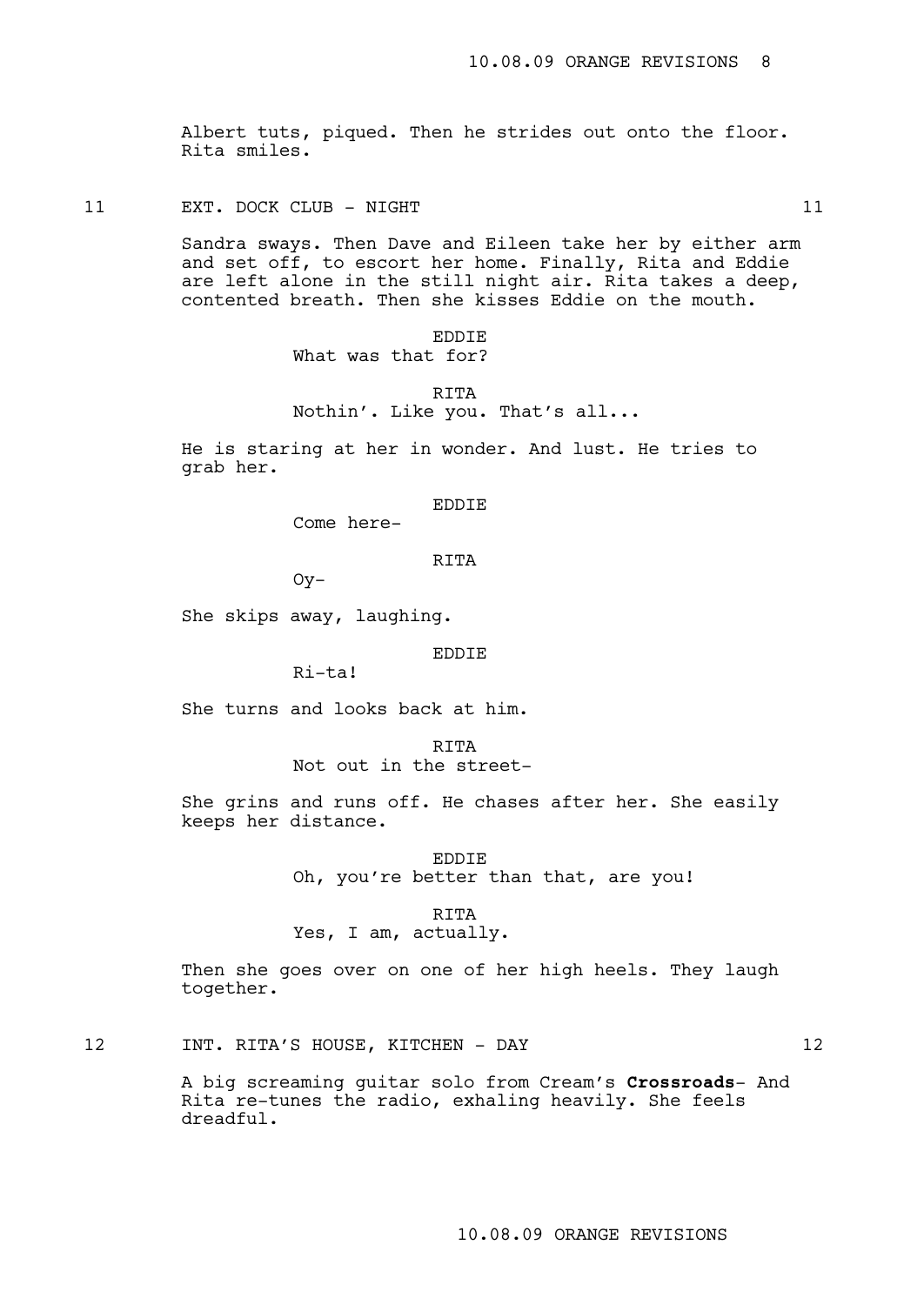She settles on **Born Free** by Matt Monroe, then takes a drag on a fag, finishes ironing a shirt and moves across to a cooker where she removes a pan of beans from the heat. She spoons them onto three plates, eggs and bacon already in place, then pauses again, feeling sick. Rita places the plates on the table. In front of Sharon, her daughter (8) who is reading a comic. Graham, their eleven year old son enters, still in his pyjamas.

> RITA Graham...You're gonna be late-

GRAHAM I don't feel very well...

Rita frowns, crosses and feels Graham's forehead.

RITA

You're not hot.

#### GRAHAM

## It's me stomach.

It's said very quickly. Then he tucks into his breakfast. Rita watches and frowns. Graham eats with the fork in his left hand, his right, clenched. She takes it. He resists but Rita fixes him with her gaze and he unclenches his fist as she turns it over. His palm has angry red wields across it. Rita is shocked.

> GRAHAM (CONT'D) I never done nothin'- (she looks him right in the eye) Honest.

She stares. Nods. It's enough.

RITA Mr Clarke again?

He looks uncertain.

# GRAHAM

Yeah.

Rita holds her temper. Just.

RITA

Have your breakfast and go and get dressed- (he makes to speak) I'll deal with it...It'll be fine.

She says it with utter conviction. He nods, relieved.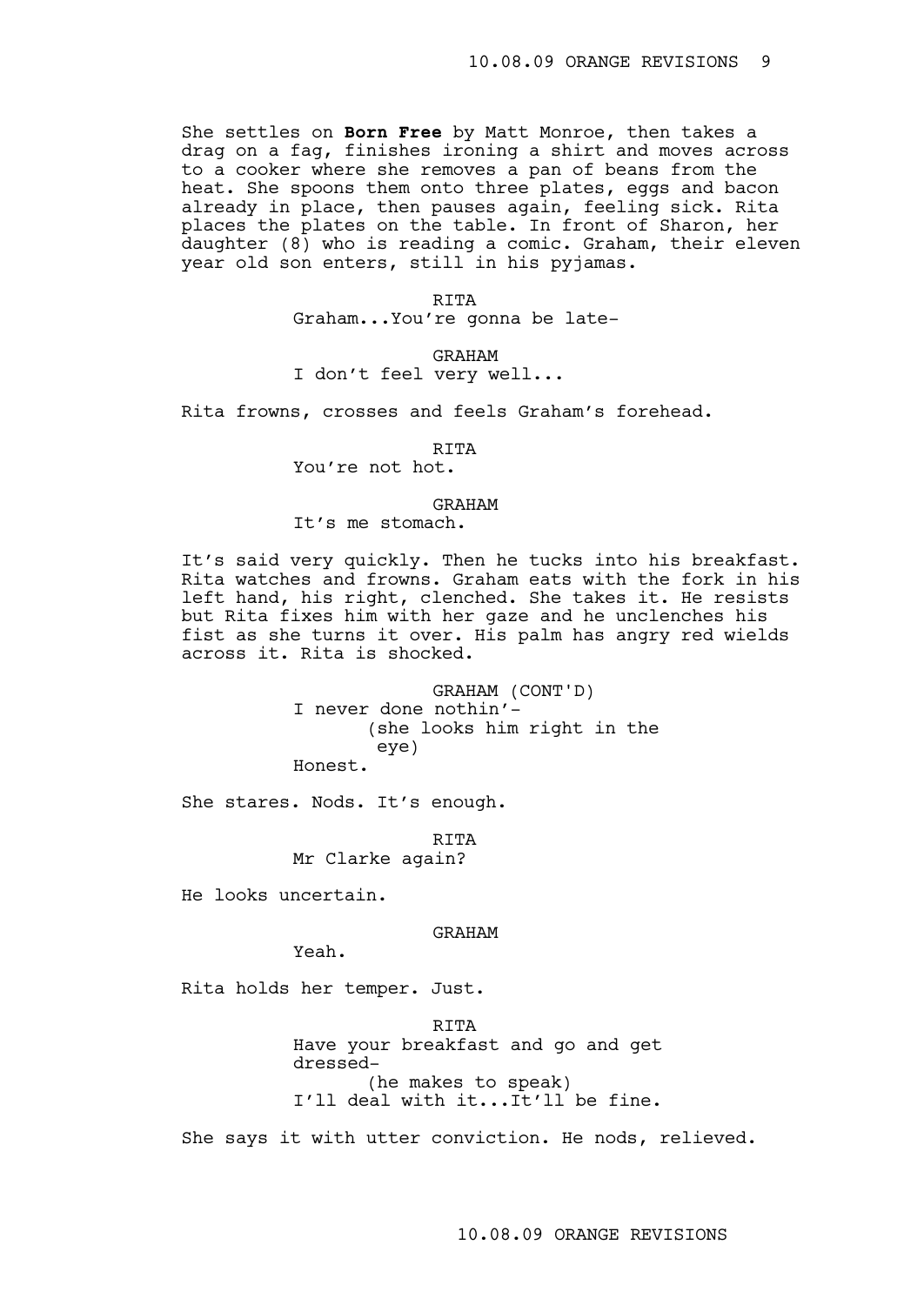# 13 INT. RITA'S HOUSE, BEDROOM - DAY 13

Rita pulls back the sheets on their bed.

RITA

Oy! Lover boy!

Eddie lies face down on the bed. He wears nylon pyjama bottoms. He moans.

EDDIE

Clear off. I'm dyin'.

RITA

We're all dyin'. And we all gotta go to work...Clean shirt-

She drapes it over him. And walks to the door. She looks back. He hasn't moved. She crosses, removes the shirt and tips a bedside glass of water over his back. He yelps, leaps up and she walks out.

14 EXT. FACTORY - DAY 14

As clouds gather, the men (and only men) go about their business outside. GORDON, late twenties, drives a motorised trolley cart, full of completed seats. They load brand new, shining Ford cars onto transporters. But then, a crack of thunder and it starts to rain-

15 INT. FACTORY FLOOR - DAY 15

The thunder of the factory. The women work in silence. Sweat drips from Rita's face and she wipes her brow with her sleeve. She's moving with her usual speed, but with something else, too; aggression, as she yanks hard at the cotton threads she must cut off from around the headrests. Then there is a moan. She turns. Connie has stopped work and glugs from a bottle of Lucozade.

CONNIE

Never again, I swear.

Beside Connie, Eileen re-applies a cold flannel to the back of her neck and Brenda downs a pint of milk. But suddenly, spots of water are dripping through the roof.

CONNIE (CONT'D)

Oh-

She looks up and grabs an umbrella which she wedges above her station.

> BRENDA Alley-bloody-lujah-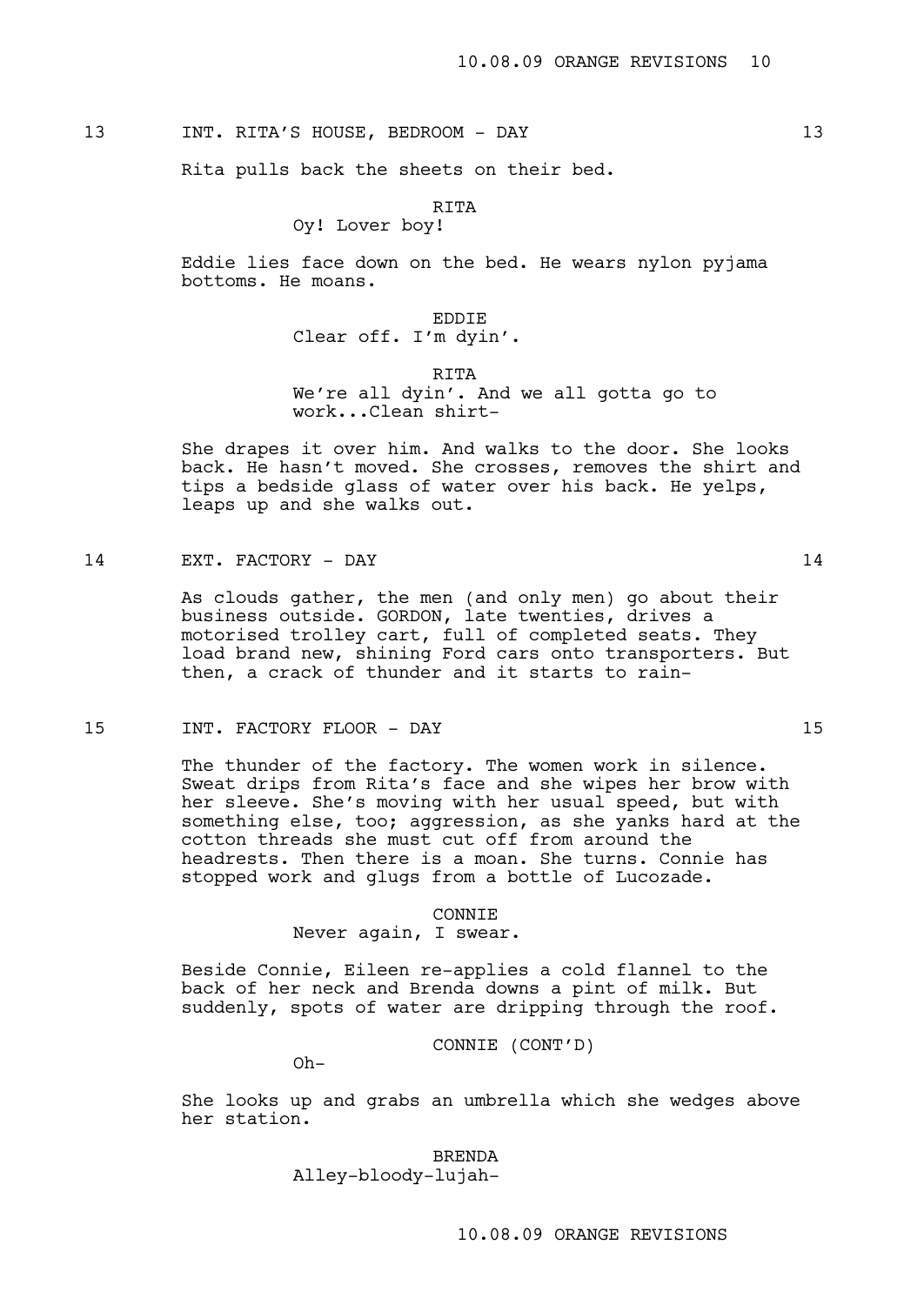Brenda and several other girls step right under the rain, to cool down. Eileen turns to Connie.

> EILEEN You'll go mad, takin' that up and down...It's showers all day!

CONNIE I don't care...It's dangerous. Water and electrics...Innit?

BRENDA What you talkin' about? You're standin' in a bowl of the bloody stuff!

Rita smiles, then sees Sandra who is ashen white, hurriedly place a headrest on the "DONE" trolley, just as it's pushed away. Rita frowns and grabs the item as the trolley is wheeled behind her. She inspects it.

> RITA Con!....Connie! (Connie turns) Sandra's at it again-

(indicates a tear) You're gonna have to say somethin'-

Sandra, who blows bubble gum, sees Rita looking and waves. Rita shouts.

> RITA (CONT'D) Don't wave you silly cow, I'm moanin' about you...

Rita removes her own item, in order to repair Sandra's work. Then she looks back to Connie.

> RITA (CONT'D) We can't keep coverin' for her. (Connie looks worried) They're gonna find out, Con. And then they'll give her the boot.

**CONNTE** I'll have a word.

ALBERT (O.S.) Connie...Con!-

She turns. Albert, wearing a suit and union badge, stands directly in front of them, beaming.

CONNIE

Albert.

Then, her eyes indicate the slip she is wearing. And all of the other half dressed girls, too.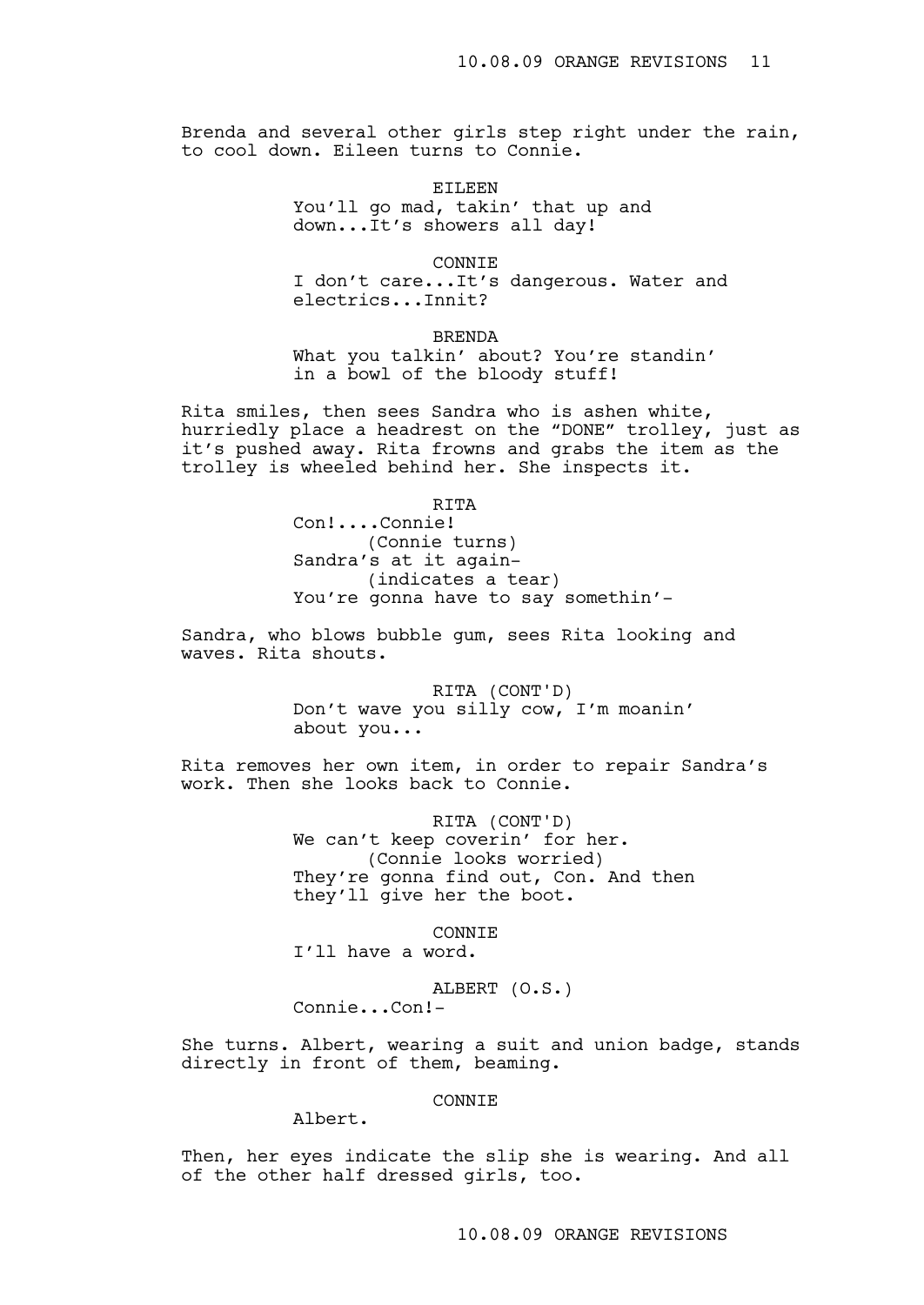## ALBERT

# Oh, Christ!

He looks down, averting his gaze. Rita, grinning, calls out.

## RITA

# Maaaaaaaa-n!

The hooter sounds and power is turned off to the benches as the girls dress. But noise remains; excited chatter filling the air. When Albert looks up the whole shop floor has shoved around Connie's bench.

## CONNIE

You were sayin'?

#### ALBERT

(instant smile again) Meeting tomorrow. Ford headquarters. Down at Warley!

The girls all glance at one another, stunned.

## CONNIE

You're jokin'-

## ALBERT

(posh voice) "The machinists? The machinists are threatening strike action..." They couldn't believe it! (Chatter breaks out on the floor. Albert leans in) Right. They'll have Hopkins there. Jones. And Grant...He's a right miserable sod. Which means we need one more. (Eileen frowns) Little principle I learnt in the war, Eileen: success in battle is very simple. Turn up with more on your side than they've got on theirs and turn up when they're least expectin' it. (back to Connie) In this case we're booked in for two thirty, so we'll get there at half one...Monty Taylor'll come from Union head office, I make two, you're three, so- (smiles; looks round) -who's gonna be the extra man? Any

takers?

And instantly all noise has stopped. The girls stare back at Albert uncertainly. He tuts, disappointed. He looks to Brenda.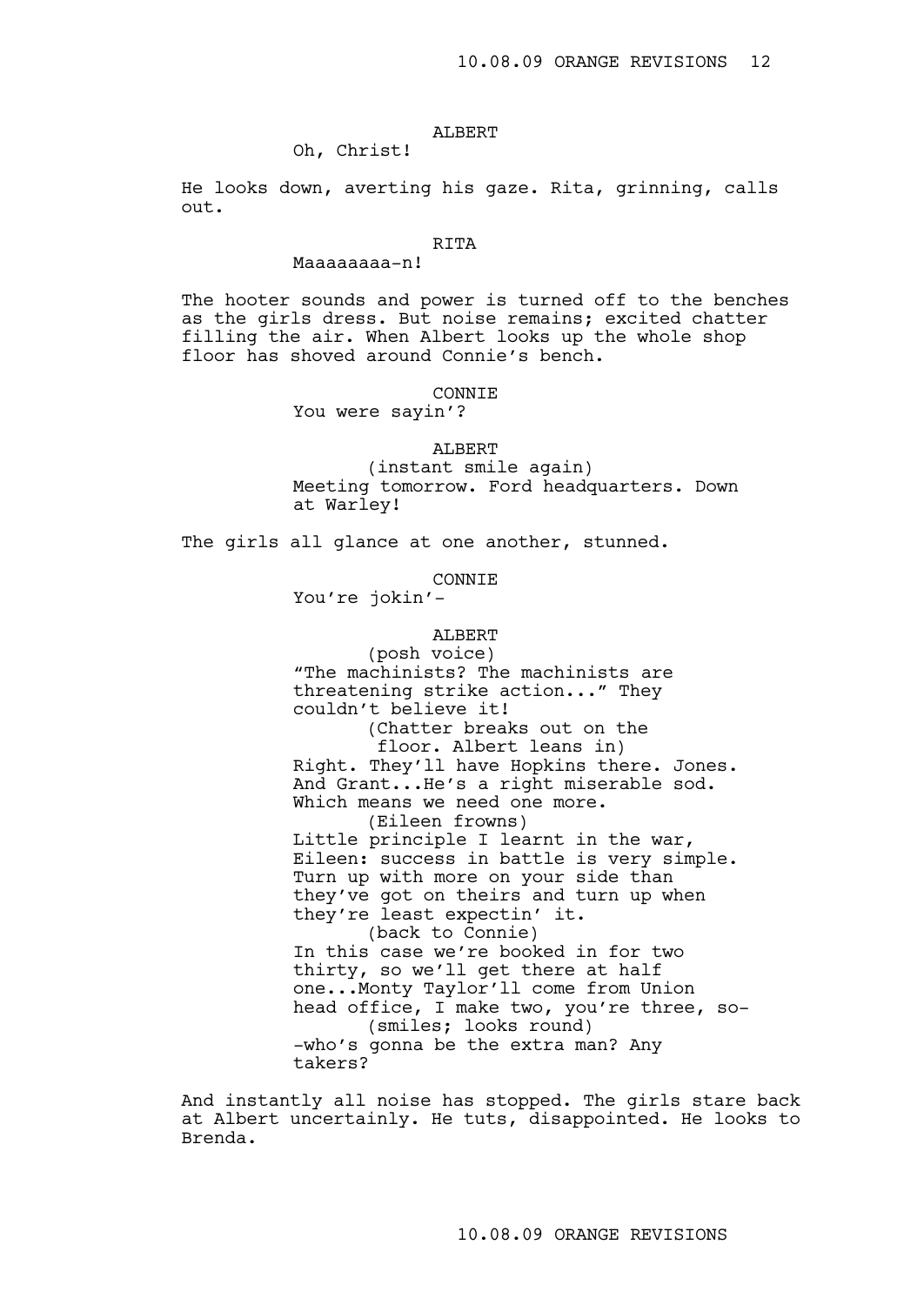# BRENDA

Fuck off!

# ALBERT Oh, come on...It's a day off-

All hands go up in the air. Several people call out, too. Albert looks over the rows of faces, just as stymied as before. But then he notices Rita. Their gazes lock again. And he smiles.

## 16 EXT. RIVER PLANT - DAY 16

Rita wipes down her bench and tosses the off cuttings and threads in a bin. The women are done for the day. She hurries towards the exit. But her way is suddenly blocked, as a forklift truck tows in a massive trailer load of dismantled, un-upholstered seats.

> CONNIE What you doin' with them?

> > GORDON

This new Escort. Looks like they finally designed something people like.

The driver jumps down, unhooking the load.

BRENDA

Well they can get fucked! We've had our vote! We ain't doin' no overtime!

GORDON

Yeah, you took the plunge at last...

He doesn't re-connect the trailer but climbs on board the forklift, anyway, scoffing:

GORDON (CONT'D)

Me and the boys was sayin': we'd've gone on strike years ago; just havin' to turn up in a pig hole like this! You know it's rainin' in here, don't you?

And he drives off. The women stare at the seats, suddenly aware of what they are doing. Rita, frustrated by the delay, leans in to Connie.

> RITA I'll see you tomorrow-

> > CONNIE

Rita-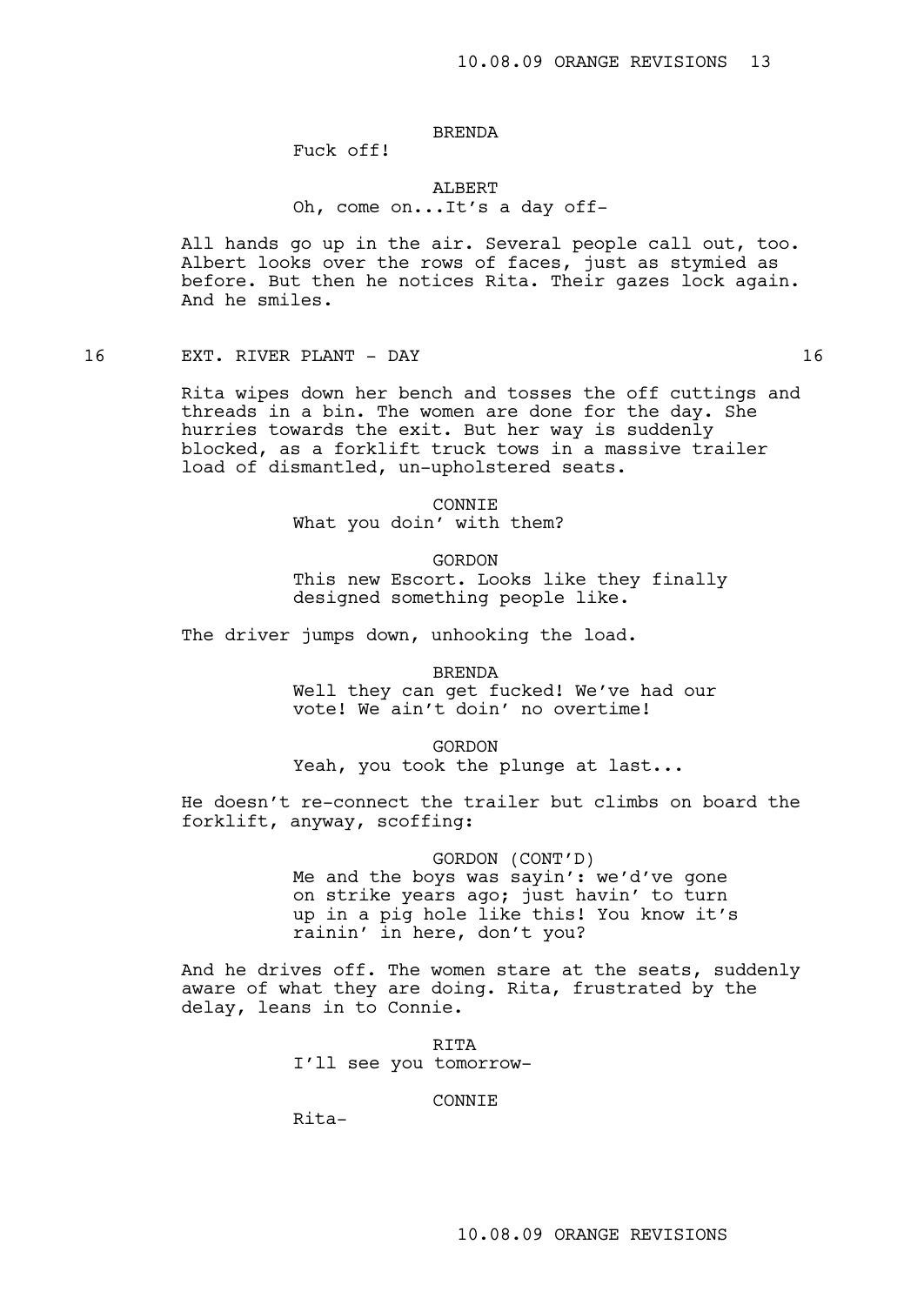## RITA (O.S.) I gotta go!

And she has. Connie hesitates. Then she looks to the girls and walks out. They follow her. Soon all that remains are the seats, un-touched.

## 17 INT. WOMEN'S LOCKER ROOM- DAY 17

Rita is down to her underwear, already in high heels. She slides a pencil skirt on, toppling against the cubicle wall-

## RITA

Christ-

Then she grabs a top-

Then she pulls on a top, runs in front of a mirror, checks her teeth and is off-

18 EXT. STREET - DAY 18

It's stopped raining as Rita slides through a puddle on her bike and stops. She jumps off and leans it against a brick wall. She straightens her blouse and immediately curses: one stocking is smeared with splashed up dirt. She considers her options, then, glancing round, removes it. Then the other one. Then she hurries round a corner and approaches the Thomas A Becket Grammar School. It is much leafier here and cars can be seen for the very first time, most parked near the waiting mothers, gathered at the gate. As Rita strides towards them, short skirted, shapely legged, several women turn to look at her. Rita stiffens slightly. A bell rings and the school starts to let out.

## 19 INT. CLASSROOM - DAY 19

A teacher, fifties, cleans a blackboard as Rita enters the classroom.

#### RITA

Mr Clarke? (he turns) I wondered if I could have a word?

He considers her.

## TEACHER

Of course-

He motions to a chair. Rita hesitates; it's a pupil's and rather small. She sits anyway. He smiles.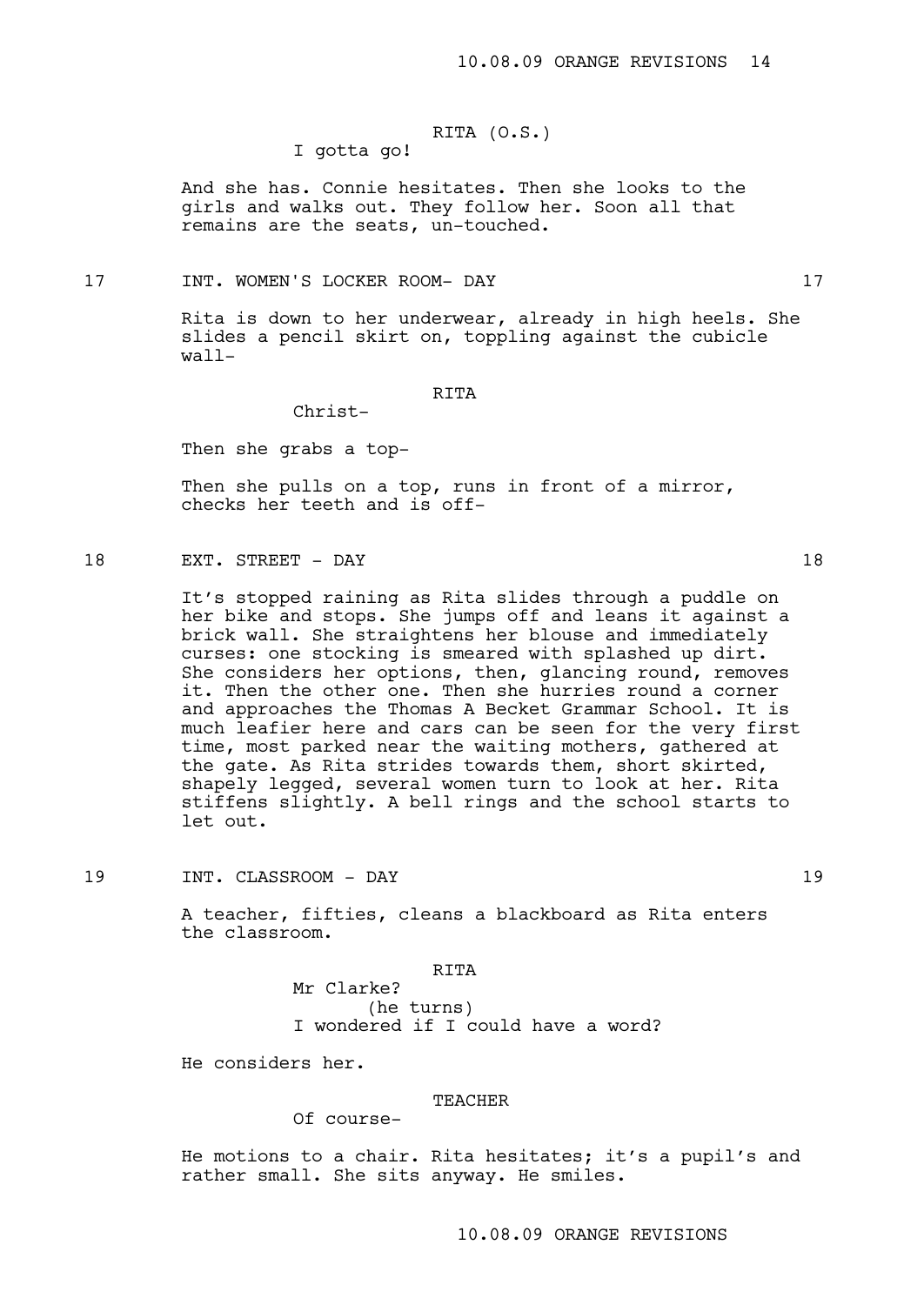TEACHER (CONT'D) How may I help you?

His tone is clipped, Empire. Rita stares at the man. There is no easy way. Finally-

# RITA

You hit my son.

He frowns, confused. But Rita, hearing it said, feels stronger. And more angry.

> RITA (CONT'D) On his hand. You caned him. And it ain't the first time.

**TEACHER** Ah. Yes. O'Grady...I remember.

He smiles; not the slightest hint of remorse. Rita is wrong footed. He crosses the room-

> TEACHER (CONT'D) Forgot his protractor. And it isn't the first time...

He nonchalantly collects some books. Rita flares-

RITA

I don't care whether it's the tenth time! I don't want you doin' it!

She stops; knows she's lost her temper but she holds his gaze, nonetheless. He simply smiles, calmly.

TEACHER

Have you spoken to your husband about this, Mrs O'Grady?

RITA

(surprised) What?...No...I-

TEACHER

I do find where matters of discipline are concerned, that's usually the best route-

RITA

He's *my* son!

Again she flinches inwardly. But again he seems calm.

TEACHER

You live on the estate don't you?

Rita is confused but also on guard now-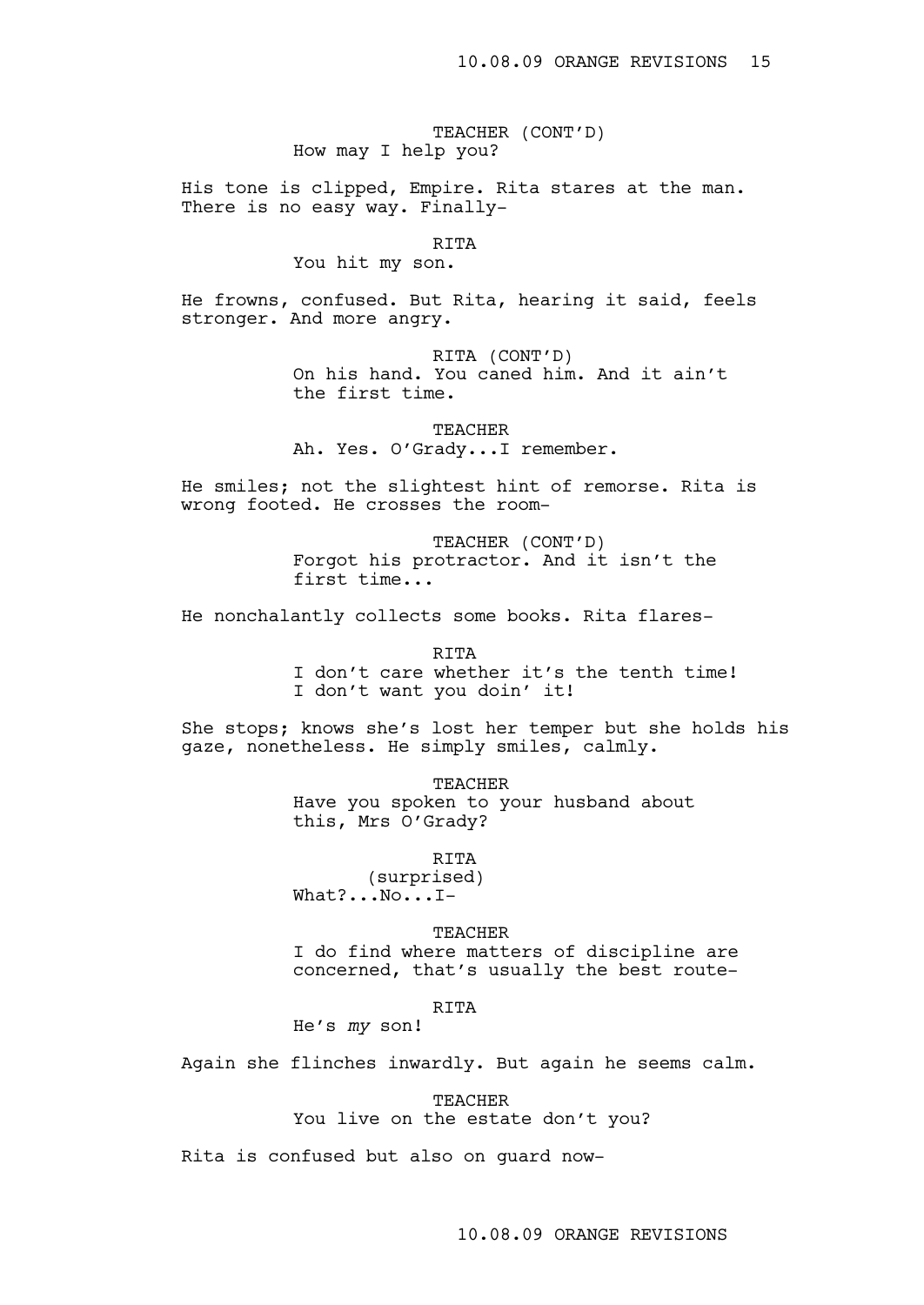#### RITA

I don't see what-

## TEACHER

We find that those boys who come to us *from* the estate often have difficulty in adjusting to the standards of behaviour required in a school like this...It's not really their fault. Their parents have invariably never undergone the full rigours of academic life-

He looks at her quizzically. And now Rita struggles to hold his gaze. The teacher continues, pleased.

# TEACHER (CONT'D) So the boys can hardly look to them for guidance...

Rita tries to keep her expression neutral.

TEACHER (CONT'D) But they *do* adapt...In time...And I'm sure your son will, too. If he's just given the chance.

He smiles, comes across and holds out his hand to shake. Rita stares at it, utterly shocked.

## 20 INT. SCHOOL - DAY 20

Rita walks blindly away from the classroom, turns down a corridor and stops. Ahead is a dead end. She quickly retraces her steps, passing back round the corner. Another woman, LISA, waits outside the classroom now. She turns to face Rita. She is of a similar age, thin, and impeccably dressed in expensive high street fashion. She frowns, sensing Rita's distress.

#### LISA

## Are you alright?

She speaks with a posh voice. Rita trembles.

## RITA

Fuck off!

Then Rita barges past her.

21 EXT. HIGH STREET/NEW KIOSK- DAY 21

Rita is shaking, upset and angry. She fumbles in her bag but her packet of fags is empty.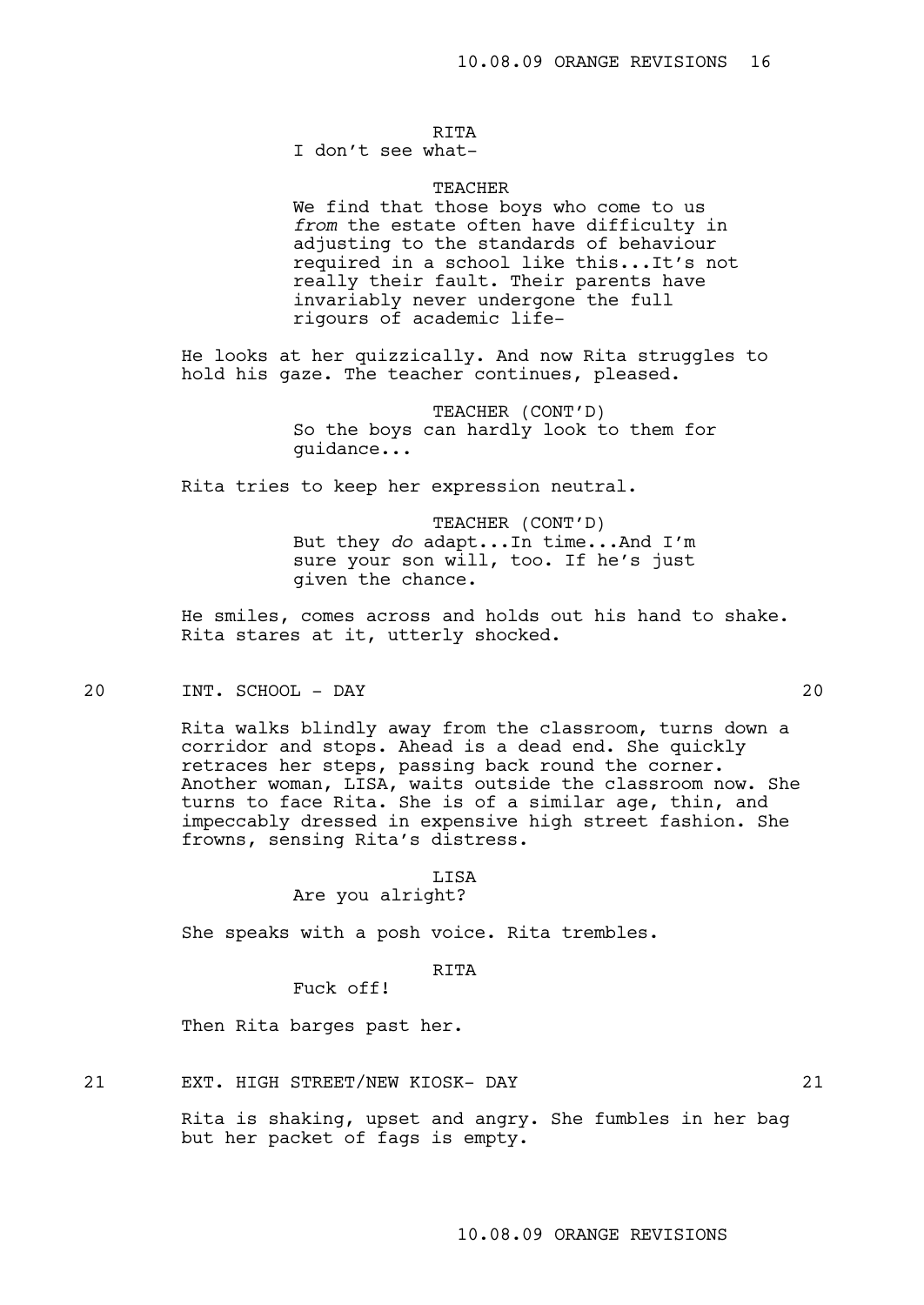She walks towards a News Kiosk and steps to the front of a small queue.

> RITA Ten John Player, please. (hands across money) Ta.

She looks down. A few magazines are laid out on top of a tressel table. One of them is Vogue. It's cover shows Jean Shrimpton with short, slicked down hair and panda eyes: the sixties of popular memory. The byline reads: ALL CHANGE. Rita picks it up.

> RITA (CONT'D) And this, thank you.

She stands tall as she passes it over.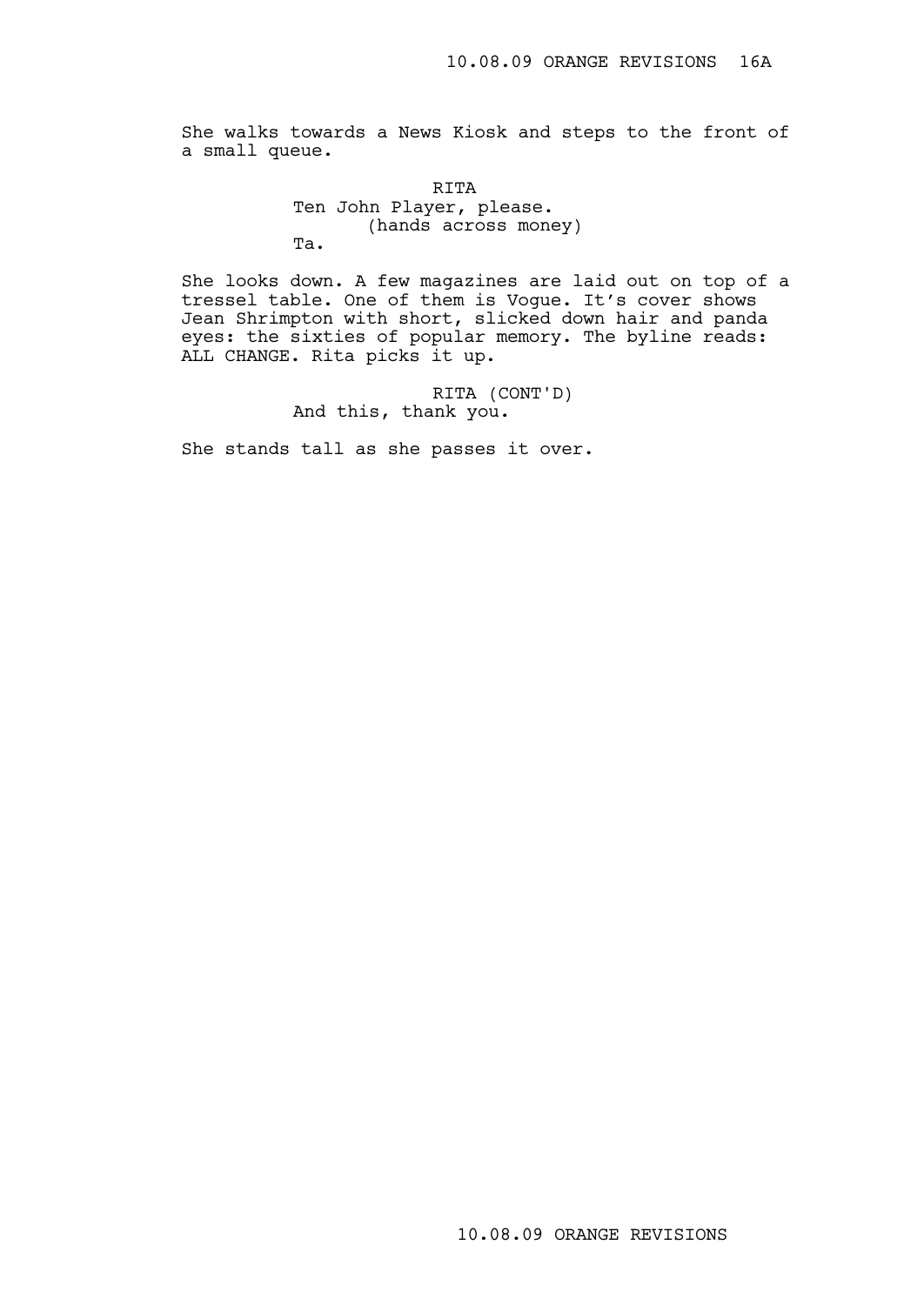22 OMITTED 22

23 INT. RITA'S HOUSE - NIGHT 23

TV pictures of The Prague Spring. A Czech student drops a flower down the barrel of a soldier's gun.

> ANNOUNCER Russia said it was monitoring the situation closely-

Audio fades.

## RITA (O.S.)

Tea's ready...

Sharon looks round from the telly. Rita stands by the door, a tea towel in her hands. Eddie is dozing on the sofa and starts to rouse himself. Graham is at a table by the wall where he is doing his homework. He turns and Rita smiles at him.

> RITA (CONT'D) Alright? Need any help?

> > GRAHAM

Naah. It's easy.

He packs his stuff up. Rita looks at him guiltily. But then he turns suddenly and sees her staring.

GRAHAM (CONT'D)

What's up?

RITA Nothin'...You're a good lad. That's all.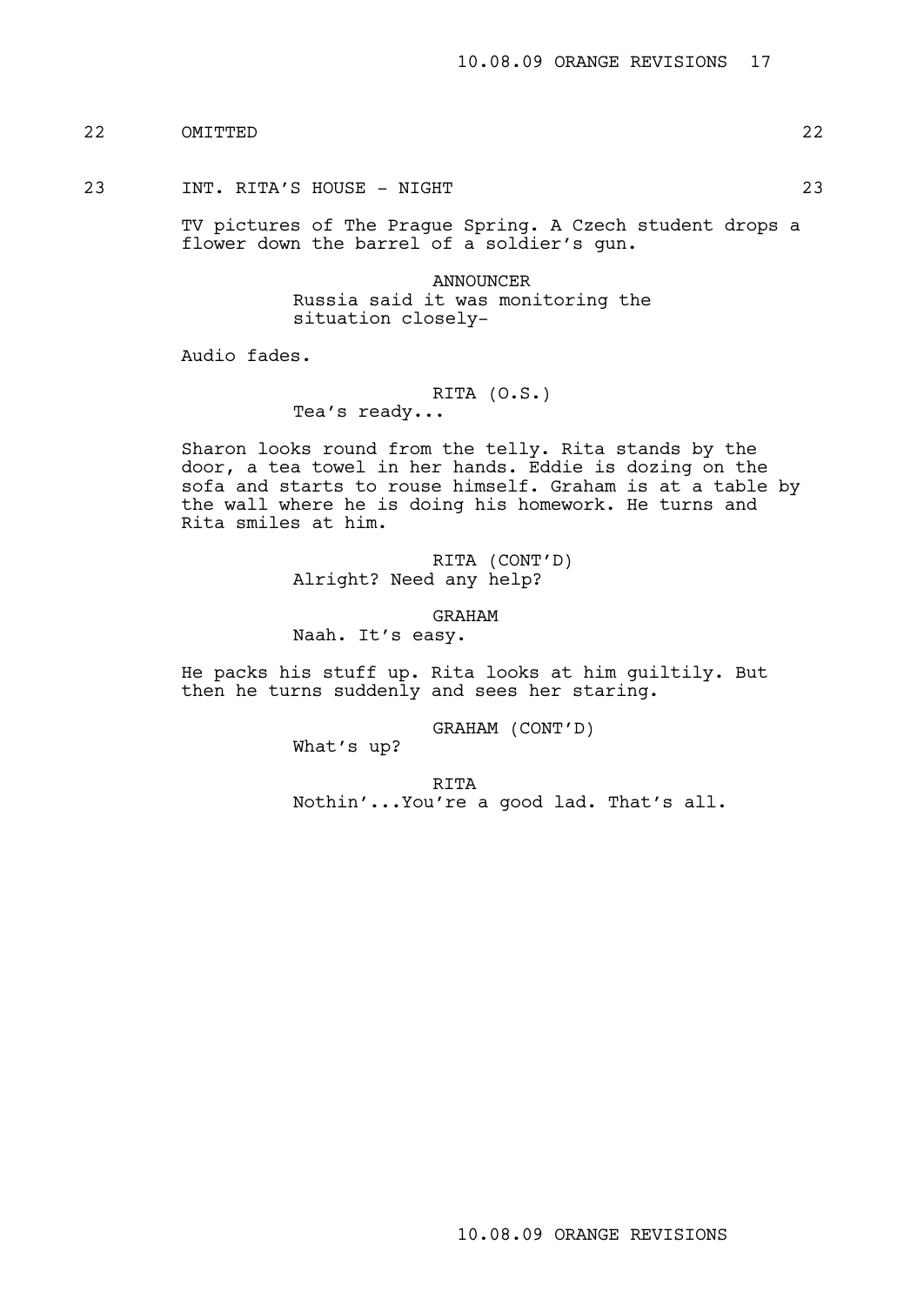She ducks away from his gaze and moves to the TV. We see that it is now showing an episode of The Magic Roundabout; Sharon has turned over. But Rita switches off.

### SHARON

Aw, mum-

Rita steps back into the kitchen. Eddie picks Sharon up as he passes her. She giggles.

> SHARON (CONT'D) Here, Dad, Martine Clarke's got colour. I seen it-

24 INT. KITCHEN - NIGHT 24

They start to sit round the table.

EDDIE

Yeah, well, we'll have colour soon. Once you can rent 'em-

Rita looks to Eddie who takes up his knife and fork.

RITA

Eddie...We can't go talkin' about colour. We ain't paid for the fridge yet. And the three piece is still on tick. (he frowns; so?) And now we got all this unrest at work.

EDDIE

(realising; laughing) That! You had a vote, Rita. Unrest's when you actually come out and strike!

Rita's face falls and Eddie looks immediately guilty.

EDDIE (CONT'D) Hey, come on! Don't look like that. I'm only jokin'...I'm proud of you. We all are...Stickin' to your guns...We had a book goin' on the shop floor: no one thought you'd even take the vote. So- (nods positively) Well done!

Sharon smiles at her mother, too. Rita looks from her, back to Eddie. She isn't sure quite how to take the comment and finally she shrugs.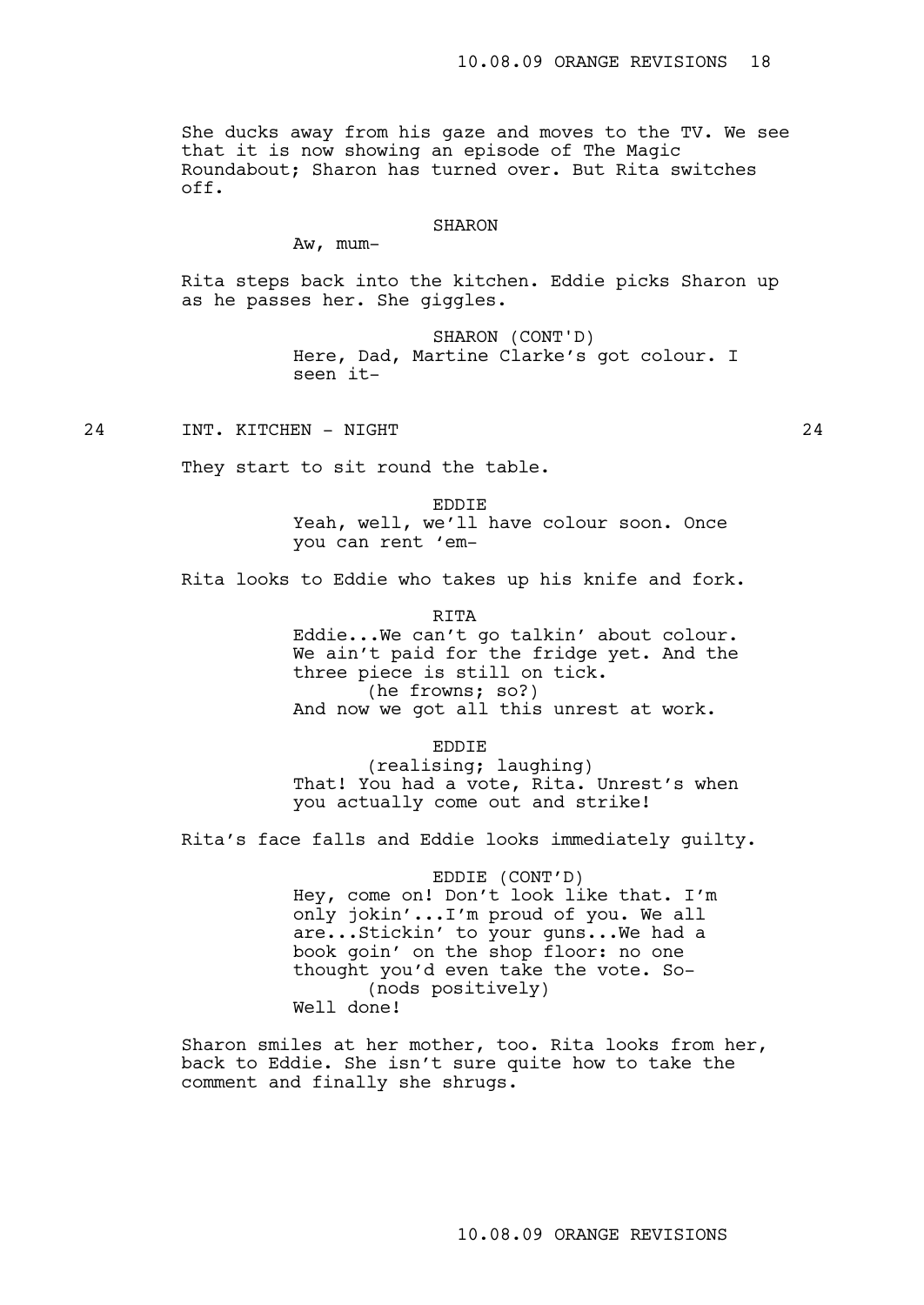RITA Well...It ain't just a vote now. We got a meetin' tomorrow. With all the bosses...And I'm goin'.

Her family stare back, stunned. She avoids eye contact.

RITA (CONT'D) So...I'll plate your tea up, in the mornin'. Then if I'm a bit late back, you'll just need to heat it through.

Eddie nods relieved. And Rita feels suddenly piqued.

RITA (CONT'D) Apparently we go to a Berni Inn. On our way there.

She takes a mouthful of her own food, still looking at Eddie, a twinkle in her eyes.

24A EXT. BERNI INN - DAY 24A

We see Connie, Rita, Albert and Monty enter the Berni Inn.

25 INT. BERNI INN - DAY 25

Red velour and a deep blue carpet. And in a far corner of the restaurant, Rita and Connie, facing Albert and Monty around a table. The two men wear dark suits, Rita and Connie smart dresses; both have their hair set. Monty reaches across and pours more Blue Nun into a wine glass beside his empty pint pot. Then he carries on talking to Albert in hushed tones. Rita finishes a slice of Black Forest gateaux and moans with delight.

> CONNIE It's alright, innit?

> > RITA

And that steak...

CONNIE (whispering) It's Monty, insists we come here, you know...Long as the union's payin'...

Rita smiles. Just as Monty leans across.

MONTY

Here, Rita...Word of advice-

He stops; uses the corner of the menu to poke between his teeth. Rita stares.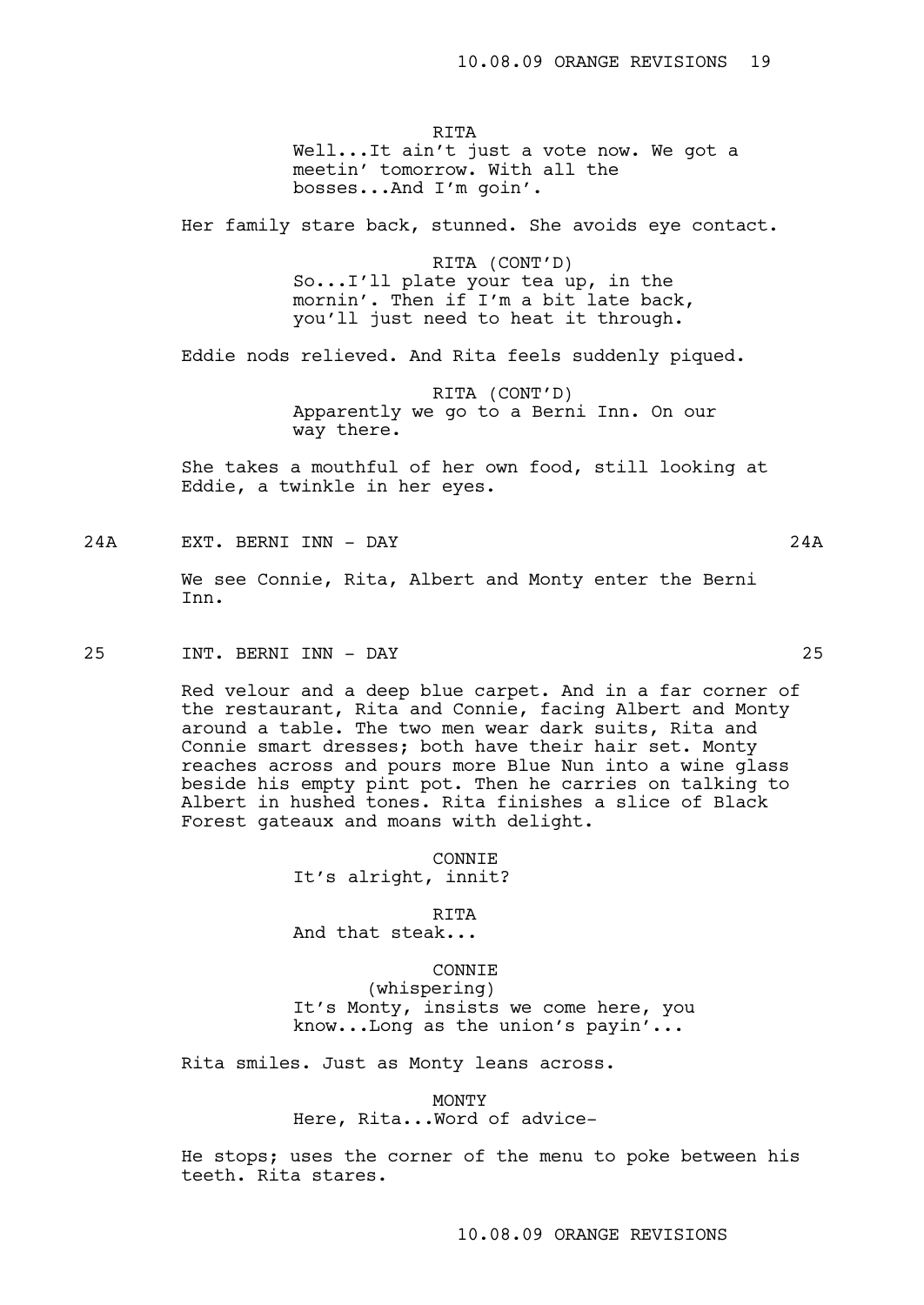MONTY (CONT'D) -when we get there. Don't be lured in. If they seem to be askin' you a question, just look at your notebook and I'll have it. Above all, if I nod, you nod.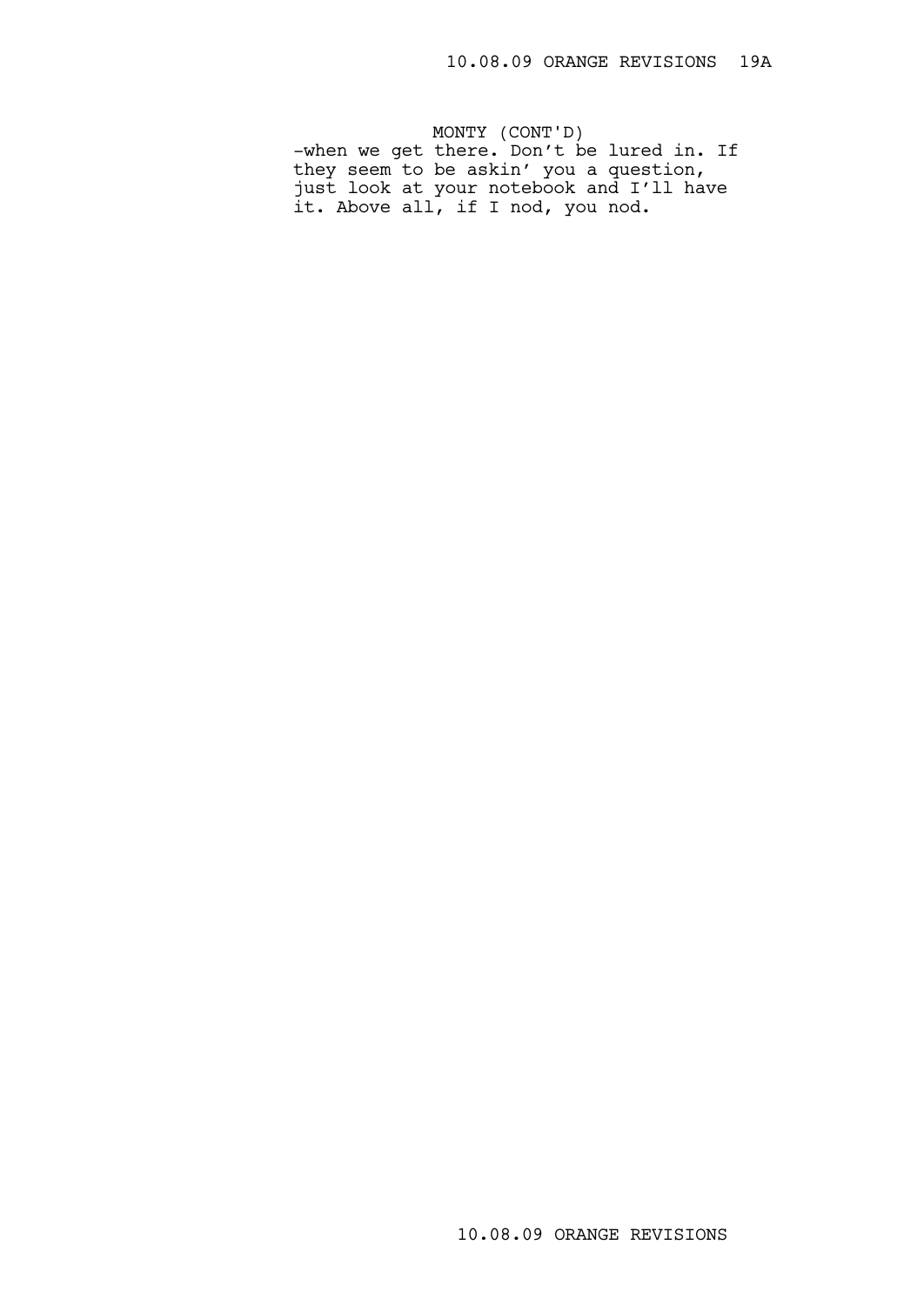Albert stares at Rita. She nods. But he keeps his eye on her. However, Monty waves to a waiter-

ALBERT

Monty?

MONTY What? Thought we'd have one o' them liqueur coffees. Panatella maybe-

**ALBERT** Yeah. We could...It's just...If we don't go now, we'll end up bein' on time.

Monty considers Albert. The waiter arrives.

MONTY Yeah. Just the bill please.

Albert glances at Rita.

26 INT. FORD HEADQUARTERS, WARLEY - DAY 26

A young secretary rushes about her office.

SECRETARY I...I'm sorry...We weren't expecting you until-

She checks her appointments book. Albert and the others are crowded around her desk, just inside the office.

> ALBERT That's quite alright.

> > SECRETARY

I'm not sure Mr Hopkins-

ALBERT

Honestly. It's not a problem. Just let him know, we're here, anyway...At half past. As arranged. (She looks confused, then hurries to an inner door) And there's four of us. If you need an extra chair.

Rita smiles slightly, looking to Albert; sly old dog.

27 INT. MEETING ROOM - DAY 27

Now Rita exhales, frustrated. She sits in a dark, hot room with no windows. It is silent.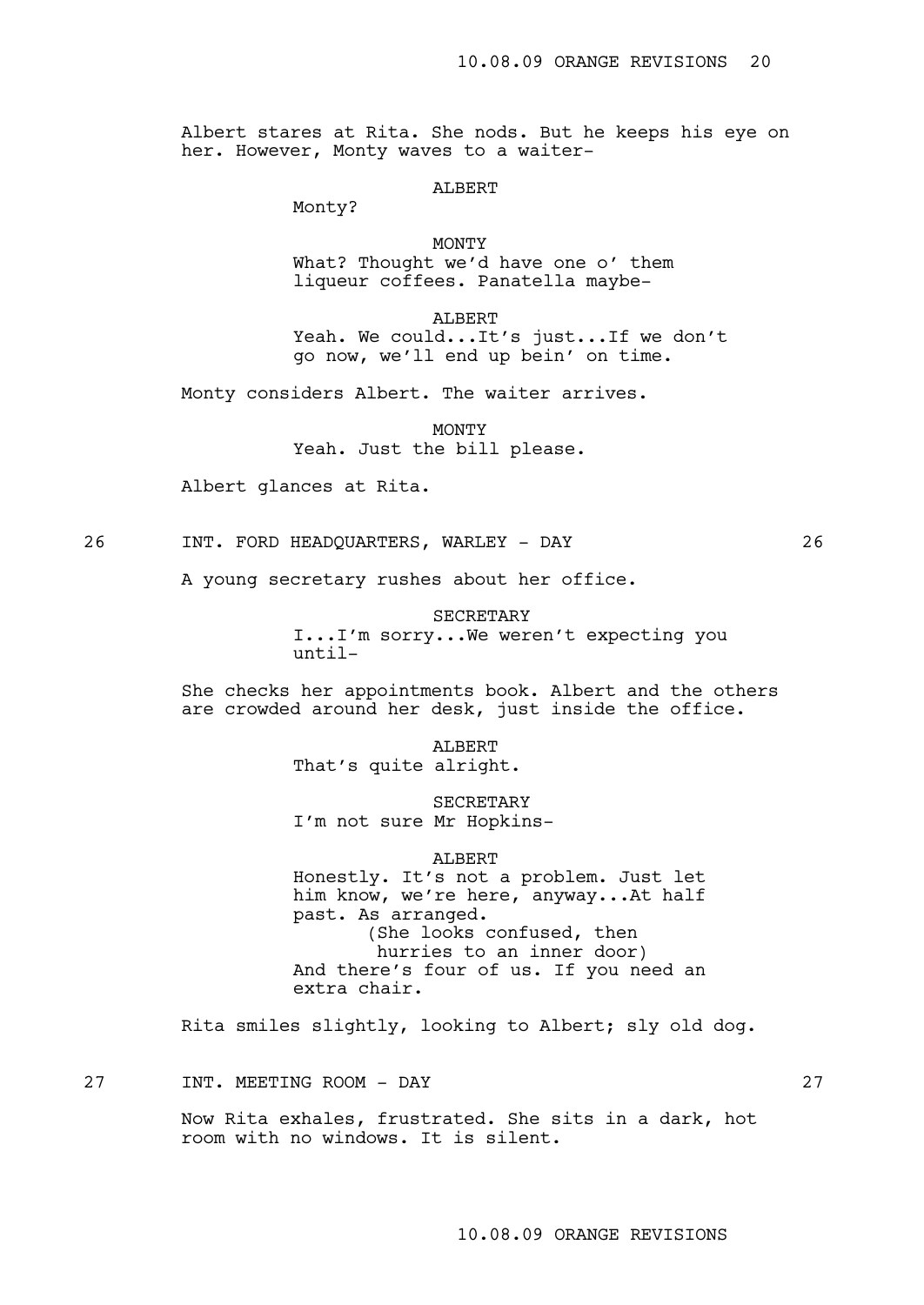PETER HOPKINS Ford's Head of Industrial Relations, late thirties, sits beside two other men,GRANT and JONES both middle aged, facing Monty, Albert, Rita and Connie. Rita glances at the clock. Four fifteen. A black suited PENTHOUSE STEWARDESS serves tea and coffee, no one says thank you except Rita. Finally-

#### GRANT

On a previous occasion, in a free vote, the girls agreed to the new grading structure-

#### ALBERT

They did not agree, however, as to where they would end up on it. Which is why we're sittin' round this table!

Silence again. Rita fidgets.

HOPKINS

Look. I understand what the girls are saying. I just don't think that *they* appreciate-

## MONTY

I'd rather you didn't speak for the girls, Mr Hopkins...None of us here knows what's in their heads.

That comment makes Rita look across. She turns to Connie. *Her* eyes are firmly on her note pad still.

#### HOPKINS

The fact remains, there is a formal grievance procedure already in place. And the machinists' case *will* be heard. What we can't do, is let them jump the queue- (Rita frowns) -or every *other* Ford employee who is waiting on a decision, will want our blood!

#### MONTY

Peter. Look...You know me. I ain't got no axe to grind with Ford. Am I right or am I right?

#### HOPKINS

You've always been very fair.

## MONTY

Exactly...And we're all men of the world  $SO-$ 

Rita looks to Albert. This is getting too much.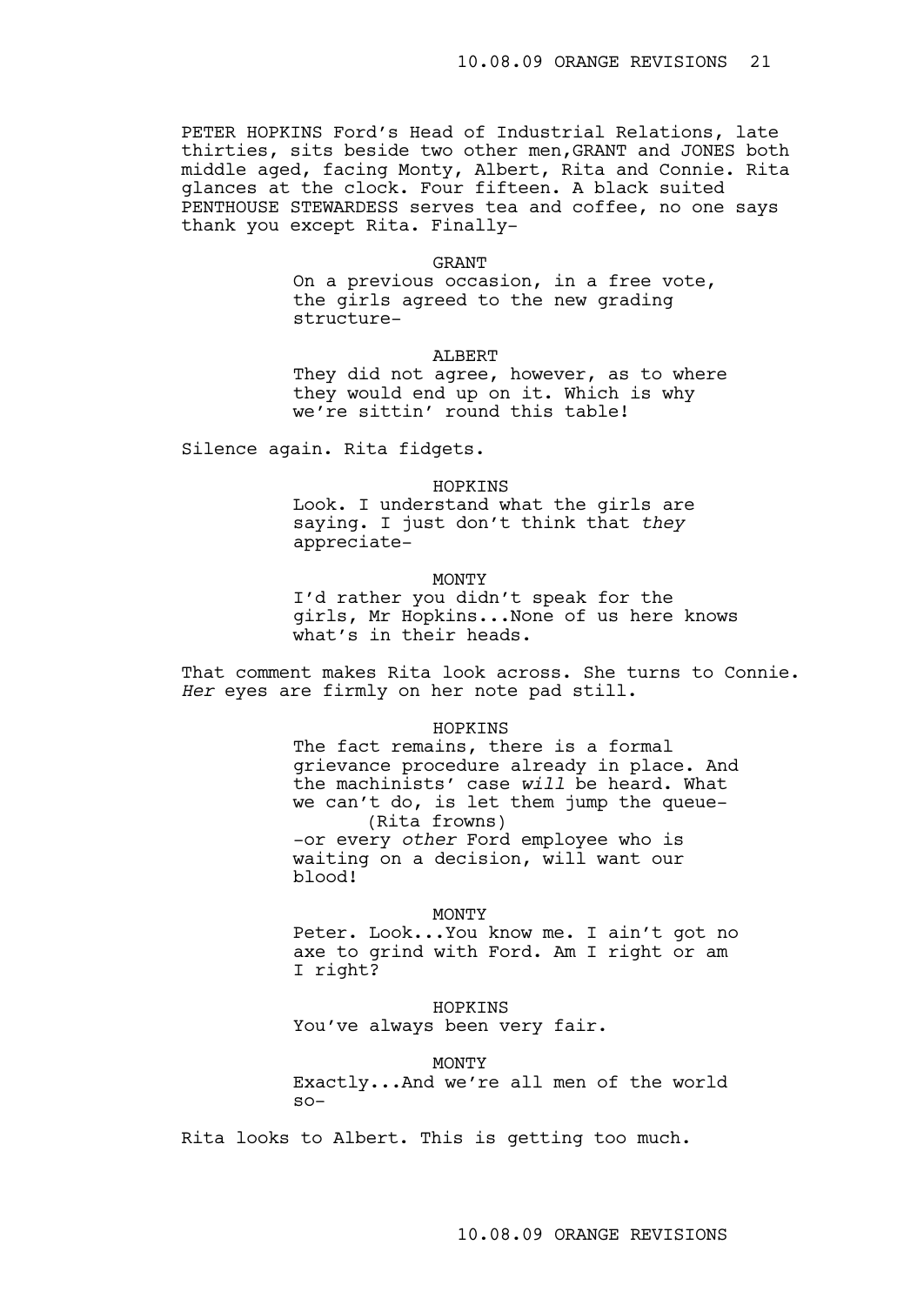MONTY (CONT'D) -let's cut to the chase, shall we? We'll agree to re-convene in two weeks time-

Albert stiffens. Rita looks appalled.

## ALBERT

Monty?-

#### MONTY

Wait. Listen...We'll re-convene...and we'll come back down here again for the day...And at that point, you'll *guarantee* to look into the girls' complaint.

#### ALBERT

The thing is, Monty-

## MONTY

That way...you can go back to your bosses and say the strike's off, 'cause of how you handled today's negotiations...and we can go back to the girls and say they're now your number one priority...In a few weeks time.

Hopkins glances at the other Ford men; counts to three.

HOPKINS That seems very fair.

ALBERT

Yeah, well, I'm not sure the girls-

MONTY

The girls'll be fine! So long as they know they're not just gettin' fobbed off by the management: the unions's settin' the terms. That's what matters-

RITA (O.S.)

Bollocks!

All heads turn. And Rita blinks. But it's said. And she means it, she realises. She turns-

> RITA (CONT'D) I'm sorry Albert but...It is. Bollocks...Three hours, we've been sittin' here now and- (to Monty) "That's what matters to the girls?" How're you qualified to talk about what matters? To us?... (MORE)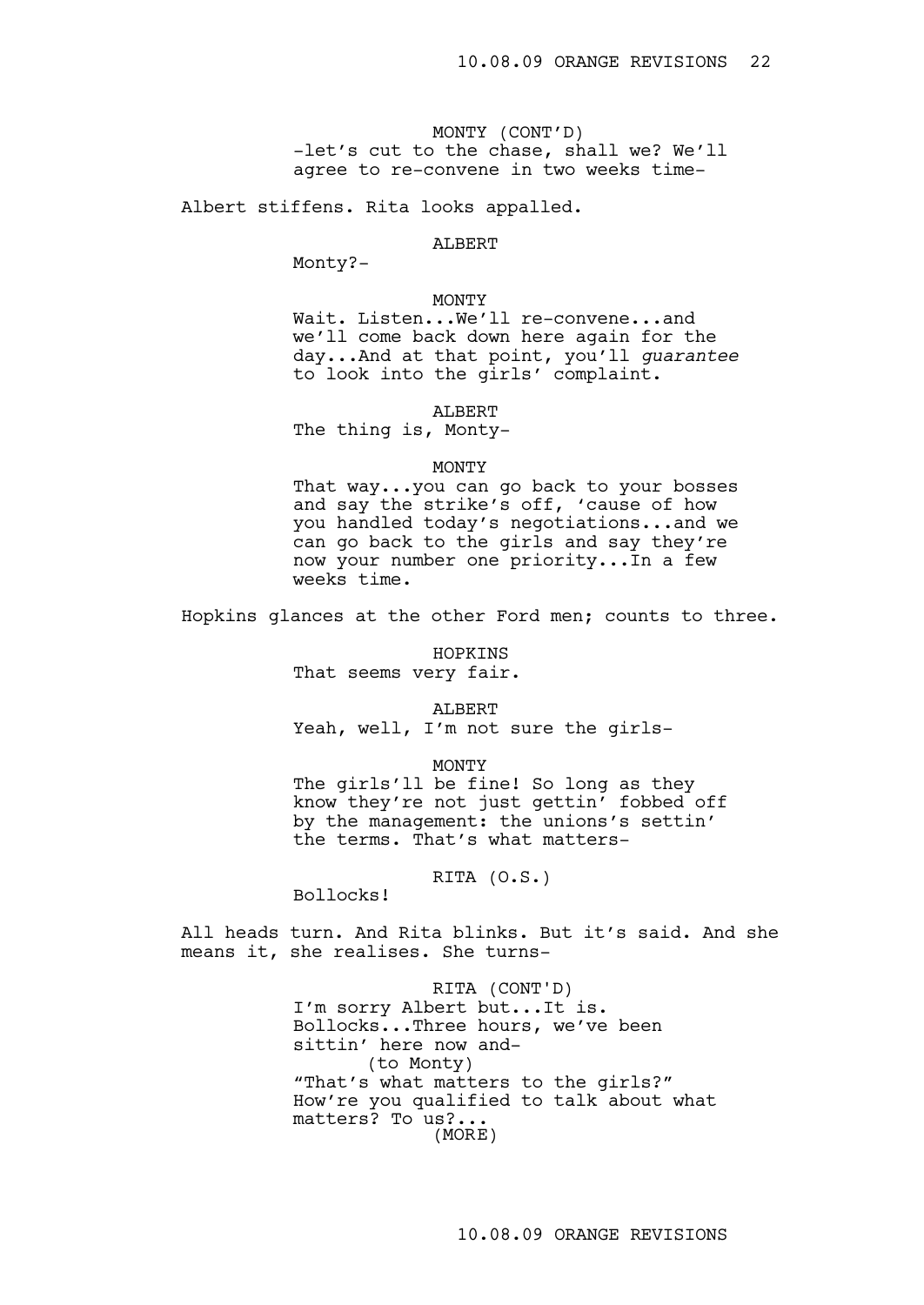(looks to Connie who stares back amazed) What matters is this-RITA (CONT'D)

She reaches into her bag and throws a pile of vinyl cuttings, of the kind we saw her machine at the start, in front of Hopkins.

> RITA (CONT'D) There. You put them together- (spreads them out) 13 different bits. That makes up an head rest cover...

GRANT Ford property, I believe-

#### RITA

Oh, get stuffed-

(to Hopkins; on track) What *matters* is that we have to take them 13 different bits of material and imagine how they fit together...'cause there ain't no template...and then we have to sew 'em, all free hand, into the finished article! Same with seat covers and door trim. And that is *not* unskilled work. Which is how you've re-graded us! Christ, you have to take an exam to get on our line-

HOPKINS

Please, Miss-

#### RITA

Mrs!...O'Grady.

#### HOPKINS

Mrs O'Grady, I understand your grievance. But-

### RITA

Oh, no! No, no, no, no...Don't start with all that again; all that I appreciate, I sympathise...It ain't difficult: we're entitled to semi-skilled. And the wages what go with it-

(Hopkins makes to speak) And!...as regards queue jumpin', we put this complaint in months ago-

(Albert is impressed) -and you done nothin' about it. And we both know *why* you done nothin' n'all, don't we? 'Cause we're women and the women have *never* gone on strike. This is the first time we've even suggested it. (MORE)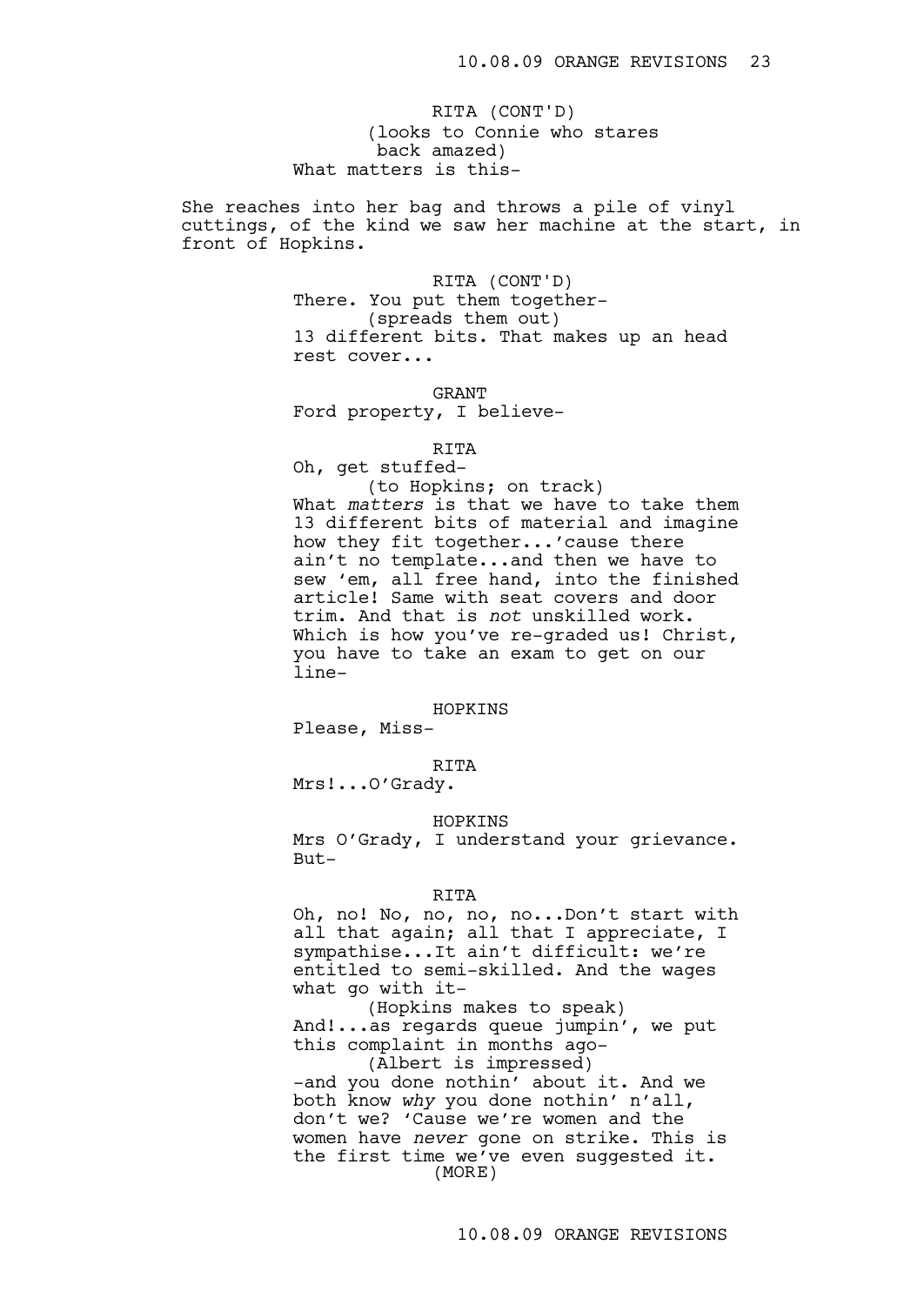## RITA (CONT'D)

Which meant you thought you could keep ignorin' us...Well, hard bleedin' cheese, mate, 'cause it's too late now!

Albert's face. And Connie's.

## RITA (CONT'D)

We're gonna do what we said we would. No more overtime and an immediate twenty four hour stoppage. And where it goes from here, that's up to you. Cause *we* only open our gobs when we mean it!

Rita stands. A moment. The others stand too, dazed. The meeting is clearly over.

# 28 EXT. FORD HEADQUARTERS, WARLEY - AFTERNOON 28

Rita drags on a cigarette by Albert's car, an old Ford Corsair. She looks worried. Connie is with her. She looks nervous too. The reason is about twenty yards away, by a phone box: Albert being railed at by Monty. After a moment Monty storms into the box and dials. Albert walks back.

#### ALBERT

He's calling Branch. Tellin' 'em what you said.

#### RITA

(nods) He seems a bit...

She shrugs, awkwardly. They all look back to the phone box. Monty rants. Then Albert fixes Rita with a stare and points a spindly finger. And he grins.

#### ALBERT

I knew....I knew. Up there- (taps head. She frowns) I wanted clever, Rita. That's why I picked you. (she is stunned) Bringin' them cuttin's in, though...that *was* magnificent...I didn't expect that: you'd come prepared-

RITA

Oh, no. No. Grant was right. I *was* nickin' them...Eddie uses 'em to patch up his tent. For when we go campin'...

She nods at Albert apologetically. He stares.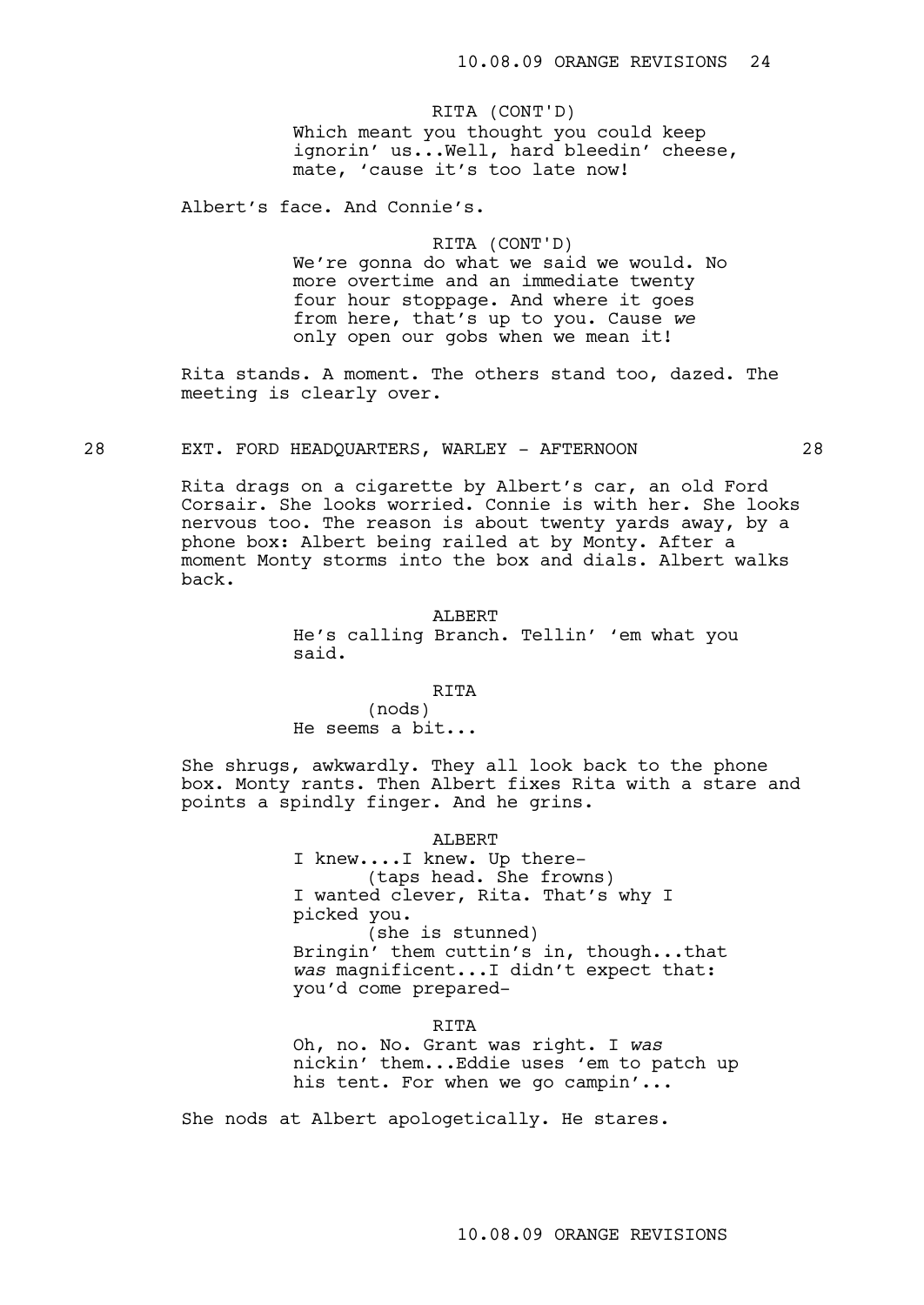ALBERT Yeah. Well...All the same...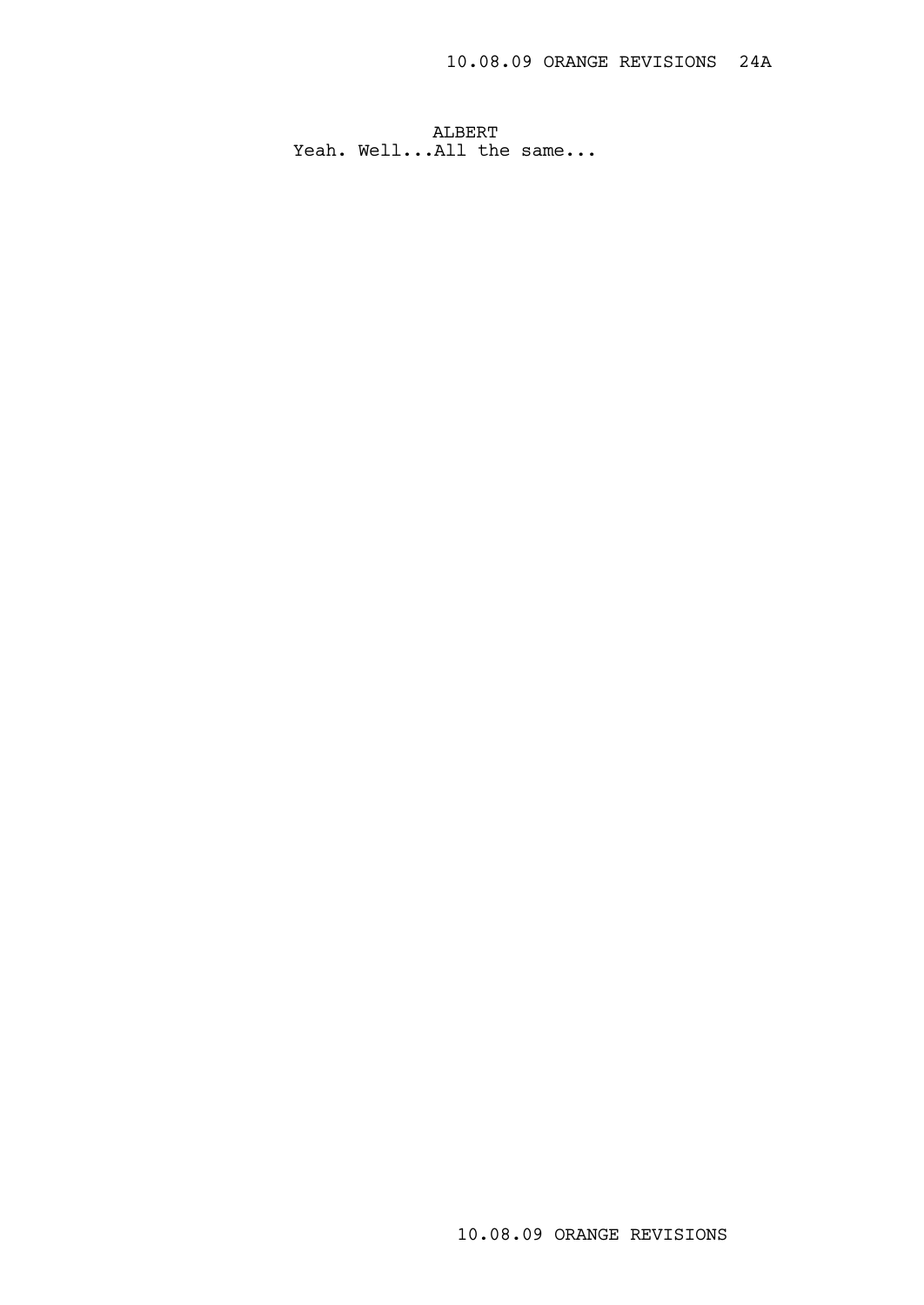And he walks off with as much dignity as he can muster. At the car, he turns. He looks Rita in the eye.

ALBERT (CONT'D)

Leave Monty to me.

Rita is wrong footed by Albert's rapid re-focusing. Connie steps forward-

> CONNIE And what about the factory? The girls. What you gonna say to them?

> > ALBERT

I'm not gonna say anythin', Con. You're in charge on the shop floor. They're your business.

He smiles and ducks down into his car. Connie turns to Rita.

> CONNIE You can speak to 'em. It's your bloody fault.

She crosses to the car, too. And we see she is hiding a smile, too. She clambers into the car. On Rita. Worried.

# 29 INT. RIVER PLANT - AFTERNOON 29

The girls are all hard at work when the hooter sounds. Brenda and Eileen start to make themselves decent but then stop when they see who it is: Rita, standing on a bench, looking out over them. Connie is beside her, at ground level. A beat. Rita hesitates, glances to Connie, then looks back again. She shouts:

#### RITA

# Everybody out!

A huge roar and the women push to the exit.

30 EXT. WESTMINSTER - DAY 30

Big Ben booms out and a new day dawns.

## 31 INT. BARBARA CASTLE'S WESTMINSTER OFFICES - DAY 31

Another pair of bare feet, the stockinged soles of which scratch an itch beneath a large desk. Then, we see a sign on the desk: SECRETARY OF STATE FOR EMPLOYMENT AND PRODUCTIVITY and behind it, the petite figure of a woman with flame red hair, pouring over a huge pile of manila files.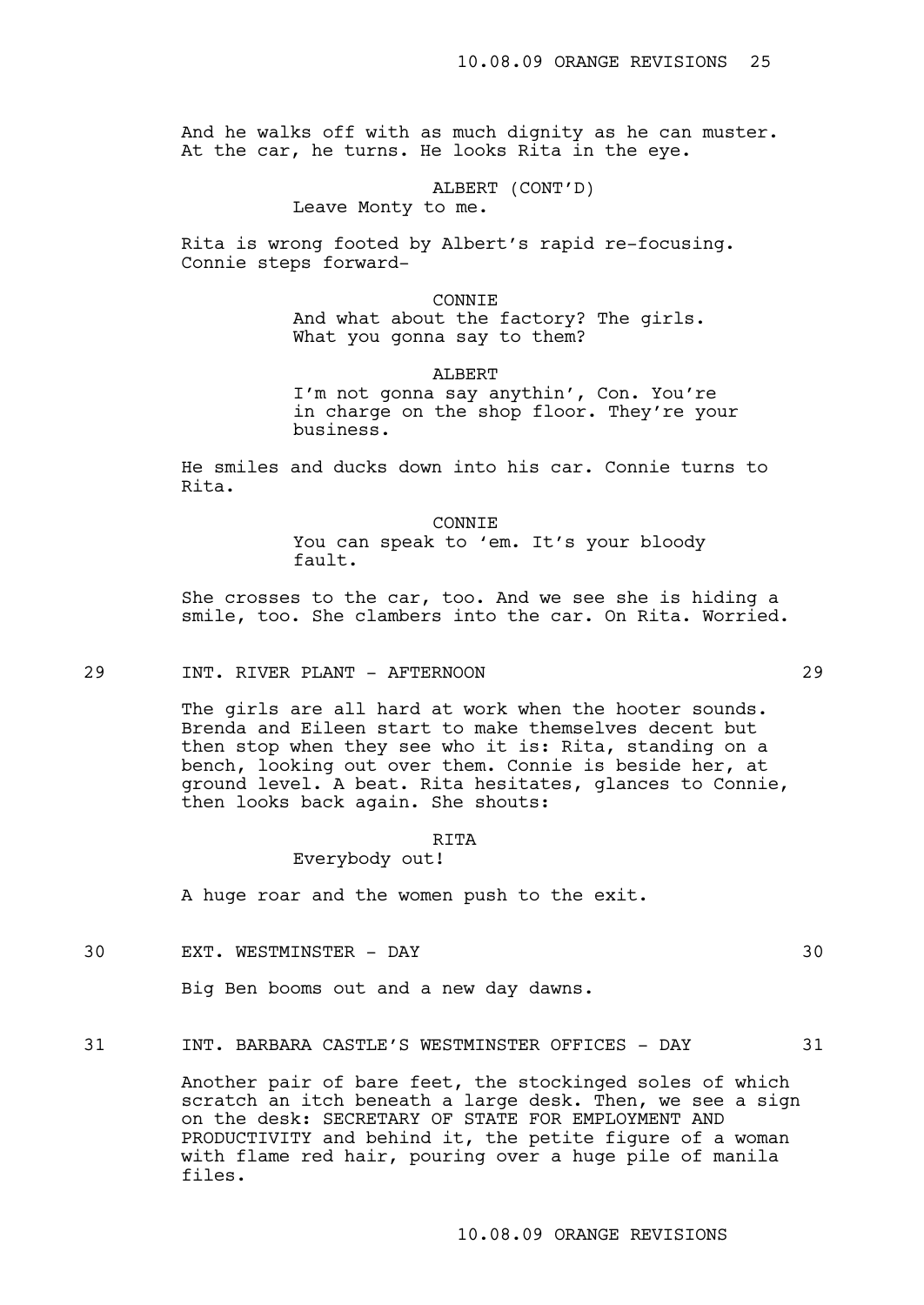### BARBARA CASTLE

Now, I realise this *is* my first day in the job...And it may be that I'm missing something here-

She speaks in a thick Lancashire accent which has poshed up over the years. She looks up and stares at two clean cut men in their twenties, her undersecretaries, who sit opposite. Then she stands and walks from behind her desk. She paces the room.

> BARBARA CASTLE (CONT'D) But what I *do* know, is that when we were elected two years ago, it was on a wave of optimism, that the Labour Party would utilise it's close relationship with the Unions to *develop* manufacturing industry; to make it better serve the employer *and* the employee

The man glance at each other uncertainly.

UNDERSECRETARY I think that was part of the manifesto-

BARBARA CASTLE It was, trust me.

Her tone is entirely rhetorical. She stares at the men. Then she looks even more censorious-

> BARBARA CASTLE (CONT'D) So what exactly have you been doing? Since nineteen sixty six?

> > UNDERSECRETARY #2

 $T-$ 

BARBARA CASTLE Two years! This department has had two years to make a difference. Yet- (stops herself) Well... shall we see what's been achieved in the last twelve months?

She goes back to her desk; checks notes-

BARBARA CASTLE (CONT'D) 26,000 strikes. In the United Kingdom. With 5 million working days lost as a result. Unions and management barely speaking to each other. Productivity levels through the floor and our balance of payments the wrong side of catastrophic... it's hardly the stuff to set champagne corks popping, is it?

She stops; gathers herself.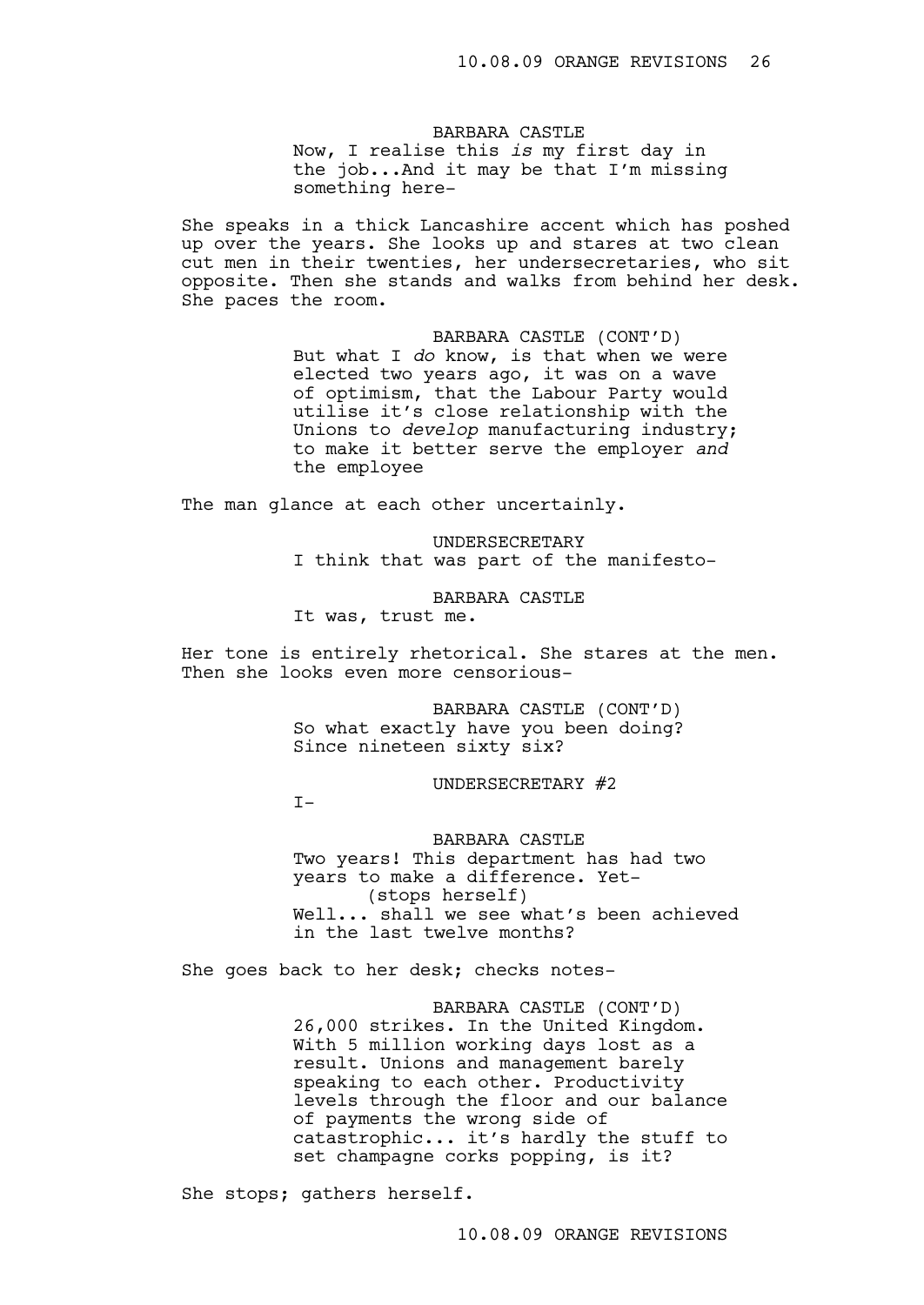BARBARA CASTLE (CONT'D) However, it is my intention to reverse this trend... I have my own ideas as how that might be achieved. But now I'd like to hear your thoughts...

The men glance at each other.

BARBARA CASTLE (CONT'D) Don't all shout at once... (looks them up and down) Gentlemen.

# 32 INT. CONNIE'S HOUSE - DAY 32

The front room of a small terrace; simpler and less plush than Rita's home. George sits in an armchair by the fire. He looks pale. The newspaper is folded on his lap. He blinks, a pronounced tic. And then Connie hurries in from the kitchen.

#### CONNIE

Here you go-

She carries a fizzy glass of something. She holds it out to him.

CONNIE (CONT'D)

Down in one-

He takes it. But then he doesn't drink it. He places it on a small table beside him and sits back, picking up the paper as if she isn't there.

> CONNIE (CONT'D) You gotta drink it, George...

He looks at her. Surprised. Zones in again.

GEORGE

Yeah. Sorry...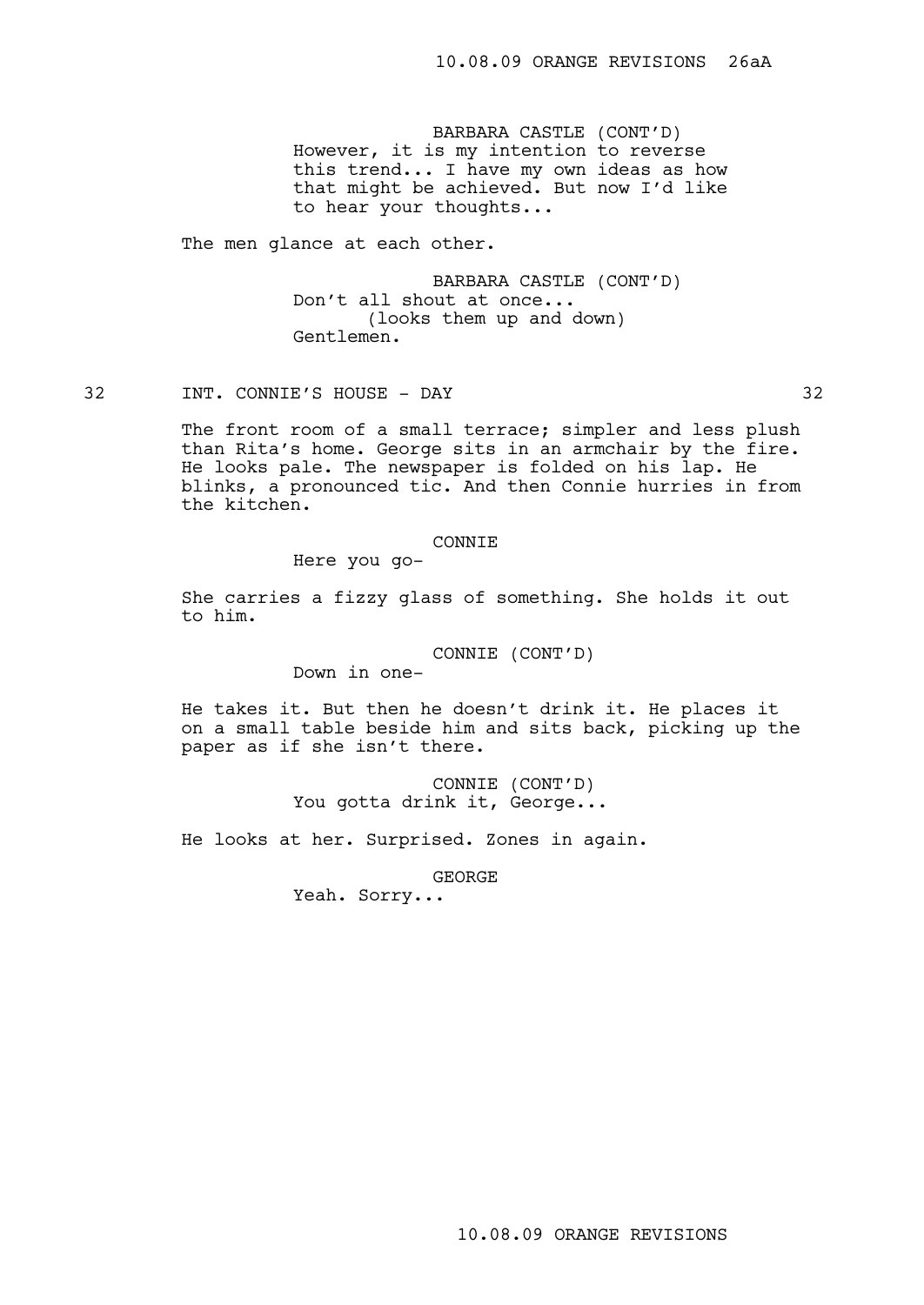He downs it; winces.

CONNIE

It's the latest stuff, that. It's...He...reckons you'll really notice a difference.

They stare at each other. He manages a smile. Then-

GEORGE You gotta go, have you?

She holds his gaze and forces a beaming smile.

CONNIE It's important. (grabs her jacket) You know where I'll be... (turns) Just don't *you* be late.

She smiles, determined. He nods, unconvincingly. Then she's off. George watches the closed door.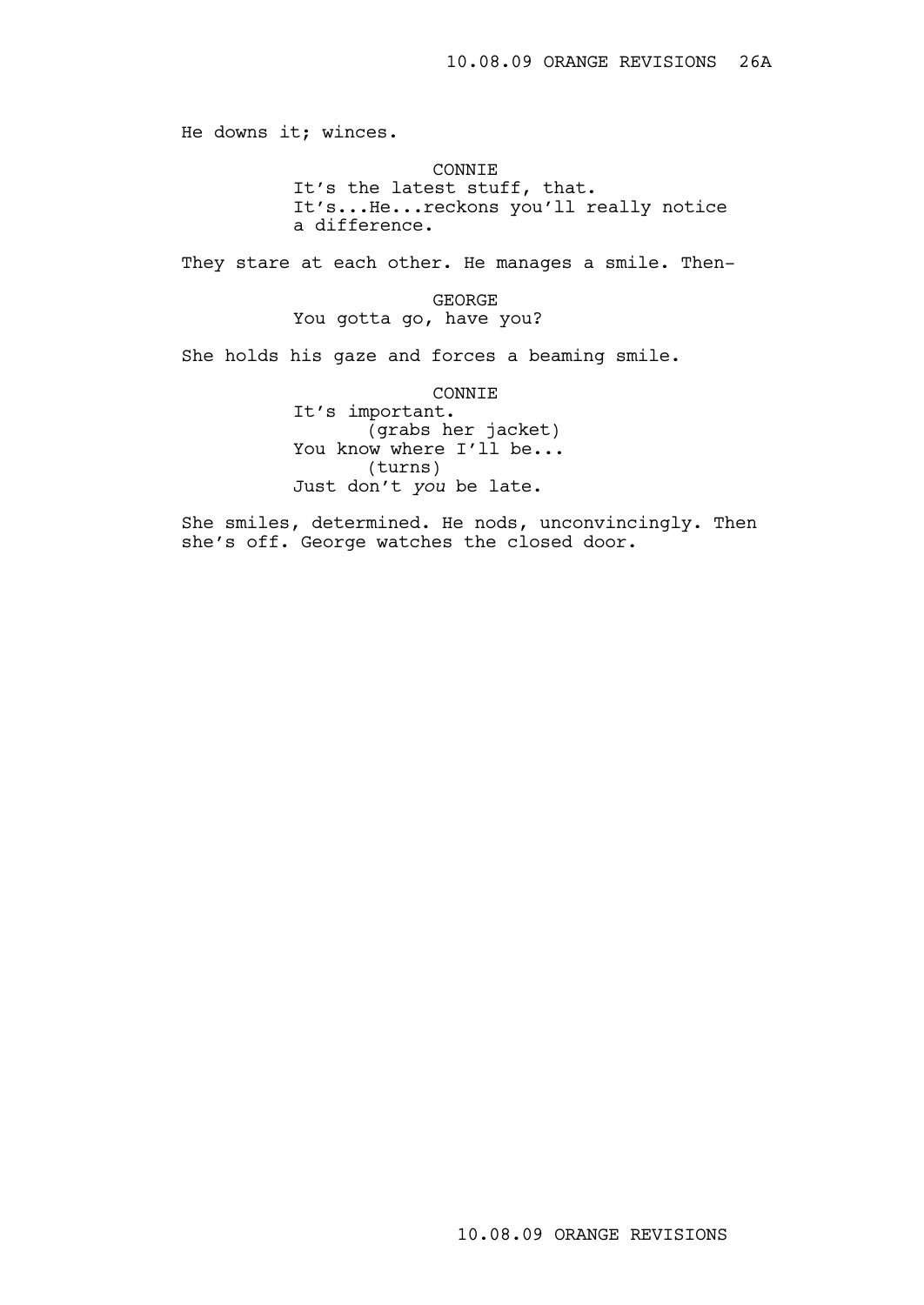# 33 EXT. RIVER PLANT - DAY 33

A great mob of the striking women are gathered by the locked River Plant gates. Several of them wave placards and banners, excited, calling out to the many men who are cycling into the main plant-

> BLOKE Up the strikers...Specially you Brenda-

BRENDA (flicking vees) You wish!

# BLOKE TWO Gaaaaarn...give 'em what for-

Rita smiles at Eddie who grins and winks as he sails by on his bike.

> DAVE Get stuck in, girls!

Eileen spots Dave as he cycles in. She waves proudly. Sandra, jiggling a banner, shouts out-

### SANDRA

We want respect!

Rita and Brenda turn to Sandra. She wears tight slacks, a tight blouse and is heavily made up.

> BRENDA What you done to your eyes?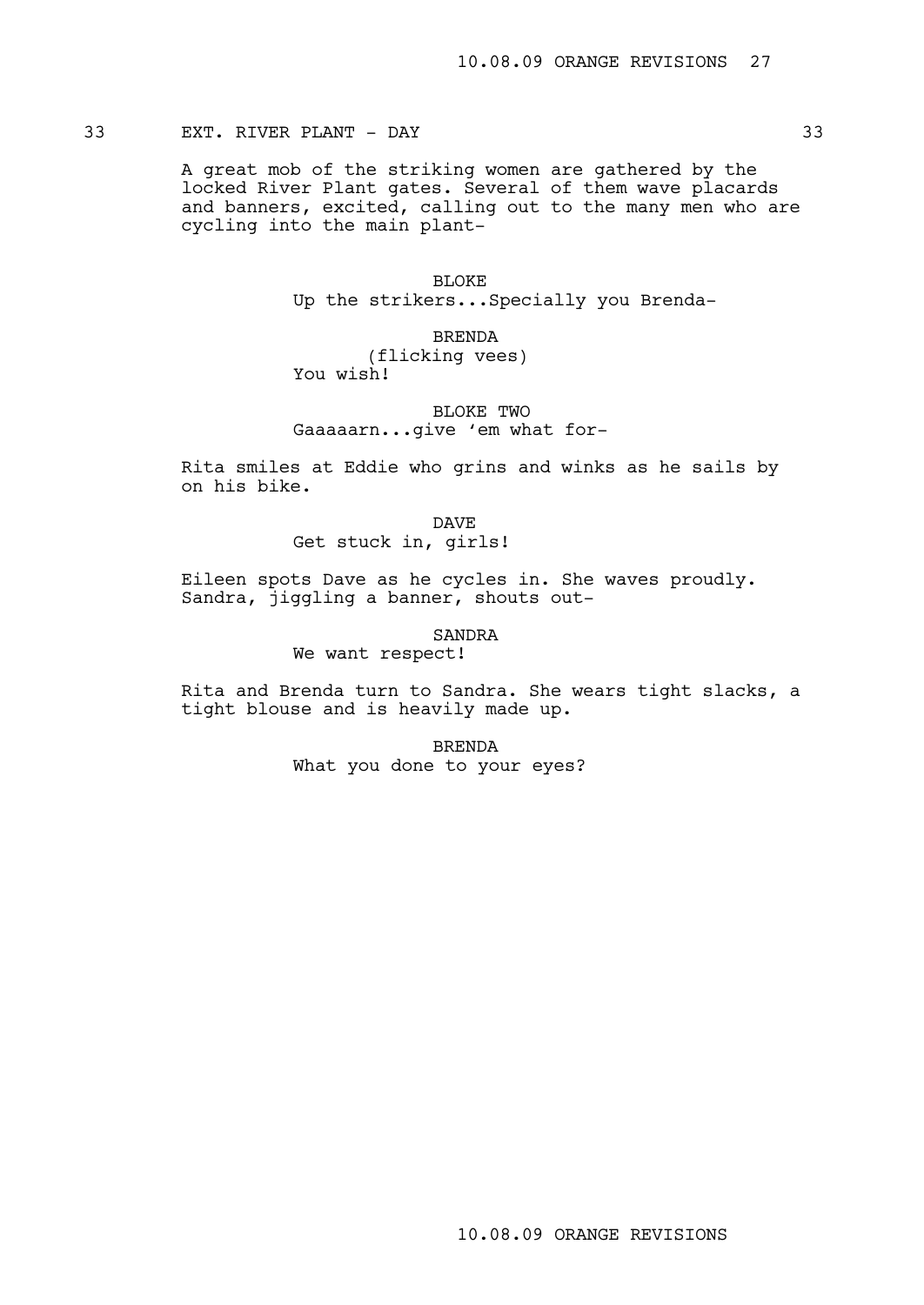SANDRA They're amazin', aren't they? Me best friend showed me how.

EILEEN This *is* a demonstration, you know, Sandra-

SANDRA

And I'm demonstratin'... (conspiratorially) There's scouts everywhere! That's how Twiggy got discovered. Just walkin' down the street-

BRENDA Up West, you dozy sod. Not Dagenham-

Another whistle of support. Connie leans in to Rita.

CONNIE I can't believe we done this...

RITA Least they know we're serious now. And we ain't quite as helpless as everyone seems to think we are.

Rita looks proudly across at the girls-

34 INT. RIVER PLANT - AFTERNOON 34

Hopkins is uneasy. He walks through the empty River Plant and looks at all the idle machines.

35 EXT. FORD HEADQUARTERS, MICHIGAN - MORNING 35

The sun beats down on one of the Great Lakes. Then we see a gleaming building, sitting in a wide, open, vista. In front of the building, glinting in the brightness is a sign: FORD MOTOR COMPANY, USA.

36 INT. FORD HEADQUARTERS, MICHIGAN - MORNING 36

Air conditioning hums. In a light and airy space, a man in his mid forties drops food into a huge aquarium whilst speaking on the 'phone.

> TOOLEY Peter, Bobby here...What can I do for you...?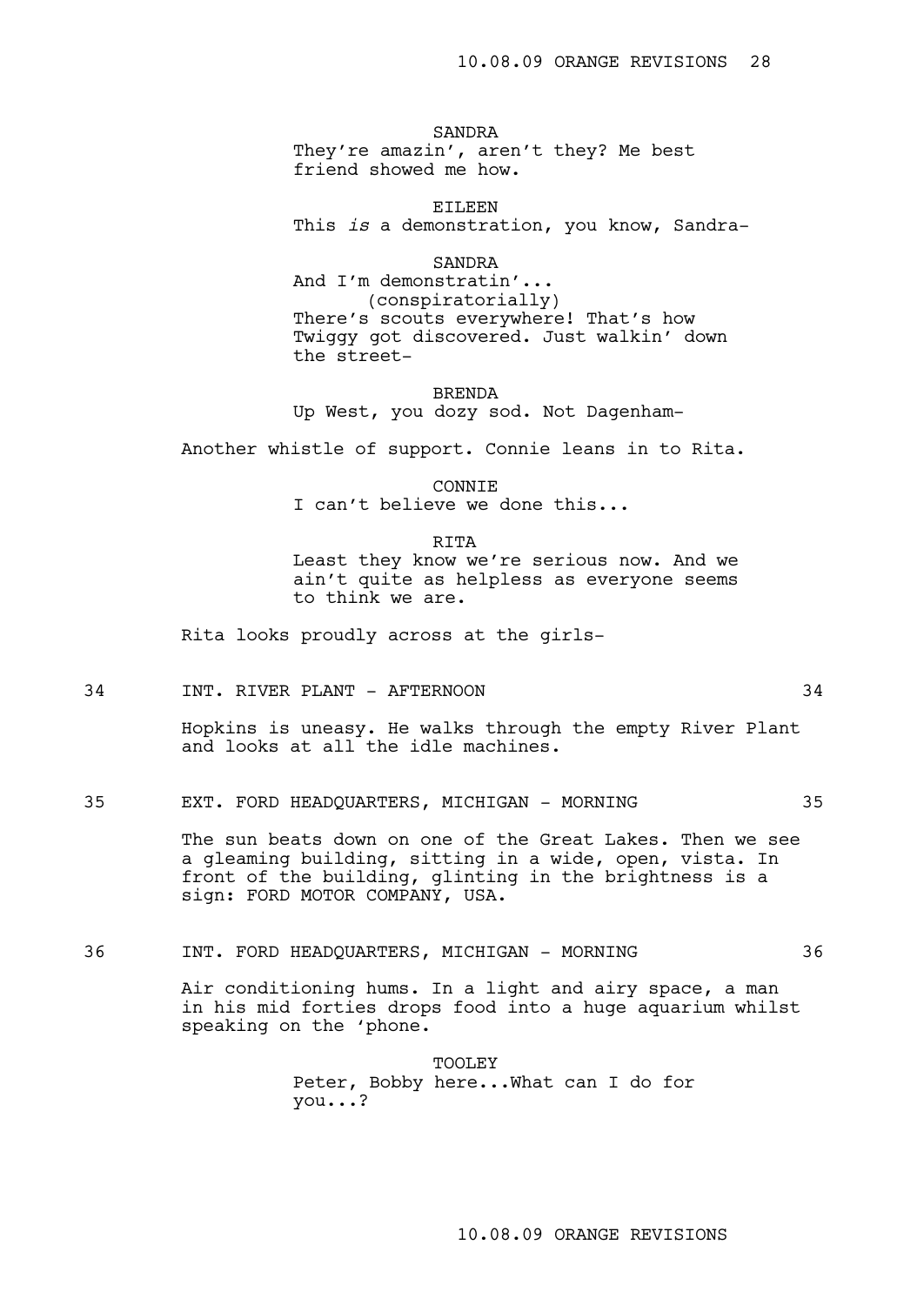## 37 INT. FORD HEADQUARTERS, WARLEY - AFTERNOON 37

Hopkins sits in his cramped and dingy office, an old electric fan dinging on a filing cabinet behind him.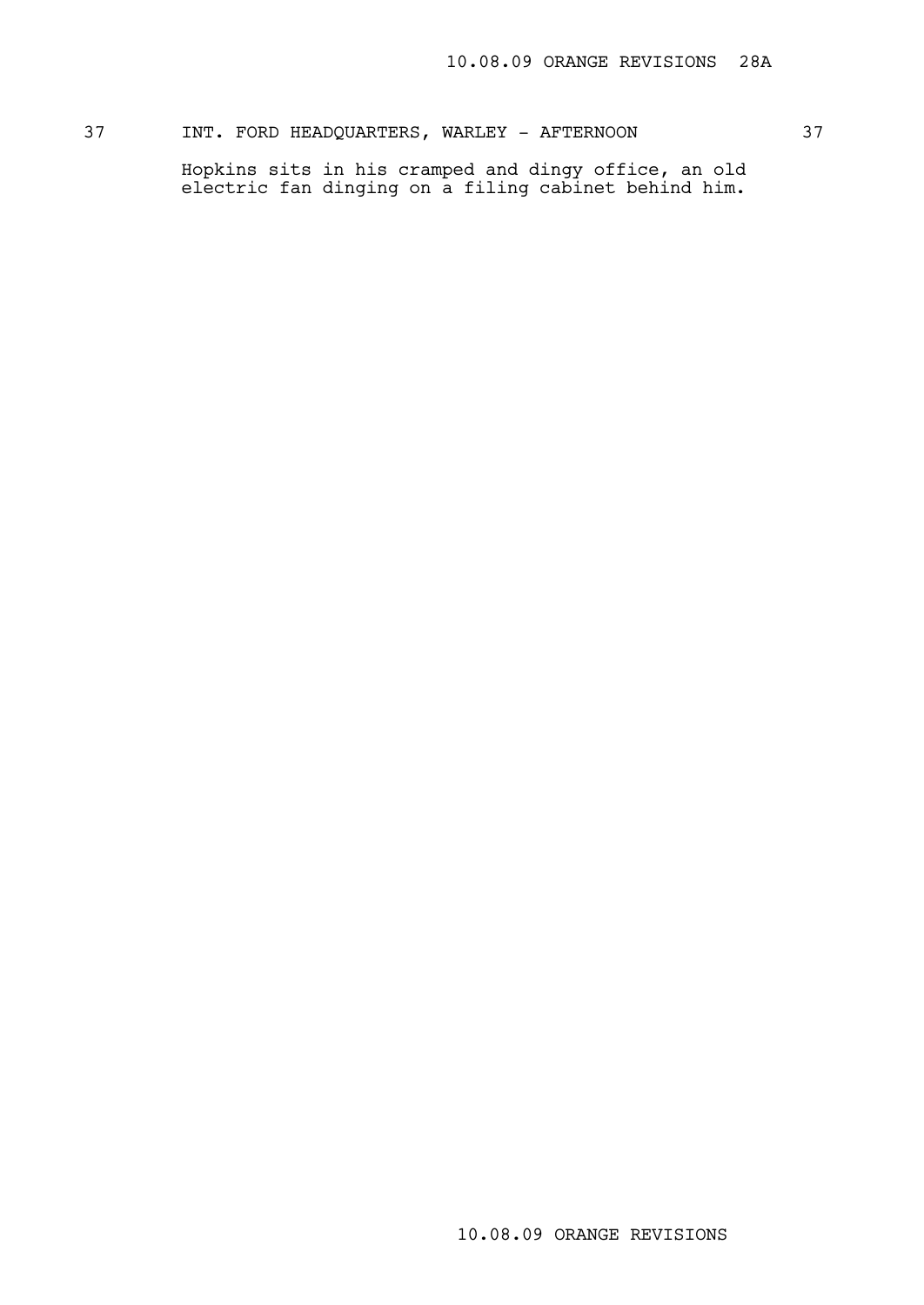## HOPKINS We've got another dispute, I'm afraid-

#### 38 INT. FORD HEADQUARTERS, MICHIGAN - MORNING 38

TOOLEY Another one? Who is it this week?

He turns from the tank. That *is* new.

## 39 EXT. RIVER PLANT - AFTERNOON 39

Baby Come Back by The Equals blasts from a transistor radio around which several of the girls dance. A crate of beer lies on the floor. Deck chairs have now been found, also, and many of the women sit in them, eating ice cream wafers which Eileen dispenses from a large box. A bin wagon passes and the driver slows, leans out-

> DRIVER It's a lot more fun on your picket than ours usually are. I might join you later.

**MONTCA** It's women only, love.

The girls laugh, the bin waggon pips and accelerates away, swerving past a van which pulls up beside the women. Written on the van's side is: **A.A. Horovitz Greengrocer**. The door opens and Brenda gets out. She has several brown paper bags in her arms.

> BRENDA Tea's up! Bananas, apples, pears!

The girls rush over to help themselves. Then from the van steps Mr Horovitz, about twenty five and VERY good looking. He also looks, however, exhausted. He removes Brenda's bike from the back of the van and places it on the side. Brenda waves to him.

> BRENDA (CONT'D) Thanks for the ride, Arthur!

He nods, embarrassed, clambers in and zooms off. The girls are open mouthed.

> EILEEN Brenda!...You never-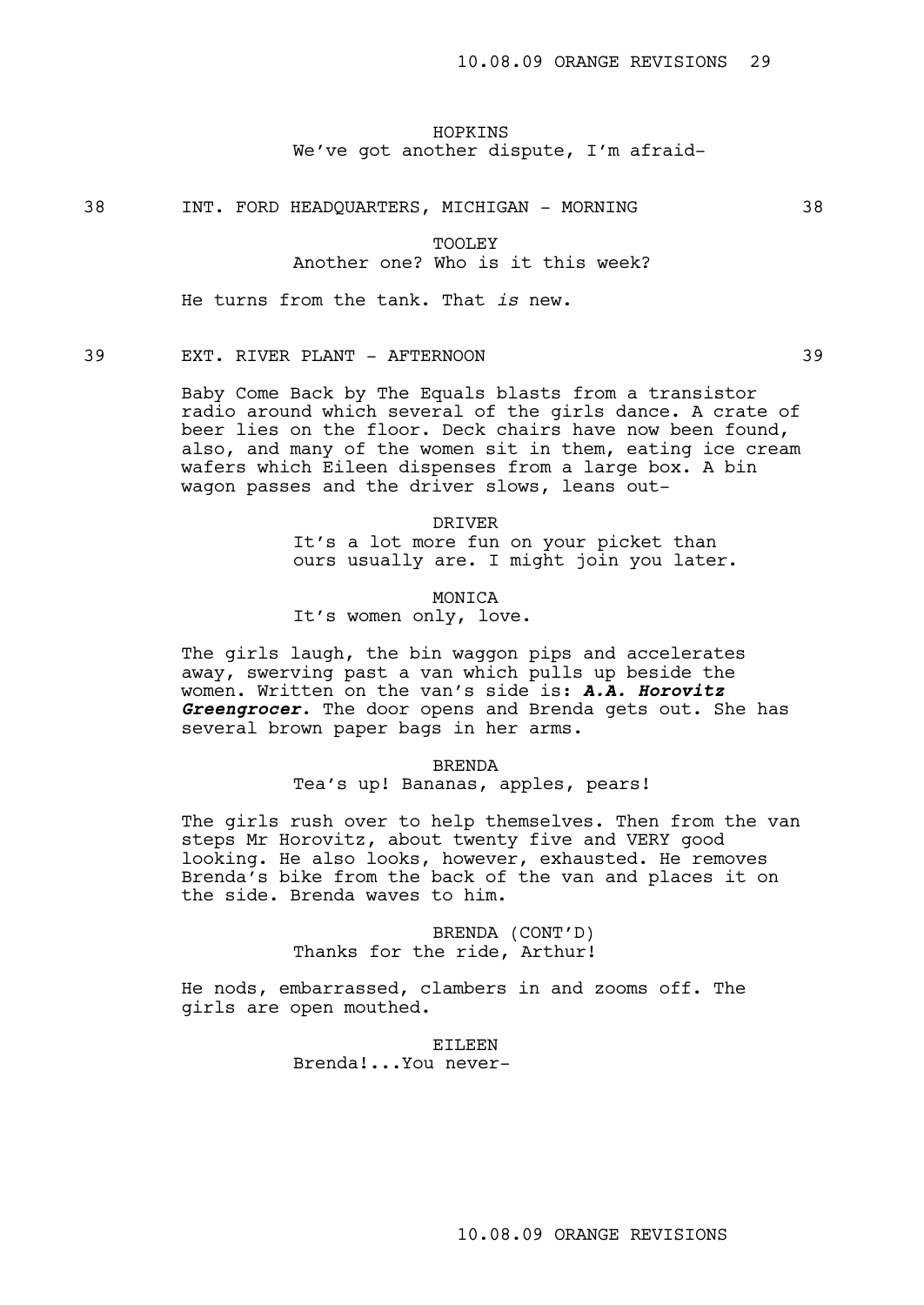#### BRENDA

Why? He's gorgeous...And just as I was leavin' with the fruit, he goes: "I believe *all* the workers of the world should unite." And I thought to meself, I can help you with that one straight away, mate.

She bites an apple and sits. Suddenly Connie smiles.

**CONNTE** 

Yeah, well, much as I'd like to hang around, discussin' solidarity for another eight hours...Me date's here-

George crosses the road. He looks immaculate, wearing a suit, his hair neatly Brycleemed. A couple of whistles as he stops. He smiles. But he still looks slightly hollow eyed.

RITA

Don't you scrub up nice...What's goin' on?

CONNIE (thrilled) You made it.

GEORGE It's our anniversary...

## RITA

What?

A chorus of the girls calling out Connie's name, cooing and clapping.

> RITA (CONT'D) Why didn't you say something-

CONNIE I didn't wanna make a fuss... (brightening) So, say "up yours" to the management from me, will you?! We're off.

She leaves to shouts of 'bye' and 'enjoy yourselves'.

BRENDA Right. Who's for a game of pontoon?-

She produces cards. Just as there is an immense rumble of thunder. Moans from the girls.

> EILEEN I knew it was too good to last-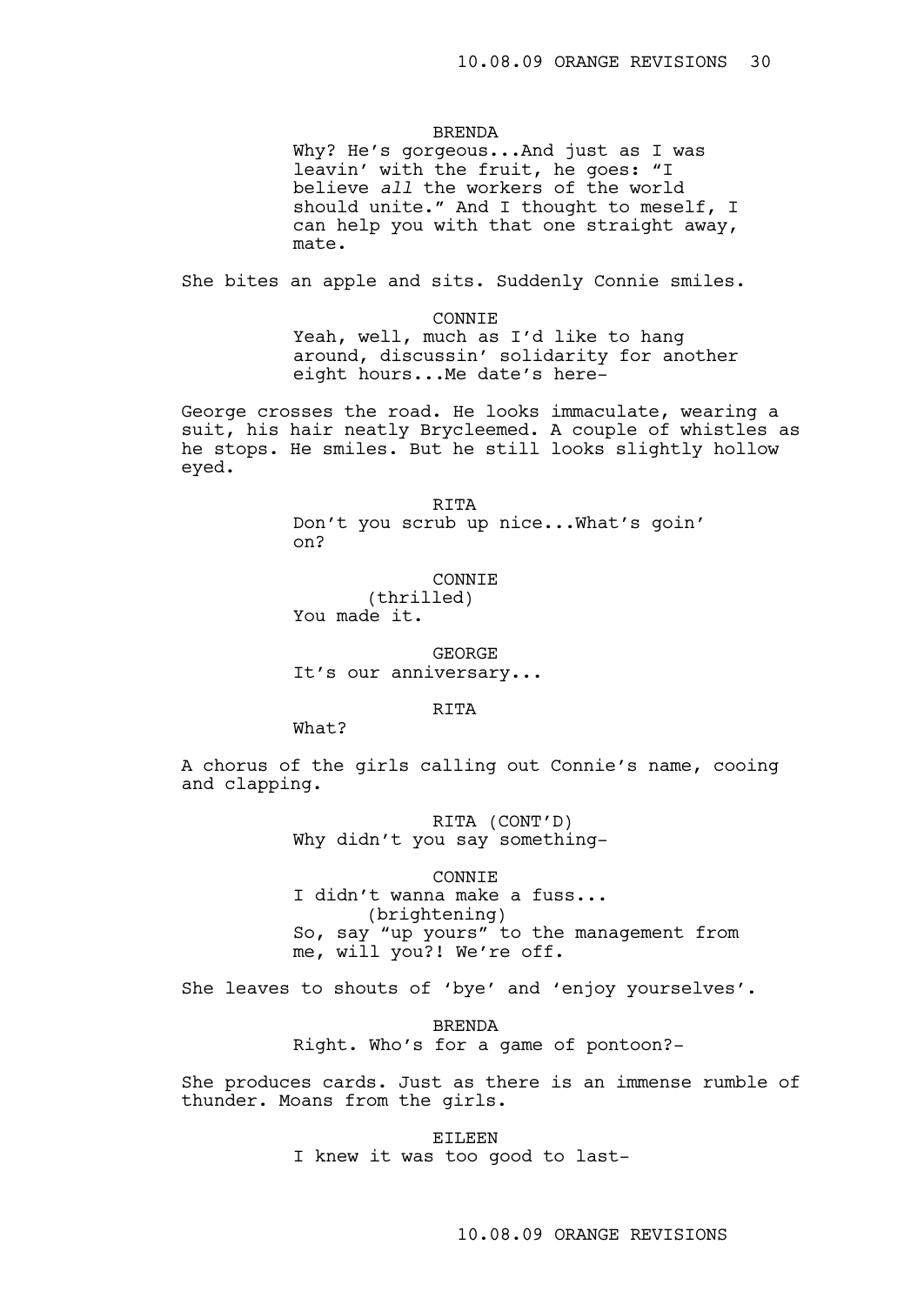## SANDRA

# It'll be fine-

And the rain comes. Squeals from the girls as they rush about and gather up stuff.

> MONICA What we gonna do? Pubs aren't open-

Rita, gathering placards, looks at her watch.

RITA I dunno...We have done a full day-

SANDRA And I promised me mum I'd cook tea.

RITA

(grinning) Sod it! We registered the protest...Hooter's blowin'

The girls cheer. The whole group runs around, packing, shouting hurried good byes and dispersing.

**BRENDA** 

Hey and Rita!- (Rita looks round) Well done! (Rita frowns) Was your gob got us here, wannit?

Brenda leaves. Beat. Rita smiles.

40 INT. CAFE - DAY 40

Albert's POV as he watches Rita struggling with the placards, he bangs on the window to get her attention, she comes over to the doorway of the café.

RITA

ALBERT Just been round your house.

He wipes his face with his hanky. Rita watches him.

RITA

Why?

Albert-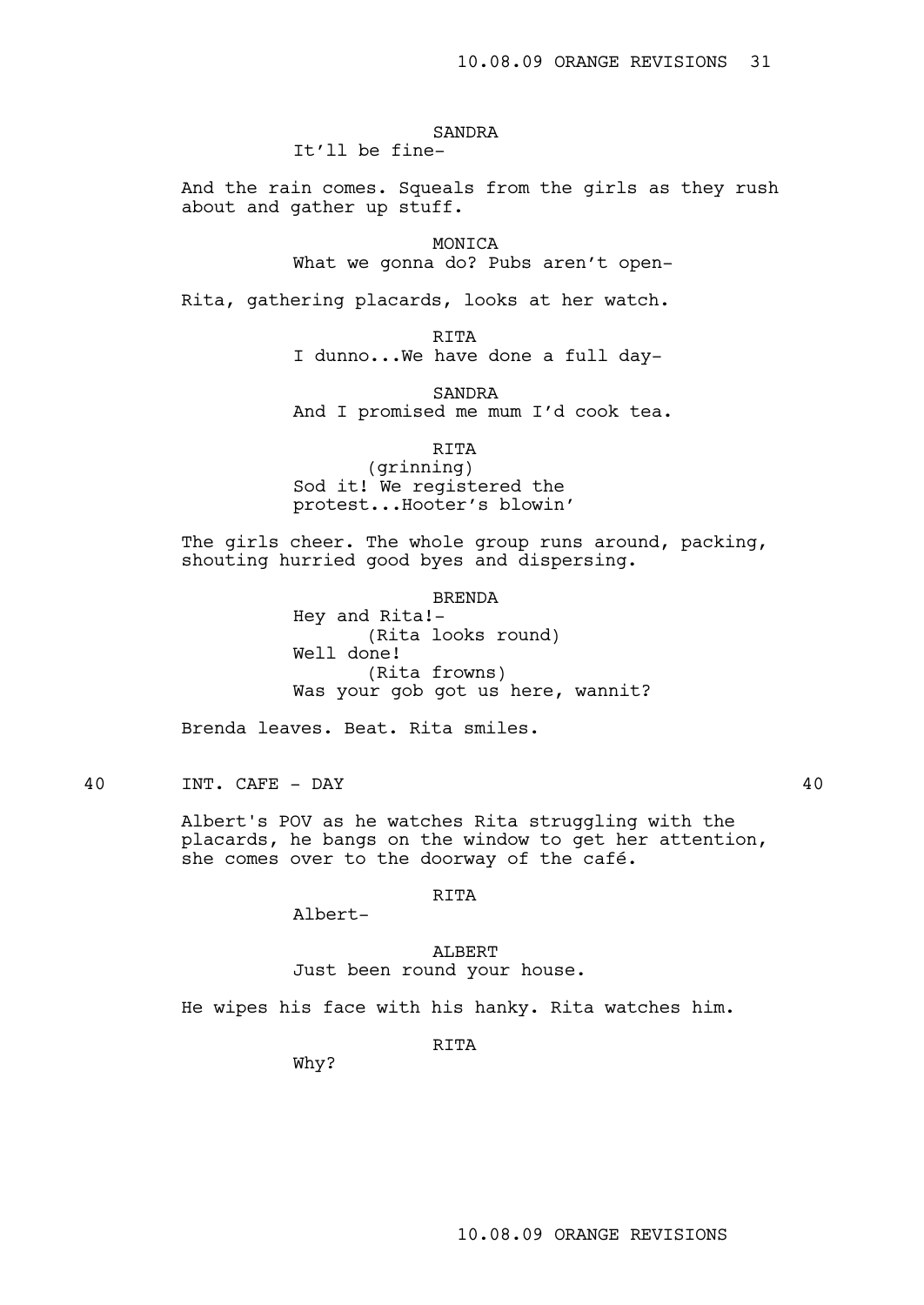ALBERT Cause I thought you'd'a gone home ages ago...I'm lucky if I can get the lads to hold out the full hour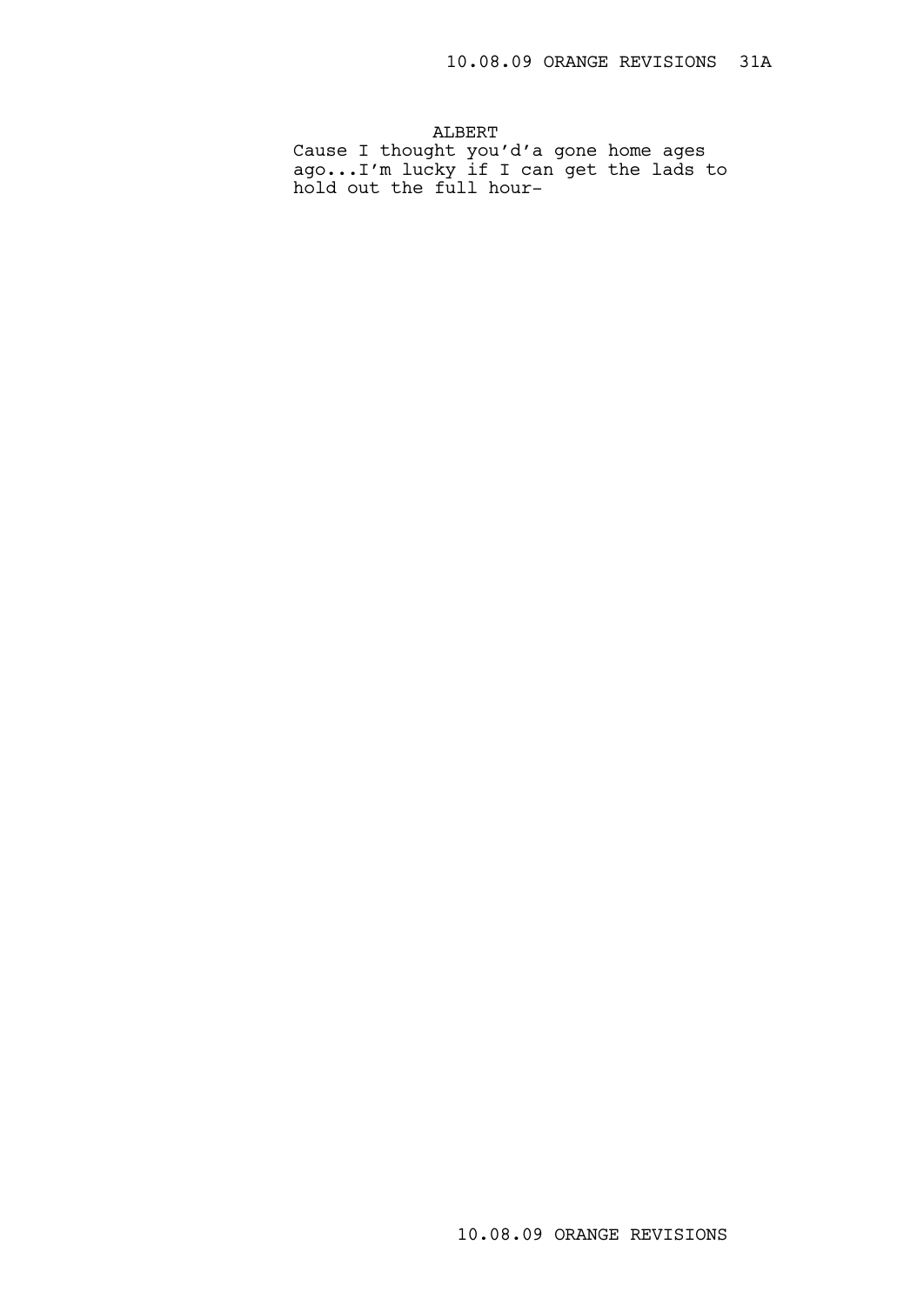Albert notices the placards and smiles. He then looks to Rita who stares at him expectantly:

> ALBERT (CONT'D) Oh...I wanted a quick chat, was all... (indicates cafe) Fancy a cuppa?

RITA I can't. Sorry...I told Graham I'd meet him from school.

ALBERT (checks time) You got twenty minutes 'fore they tip out, ain't you?

She frowns; that's rather insistent. He looks up from his watch, meeting her gaze. He smiles.

> ALBERT (CONT'D) I'm buyin'.

41 INT. CAFE - DAY 41

Rita stares as Albert spoons three sugars into his tea. He stirs and looks at her. She waits, a little edgy. Then he adds one more. *She* makes to speak-

He stirs again-

**RTTA** Albert, come on! Cough it up!

He looks her in the eye.

ALBERT Alright...You won't win.

RITA

What?

ALBERT This battle...You're gonna lose-

RITA

But...we got a case. *You* said so. We-

ALBERT

Oh, don't get us wrong. You might get Ford to back down over the gradin' thing but...I'm talkin' big picture. And in that case, you ain't even in the frame-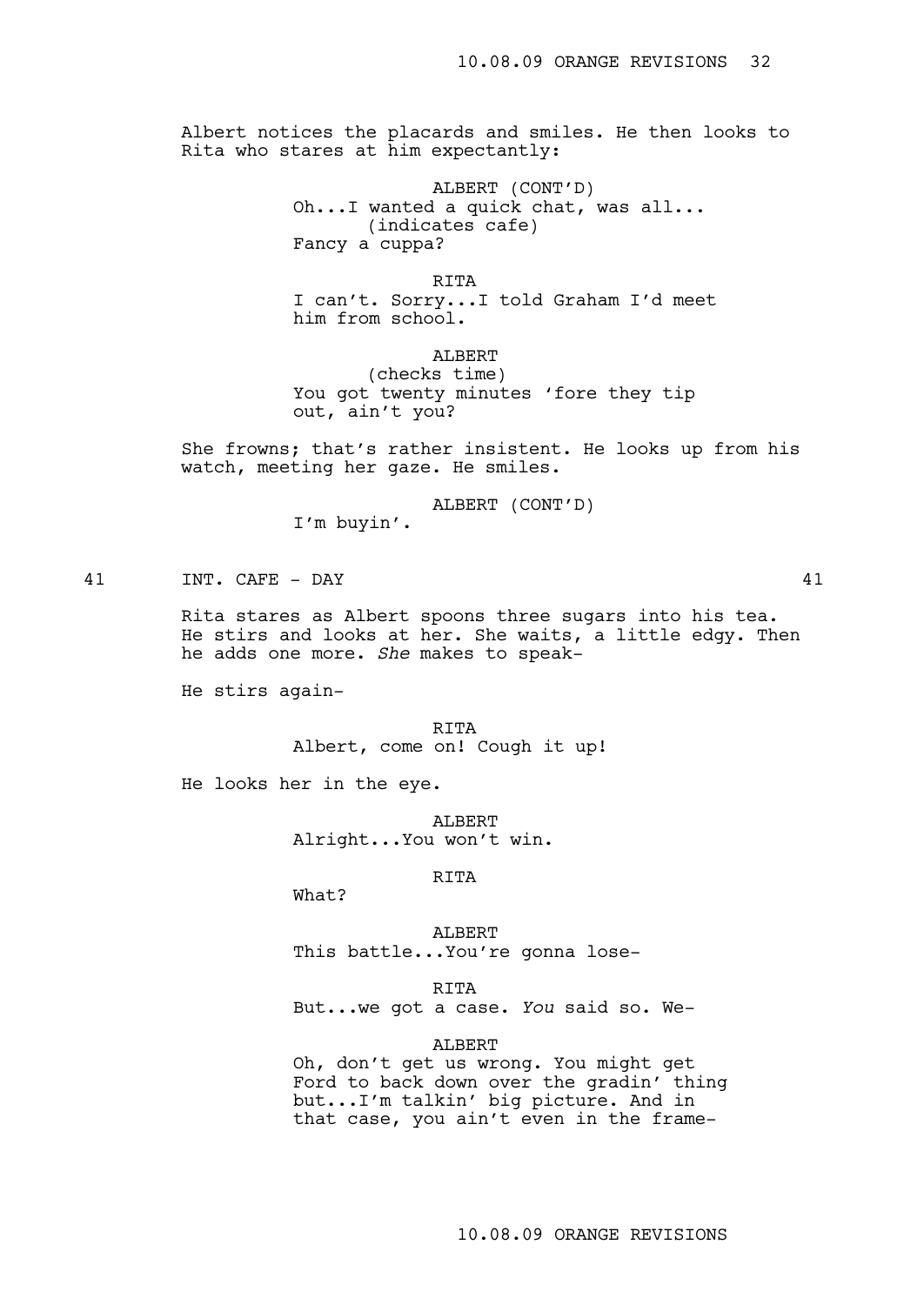# RITA

(irritated) What do you mean we're not-

#### ALBERT

-'Cause this dispute's got nothin' to do with what skill level you are! Ford's decided to give you less money 'cause they *can*...They're allowed to pay women a lower wage than men.

She stares at him.

ALBERT (CONT'D) And not just Ford neither. The whole country, Rita. Women gettin' less...because they're women...

She stares at him. She's already there but daren't say it. He shrugs.

> ALBERT (CONT'D) You'll always come second, you'll always be dependent, you'll always be fightin' for the scraps from the top table as long as-

RITA -we ain't got equal pay...

ALBERT

Oh, Rita, if you knew how thick most of the blokes I deal with are...

She stares. It makes sense. But she's scared. She looks away. A second. She looks back, a new thought in her head-

> RITA Why? Why you bothered about us gettin' the same as the men?

He stares; knows Rita will accept only the whole truth. He smiles fondly.

#### ALBERT

I got brought up by me mum...Me and me brothers. Me dad cleared off when we were nippers, so... (nods) She worked all her life at Ranley and Coopers. Ball bearin's...She paid aunt Lilly for lookin' after us durin' the day and...

He stares, forcing back the emotion. Then to Rita: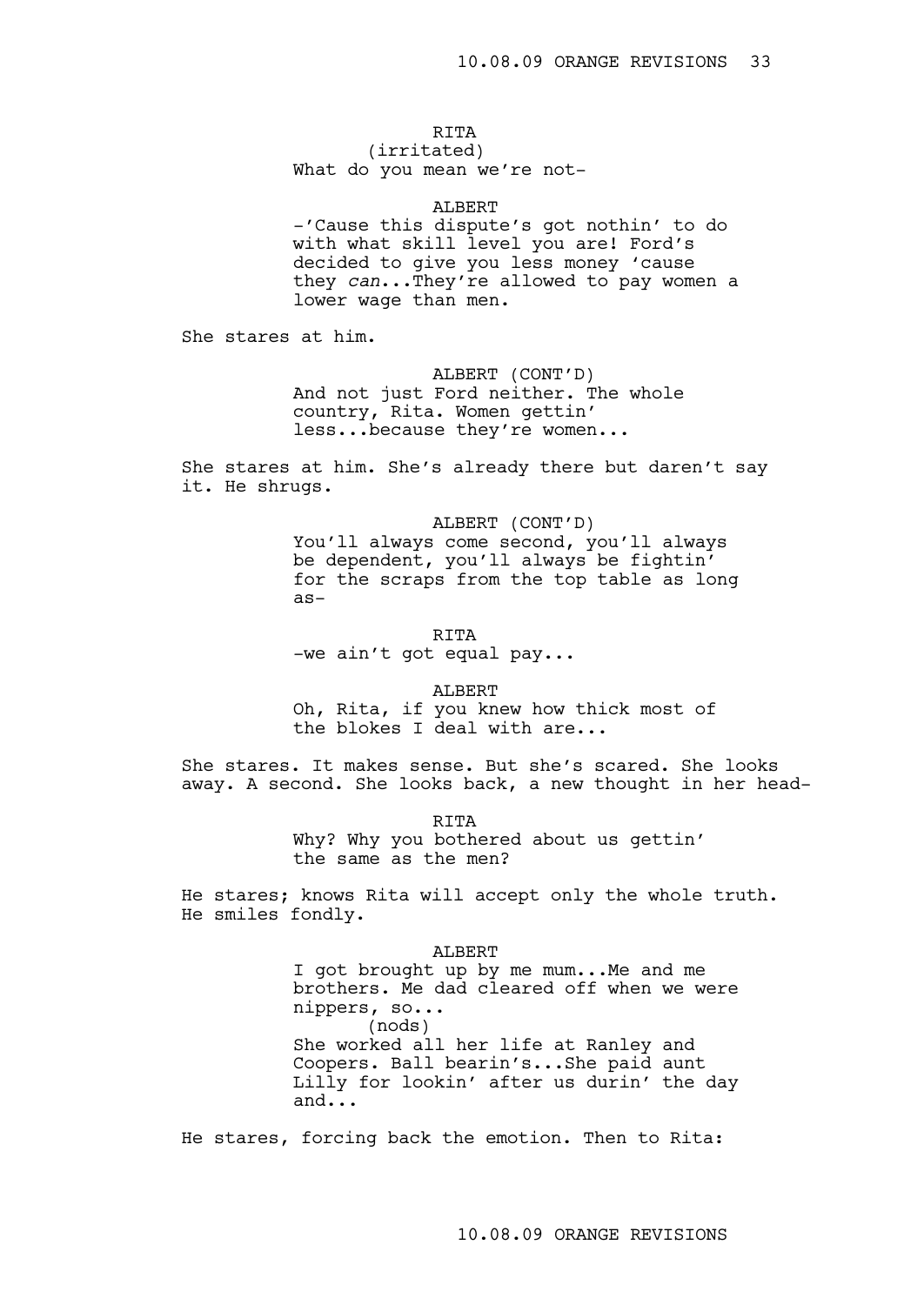ALBERT (CONT'D)

...it was hard. Especially cause she got paid less than half what the blokes in the factory was gettin'. For doin' the same work...But there was never any question it could be different...Not for her.

(smiles, fondly at Rita) You remind me of her, actually, Rita...You got heart and...brains and- (frowns) -and someone has to stop those exploitin' bastards from gettin' away with what they been doin' for years!

He looks back, his eyes filmed with water.

ALBERT (CONT'D) And you can. *You* can. If you make your battle focus on the right target.

Rita stares, suddenly energised. But she's scared, too.

RITA What about Connie? She's Shop Steward. We voted for her-

ALBERT

And she's magnificent, Rita! At organizin'. And implementin'. But this needs...a leader. To inspire the girls. To make the issues clear. And that ain't her. Not at the moment- (Rita makes to speak)

And she knows it. 'Cause I've already spoke to her. (Rita is shocked) And she's more than happy to let you have a go...More than.

(touches her arm reassuringly) Look...Don't say nothin' now. It's a big thing, I know that. Just...sleep on it, will you? And let me know tomorrow... (smiles, nods) Here. I'll take them. Least I can do.

He picks up the placards and goes. Rita watches him.

42 EXT. SCHOOL - DAY 42

Rita glances at her watch as she hurries towards the school. A group of the mothers wait. All under umbrellas. Rita hesitates.

> LISA (O.S.) Do you want to wait in here?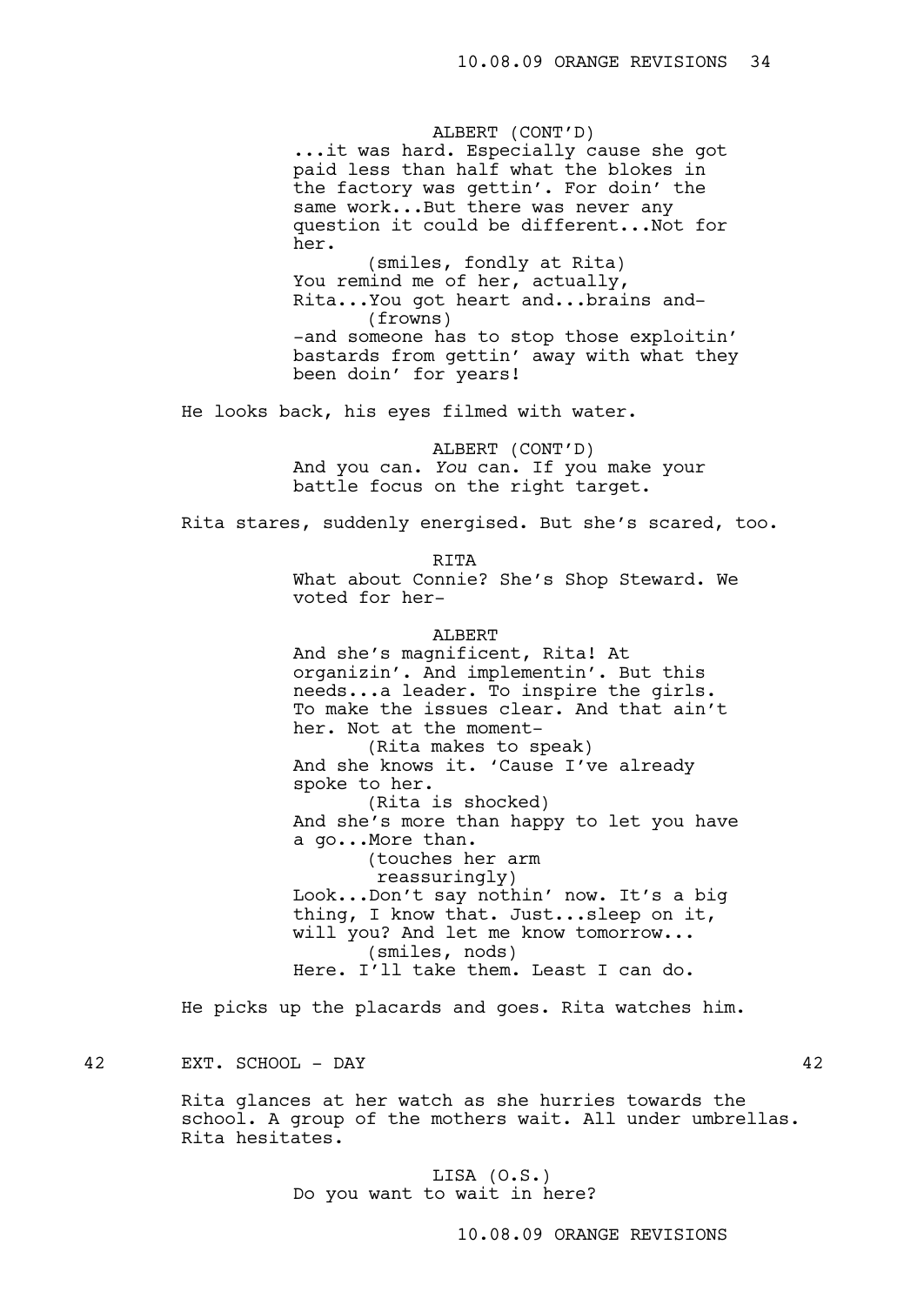She turns. A brand new Ford escort is parked by the kerb, and LISA is poking her head out of the driver's side window. Rita recognises her immediately.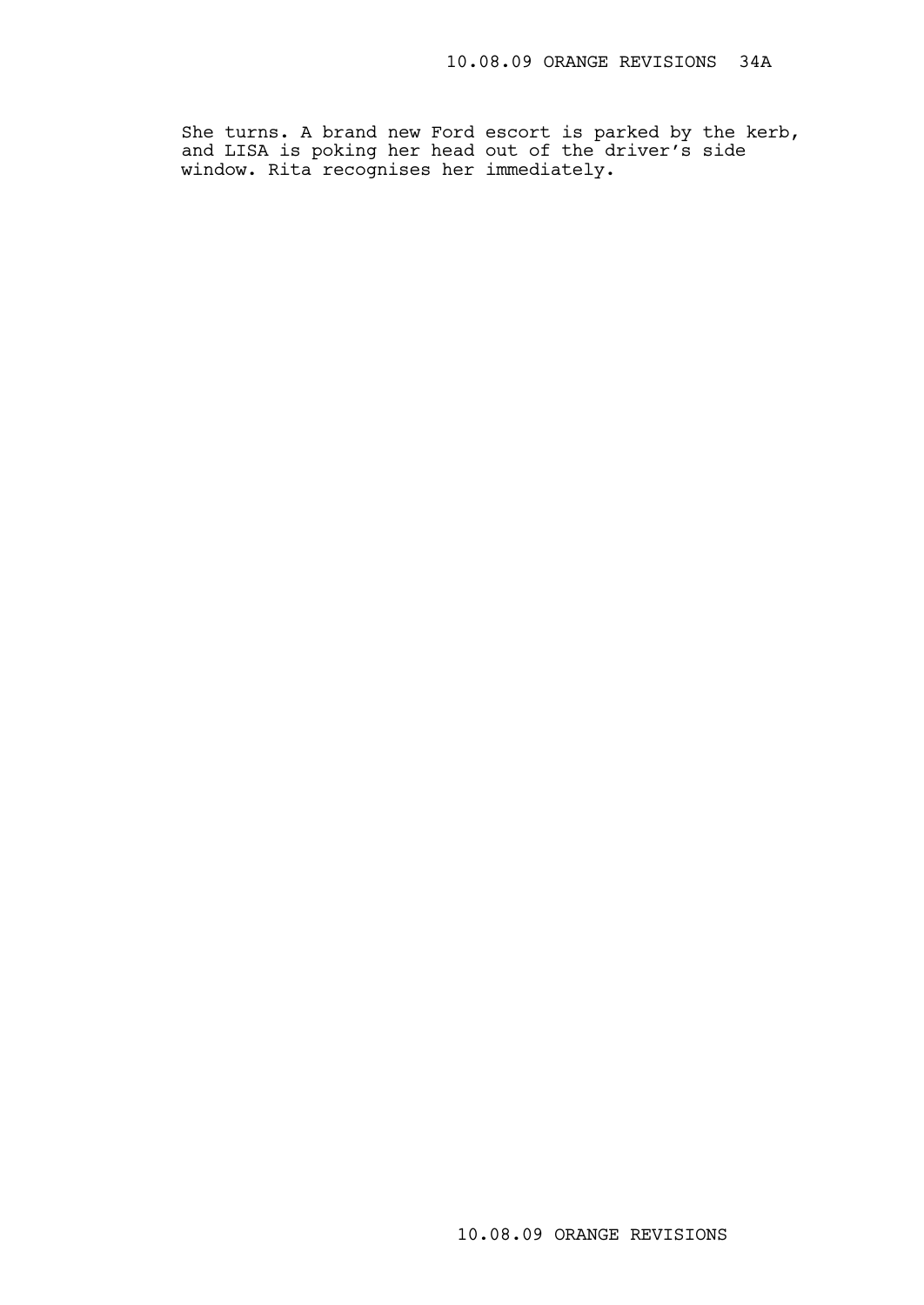LISA (CONT'D) We have met. In the corridor outside Mr Clarke's class. (Rita stares. Lisa shoves open the passenger door) Please-

Rita glances at the other mothers and suddenly feels a surge of opportunity. With her nose in the air, she hurries over and climbs in.

43 INT. CAR - DAY 43

Rita arranges herself.

#### RITA

I'm drippin'...

LISA

It's fine. Really...I've been hoping to bump into you for a day or two actually. (Rita stiffens) I wondered if you'd care to sign a letter...? To the headmaster. I'm making a formal complaint; about Mr Clarke's use of the cane-

## RITA

What?

LISA He seems to think my son's-

RITA

You mean...You were there for the same reason as me?

## LISA

Yes...He was...indiscreet enough to mention why you'd been in...I think he was suggesting something hormonal was happening about the school- (bitter) We should all calm down a bit.

#### RITA

-He just fobbed me off. He...I mean...I'd got it all worked out in me head; what I was gonna say only-

LISA

Oh, you don't talk to Mr Clarke. You listen... (scoffs) He's a bully...That's why he beats them all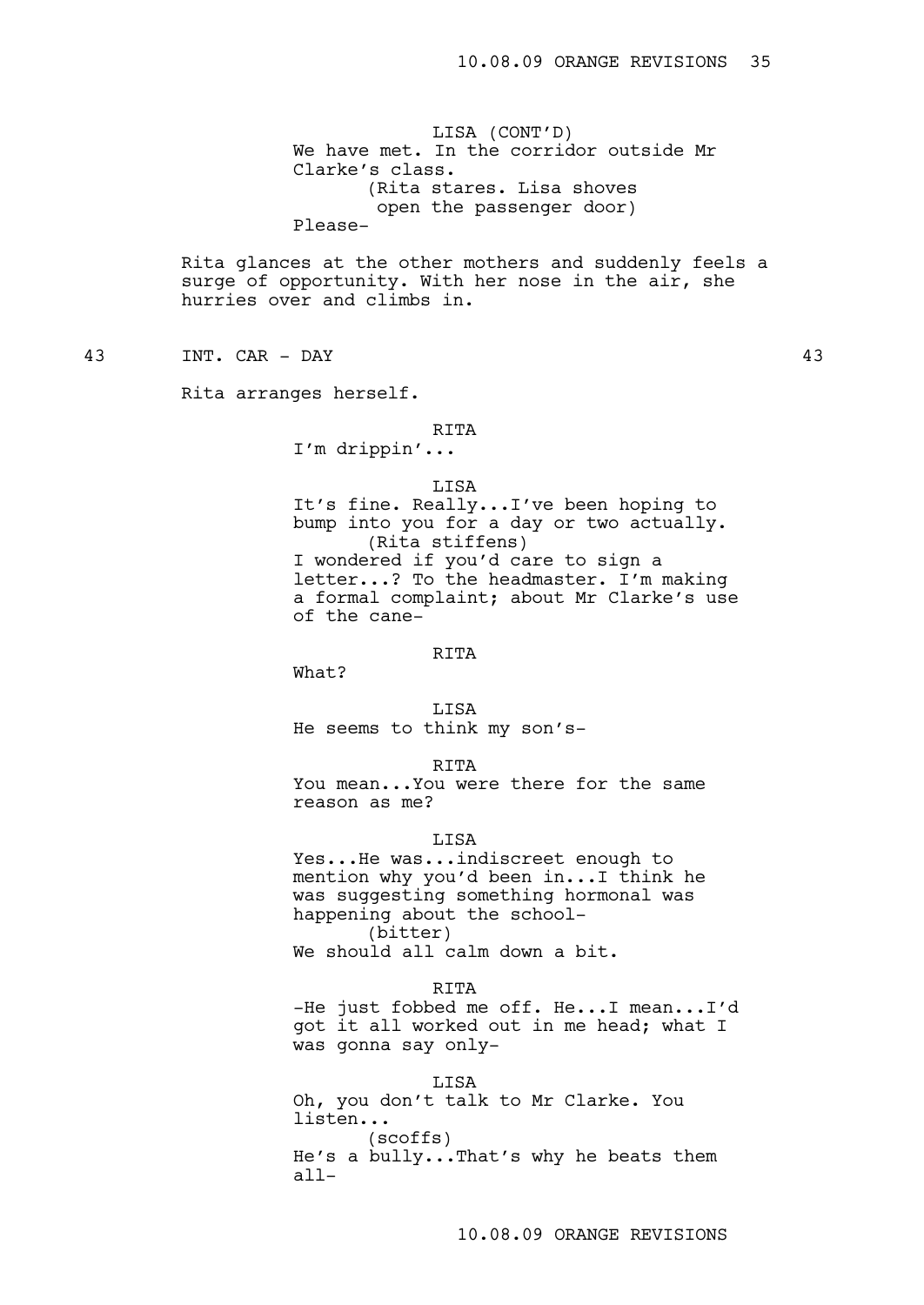Lisa stops. Rita stares at her impassioned face. And relief floods her body.

RITA

## You got a pen, then?

Lisa passes across the letter and pen. Rita signs. Hands everything back.

> RITA (CONT'D) -That first time, when I saw you... (Lisa frowns, confused) You're bein' polite, not mentionin' it, I know you are, only...I was upset. As I say and...I never use that sort of language normally.

LISA Don't you? I called Mr Clarke a complete cock...

Rita is stunned; Lisa smiles. Children are now pouring out of the school.

> LISA (CONT'D) Here they are...

Lisa gets out. Rita, too.

44 EXT. SCHOOL - DAY 44

Lisa has an umbrella which she erects and then she moves over to Rita who stands beside her, beneath it. Rita glances across and suddenly, emboldened-

RITA

That dress- (Lisa turns, frowns) I seen it. In Vogue...It really suits you.

LISA Thank you...It's Biba.

A second. Lisa looks back to the children. Rita does too. And her chest swells ever so slightly.

45 INT. RITA'S HOUSE - DAY 45

Rita places a mug of tea on a bedside table. Eddie is dozing but now he opens one eye. Rita slips back into bed, her red, nylon nightie crackling, and props herself up against the headboard.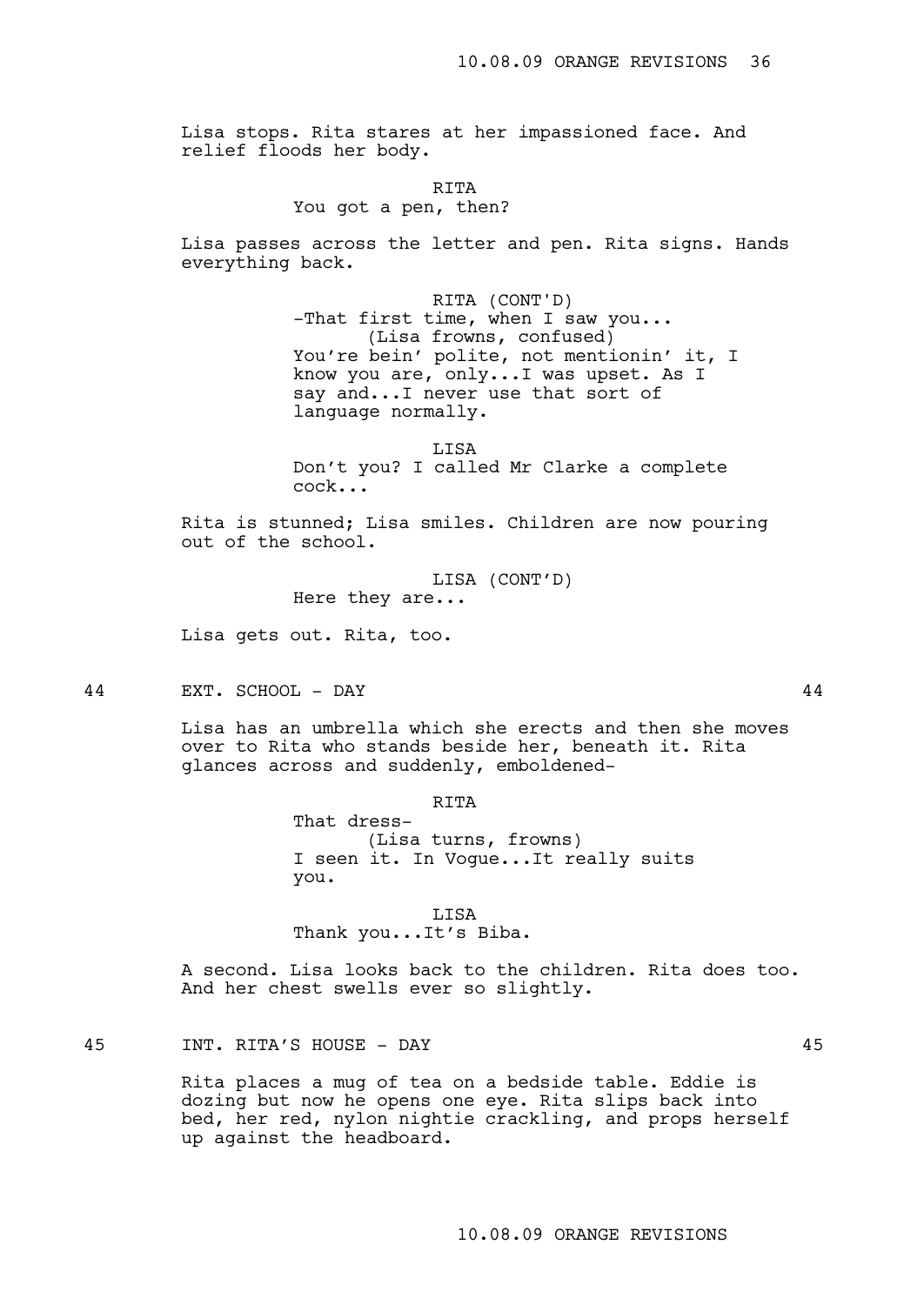EDDIE

Ta, love... (frowns) What time is it?

RITA

Six-

EDDIE We got another half an hour-

## RITA (distracted) Yeah. Sorry. I was awake anyway, so...

She trails off. A beat. He turns on his side.

EDDIE

Well, now you are...Shame to waste an opportunity-

He nibbles her hip. She giggles.

RITA

Eddie!

He pulls himself up her body and kisses her neck. She's not really in the mood, though.

EDDIE

What?...What's up?

RITA

Nothin'...I'm...I got stuff on me mind... (she turns; dare she?) Which...I didn't say nothin' about last night 'cause I wanted to get straight in me own head first-

EDDIE

Get what straight?

She looks at him for a long moment.

RITA

I've decided to get a bit more involved. In the dispute.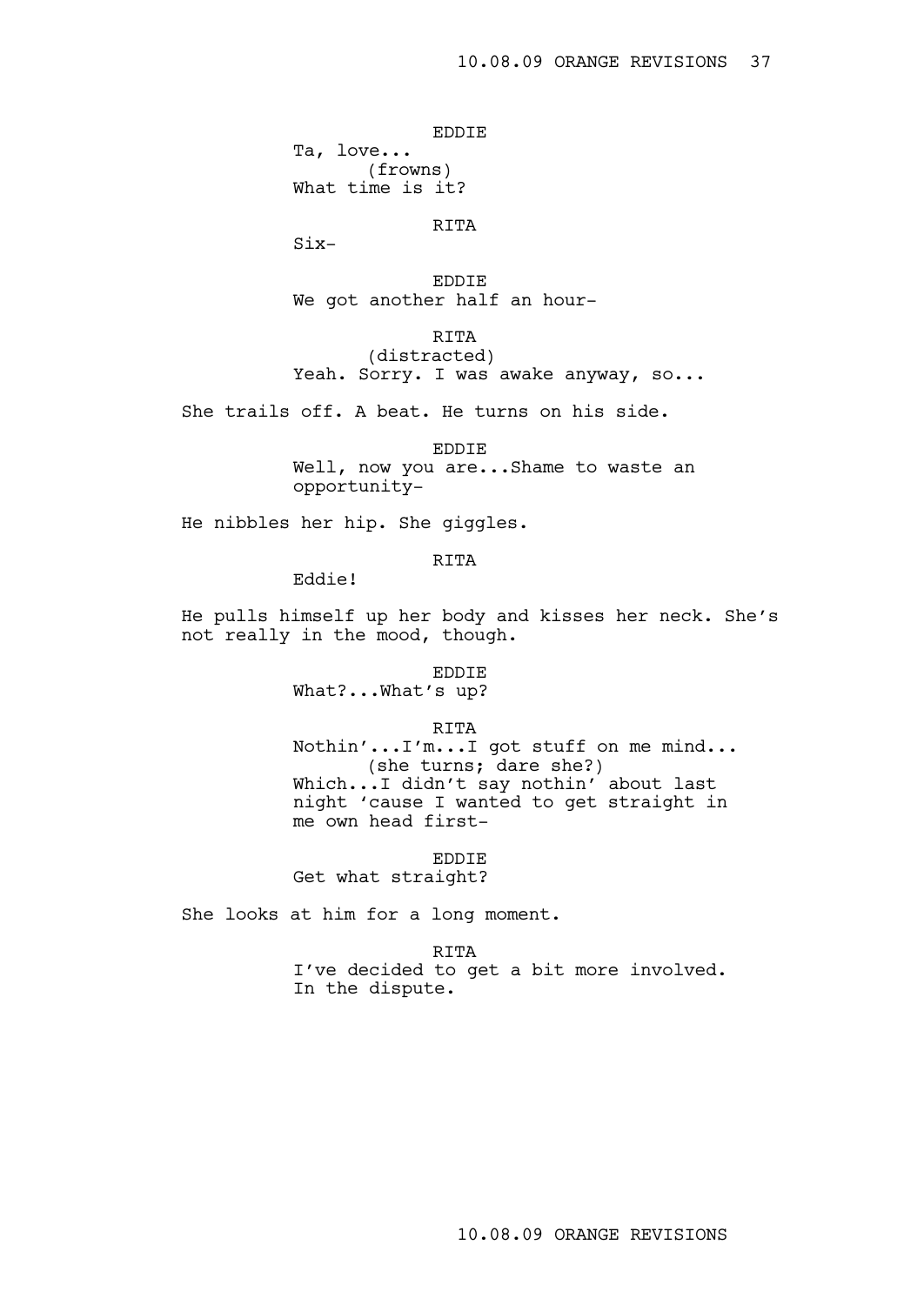EDDIE What dispute? It's happened...it was yesterday.

RITA Yeah, but...it ain't settled yet, is it?

EDDIE No, I know but...you've made your gesture. That's all I mean-

RITA

It wasn't a gesture. It was a...strike...to get somethin'!

EDDIE Fine...It's not worth rowin' over, is it?

He smiles. Then kisses her shoulder several times.

EDDIE (CONT'D) You got my support, Rita. You know that. Whatever you wanna do.

RITA

Good. Thank you... (he kisses her again) You're not just sayin' that, are you?

EDDIE (still kissing) Hmmm?-

RITA 'Cause you got an ulterior motive!

He finally straightens and looks at her.

EDDIE

What's that mean?

She stares at his honest, open face. She grins.

RITA

I'll show you.

She kisses him and they slide down the bed.

## 46 EXT. RIVER PLANT - DAY 46

Rita places her bike in the rack. She smiles as Brenda dismounts, too. But then, both stare open mouthed as Sandra arrives - in a pair of tiny shorts and a blouse tied just below the bust. Sandra struggles to get her leg over the bike seat.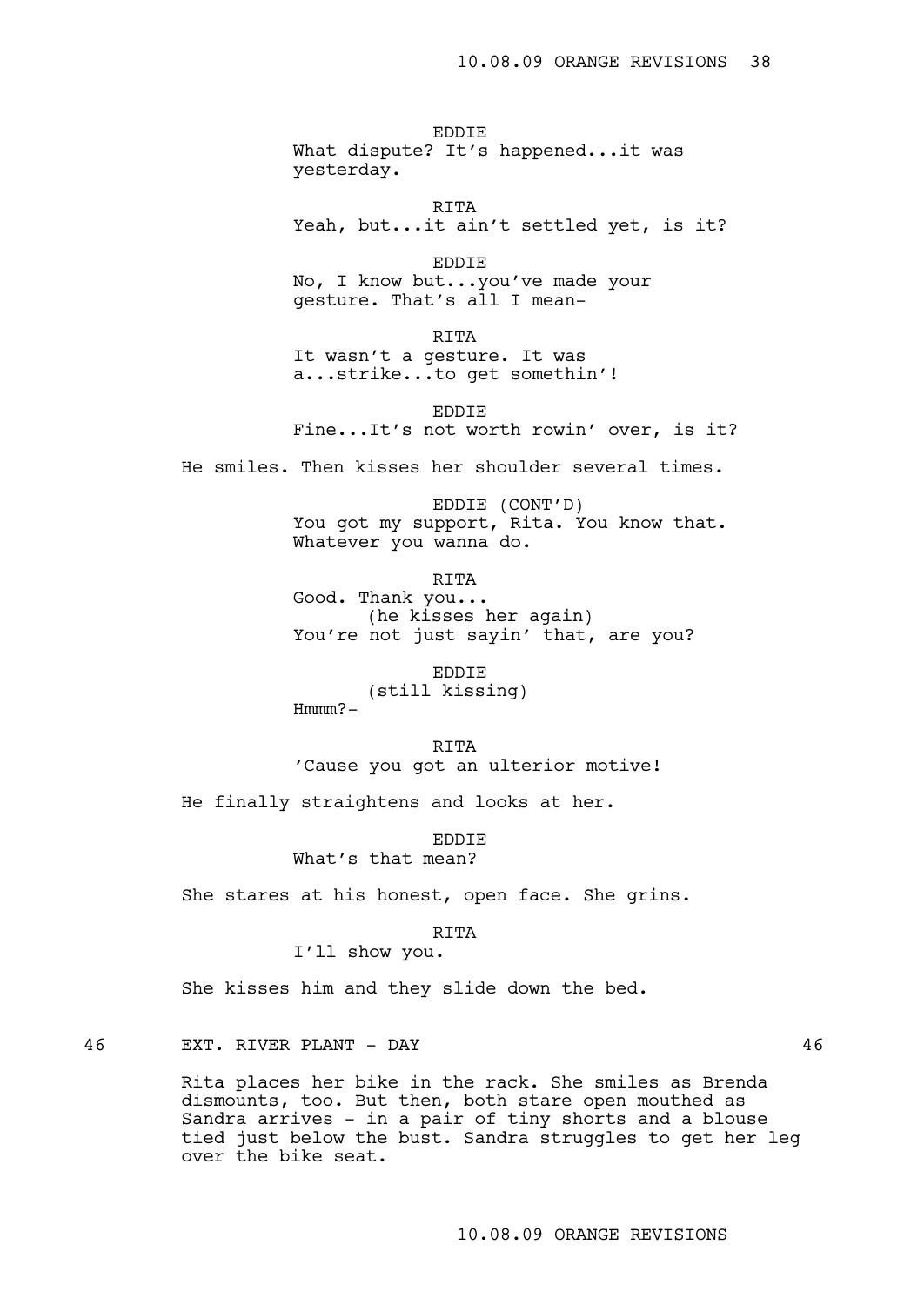BRENDA

Bloody hell Sandra, I think you've had a bit've shrinkage in the wash-

SANDRA They're hot pants. They're Mary Quant's-

BRENDA Well you should give 'em back to her. They look fuckin' painful-

RITA

I think they look nice. Long as you can breathe-

## SANDRA

Course, I can...And it's what Brenda said, innit: it *ain't* Knightsbridge...Dagenham. So if you're gonna get spotted, you have to stand out that bit more. Well, I am doin'...

She walks off. Brenda watches her, then looks to Rita.

BRENDA

Come on...

She sets off after Sandra but just as suddenly stops and turns back.

> BRENDA (CONT'D) Wannit great, though? Yesterday.

RITA (surprised) Bein' on strike?

BRENDA Yeah. Chance to be different...Was lovely. (smiles) Felt like it all night.

RITA

What did you do?

BRENDA Met the veg man, got blind drunk, then went back to his place.

RITA

(confused)

But-

BRENDA Oh, it was different, Rita... (winks) Just ask him.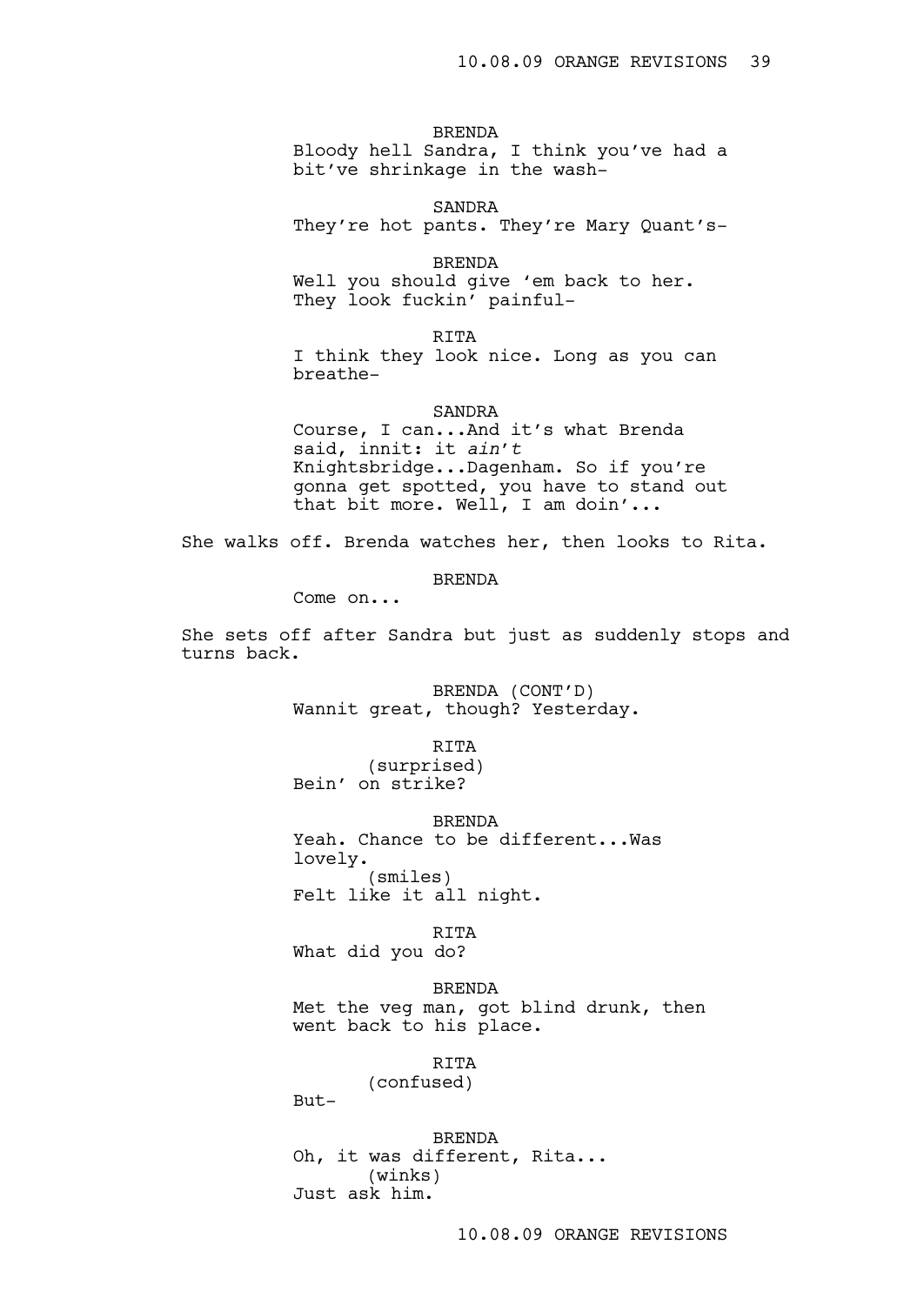She happily wanders in. Rita scoffs and follows.

47 INT. RIVER PLANT, CORRIDOR - DAY 47

Rita, a hint of a smile still on her face, walks towards the factory floor, pulling her overalls around her waist as she goes.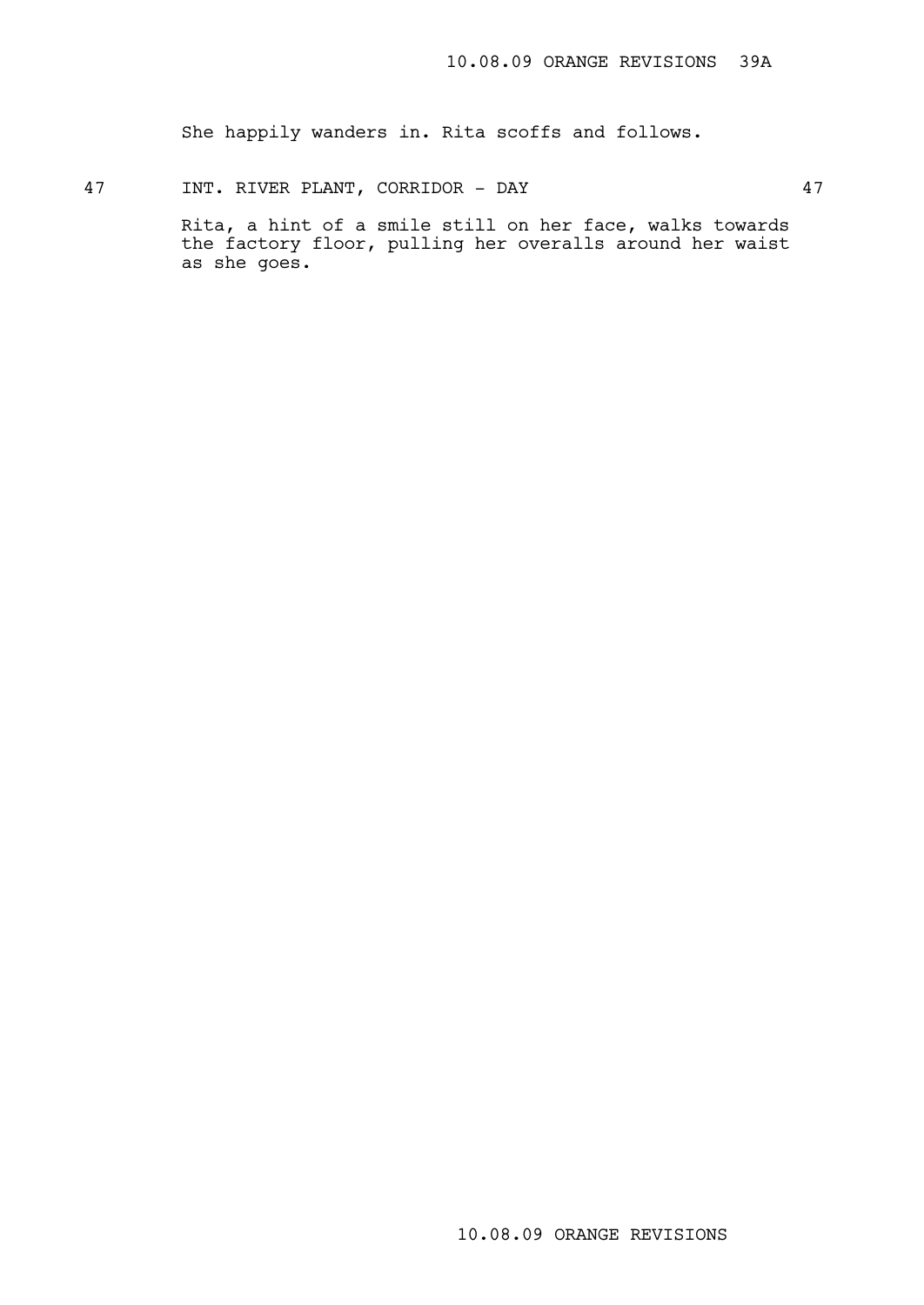BUT then she stops. The notice board is directly ahead. On it, MACHINIST rates of pay:

## MEN: £19 7s 6d

#### WOMEN: £13 4s 2d

Rita stares. She looks determined. Then uneasy.

48 INT. FACTORY FLOOR - MORNING 48

Rita walks onto the floor. She stares at Connie's space: still unoccupied. She begins to thread up her machine. Then she grabs some cuttings. And finally Connie rushes in-

## **CONNTE**

## I'm here! Just...Christ-

She grabs her bowl and places it on the floor. Then she pulls her overalls down and she stops - as she sees Rita staring at her.

> **RTTA** Connie, listen. I-

> > CONNIE (shaking head)

Rita-

RITA

No! I have to say it! For me! (stares at Connie) If I *was* to get involved with Albert, Con, it's only cause...I got a gob on me...You're the heart beat of this place. You always will be.

Connie smiles, fondly. Then:

CONNIE Rita...Look at me. All at six's and seven's...Again- (quietly) I got enough on me plate at the moment, without takin' on the whole of British Industry... (nods) You *can* do it. And you should.

Rita stares at Connie; makes to speak. But the hooter sounds and the machines start up. The women smile and get down to work.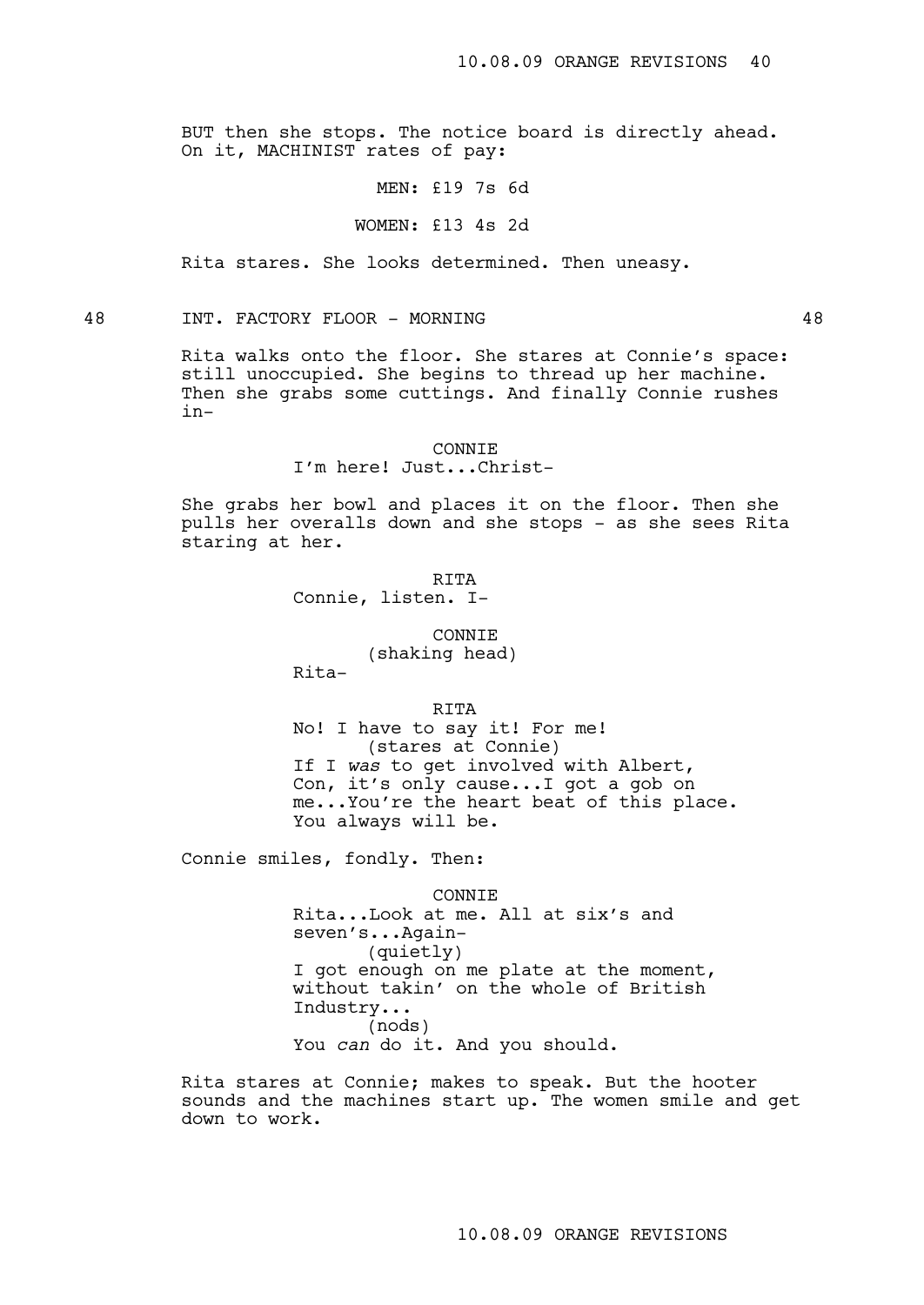## 49 INT. RIVER PLANT - DAY 49

Rita finishes an item, then notices Sandra, tongue out, carefully completing a piece. She is pleased. Then the hooter goes and the girls look across, on the point of getting dressed. But it is Brian, so they simply continue. He looks frustrated. Then scared; as he realises he must enter anyway. This he does and at every bench the women jiggle their bits, wolf whistle and generally make life hell for him.

#### BRENDA

Hello Brian...That a cotton bob you got in your pocket?...Or is it an hard on?

He reaches into a sack he is carrying and shoves a letter straight at Brenda. She frowns but soon all the girls have them. Rita opens her envelope and reads. She looks furious and then catches Connie's eye. A second and Rita marches off.

As she arrives at the door, Albert appears, in his Ford overalls, coming for her decision. She marches past him, thunder on her face, glancing once at him as she strides on. He grins.

#### ALBERT

(to himself) That a yes, then?

And then, he sets off after her.

50 INT. CANTEEN - AFTERNOON 50

Monty Taylor, in his suit and Union badge, stares at the letter. Albert is by his side. They are surrounded by the girls.

#### MONTY

Ignore it.

## RITA

Ignore it?

MONTY Standard issue. Day after a walk out.

RITA

Have you seen the language? (Eileen and Brenda nod) "Your flagrant and aggressive disregard for the existing complaints procedure"...Tone of that-

MONTY They don't mean it.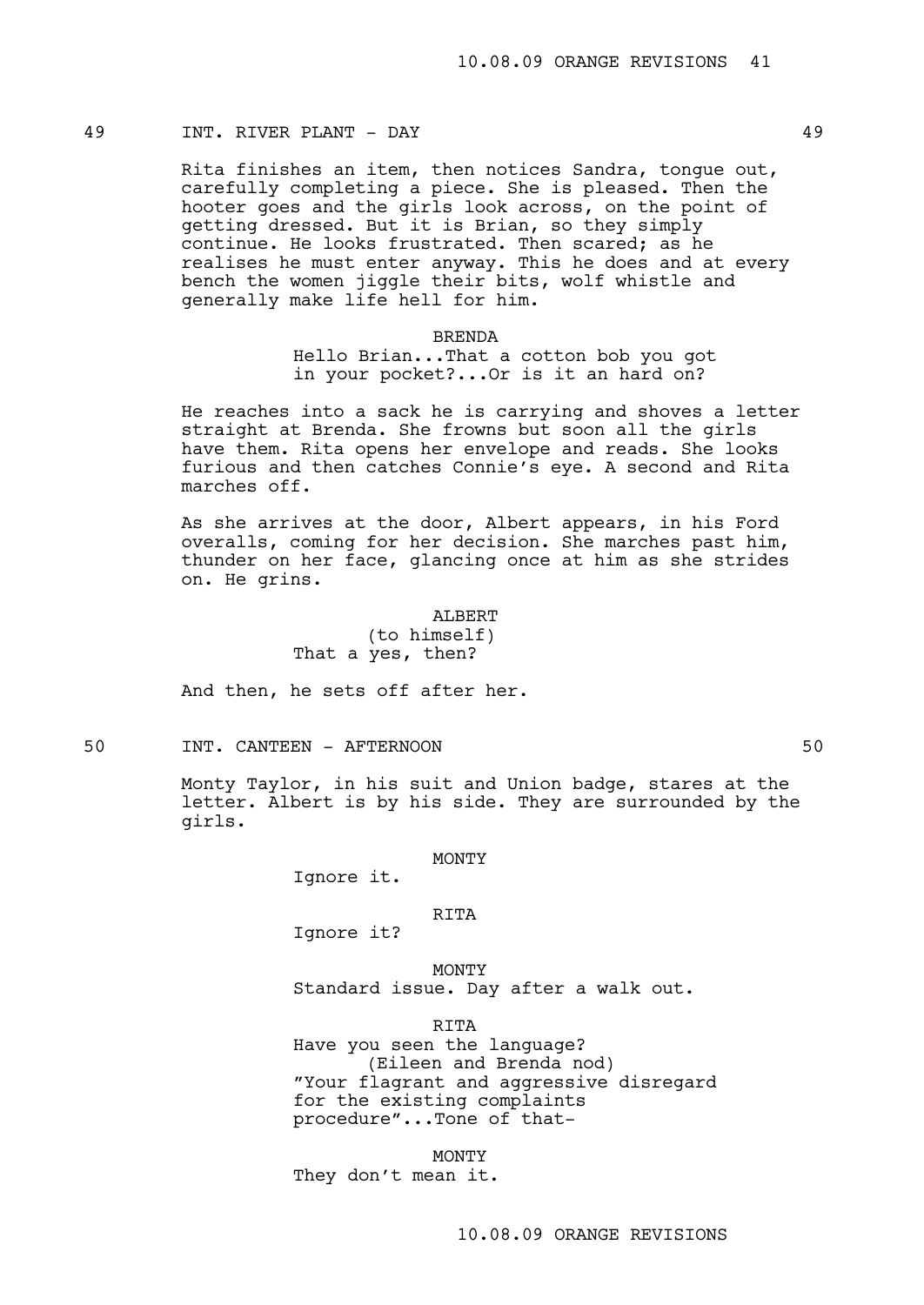RITA

So why they sayin' it...?

MONTY 'Cause...that's how we've always done it. All the other strikes. It's like the rules-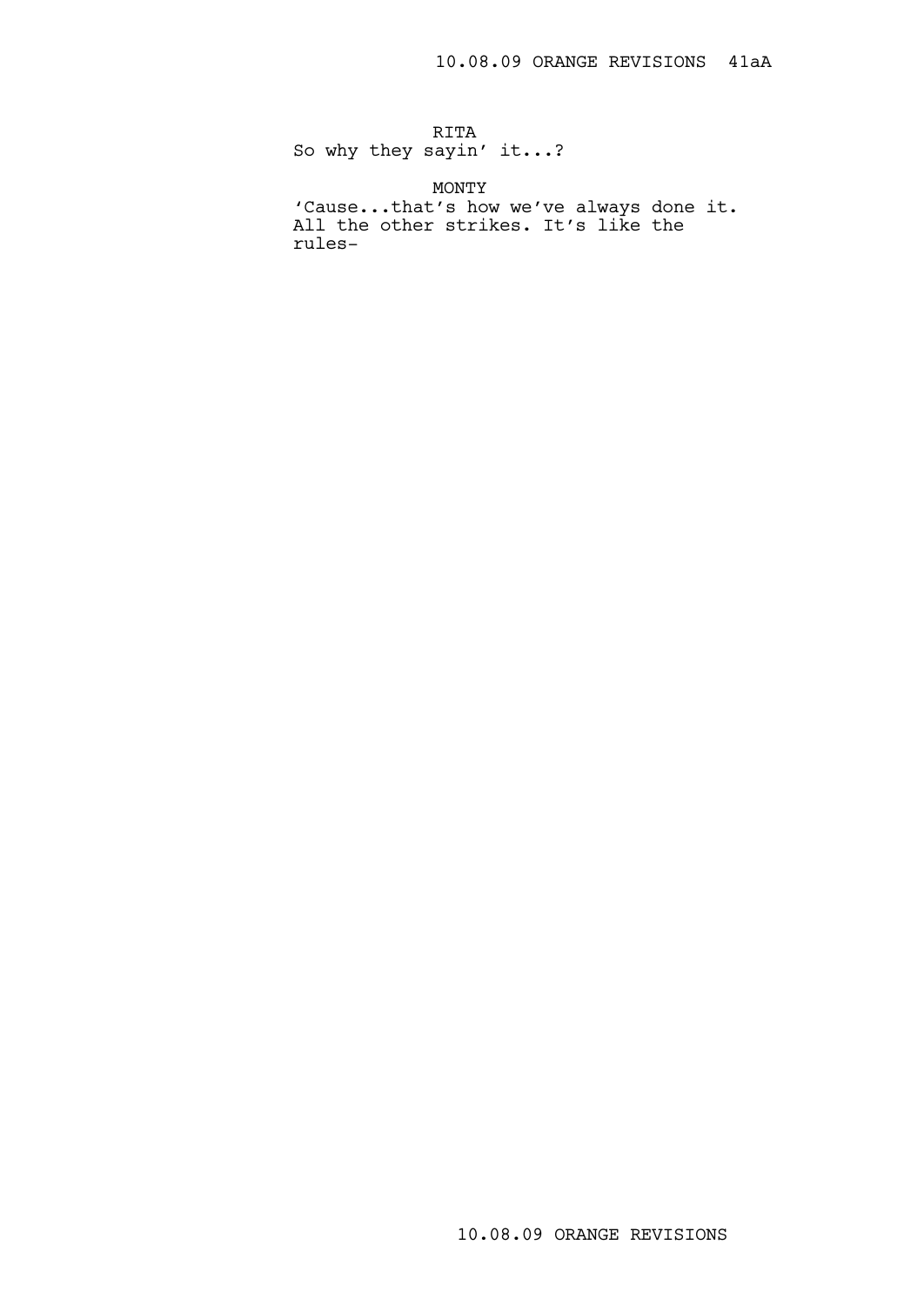RITA Oh, no! (snatches letter back) (MORE)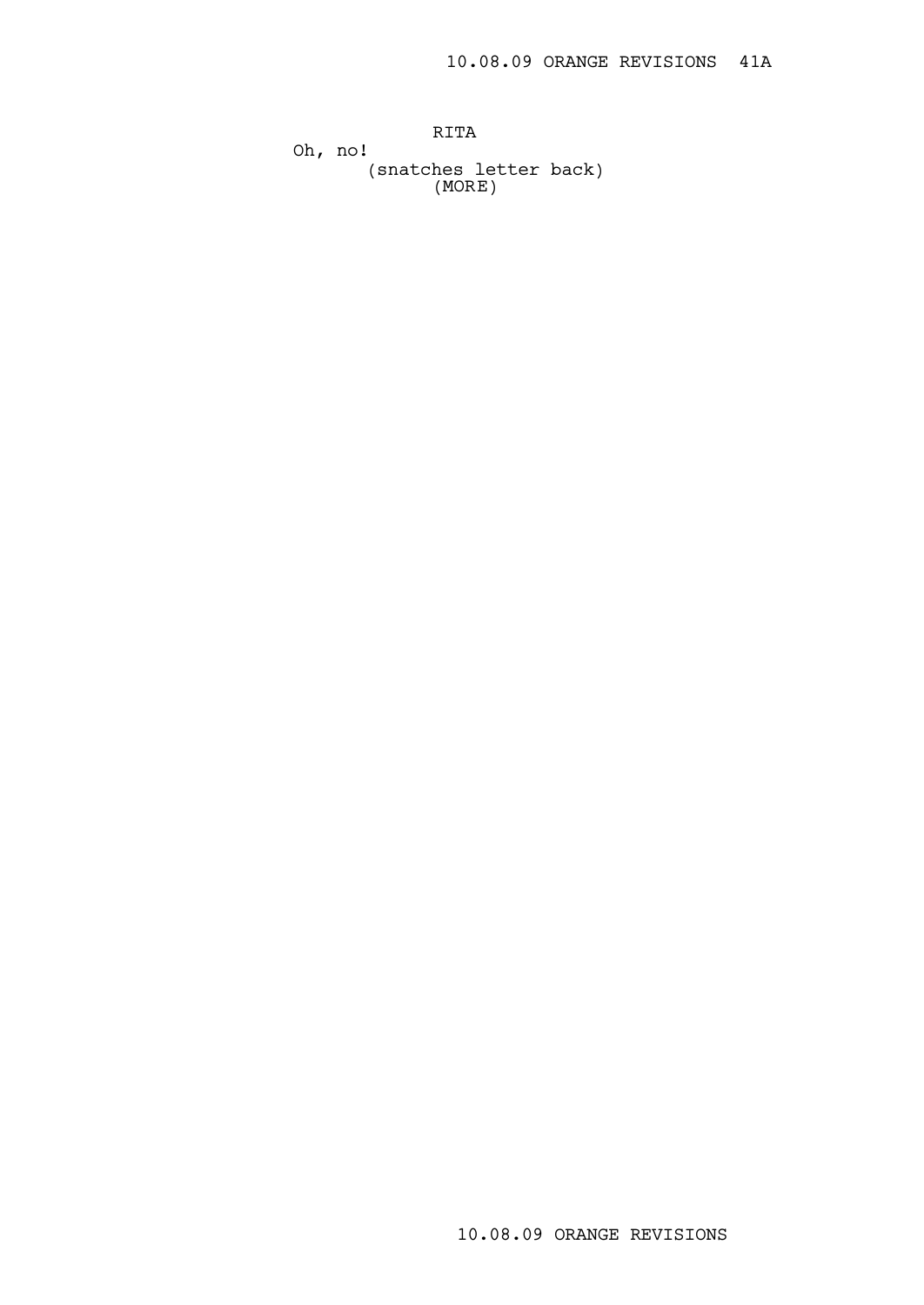We're not playin' that game...We ain't your men, remember. We're us. And we won't be addressed in this manner. (Cheer of agreement. Rita stares at the girls) All those in favour of not only maintainin' but increasin' our current industrial action by goin' to an immediate all out stoppage until an equal pay settlement is reached-RITA (CONT'D)

#### MONTY

What?

Monty has spoken for them all. Mutterings of "equal pay?" are heard everywhere. Rita turns to the girls:

Well, why not? (stares at the trusting faces of the girls) That's what this dispute is really about, innit?!

Rita suddenly points to the lad seen earlier. He sweeps out the canteen now.

## RITA (CONT'D)

They've put us on the same rate as Brushin' Brian! The lowest rate in the whole factory...despite the fact that we have got considerable skill.

(A few mumbled "trues") And there's only one possible reason for that...'Cause we're women, and in the work place women get paid less than menno matter what skill they got!

> (More support. Agreement. Shouts now.)

Which is *why* we gotta demand that from now on, there's a level playin' field and rates of pay which reflect the job you do, not whether you've got a dick or not- (cheers of support) This strike is about one thing and one thing only: Fairness! (To Monty; points) Equal pay or nothin'! (huge cheer; Rita turns back

to the women)

All those in favour? (every hand goes up) Everybody out!!!!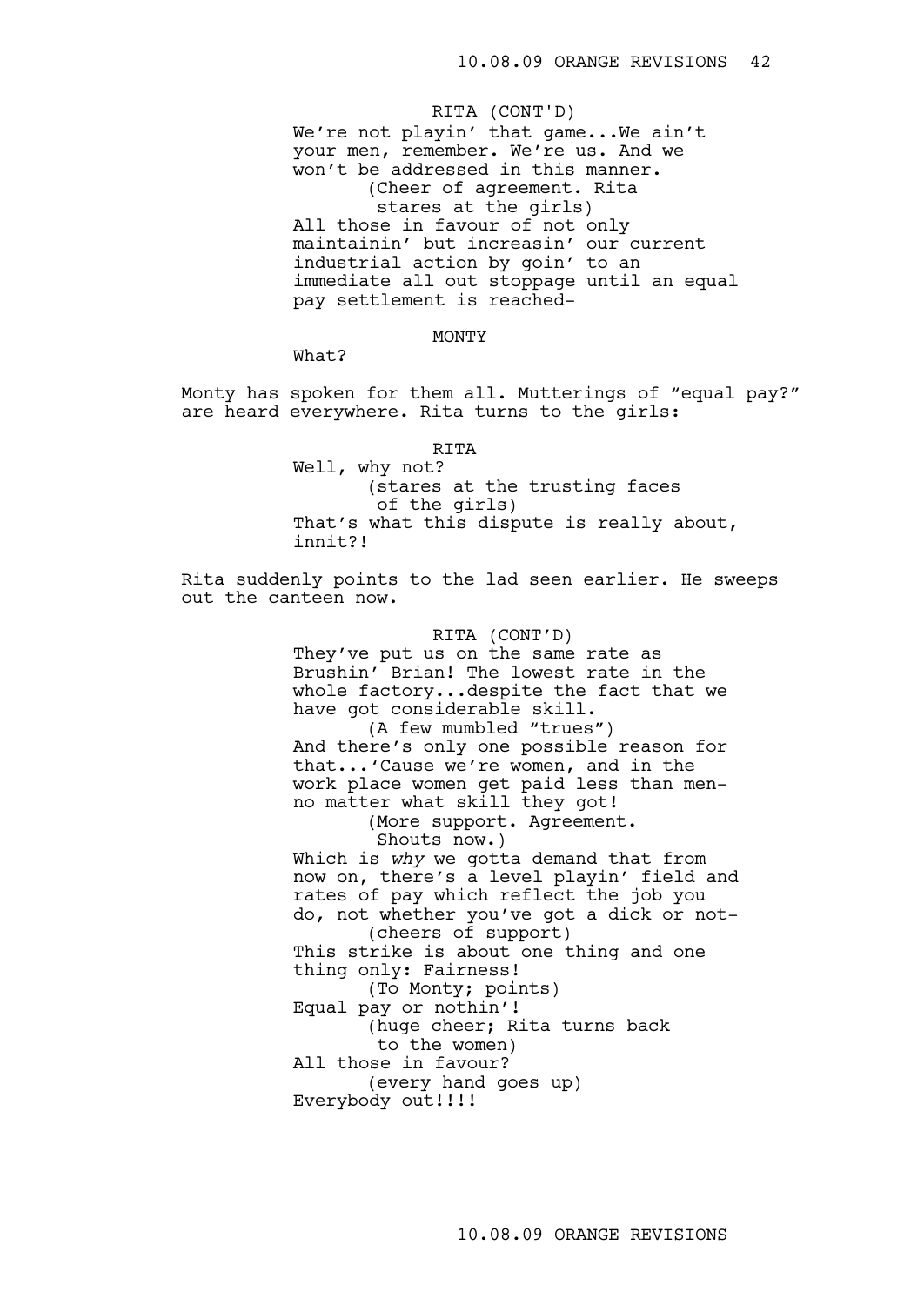Another cheer and Rita walks to the exit, stopping by the door as a wave of the girls passes her and empties the building. Monty looks panicked and glares at Albert. Albert shrugs with a wry smile.

#### ALBERT

## Nothin' to do with me.

The women sweep out.

- 51 OMITTED 51
- 52 INT. HOPKINS OFFICE AFTERNOON 52

Hopkins looks stunned. He stands beside a window held open by a block of wood.

## HOPKINS An all out stoppage?!

Monty fidgets before Hopkins' desk.

MONTY

Also...The specifics of the strike...It's widened out a bit-

53 INT. HOPKINS OFFICE - AFTERNOON 53

Hopkins appears in his doorway. He is ashen. He looks at his secretary, then he mutters to himself:

HOPKINS

Christ...

54 INT. FORD HEADQUARTER'S, MICHIGAN - MORNING 54

Tooley listens on the phone. He is deadpan.

TOOLEY

Shit.

55 INT. UNION OFFICES - EVENING 55

BARTHOLOMEW

Fuckin' Ada!

CLIVE BARTHOLOMEW, sixty, bearded, stares at Monty. Another middle aged man, ROGERS, also glares at him.

10.08.09 ORANGE REVISIONS

- 
-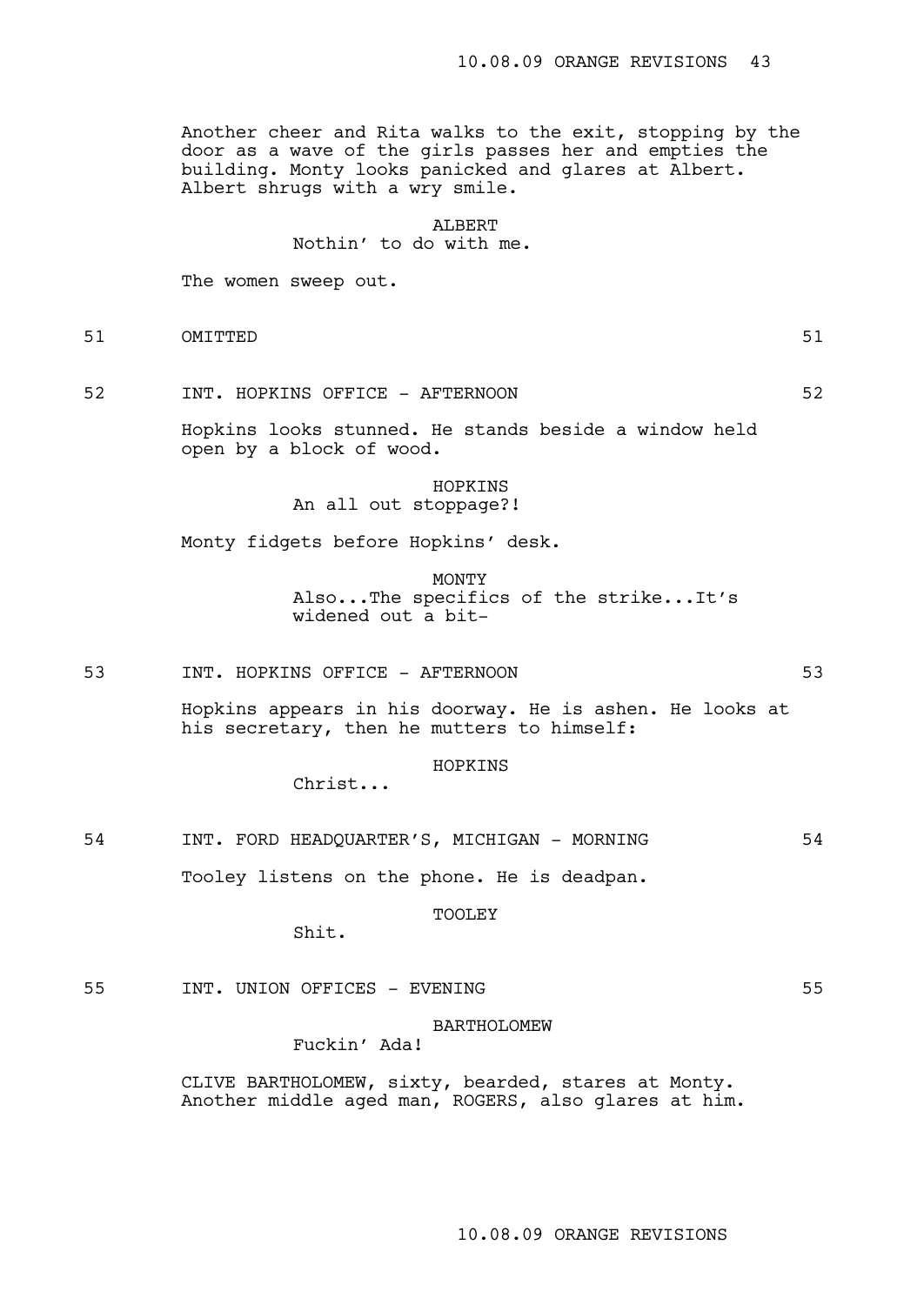BARTHOLOMEW (CONT'D) Equal pay! What were you thinkin', Monty?

MONTY It wasn't me...It was Albert. He...He went behind me back-

## ROGERS

Really-

MONTY He's a loose canon. He- (grasping at straws) I got him with me...You wanna haul someone over the coals, he's your man; the bloody trouble maker.

A beat. Bartholomew and Rogers exchange a glance. Then Bartholomew nods to Monty.

56 INT. UNION OFFICES, ANTE CHAMBER - EVENING 56

Albert, still in Ford overalls, sits on a chair waiting. Monty enters. He looks at Albert and sighs theatrically.

> MONTY I tried to protect you Albert. But you are gonna get such a fuckin' bollockin'...

Albert considers Monty and nods. He stands.

#### 57 INT. UNION OFFICES - EVENING 57

Albert sits on another chair in the middle of the room. Bartholomew paces up and down for a moment. Then-

#### BARTHOLOMEW

This is awkward, Albert, you know that, don't you? It jeopardises a whole...raft of other negotiations the unions already at loggerheads with the management over-

ROGERS

Not to mention protocol. There's ways of goin' on strike. Right ways and wrong ways-

BARTHOLOMEW

Look...Comrade...Basically, you encouragin' these women...to get all militant-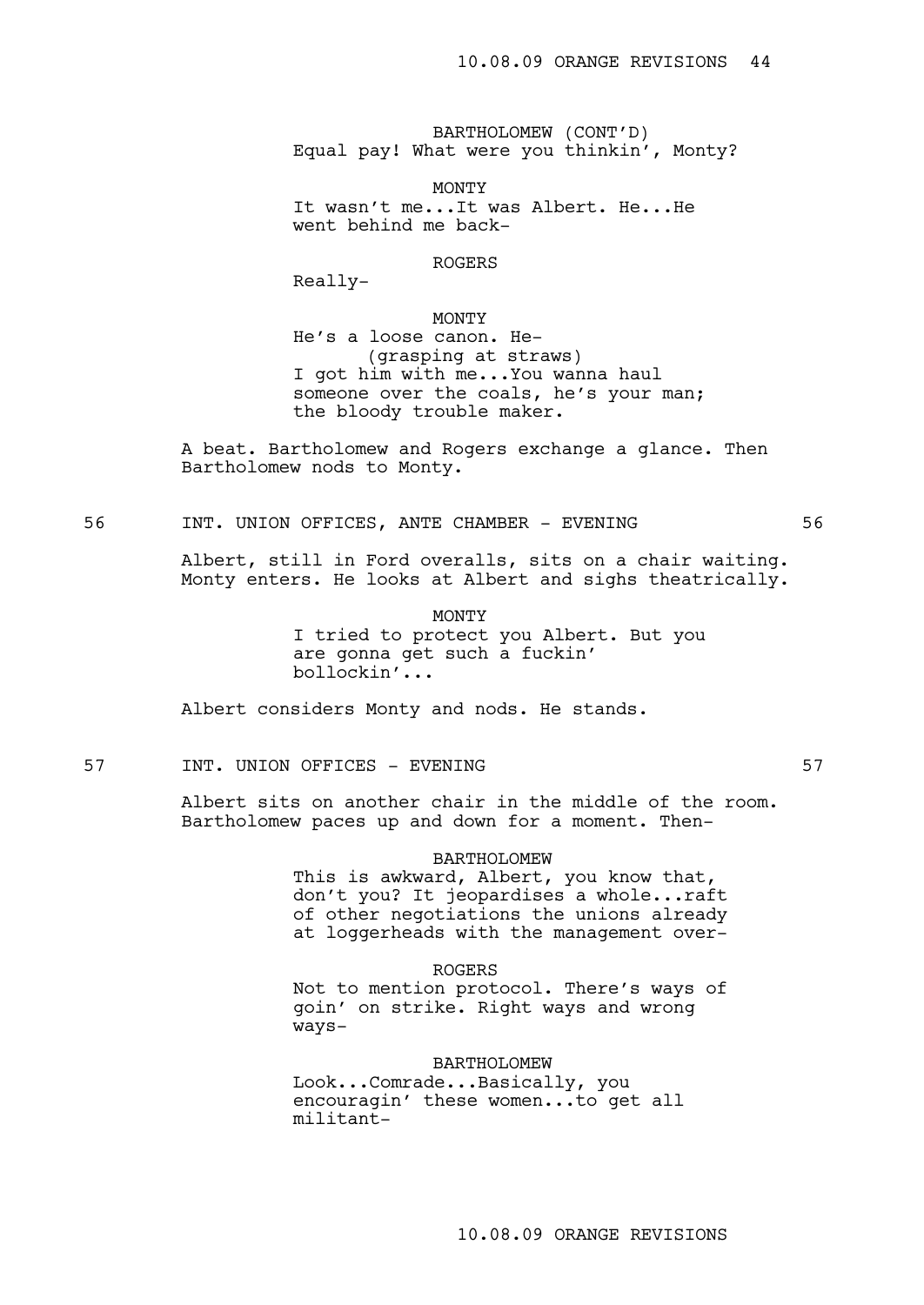## ROGERS

-shifts the resources away from the blokes...who let's be straight, are the ones at the coal face-

#### BARTHOLOMEW

We ain't unsympathetic! But...as a union...we have to remember who comes first...The Communist Party. And Marx himself said: "Men make their own history." That's men, Albert!

Monty sighs. He did warn Albert. Albert smiles.

ALBERT

Didn't he also say: "progress can be measured by the social position of the female sex"...Or was that a different Marx? Was that Groucho?

Bartholomew makes to respond but Albert stands: *his* turn now.

# ALBERT (CONT'D)

Equal pay! Across the board! You tellin' me that ain't worth fightin' for? Course it is! *And* you know it! Only cause've all the in-fightin' and the prejudice and the sixteen other unions down at Ford all lookin' after their own little patch, you ain't even tried, have you? Well, you listen to me. This...*Rita*...she's got a bigger set of balls than the three of you put together *and* she ain't scared of layin' 'em on the line neither, so I, for one, am gonna help her and if you *are*, what you say you are, an organisation *pledged* to support its members - which everyone of them girls most definitely *is -* then you'll get off your fat, lazy arses and you'll help her, too! Good fuckin' evenin!

He storms out of the room. Rogers looks to Bartholomew. They're fucked. A beat. They turn on Monty, furious. He cowers. MUSIC STARTS: BORN TO BE WILD - STEPPENWOLF: "Get your motor runnin'..."

## 58 EXT. DAGENHAM TOWN HALL - DAY 58

A rally in front of the Town Hall before about fifty people. Albert is on the platform with various other officials. A banner reads A FAIR DAYS PAY FOR A FAIR DAYS WORK. Rita is there, too. Albert finishes speaking and Rita nervously steps forward. A long pause. And then Rita sees Connie, Brenda and the girls. She begins-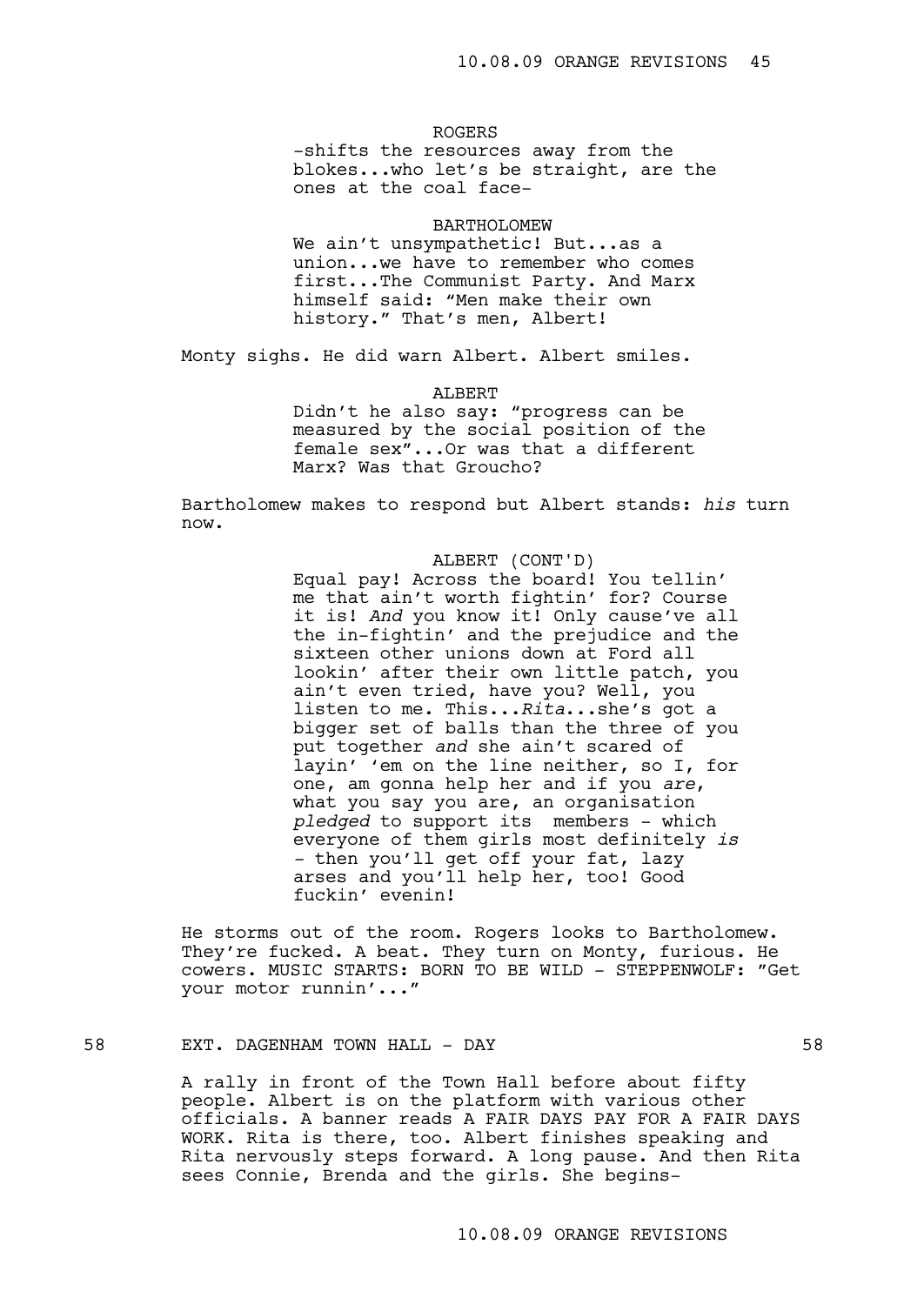# RITA

(faltering) I...work at Ford...As a machinist and...I'm here to put our point of view. About what's goin' on and how, it ain't fair. And also, how it's part of somethin' bigger...much bigger...which is equal pay...

She continues. A man in a threadbare coat, a camera around his neck, takes out a notebook and starts writing.

## HEADLINE: **DAGENHAM GIRL STRIKERS**

-IS DROPPED ONTO THE TRESSEL TABLE IN THE NEWSAGENT.

AND THEN FURTHER IMAGES FROM THE BURGEONING DISPUTE ARE INTER-CUT WITH MORE NEWSPAPER ARTICLES. THEY START SMALL BUT GET BIGGER, MOVING UP THE PAGE AS THE STRIKE GROWS.

## 59 EXT. DAGENHAM HIGH STREET - DAY 59

Rita addresses a crowd of onlookers. Thirty or so girls are gathered around her, including Connie and Sandra who hold up a banner proclaiming: *SUPPORT THE FORD MACHINISTS*. Passing are a group of West Ham fans on the way to a match with scarves and rattles. Several stop and listen. Rita sounds much smoother.

#### RITA

'Cause basically, Ford's done what they have, awarded us a pay cut, 'cause they think no-one'll *really* notice, because we're women. And women's pay has *always* been less than men's...

MORE HEADLINES: **PETTICOAT REBELLION GROWS etc.**

#### 60 INT. RIVER PLANT - DAY 60

Gordon and Frank arrive at the River Plant's deserted warehouse area on the forklift. They swing open two massive doors. Inside, the store is packed with thousands of finished headrests, seat covers and door trim. Both men look at each other ruefully.

## 61 INT. CANTEEN - DAY 61

Rita addresses a mass of workers. She is noticeably more confident and slicker.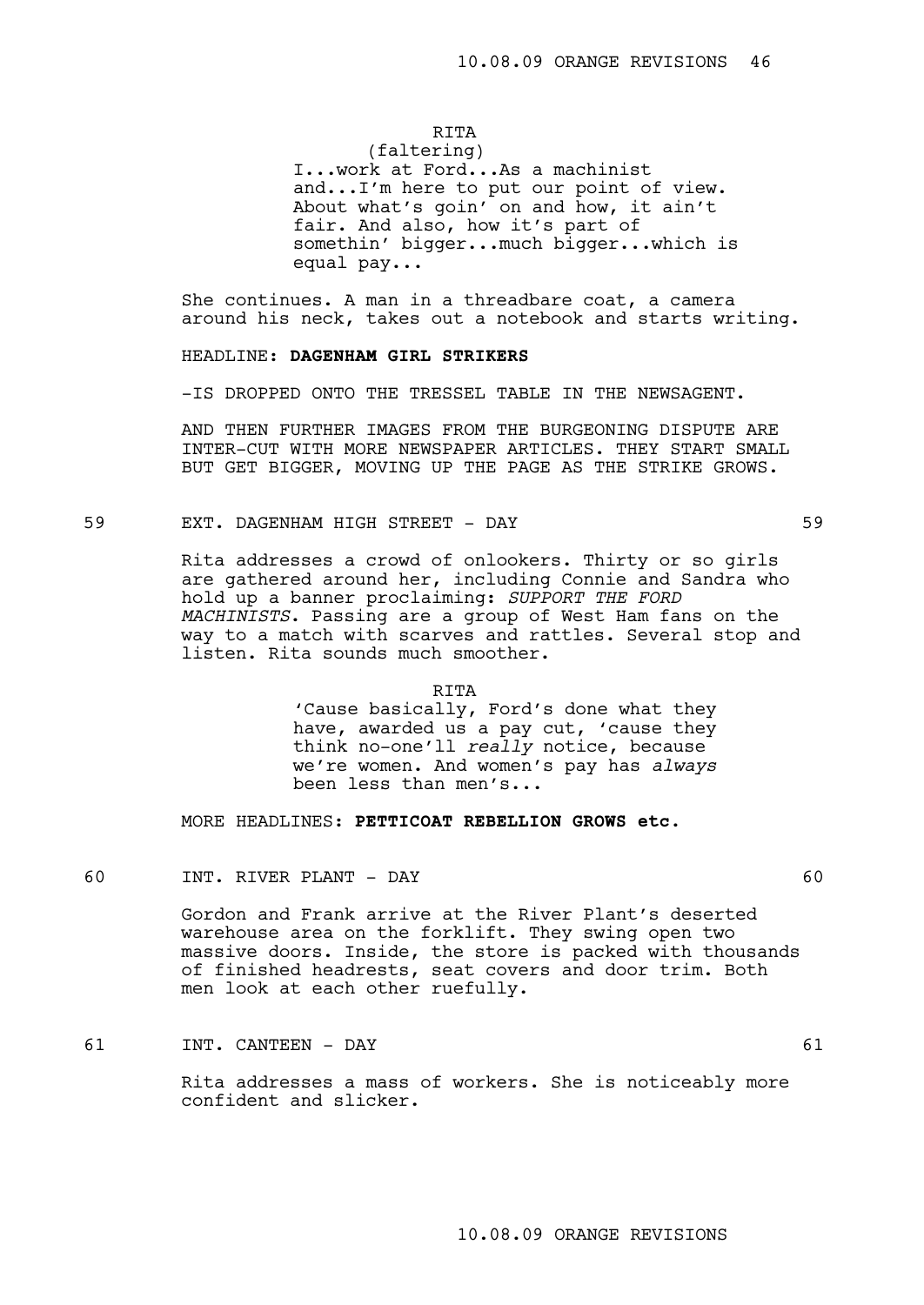RITA And that's a tactic, not just the Ford management, but *all* managements have exploited, year after year: basin' huge profits on a wage system which is as corrupt as it is unchallenged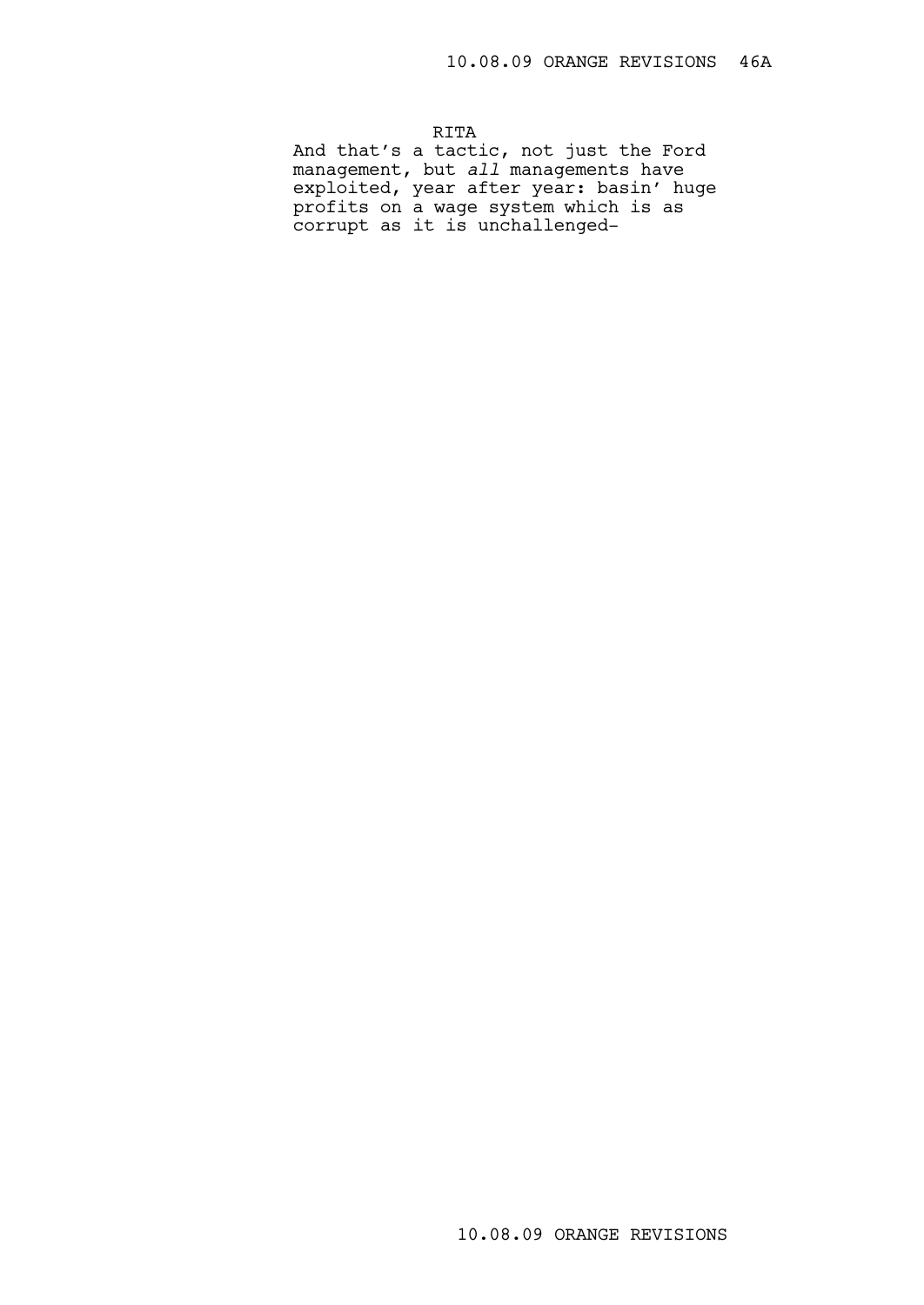A couple of men glance at each other and nod; fair point. HEADLINE: **FORD STRIKERS LEAD WOMEN'S RIGHTS MOVE**

> RITA (CONT'D) Which begs the question, why? Why is it like that? And the answer is, *us*! Because we've never said no.

62 INT. FORD MAIN PLANT - DAY 62

In the more modern main plant, we see Albert, then Dave who is holding up a copy of the Dagenham and Redbridge Echo. BANNER HEADLINE: **MANAGEMENT DENY CRISIS.** Then we hear Rita's voice, gliding, over the picture.

RITA

We've meekly stepped forwards, despite what we've seen with our mothers and our grandmothers and we've taken our pay packets and we've tugged our forelocks and we've said "thank you very much." Well, no more! The time has come for all women to say: Enough! We do *not* accept this!

We hear applause. And see Eddie, smiling bashfully, as a picture of Rita, campaigning, is pointed out to him, beneath the banner.

63 EXT. TOWN HALL - DAY 63

The applause fades as Rita steps down from the platform. She is immediately approached by several reporters and other union officials.

#### ALBERT

Rita...

She turns. Albert indicates a young man who stands away from the crush.

> ALBERT (CONT'D) There's a bloke here from The Times.

Rita tries not to react. MUSIC ENDS

64 EXT. TOOLEY'S OFFICE - DAY 64

A copy of The Times lies on the polished desk in Tooley's office. Tooley sits on one side of the desk and on the other is a man with a leathery face and buzz cut hair. Both men stare at a plastic box in the middle of the desk. It is perforated with dark holes and has a thick power cord running from it. Suddenly, from the box, a silky smooth woman's voice emanates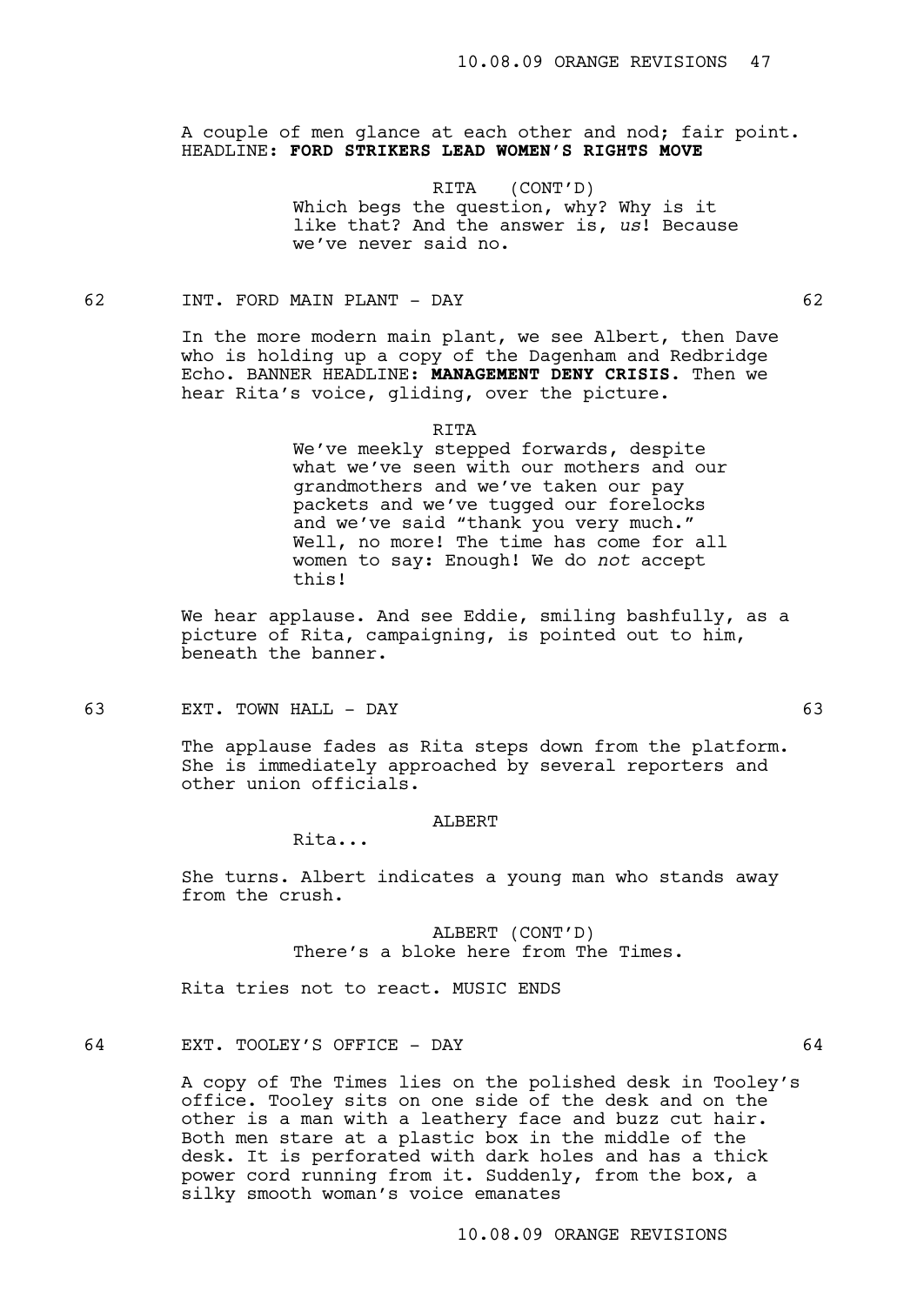SECRETARY (V.O.) Mr. Hardey is ready to speak now gentlemen. Thank you so much for waiting.

Tooley and Kronnfeld glance at each other. A click. But then nothing. Kronnfeld loses his nerve and leans forward to speak. He's beaten to it-

> HARDEY (V.O.) I though your boy said he could handle this?

Kronnfeld stiffens. JEB HARDEY, sixty, boss of Ford America, has a gruff, blue collar voice.

> HARDEY (CONT'D) And do we even know what we're dealing with here? Socialist Workers Party; Workers Revolutionary Party; Revolutionary Communist Party?... Who's she with?

Kronnfeld glances quickly at the impassive Tooley and then down, dry mouthed, to an open file on his desk; it is the duplicate of the one before Tooley. A picture of Rita is uppermost on both. Kronnfeld takes a breath and does his best.

#### KRONNFELD

We don't think she's with anyone, Sir. We don't even think she's a communist. She's looks like she's-

#### HARDEY (V.O.)

-She looks like Rita Heyworth, goddamit, I don't care! I wanna know why she's acting like this!

Kronnfeld sits back, wide eyed. He's done. He's given it his best shot. Tooley, unimpressed by Kronnfeld's disintegration, leans closer to the communications box-

## TOOLEY

The fact is, sir... she hasn't got a background in politics, in or outside the union... her husband's a moderate, so... we think she's just got a beef-

#### HARDEY (V.O.)

A beef! That's what she's got? Bobby, if this woman gets what she wants and Ford Motors is forced to introduce equal pay for men and women in the UK... we'll end up havin' to do it right across the world!

(threatening) Do you understand that?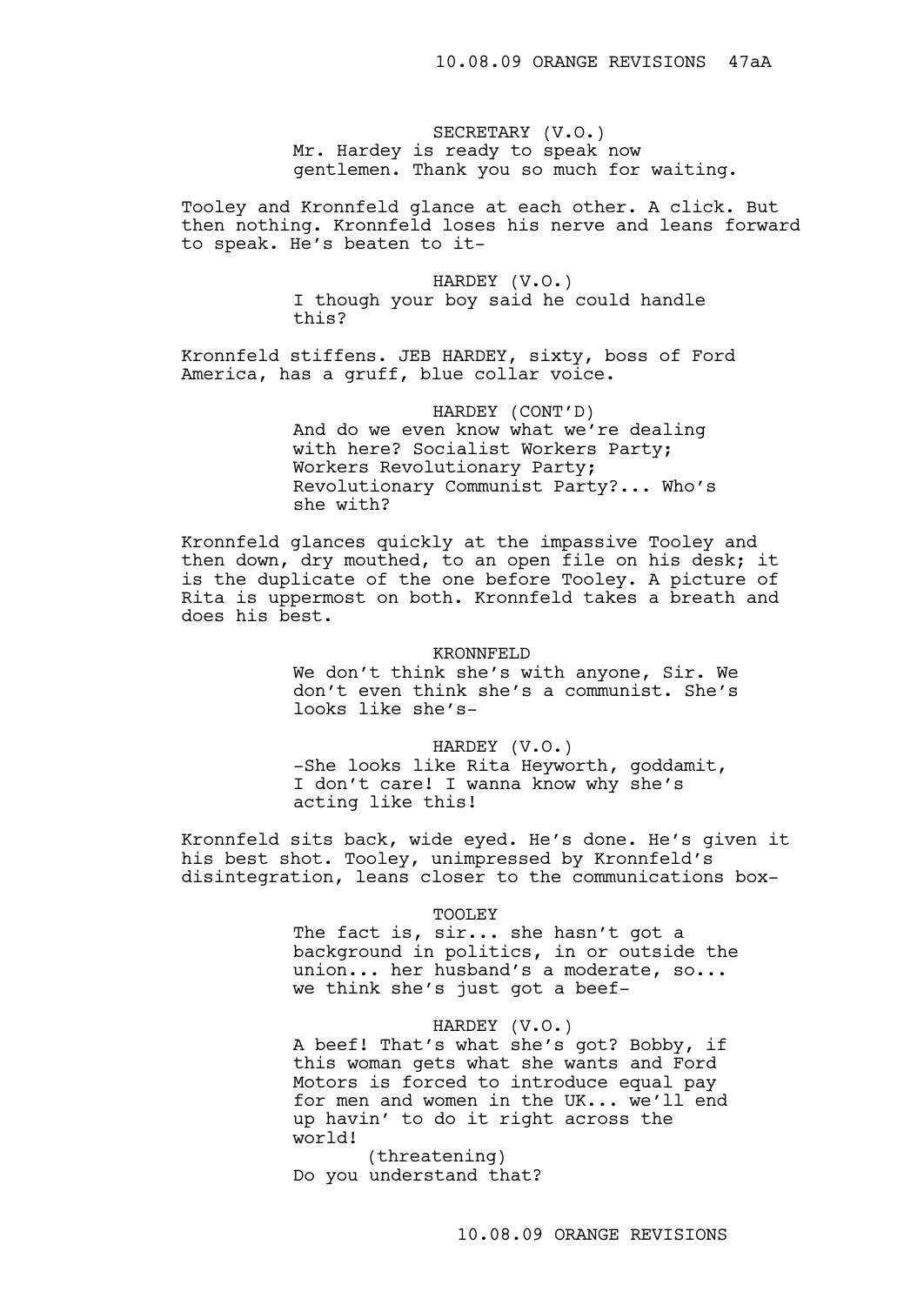TOOLEY

Yes, sir.

HARDEY (V.O.) So deal with it! Now!

A click. Beat. Kronnfeld looks like a man who has been involved in a road accident. But, then he sighs relief as he turns to Tooley

KRONNFELD

I guess you'll be getting the next flight outta here Bobby?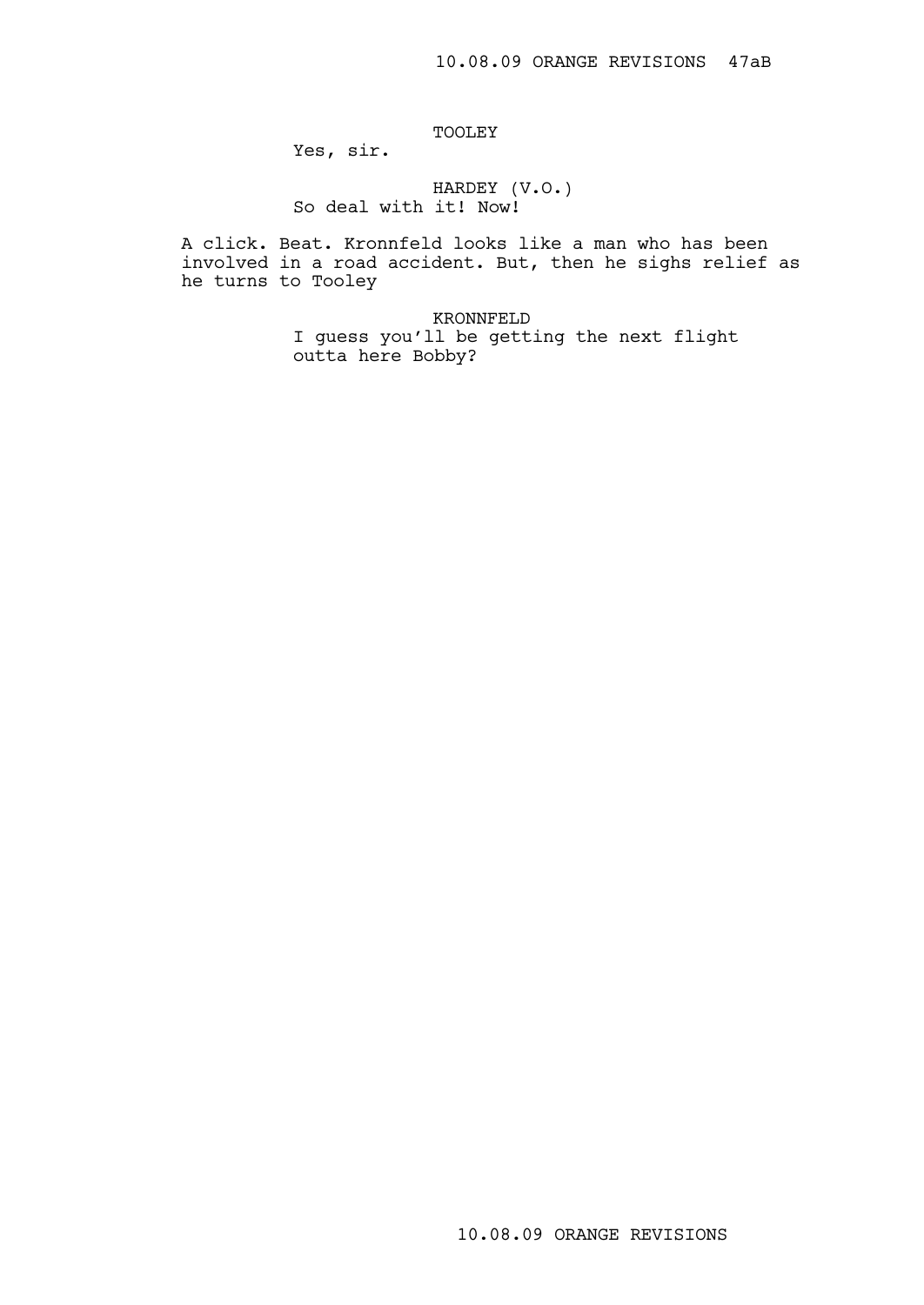## 65 EXT. GARDEN AT NUMBER TEN - DAY 65

Mrs Castle sighs, frustrated.

BARBARA CASTLE Prime Minister...I'm not sure you quite appreciate the urgency of the situation... as of 5pm yesterday there were 405 strikes in progress nationally...

Harold Wilson turns. He has a dog on a lead. Mrs Castle looks at it distastefully. Wilson considers Mrs Castle and then walks on. She follows, struggling, as her heels sink into the grass. Two of her undersecretaries follow her.

She stops suddenly. Because Wilson has stopped. Because the dog is taking a crap. He looks at it fondly. Mrs Castle winces; would say more. But Wilson is delighted by the distraction.

> HAROLD WILSON It's always white when he goes to the toilet. Yet he never eats anything white. (Mrs Castle is stunned) Mary gives him the odd fruit gum-

BARBARA CASTLE Prime Minister!

He hears her aggrieved tone; looks across, awkwardly.

HAROLD WILSON I'm not saying I *won't* legislate. Just-

The dog now trots on. Wilson gladly follows. And Mrs. Castle, too! She will not be deflected-

## BARBARA CASTLE

What? We've talked about this a hundred times... *Until* you introduce new bills, which give me the power to regulate *the*  Unions, I cannot get the country back to work-

HAROLD WILSON I understand that... (she looks hopeful) But we need to tread carefully; draw the unions in-

Her heart sinks. The Undersecretary leans in.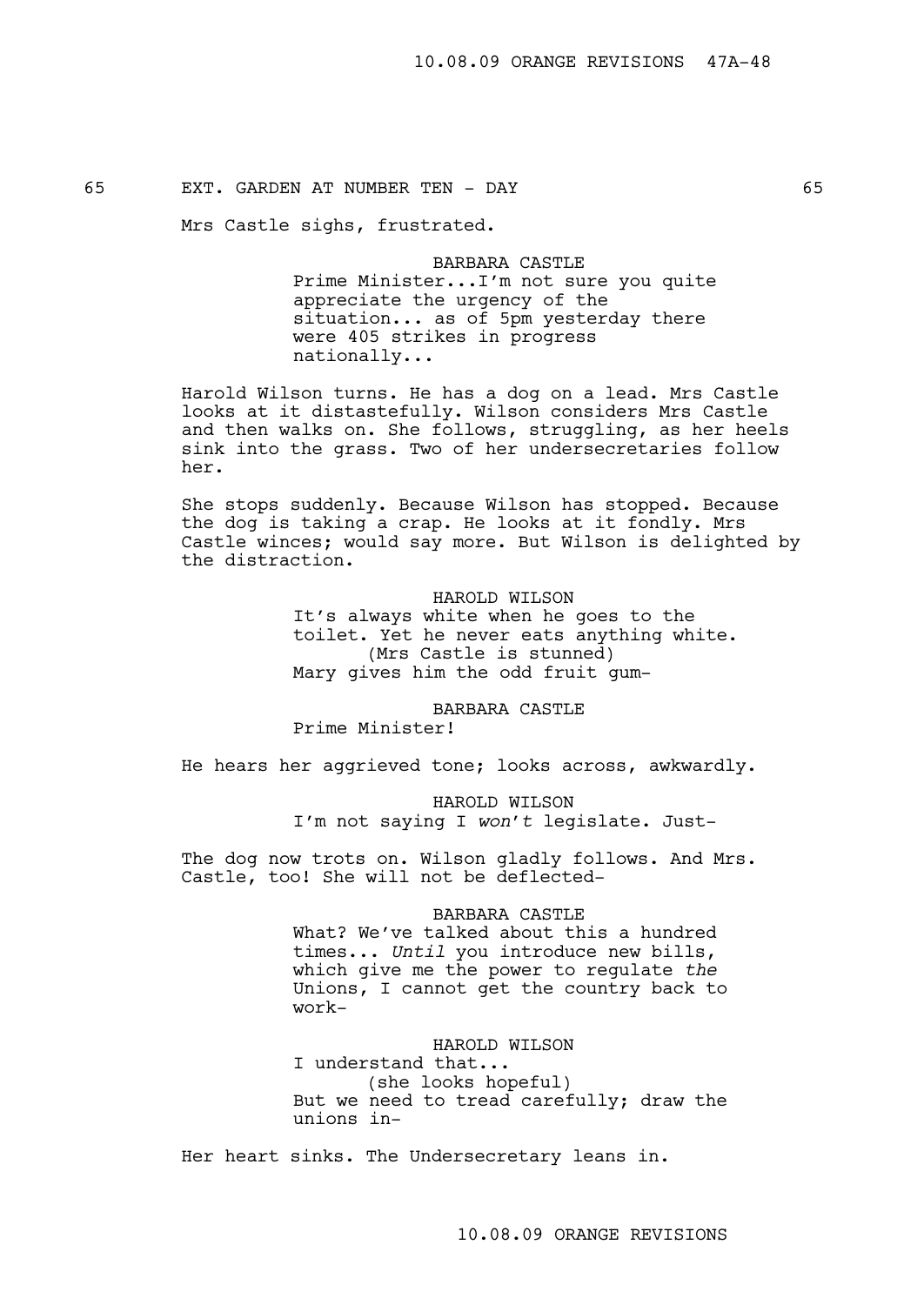UNDERSECRETARY

We have to acknowledge that without the unions there would *be* no Labour Party-

She stops; so does he.

#### BARBARA CASTLE

Young man! I was a member of the Trades Union Movement while you were still at your Mother's breast... so unless you have something to add which goes beyond the blindingly obvious, I'd prefer it if you kept quiet!

He slinks off. Mrs Castle totters on, catching up with Wilson. She tries a different tone.

BARBARA CASTLE (CONT'D)

Harold-

He looks down. She has put her hand on his wrist.

BARBARA CASTLE (CONT'D) -You asked me to do this job; you appointed me-

HAROLD WILSON You're the best man in my cabinet, Barbara, I often say that-

He laughs nervously. But his joke hasn't deflected her. She's staring at him. ALL woman.

> BARBARA CASTLE I can't do it without you, Harold-

Wilson finally turns away, graps a stick at throws it for the dog.

> BARBARA CASTLE (CONT'D) I need you to...

Wilson stops dead. Then, from a dry throat, Wilson croaks-

HAROLD WILSON

Jack Scamp! (her face falls) He's your man. Any... impasse... get Jack in. Sits them all round a table; beer and pork pie. Straight talking negotiation... (nods) He's the way forward.

Mrs Castle takes a deep breath and nods. Seduction failed, she's back in war mode.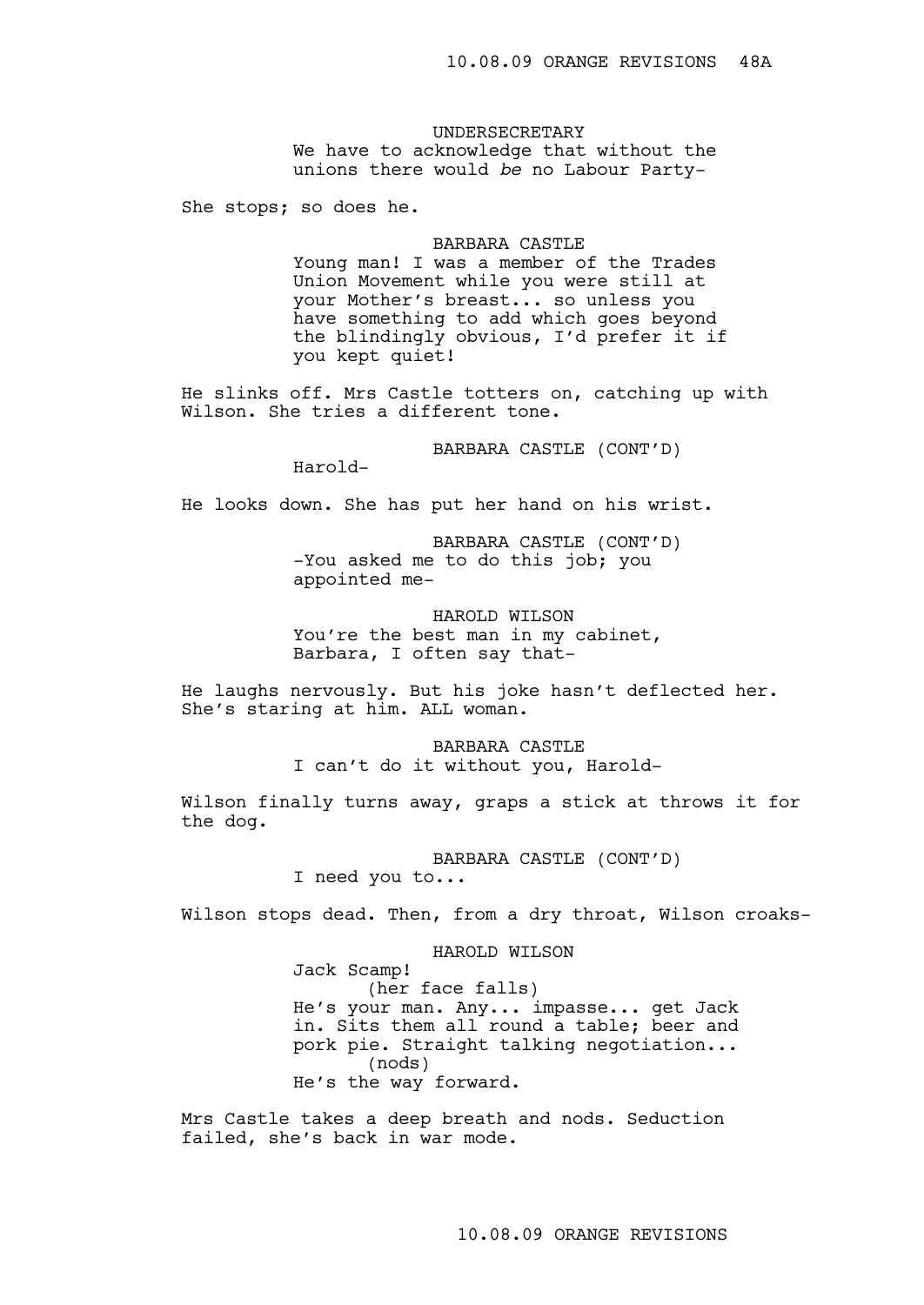BARBARA CASTLE Beer and pork pie... Might not do for the latest one. Down at Ford. (Wilson frowns) 187 Machinists. All women... Perhaps get a finger buffet in, eh?

She turns, starts to walk, sinks, takes of her shoes then strides back across the lawn, thunderous.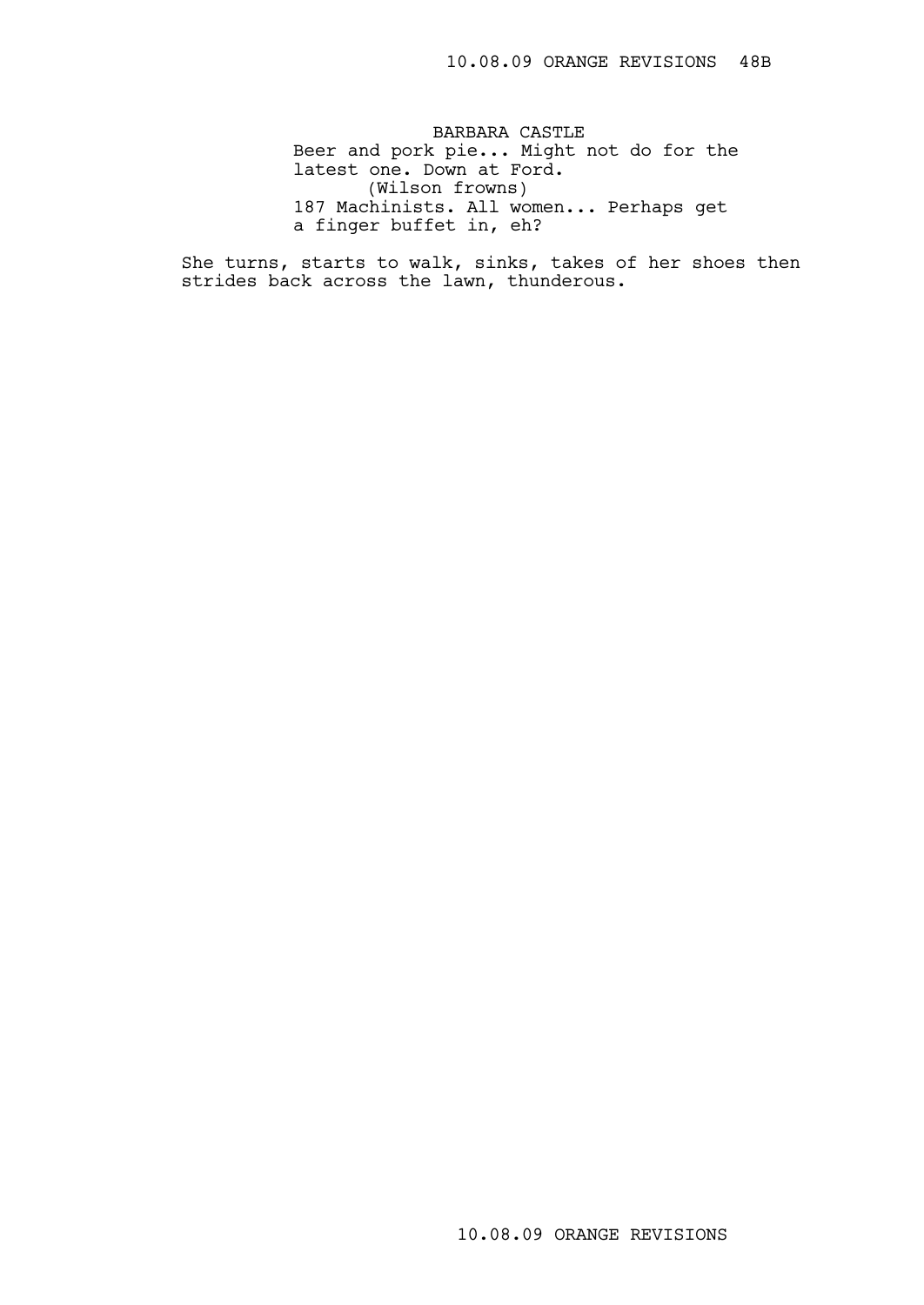## 66 OMITTED 66

## 67 INT. TUBE - DAY 67

A city gent, in suit and bowler, stands silently with many other commuters on their regular run into the City. He looks uneasy. And as we pass along his carriage, we see the girls crushed at its far end, chatting excitedly, their protest paraphernalia causing considerable disruption. The city gent looks distastefully away. But then he leaps and his hand goes to his backside. Someone has pinched his arse. Then we see Brenda, close by. She smiles sweetly.

67A EXT. LONDON TUBE - DAY 67A

The girls emerge from the tube, blinking into the bright sunlight. They are gossiping madly, excited and some, a little overawed.

> RITA Come on, then, girls! Get yourselves organised!

EILEEN Anyone fancy a Wimpy?...I'm starvin'-

Rita turns, distracted-

MONICA We ain't got time to see the sites, have we?

RITA

No, we have not!

Now Sandra appears in tiny shorts and a skimpy top. She looks round, urgently.

> SANDRA Where's all the press, then?

CONNIE We ain't there yet!

BRENDA We gotta get to parliament first, you silly sod-

RITA (frustrated) Exactly!

BRENDA So?...Which way is it?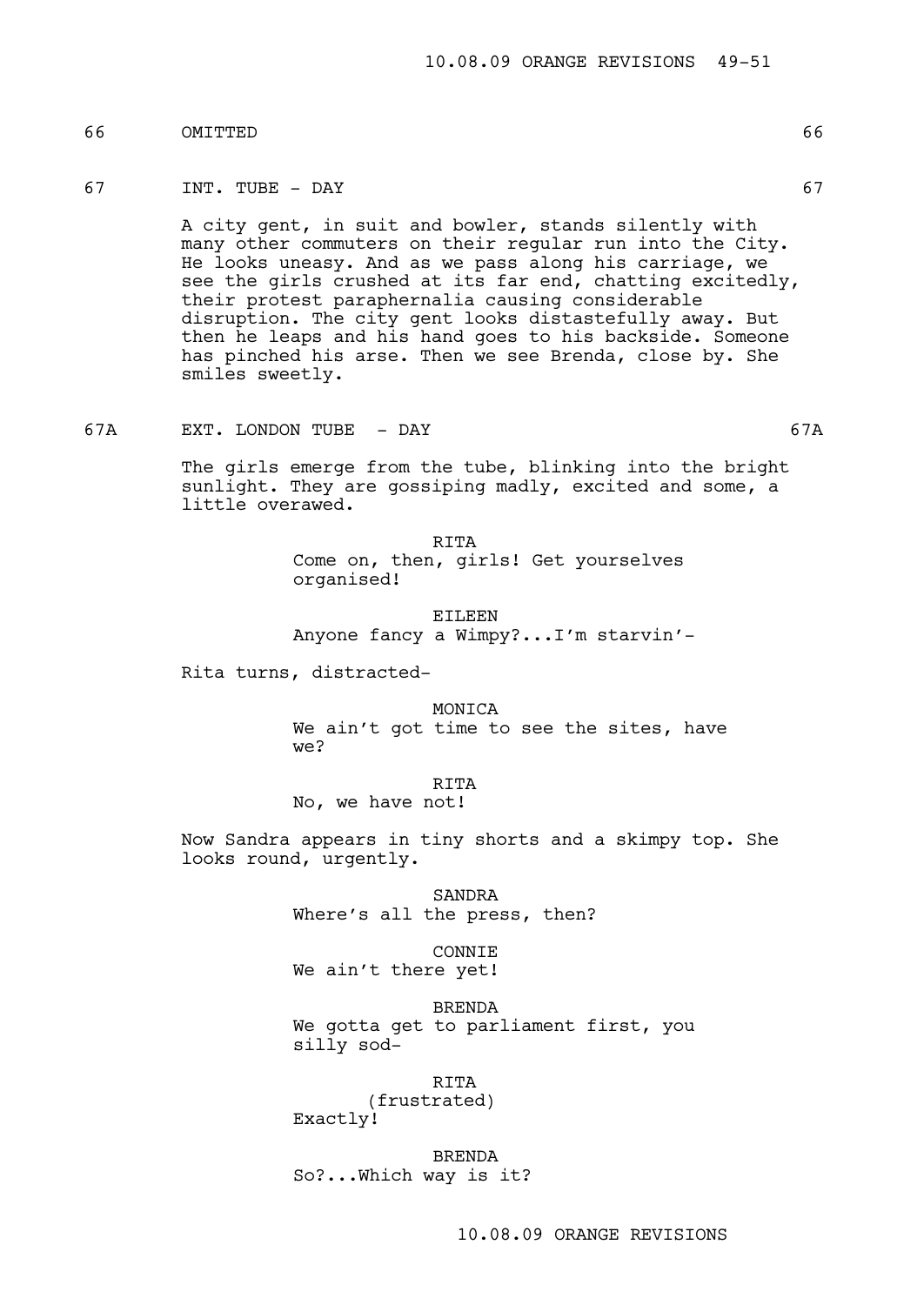Rita looks round. Then she sighs, having to come clean-

## RITA (to girls) I think it's this way, isn't it?

The girls all look in different directions. Clearly no one knows.

| 68 | EXT. PARLIAMENT - DAY                                                        | 68                            |
|----|------------------------------------------------------------------------------|-------------------------------|
|    | The girls arrive on a small lawned area outside the<br>Houses of Parliament. | $\star$<br>$\star$            |
|    | RTTA<br>Alright, ladies! This is a good spot.<br>Form up!                    | $\star$<br>$\star$<br>$\star$ |
|    | They put down their bags and begin unfurling the banners.                    | $\star$                       |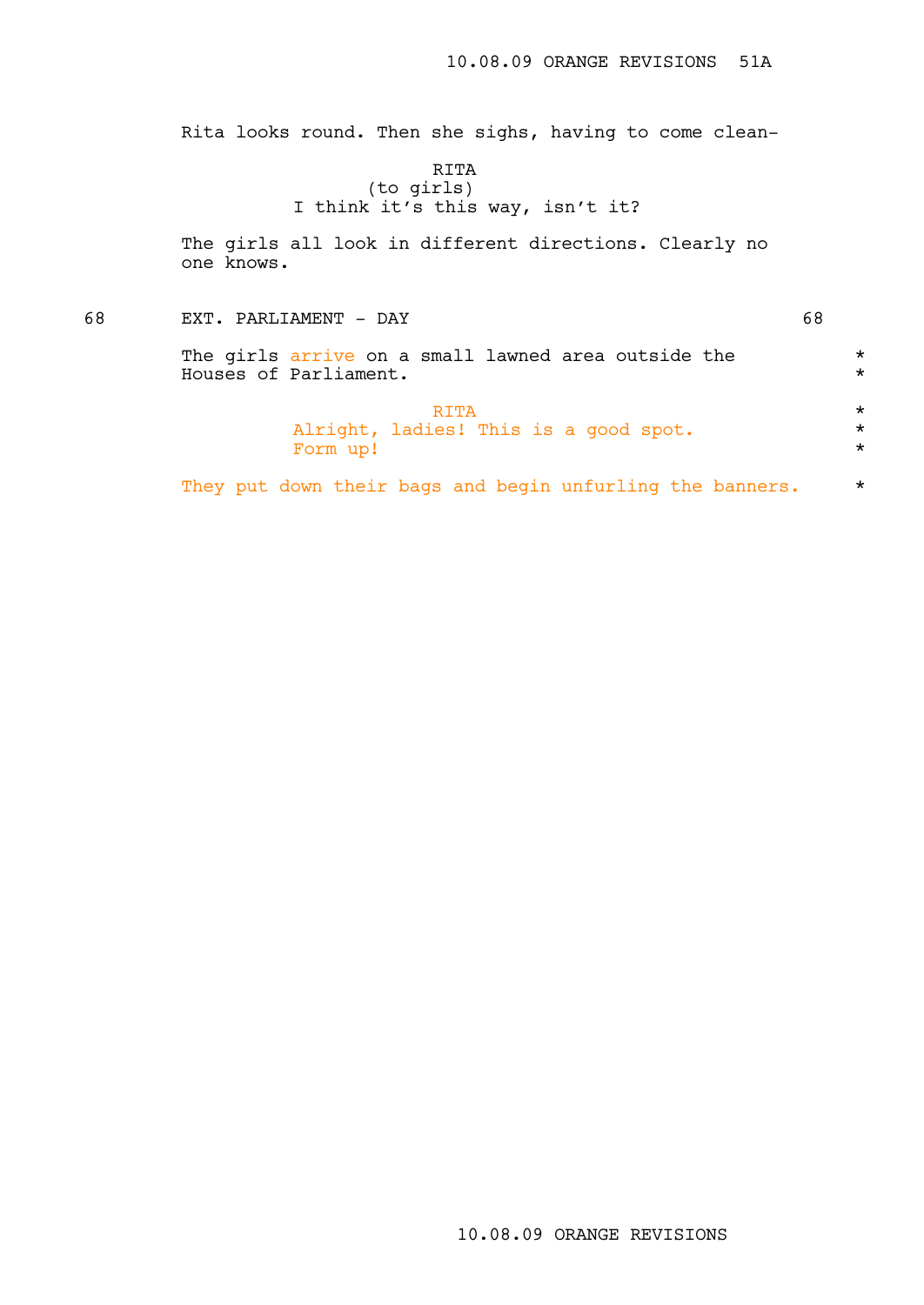69 INT. BARBARA CASTLE'S WESTMINSTER OFFICES - DAY 69

Mrs Castle sighs. She is leafing through more reports of industrial unrest. Then she becomes aware of the pips outside-

70 EXT. PARLIAMENT - DAY 70

The girls are gathered with their banners. A car toots...  $*$ and another. The girls wave. Men shout encouragement. \*

A driver leans from the cab of a passing van and calls  $*$ across.

#### DRIVER

Here, I finish work at four. Give us a call!

His mate laughs. The girls wave back, blithely.

More people react and the girls shout back, giddy with  $*$ excitement.  $\star$ 

## CONNIE<br>
vable I never thought we'd It's unbelievable... I never thought we'd get this backing-<br>  $*$

More pips and Rita frowns. She looks up, at the banner  $*$ she holds. A moment.

> RITA Girls...I think we're not entirely unfurled.

All of them look up to the banner. It says: WE WANT SEX

71 INT. BARBARA CASTLE'S WHITEHALL OFFICES - DAY 71

Mrs Castle looks out of her window. Sees the banner.

## BARBARA CASTLE I know the feeling.

She walks back to her stressful work.

#### 71A EXT. WESTMINSTER. DAY 71A \*

Outside we see Connie help Rita frantically untwist the  $*$  hanner WE WANT SEX FOUALITY is revealed Rita banner. WE WANT SEX EQUALITY is revealed. Rita, \* flustered, gestures for the girls to re-group. Most are giggling.

Reporters and photographers are approaching. \*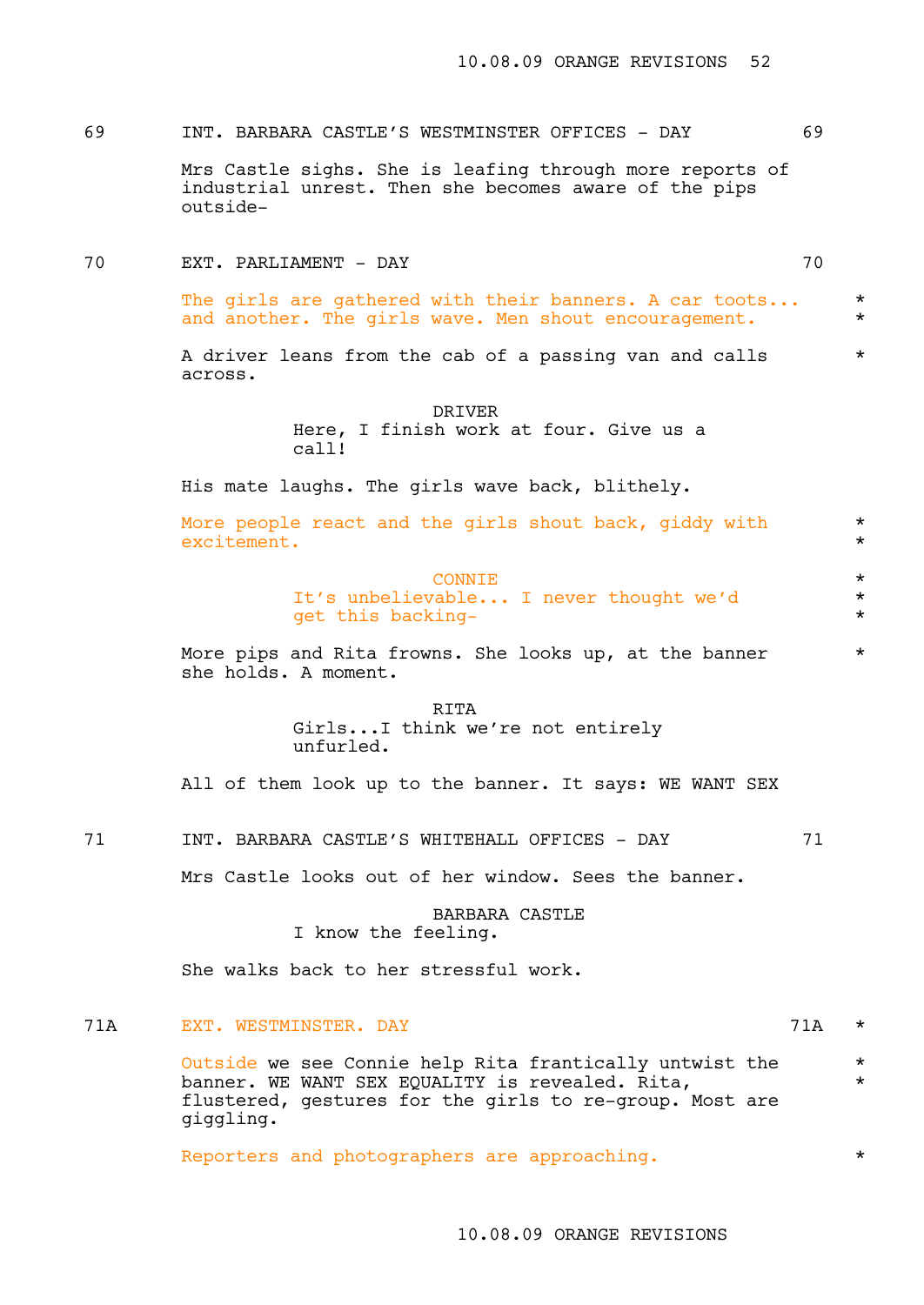| Through the laughter, Sandra is suddenly aware that<br>$\star$<br>photographers are taking pictures. She skips over to<br>$\star$<br>$\star$<br>them. |  |
|-------------------------------------------------------------------------------------------------------------------------------------------------------|--|
| $\star$<br>Rita turns to the approaching press.                                                                                                       |  |
| $\star$<br><b>CONNIE</b><br>Go on, Rita! Tell 'em how it is!-<br>$\star$                                                                              |  |
| $\star$<br>But Rita is already stepping forward to meet the advance<br>$\star$<br>as Sandra poses, off to one side.                                   |  |
| $\star$<br>The others stand and watch as Rita is engulfed by<br>$\star$<br>reporters.                                                                 |  |
| $\star$<br>A man approaches Brenda. He is scruffy, bearded. He looks<br>$\star$<br>at her.                                                            |  |
| $\star$<br><b>MAN</b><br>Hello.<br>$\star$                                                                                                            |  |
| $\star$<br>Brenda looks at him. She's never seen anyone like him<br>$\star$<br>before.                                                                |  |
| $\star$<br><b>BRENDA</b><br>Hello.<br>$\star$                                                                                                         |  |
| He hands her a leaflet from a pile he is holding. She<br>looks at it. It's about a political rally. When she looks<br>back up he is gone.             |  |
| The photographers finally finish taking pictures of<br>$\star$<br>$^\star$<br>Sandra, she comes over.                                                 |  |
| <b>SANDRA</b><br>$^\star$<br>It's quite interesting, politics. When<br>$^\star$<br>you get down to it.<br>$^\star$                                    |  |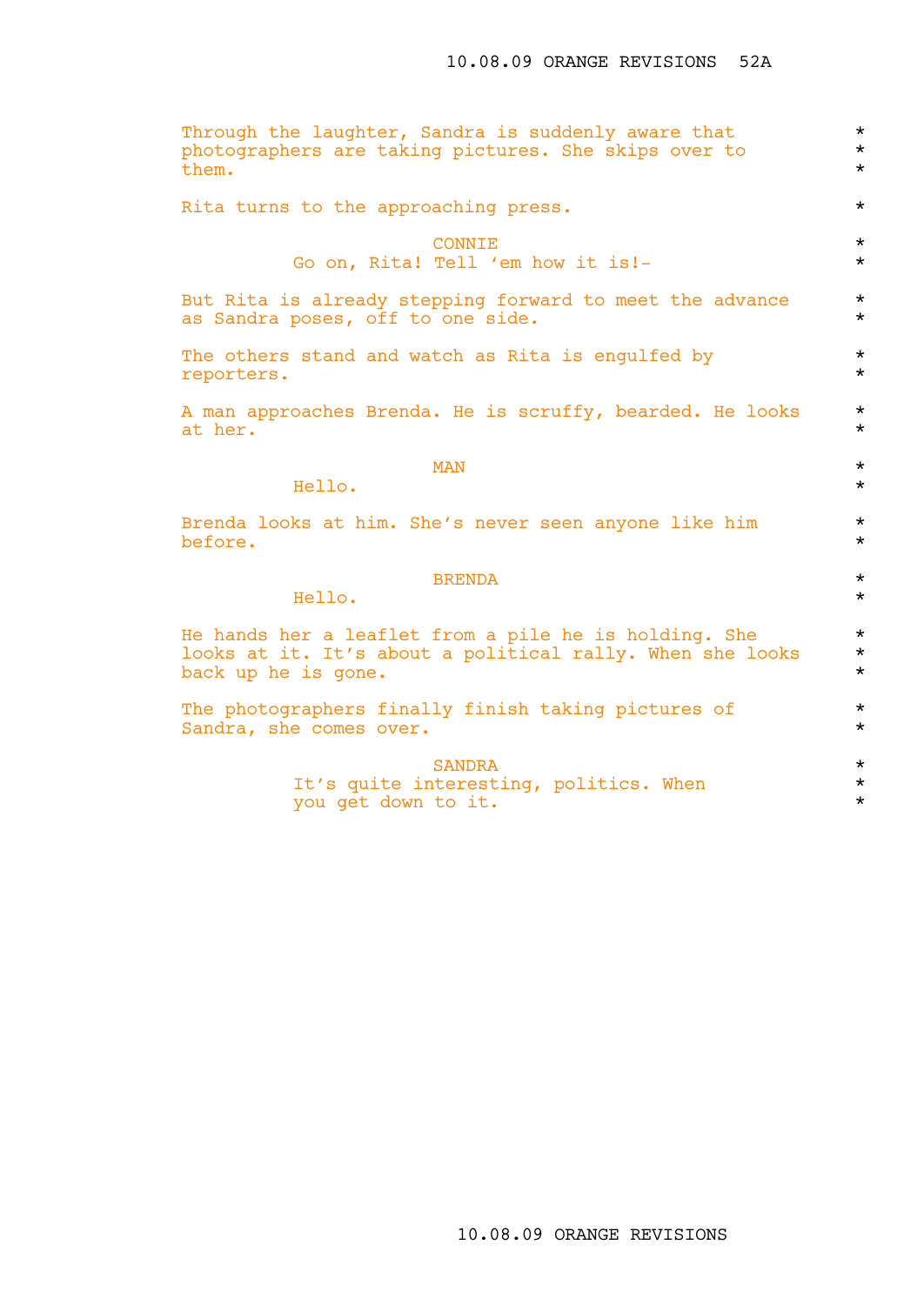## 72 INT. DOCK CLUB - DAY 72

A TV IMAGE. OF THE PROTEST JUST SEEN, OUTSIDE PARLIAMENT.

REPORTER What makes this strike different- -is that it's not about a specific pay settlement-

THE TV PICTURE CUTS TO THE REPORTER AT WESTMINSTER. HE TALKS TO CAMERA NOW-

> REPORTER (CONT'D) -but the whole issue of sex discrimination-

THE TV PICTURE CUTS TO RITA. SHE IS BEING JOSTLED OUTSIDE WESTMINSTER. FLASH BULBS POP AROUND HER AND MICROPHONES ARE SHOVED INTO HER FACE.

A cheer in the background. And ON SCREEN we see-

REPORTER (CONT'D) How long are the girls prepared to stay out?

REPORTER TWO It must be starting to bite now-

RITA As long as it takes-

REPORTER TWO Does your husband support you in all this?

Another cheer in the background.

EILEEN

He has to!

## RITA

He...supports me...We always support the men when they come out.

REPORTER What about the other Ford women; in Liverpool? Are they behind you?

RITA

They will be.

Several reporters call out. One persists.

REPORTER THREE Does it bother you you've been described as a Revlon Revolutionary?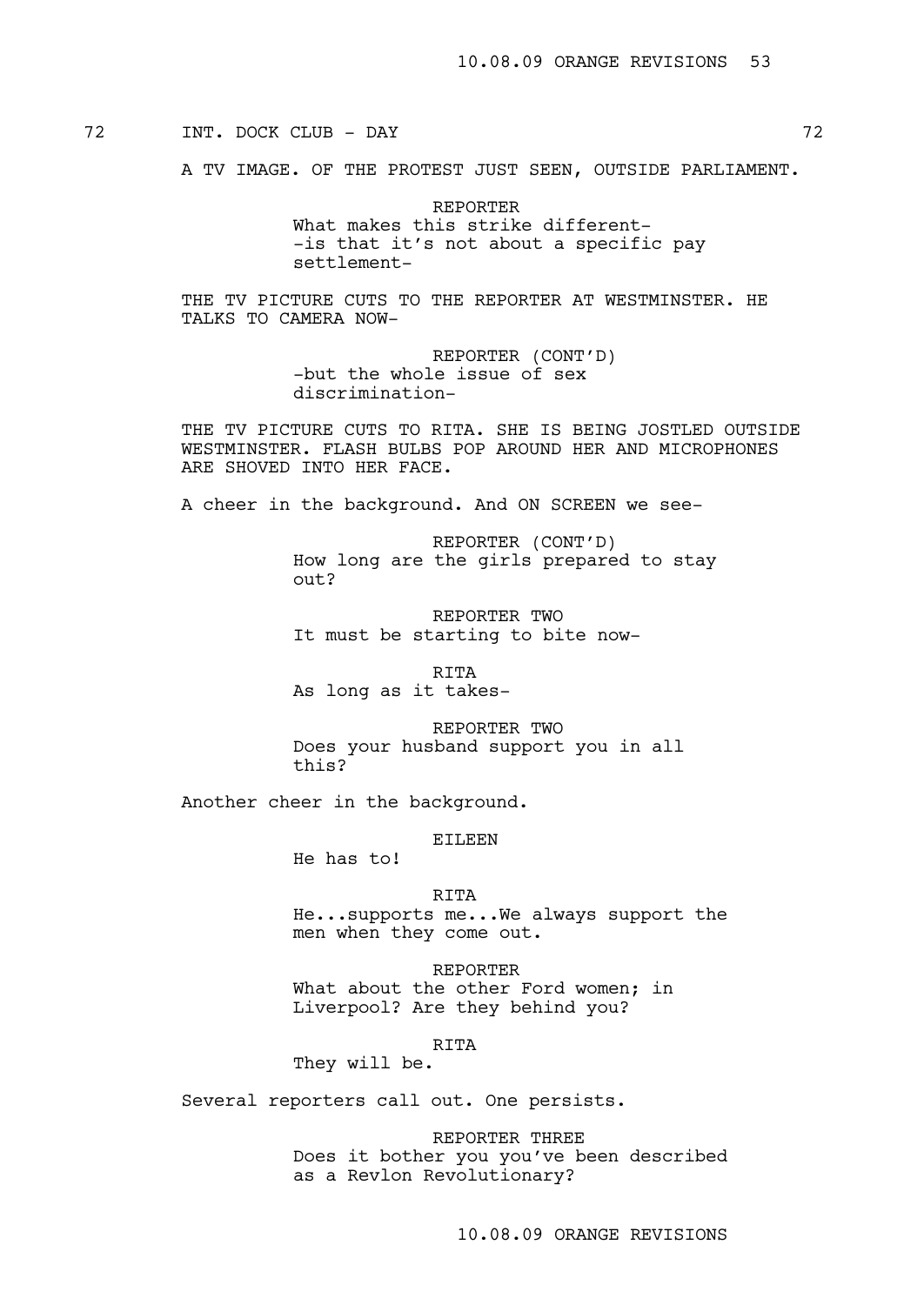REPORTER THREE (CONT'D) Have they been in touch? About doing some modelling work for them.

Laughter from the reporters. Rita smiles.

RITA I prefer to concentrate on the issues of the strike-

A PHOTO FLASHES. RITA TURNS HER HEAD TOWARDS IT. THEN THE TV PICTURE CUTS TO OUTSIDE THE AMERICAN EMBASSY.

> TV NEWSCASTER (V.O.) -After the March protests in Grosvenor Square, this months student riots in Paris-

TV PICTURE IS REPLACED BY A TEST MATCH.

DAVE (V.O.) Ha! Ain't that somethin'?

73 INT. DOCK CLUB - DAY 73

Dave and Eddie turn from the TV, pints in hand.

EDDIE Yeah. She's doin' alright.

DAVE

And she mentioned you...On the television... (jabs finger at Eddie) You gotta smart woman there, Eddie.

Eddie nods, uneasily. Then smiles. He glances at his watch.

EDDIE

I gotta get goin'-

#### DAVE

Already?

#### EDDIE

I know...I gotta fetch the kids... (Dave frowns) Rita reckons they won't be back 'til gone six, so...I need to get 'em sorted.

He smiles ruefully at Dave and downs his pint.

GEORGE You tell her to get her finger out. When you see her.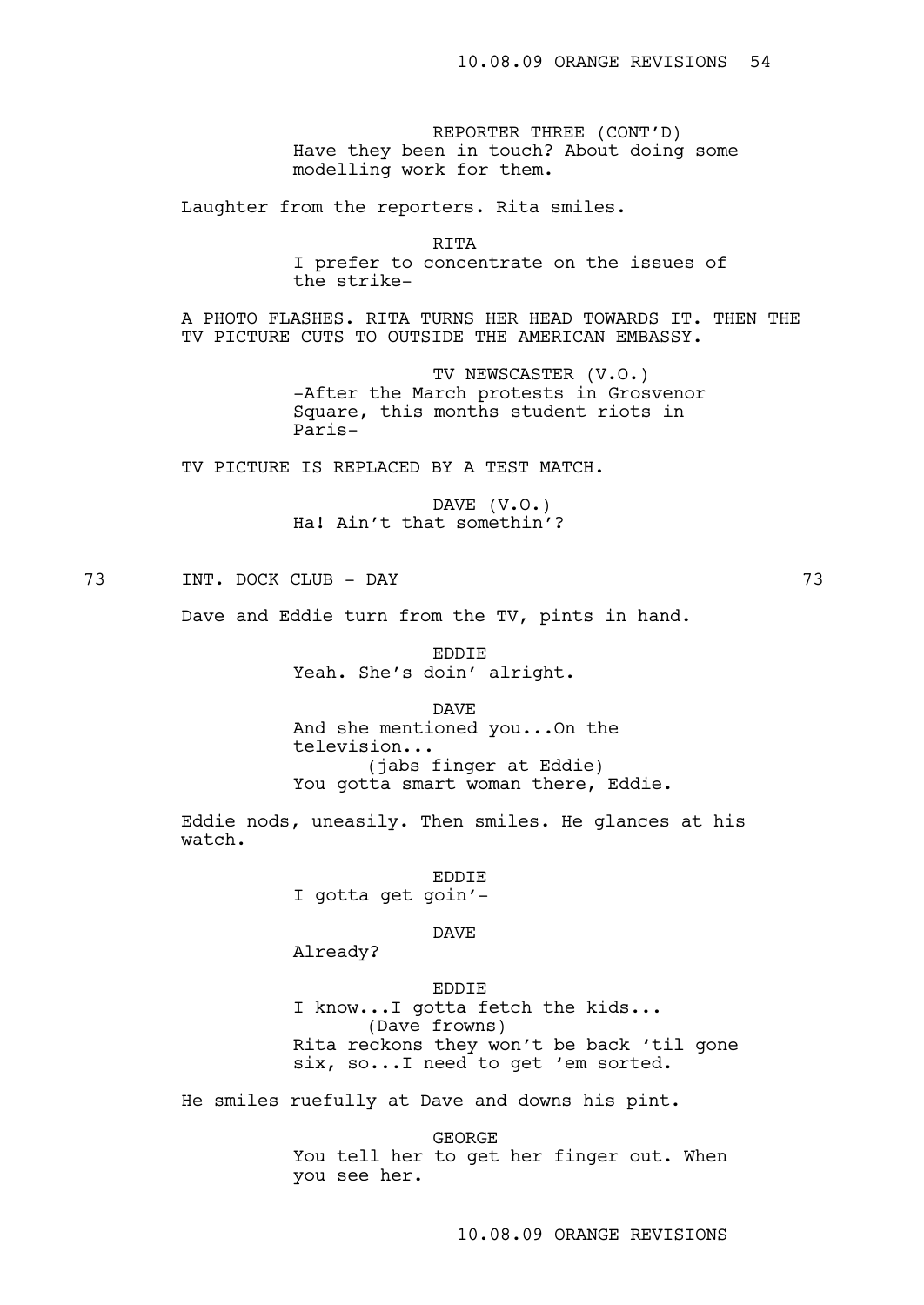And for the first time we notice George, sitting on a stool by the bar. He stares at his half of mild, not looking at Dave or Eddie.

> GEORGE (CONT'D) Gone on long enough now.

> > EDDIE

(laughing) I don't think they're deliberately draggin' it out, George-

GEORGE

It's alright for you and him. Two wages in the house. I've got me war pension and I've got what she earns. That's it...I can't afford a bastard strike.

EDDIE I know that...And they'll settle it; soon as they can.

George says nothing more. Eddie nods and goes.

74 EXT. LIVERPOOL FACTORY - DAY 74

A coach pulls up outside a factory gate. On it is written: FORD, HALEWOOD. Rita gets off. Several of the girls follow.

75 EXT. LIVERPOOL FACTORY - DAY 75

Rita stands on a soap box outside the main factory. She is sweating, passionate, addressing a crowd of women.

RITA

-You're doin' the same work for Ford, here in Liverpool, that we're doin' for 'em down in Dagenham. So you *know* that our job is skilled...But I'm askin' you to think beyond that...I'm askin' you to strike now for *all* women, not just machinists, until every one of us gets fairness and is entitled to the same pay as men!...Will all those in favour, put their hands in the air now, please-

They do. Rita beams, delighted.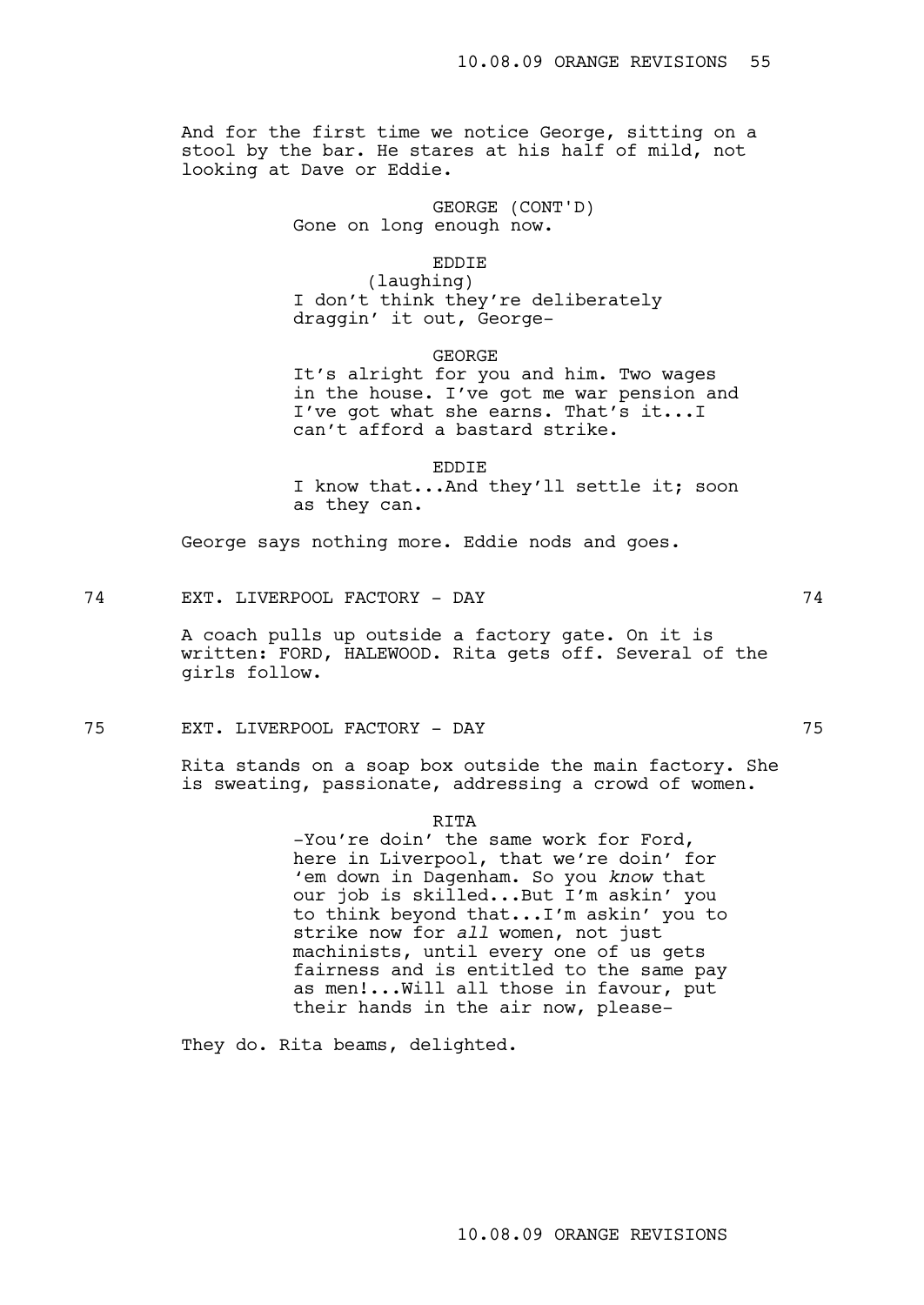# 76 INT. RITA'S HOUSE - EARLY EVENING 76

The kids sit at the dining room table. Smoke spills from the kitchen. They glance at each other. Look slightly worried.

### 77 INT. RITA'S HOUSE, KITCHEN - EARLY EVENING 77

The kitchen is a mess as Eddie, sweat dripping from his nose, tries to fry a piece of liver. A huge flame leaps up from under the pan as spitting oil hits the gas. Eddie leaps back, cursing, then goes back to the food, his jaw tight.

# 78 INT. RITA'S HOUSE - EARLY EVENING 78

Eddie drops newspaper wrapped fish and chips onto Sharon's plate. Sharon glances at Graham. She is struggling not to snigger as she undoes the package and takes a chip. Graham laughs out loud as he receives his bundle of food. Eddie looks thoroughly pissed off.

79 OMITTED 79

80 INT. BUS - EVENING 80 and the set of the set of the set of the set of the set of the set of the set of the set of the set of the set of the set of the set of the set of the set of the set of the set of the set of the se

The girls drive back from Halewood. Rita, sitting at the front, with Connie beside her, glances out over burnished countryside, a low red sun throbbing in the sky. Across the aisle, also at the front, Sandra has a transistor radio on her lap, a single ear piece in. She starts to sing, quietly as she looks out of the window-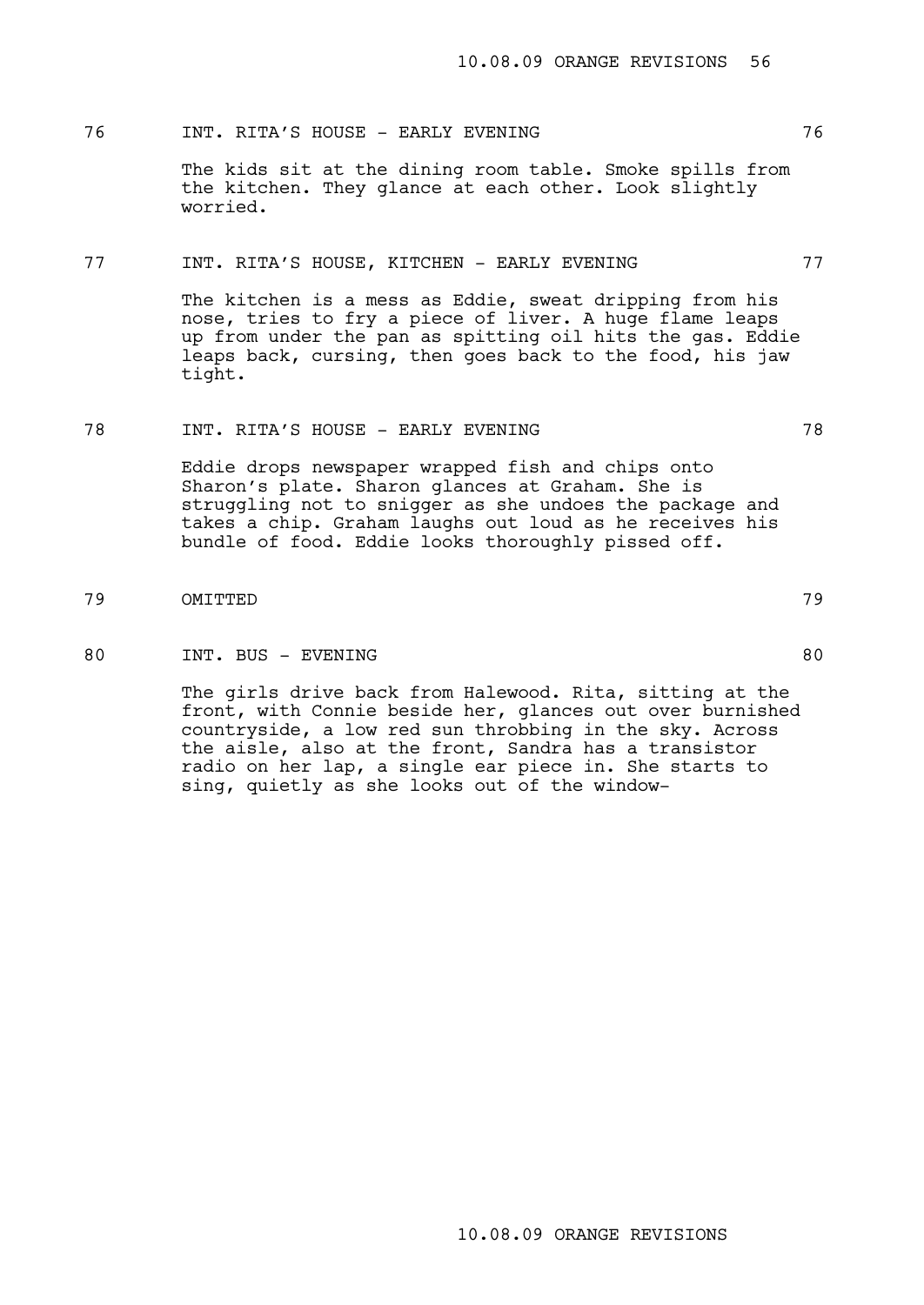SANDRA Once upon a time, there was a tavern, where we used to raise a glass or two- (Brenda, next to her, looks across) Remember how we laughed away the hours-

Brenda starts to sing. And then Connie joins in.

BRENDA, CONNIE Think of all the great things we would do-

Rita sings. And others, too. Sandra realises, then, smiling, continues in full voice with the rest:

> ALL Those were the days, my friend, We thought they'd never end, We'd sing and dance forever and a day- (Rita laughs) We'd live the life we'd choose, We'd fight and never lose, For we were young and sure to have our way-

81 EXT. BUS - EVENING RESOLUTION AND STRAIN BY STRAIN BY

The bus slips through the warm, summer night-

ALL (V.O.) La La La La La La-

81A EXT. HOPKINS HOUSE - DAY 81A

Hopkins opens his front door and approaches Tooley, who is getting out of a taxi.

> HOPKINS Welcome. How was your flight?

> > TOOLEY

HOPKINS

I'm so sorry to drag you over.

TOOLEY They're taking this very seriously. Right at the top.

HOPKINS Come in. My wife's cooking dinner...

They walk into the house.

Long.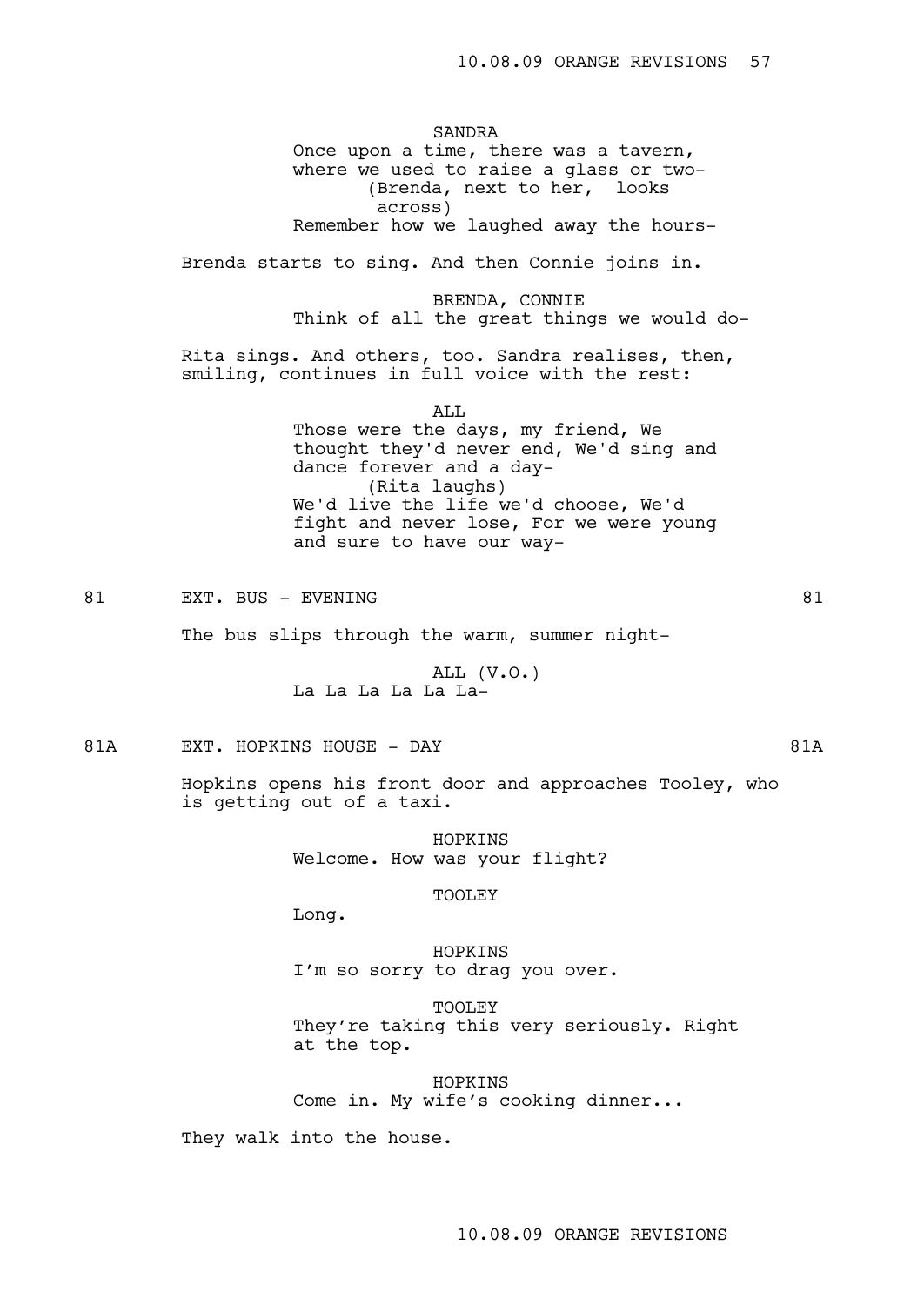# 82 INT. HOPKINS HOUSE - NIGHT 82

Hopkins passes into a modern, late sixties, detached house. Tooley follows.

> TOOLEY Really, I don't want to be any trouble.

> HOPKINS Honestly...Least I can do...Let me take your coat.

Hopkins wife appears in a pinny. Lisa.

HOPKINS (CONT'D) Lisa...This is Robert Tooley-

TOOLEY Delighted to meet you at last.

LISA

Likewise.

They shake. Then Hopkins hands Tooley's coat to Lisa.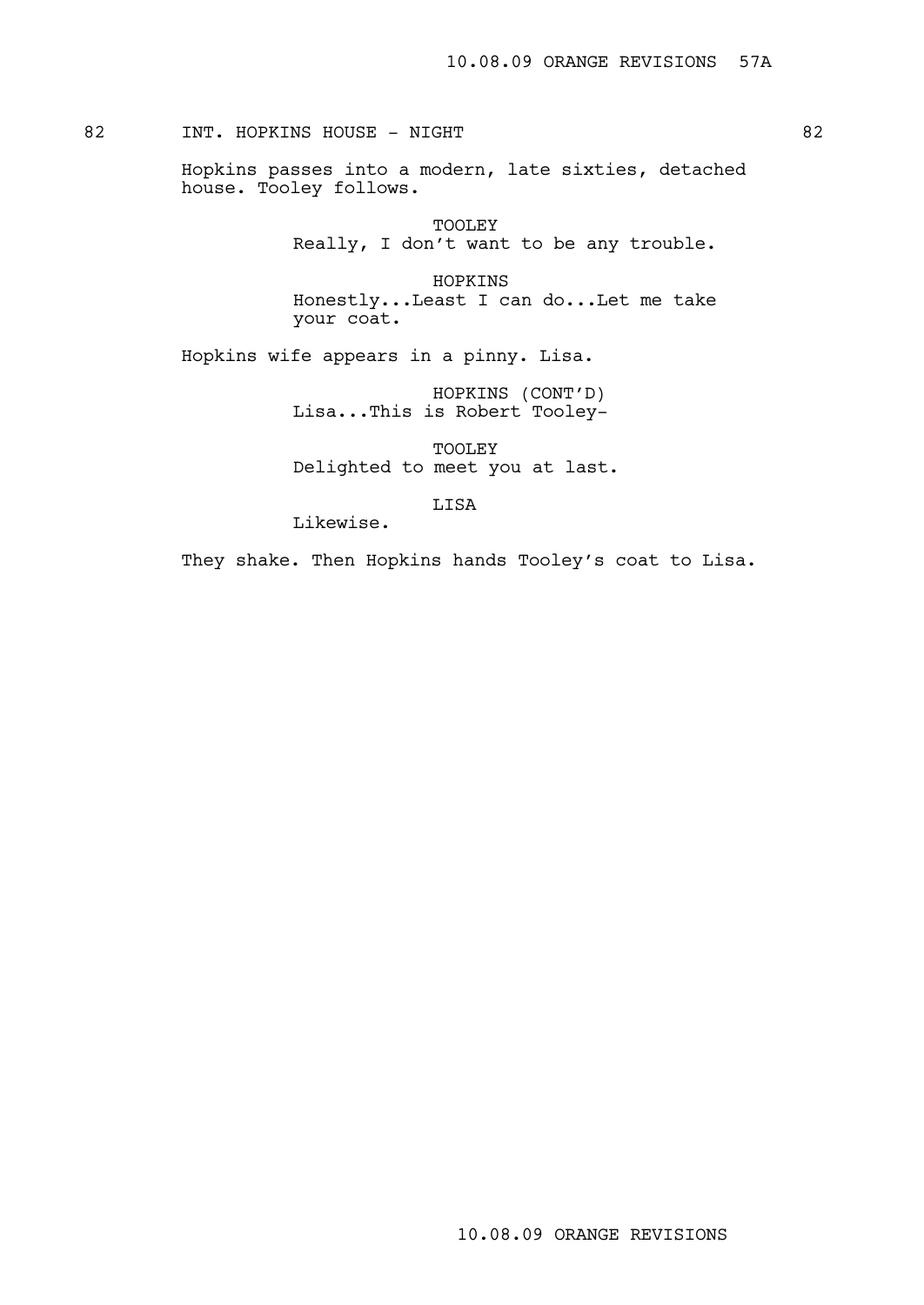TOOLEY I was saying to Peter; I'm quite happy to eat later; at the hotel-

HOPKINS Nonsense! She loves to cook. (glances at Lisa) Don't you?..Just relax. Have a drink. I'll run you back when we're finished.

Hopkins passes his coat to Lisa too and ushers Tooley through into the sitting room. Lisa looks at the coats and then hangs them up.

83 INT. RITA'S HOUSE - NIGHT BOOK AND RESERVE ASSESSED.

Rita walks into the house, excited. The place is chaotic but it seems hardly to register as she smiles, seeing Eddie arriving at the foot of the stairs. He bends stiffly to pick up some clothes, then straightens and spots her. She beams.

> EDDIE Go alright, then?

RITA I slaughtered 'em! Every single one come out!

#### EDDIE

Well done.

He moves into the kitchen and starts to collect the plates. She follows.

#### RITA

It was incredible though, Eddie! To start with. A load of 'em said, while they was happy to support their fellow machinists...union solidarity and all that...they didn't actually *agree* with equal pay as a principal. Men deserved more...Can you believe that?

He looks at her; her ebullience. And suddenly feels troubled. But he manages a smile.

> RITA (CONT'D) I'll go and check on the kids. Give 'em a quick kiss.

She pecks him on the cheek and goes. He stares at the cluttered table. His effort. Anger swells.

#### EDDIE

Yeah. I managed alright. Thanks.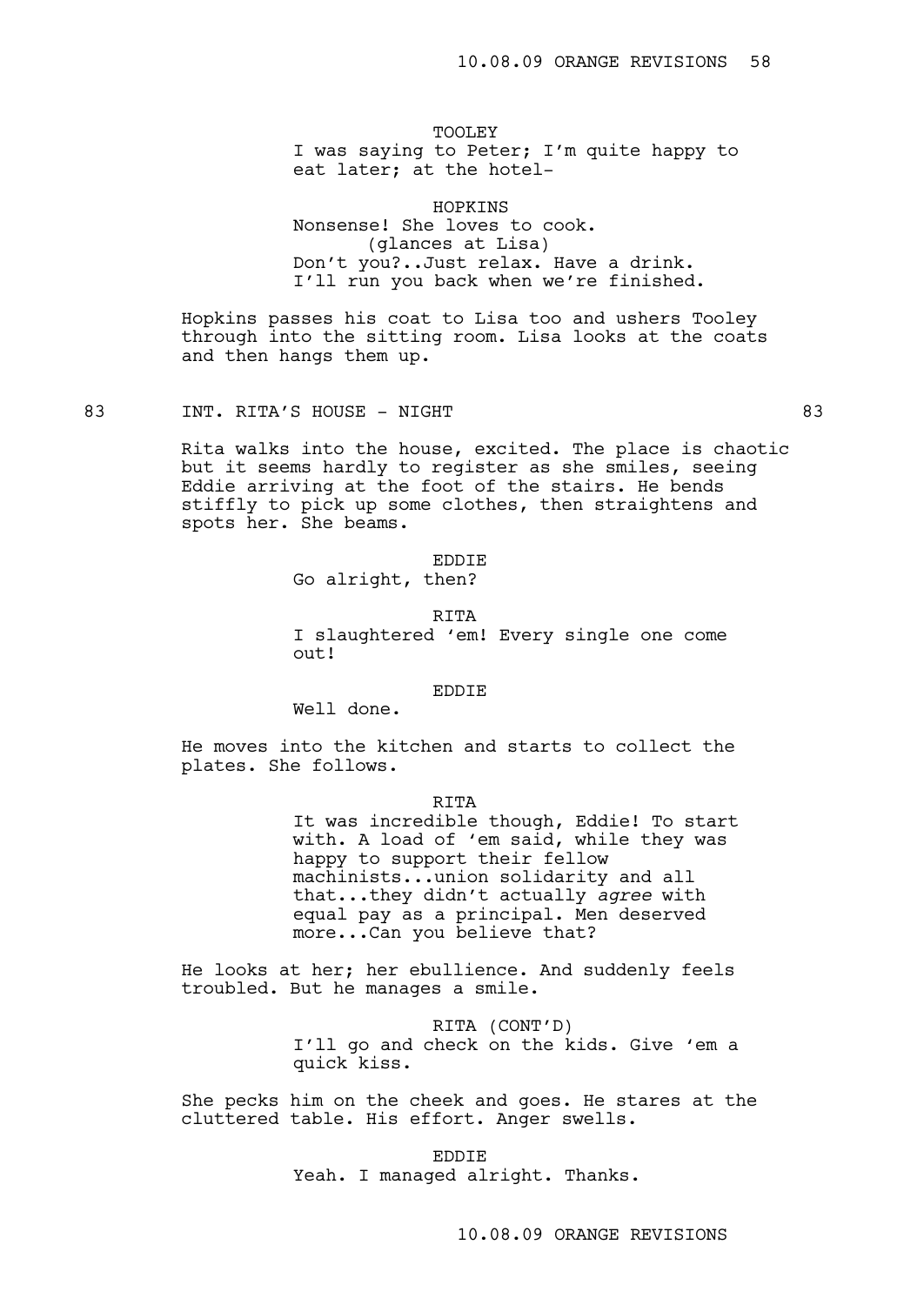## 84 INT. HOPKINS HOUSE - NIGHT NOTED SATE OF REAL PROPERTY ASSESSED.

Lisa clears away. Bottles of beer sit on the table.

#### TOOLEY

Thank you.

#### HOPKINS

Can you bring some brandy glasses back in with you?

She nods and smiles. Then turns to go.

TOOLEY

Lisa...You must have a quite head on your shoulders...Peter tells me you read history. At Cambridge-

#### LISA

Yeah-

She nods, proudly but then suddenly becomes aware of the plates in her hand. She puts them on the sideboard.

TOOLEY

So whadda you make of our little problem; over at the factory? (nods to Peter) Think maybe he's a bit too much velvet glove and not enough iron fist?

She seems uncertain, then shrugs, relaxing.

LISA

I don't actually. Just the opposite. Look at Vauxhall. They don't appear to have any problem with the unions and that seems to me because General Motors have a much more collaborative approach to management. Whereas at Ford, you seem only to deal with the unions because you have to...You tolerate them. And as a result they're much more entrenched and aggressive in the way that they deal with you.

Tooley looks at her. Then he smiles.

TOOLEY That's a very...progressive point of view, Lisa. (turns to alarmed Hopkins) Isn't it?

He stares at Hopkins, his expression at once benign but threatening. Hopkins hesitates, then turns to Lisa. He smiles, but it's a fragile thing. Then-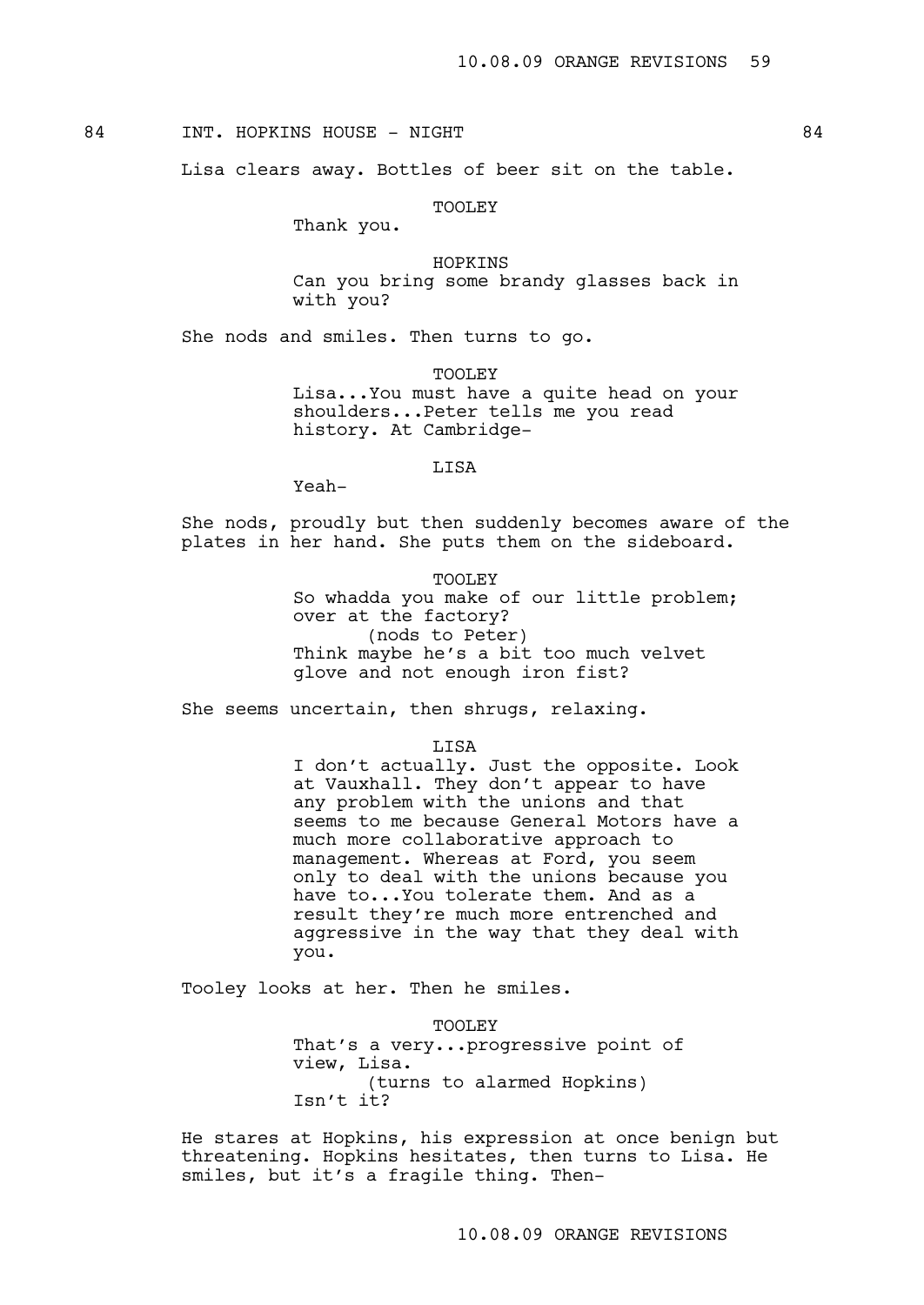## HOPKINS

Cheese.

## LISA

What?

HOPKINS We've...got some Stilton...Why don't you...get that out?...Some grapes.

Lisa is wrong footed. She looks to Tooley for support. He doesn't meet her eye.

# TOOLEY

That'd be terrific.

Hopkins smiles, relieved. Lisa colours; she is dismissed. She picks up the plates, glances at her husband and leaves the room.

85 INT. KITCHEN – NIGHT 85

Lisa drops the plates into the sink and leans back against the draining board, trembling. On the table is a copy of the Daily Mail, it's headline: FORD WOMEN FIGHT ON. Beneath it is a picture of a rally and a woman speaking out. There is something familiar about the woman. Lisa crosses and picks up the paper. Her face - as she sees it is Rita.

86 EXT/INT. RITA'S HOUSE - DAY 86

Rita checks the temperature on the oven. Then she crosses to her bag which is on a chair beside the set kitchen table and removes her purse. It is empty.

Her jaw tightens and she crosses to a cupboard near the door. Inside is a metal box, full of shoe polish, cloths and brushes. Also in there is a puncture repair kit. She opens this and reveals some crumpled notes and a few coins. She takes some of the cash, not all, and shoves it into her wallet. She grabs her bag and hurries into the hall.

87 EXT/INT. RITA'S HOUSE - BALCONY - DAY 67

Graham is coming downstairs.

RITA It's in the oven. Don't burn yourself-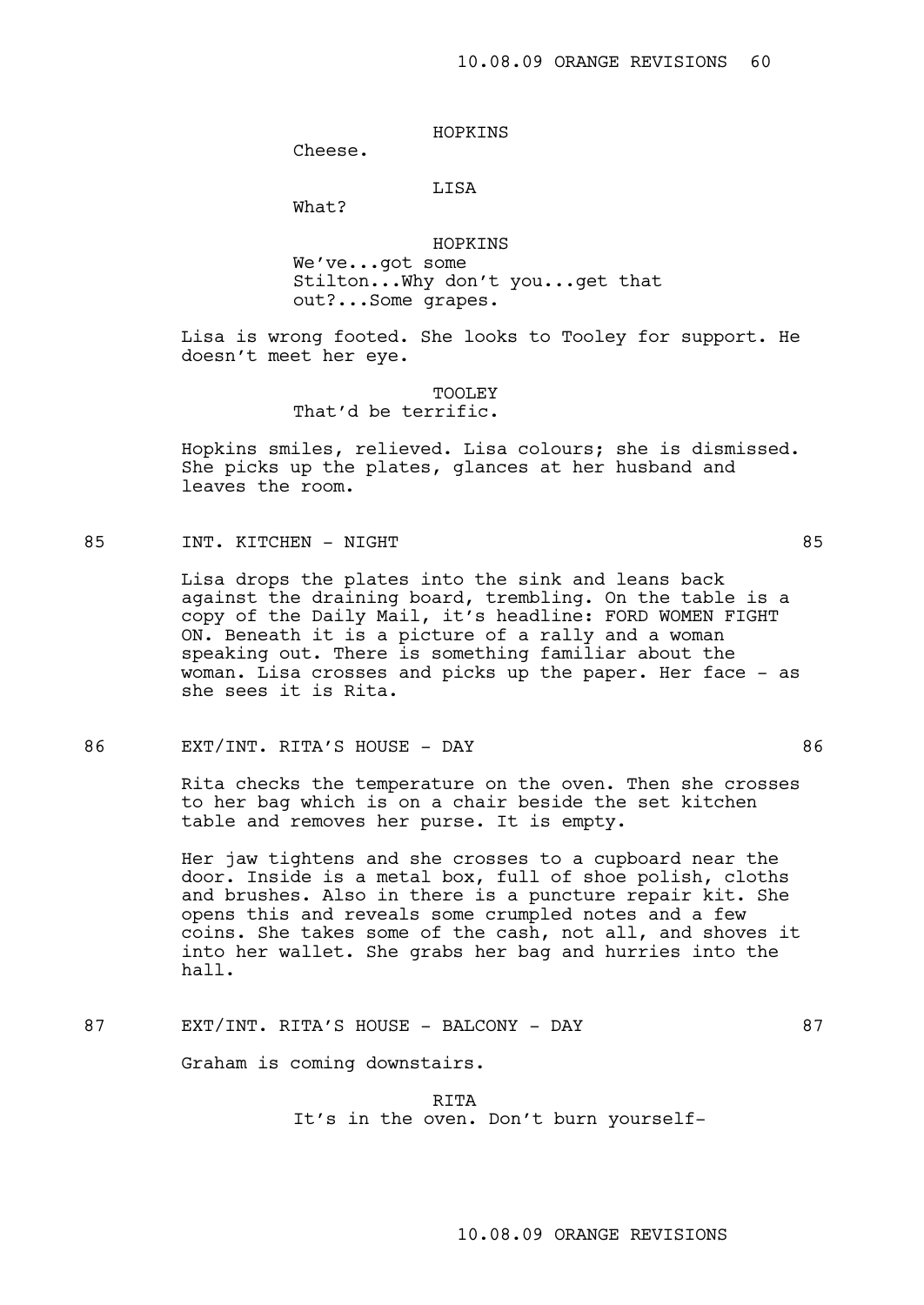He wordlessly moves into the kitchen. And Rita pulls on a jacket. She turns and stops. Sharon is there. Her hair is in pig tails. One bunch is massively bigger than the other, while one is a tangled mess.

# RITA (CONT'D)

What happened?

#### SHARON

Dad.

Rita stares and goes towards her. Then she stops.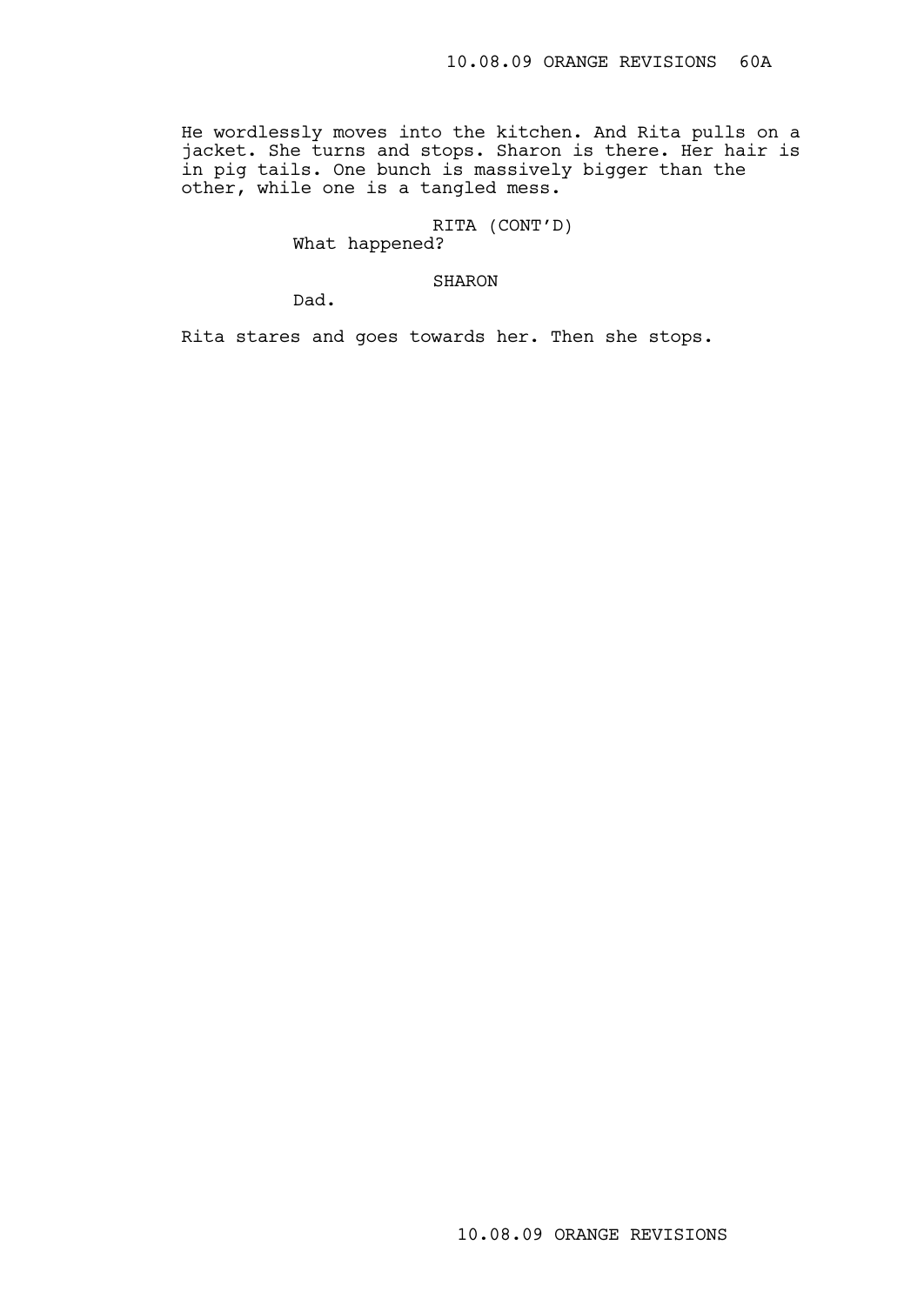RITA

I gotta go see Albert. Just tell him to have another go.

Sharon slips into the kitchen and Rita ties on a head scarf as Eddie comes down the stairs. She nods to the kitchen.

RITA (CONT'D)

's all ready... (crosses to placards against wall) You're alright gettin' 'em off to school, aren't you?

He watches her pick up the placards.

#### EDDIE

Course.

Eddie-

She turns. Immediately he moves towards the kitchen.

RITA

(he stops) Everything's okay, innit?

He stares at her, then shrugs.

EDDIE Yeah. Why wouldn't it be?

She smiles, relieved and moves to the door. He watches her, then fingers the collar of his shirt.

> EDDIE (CONT'D) This is me last one.

> > RITA

What?

EDDIE Shirt. I just noticed.

RITA

(wrong footed) Yeah...Sorry. I missed washin' Monday. I'll do it tonight.

He nods. And walks into the kitchen. A second. Rita stares at the empty doorway then leaves.

88 INT. DAGENHAM DOCK CLUB - DAY 68

The girls are queuing up for strike pay which Connie hands out from a table near the stage. There is much banter between the girls.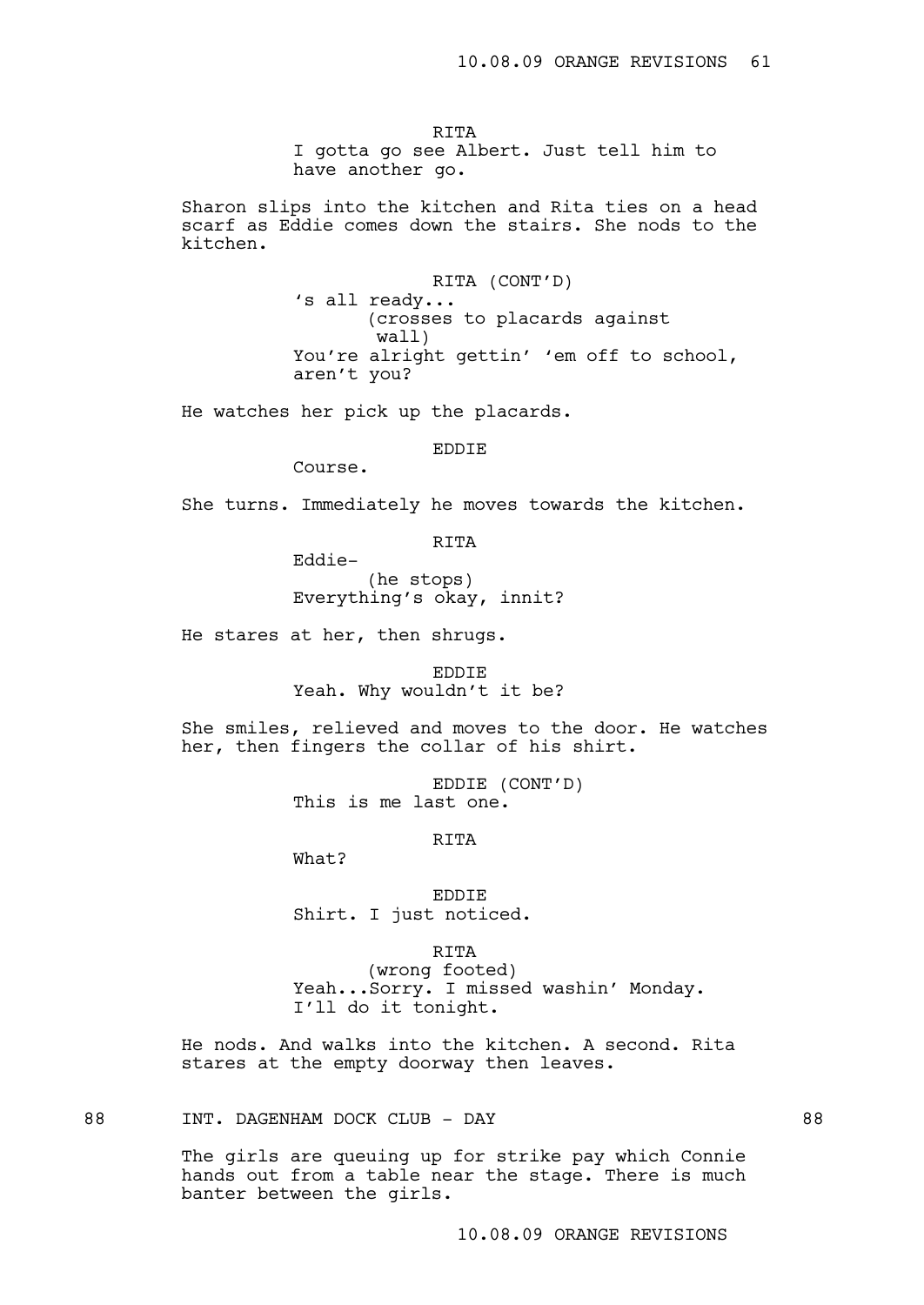Rita passes Connie a sheet with names on it and removes one covered with signatures.

### CONNIE

Thanks Rita-

A young woman steps forward-

#### MONICA

Monica Dawson-

#### CONNIE

There you go-

She passes her the list. She signs and then Rita hands her three notes. Monica stares at the money.

RITA

It's still three quid, love. Don't matter how you count it!

MONICA

I know...just...'bout covers me rent and that's it-

EILEEN Hey, Mon; you're short of anything, you just gotta ask-

Eileen is next in line. Monica smiles, grateful. But then she shakes her head.

> MONICA No. I'm alright. Thanks. I'll manage.

CONNIE It's all the Union can afford, Monica...

She nods. She knows that. And she goes, slipping the money in her purse. Eileen steps forward-

## EILEEN

Eileen Scott.

She bends over to sign. Brenda waits two or three girls behind her and lights a cigarette. She sucks greedily on the fag, then notices a woman waiting behind her, about thirty, looking longingly at the fag-

BRENDA

It's me last one. Sorry, love.

She shows her the empty packet. The girl smiles, disappointed. She nods, looks ahead, towards Connie.

Brenda sighs. She takes her cigarette from her mouth, and tears it in two.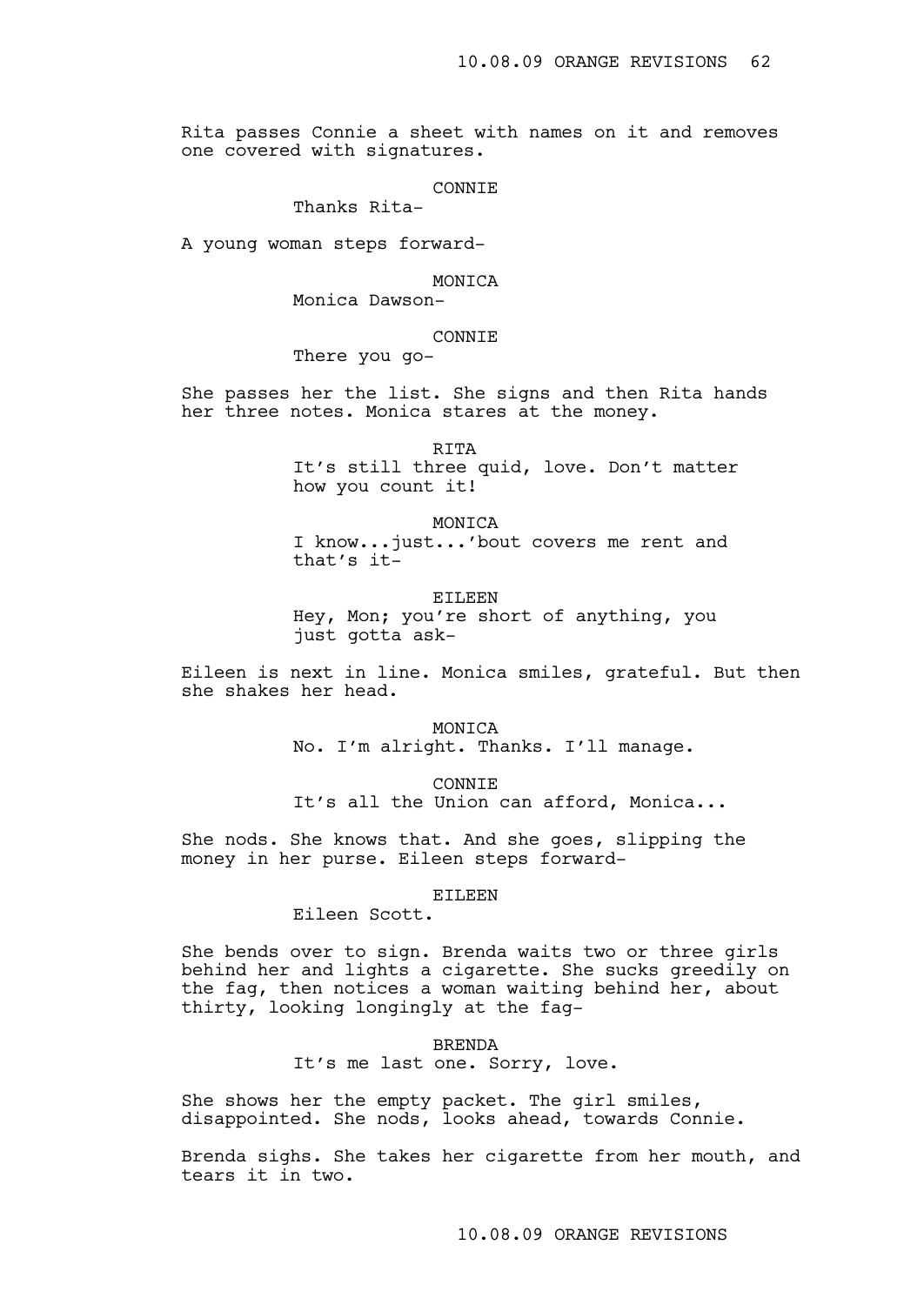She lights one end against the other and then gives half to the girl who beams, delighted.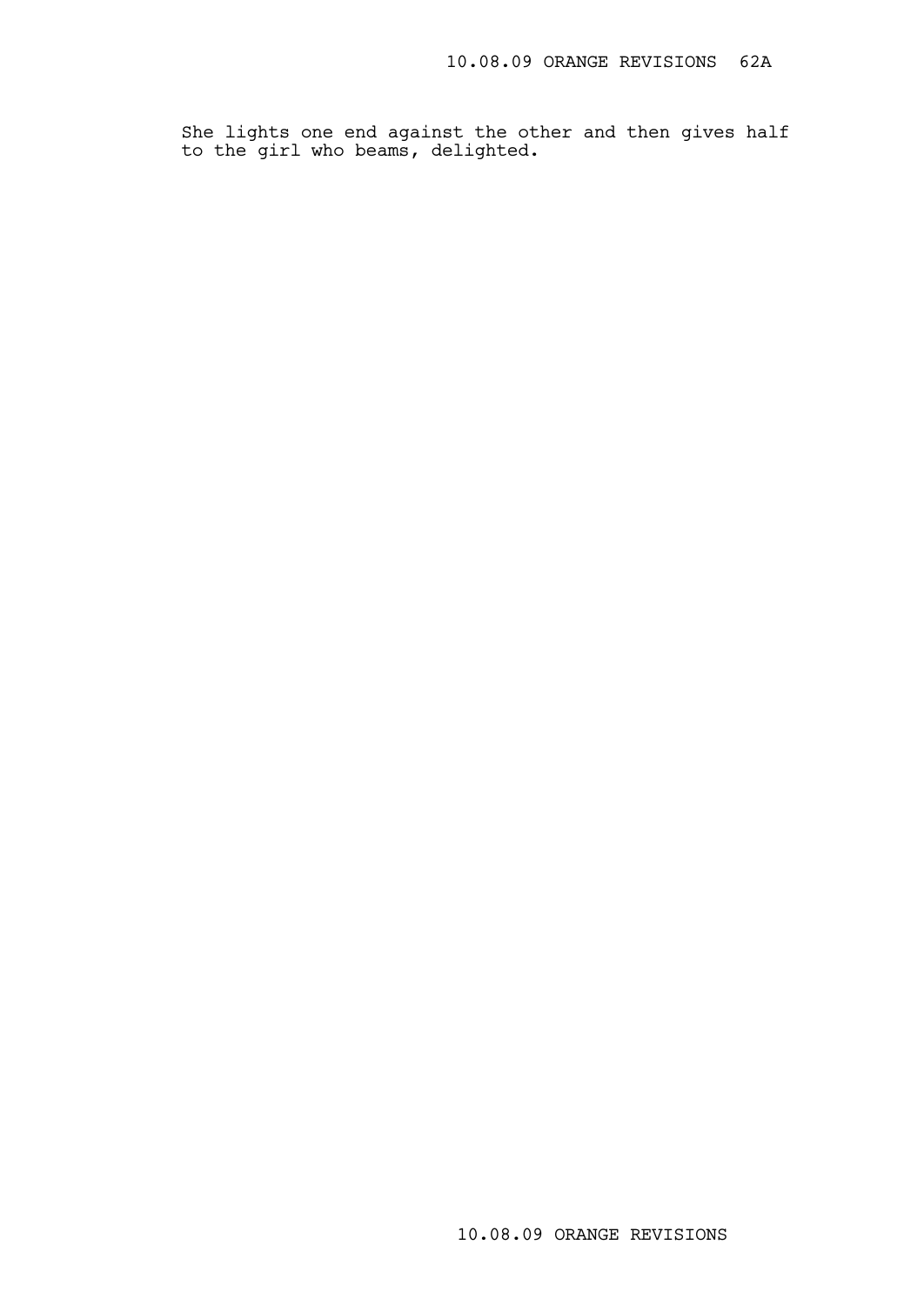### 89 INT. HOPKINS OFFICE - DAY 89

Monty stands with Grant and Hopkins. He tries to look confident. In fact, he's uneasy. The whole room is. Then, suddenly, the door bursts open and Tooley strides in, a file under one arm. He slings it onto a far desk as Hopkins tries to assert control.

> HOPKINS Monty. This is Mr Tooley. He-

TOOLEY I need you to break the strike for me, Mr Taylor...As soon as you can.

Monty glances at Hopkins who also looks a little surprised. Monty scoffs.

> MONTY I'm not sure you appreciate whose side I'm on-

TOOLEY Oh, yes, I do. I've been going through your file-

#### MONTY

File?

TOOLEY You're on your side, Mr Taylor.

MONTY I beg your pardon!? I- (to Hopkins) I don't have to listen to this-

He moves towards the door

TOOLEY Keep going! And six months from now, your union won't exist.

Monty stops. Despite himself. He turns back.

TOOLEY (CONT'D) Industry can't afford to pay women the same rates as men. Fact. If it's forced to, it will collapse under the extra wage bill, its workers will be laid off, their union subscriptions will disappear and so, finally, will the unions which collect them. That's you...Monty. (MORE)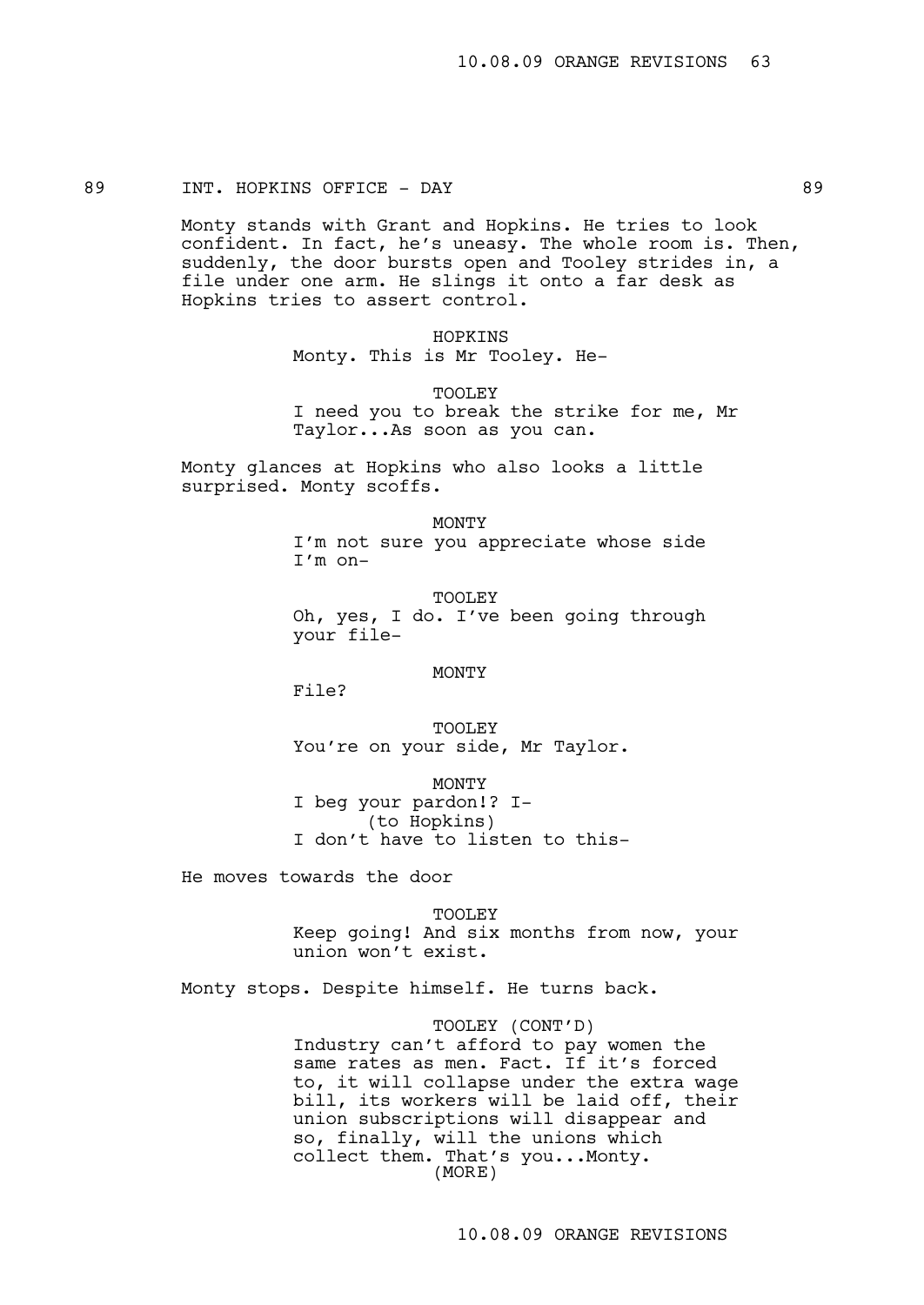Which means you will no longer have a reason to visit these gentlemen here via- (flips open file) The Berni Inn, is it?...The Queen's Head, The Chequers- (looks up) Jeez, that's a lot've restaurants...Not to mention the all expenses paid trips to the party conferences. Union conferences- (spots something) To Paris! The Gallic rank and file. Good on you, Monty! TOOLEY (CONT'D)

Monty blinks; afraid. Tooley walks across and leans right into him.

TOOLEY (CONT'D)

These women get what they want, you're fucked. So why don't you start thinking less about what your union can do for you and more what you can do for your union...Go break the strike!

Monty trembles, humiliated, then walks numbly from the office. A long silence. Tooley looks to the others.

> TOOLEY (CONT'D) Personnel files...Everyone's got a weak spot. You just gotta find it.

90 EXT. RIVER PLANT - DAY 90

The women are now on picket before their entrance gates. They call out for Equal Pay, Equality... several chant; 'We Want Justice!' and 'Support Our Struggle!' A lorry delivering supplies turns away in support of them. the Women all cheer. The lorry pips as it drives back up the road.

As the lorry accelerates away Rita sees a figure approaching-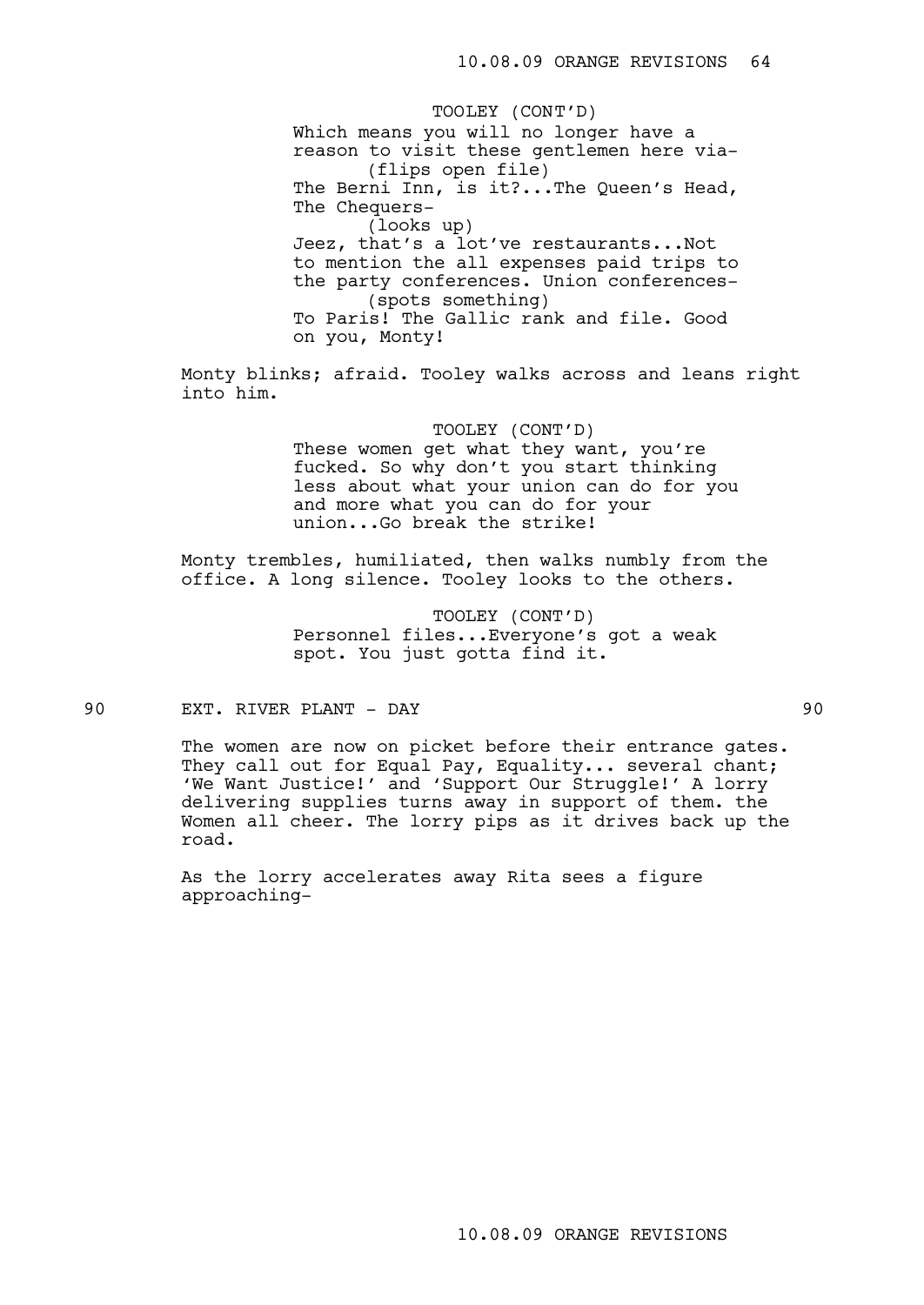RITA Hello, love! Thought you weren't comin'- (hands across money) Got your strike pay. Albert let me have it-

Connie looks at it, takes it and nods. But she is hassled. She places her bag on the kerb beside several others, then steps across to join the chatting girls. Rita lowers her voice.

#### RITA (CONT'D)

You alright?

### CONNIE

Yeah...Fine.

Connie looks up the road. But she is aware of Rita staring at her; not convinced. Connie sighs, then steps back to rummage in her bag: a diversion. Rita moves over. Connie lowers her voice.

> CONNIE (CONT'D) -Was a load've press outside the Labour Exchange. They cornered George... (Rita is confused) "Had he fought for a country where the women'd turn out to be more militant than the men?"-

#### RITA

Silly sods.

Connie frowns; that's not what she meant.

## **CONNTE**

Yeah.

But then, a bell sounds briefly. Rita looks across. A dark blue police van pulls up.

SANDRA

What they doin' here?

Three or four policemen get out of the van.

BRENDA Hello boys. Nothin' too physical. Til we're on first name terms. I'm Brenda-

The girls all laugh. A young PC, about twenty, speaks:

COPPER

You gotta move.

The hilarity stops in an instant.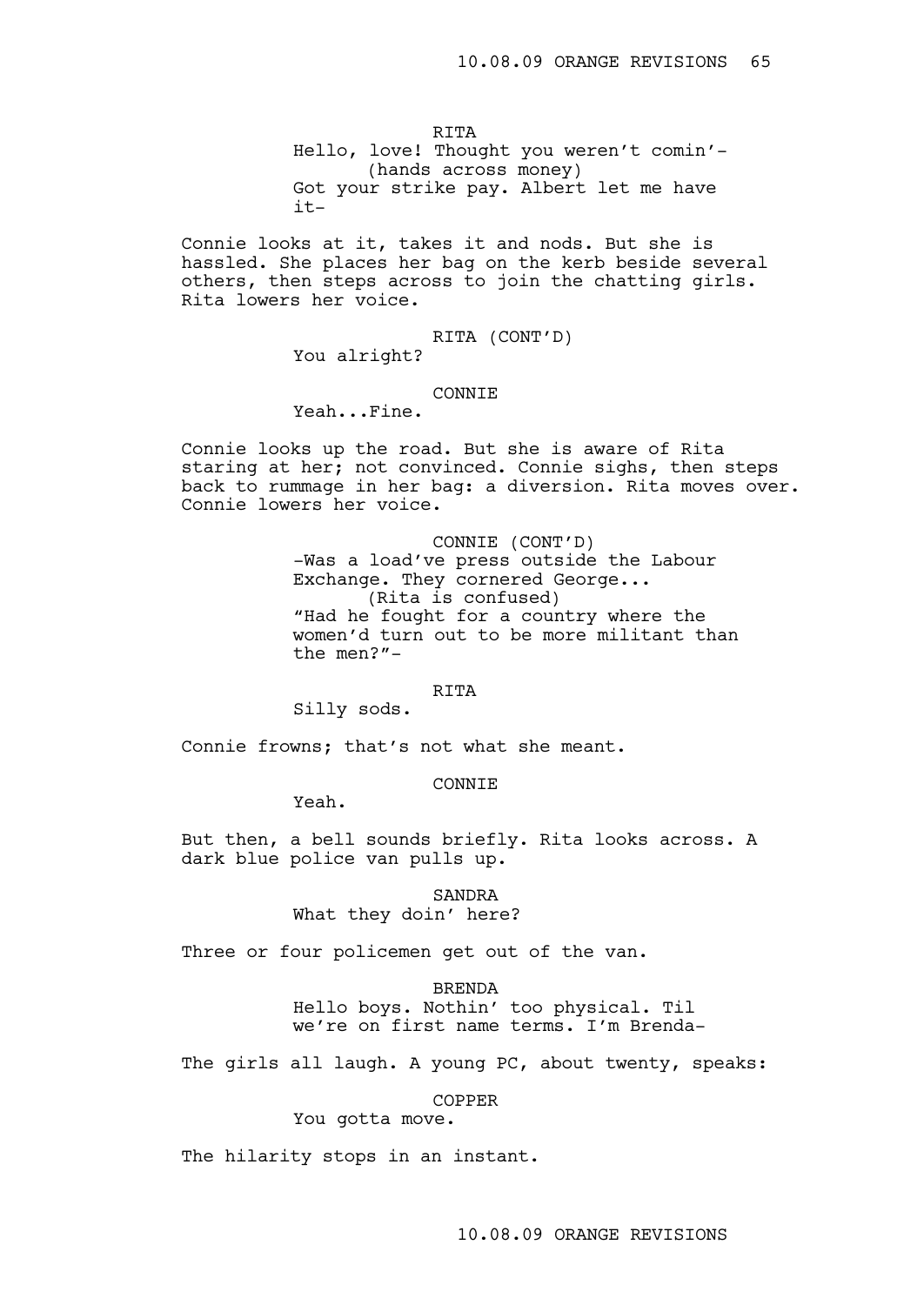# RITA

What?

COPPER You're trespassin'.

RITA No, we ain't. We're picketin'-

COPPER You can't. Not here.

#### CONNIE

(annoyed) Yes, we can. It's our right!

COPPER

Not here!

He is firm. The girls are stunned.

COPPER (CONT'D) You can do it at the bottom of the High Street-

(points way back to town) But this road, all the way back to town, Ford built. So it's private property and since you're on strike you're actually out of contract which means you *are* trespassin'. You gotta move to the public highway-

CONNIE We can't turn the lorries round from there-

COPPER I'm sorry!...Look, who's in charge?

Everyone looks at Rita but Connie steps forward.

### CONNIE

I'm shop steward-

Rita turns, wrong footed-

COPPER

Right. I need you to get these women out of here.

He nods and then opens his arms wide as if to corral the women up the road-

> **CONNTE** Get your hands off me-

COPPER I ain't touched you-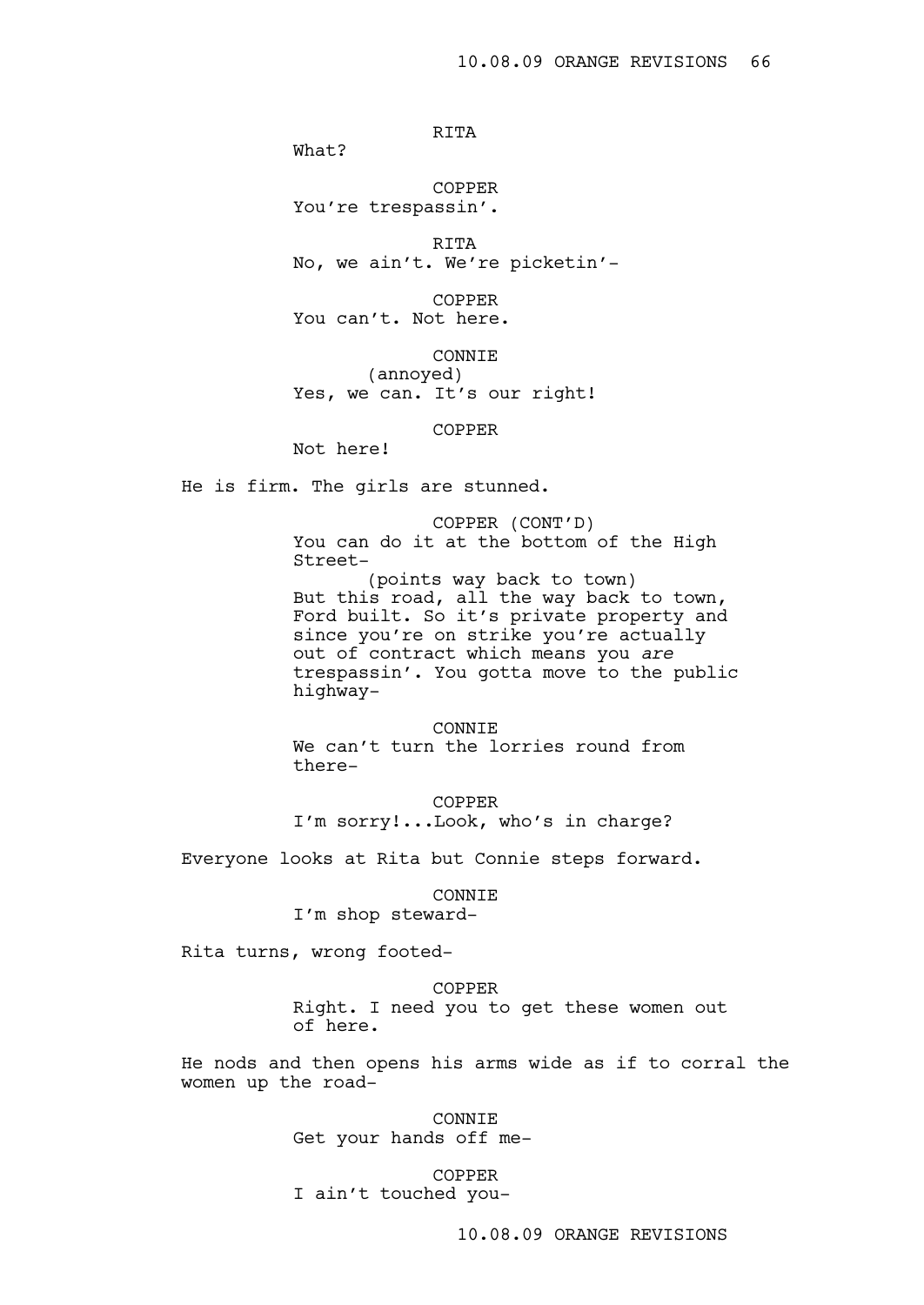RITA It's alright, Connie-

CONNIE No. It ain't alright!

COPPER (to Connie) Will you just move-

CONNIE

No!

Rita is worried, the situation starting to boil-

BRENDA Yeah, sod off! We ain't doin' nothin' wrong-

The women link arms. Connie is on the end of the line.

COPPER You are! And you gotta shift!

He shoves Connie forwards. She pulls away.

CONNIE Get off me! You ignorant bugger-

COPPER

Right! Lads-

He beckons the other coppers. And grabs Connie.

RITA

Leave her!

CONNIE

COPPER

Get off!

Come here-

Connie kicks her heel hard into his shin. He cries out, letting go. But the other coppers grab her as the girls shove back against them. A huge melee ensues. The press take photos and Sandra tries to smile, even as she's shoved one way and the other. In a moment, though, Connie, screaming, is extracted, shoved in the van and the coppers are away. Silence immediately falls and Rita looks to Brenda, shocked.

91 INT. RIVER PLANT, CORRIDOR - DAY 91

Monty stands looking out of a window at the aftermath of the skirmish. A pay phone is close by, on the wall. Monty feels sick.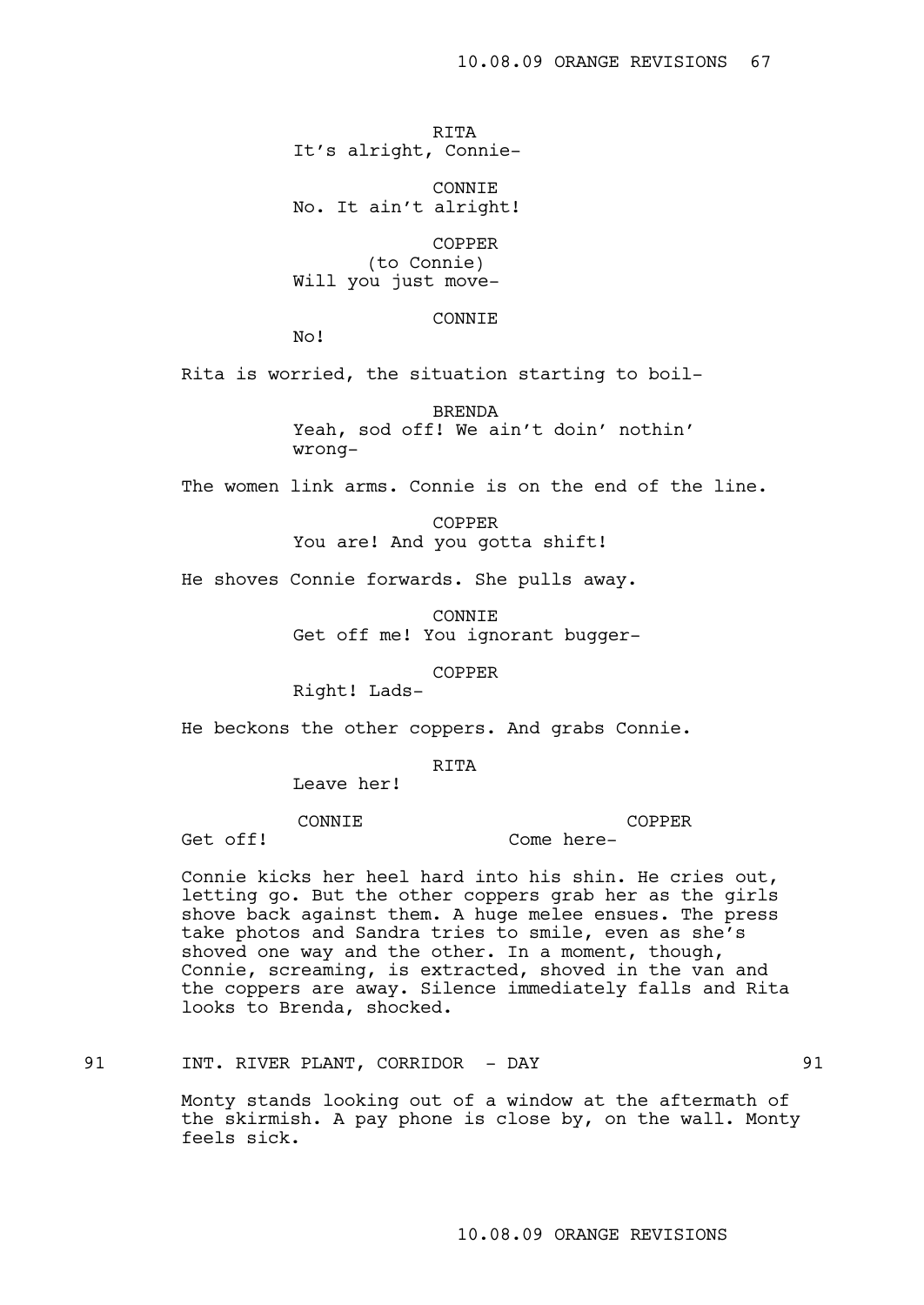## 92 INT. CONNIE'S HOUSE - AFTERNOON 92

A clock ticks. And ticks. Then we see George. He sits at home. He is in an armchair but is perched right on the edge of the seat. He looks at the time. Then back to a spot on the far wall. He suddenly screws his eyes tight shut and grimaces. A second and he opens his eyes again. Wherever he is, he's utterly terrified.

93 INT. POLICE STATION - LATE AFTERNOON 93

Brenda, Rita and Eileen are all piled into the station and Rita speaks to the uniformed desk clerk. She is incredulous.

> RITA You can't just keep her in.

CLERK We can do what we like while she's hysterical-

RITA Course she's hysterical! She's been in a bleedin' police cell all afternoon- (gathers her own emotions) Please. Just let me speak to her.

CLERK She ain't allowed visitors-

RITA I'm not visitin'! I'm tryin' to sort things out-

TOOLEY (O.S.) Excuse me!...Can I help here?

Tooley pushes through the women.

TOOLEY (CONT'D) I only just found out...A question of trespass, I gather? On Ford property?

CLERK

Who are you?

TOOLEY (pushing ID over) I represent Ford Motors, Sir, and we have no desire to press charges here. (Rita stares at Tooley, immediately uneasy) Protest is a basic right in all free and democratic countries.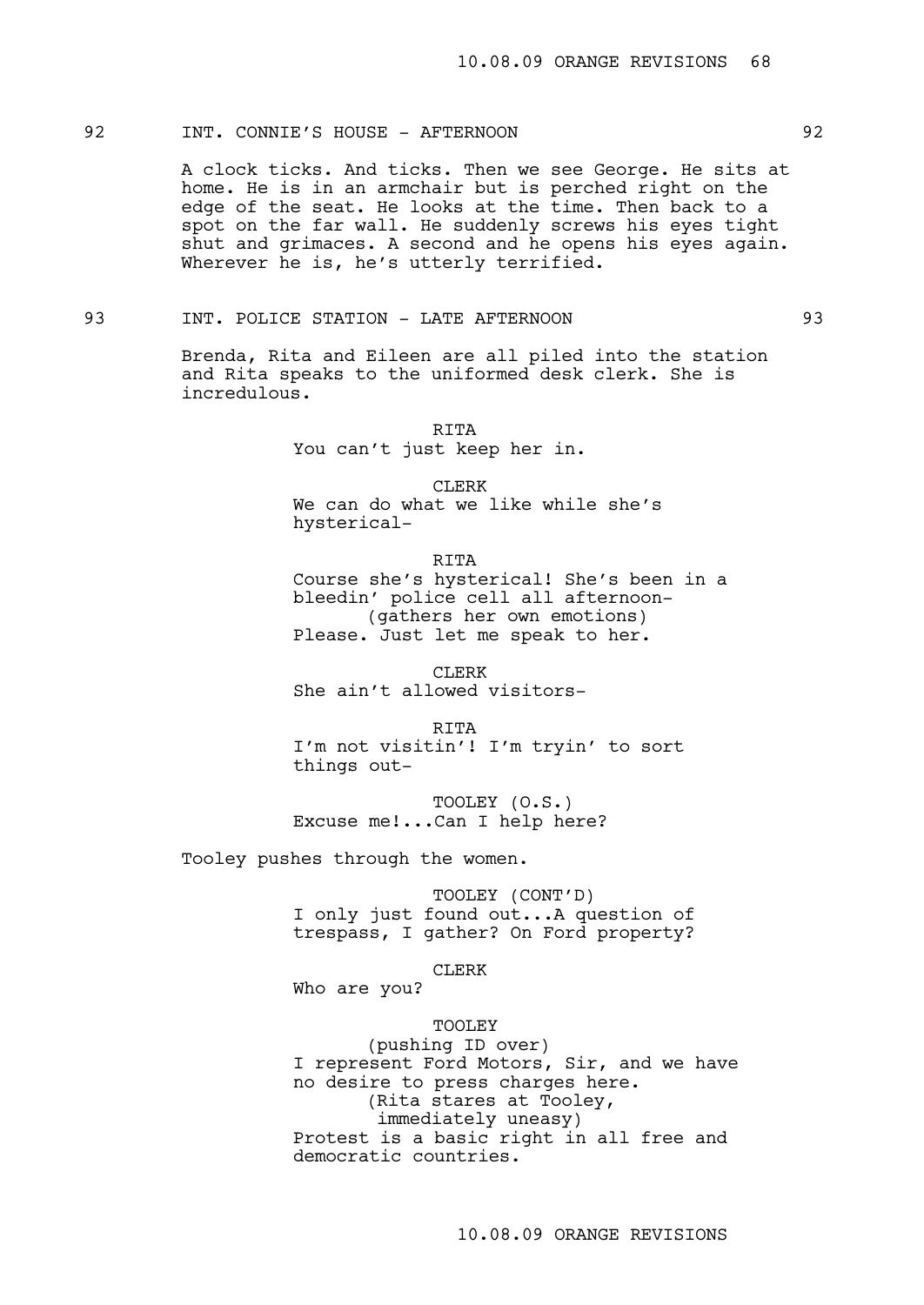CLERK There's also a matter of assault-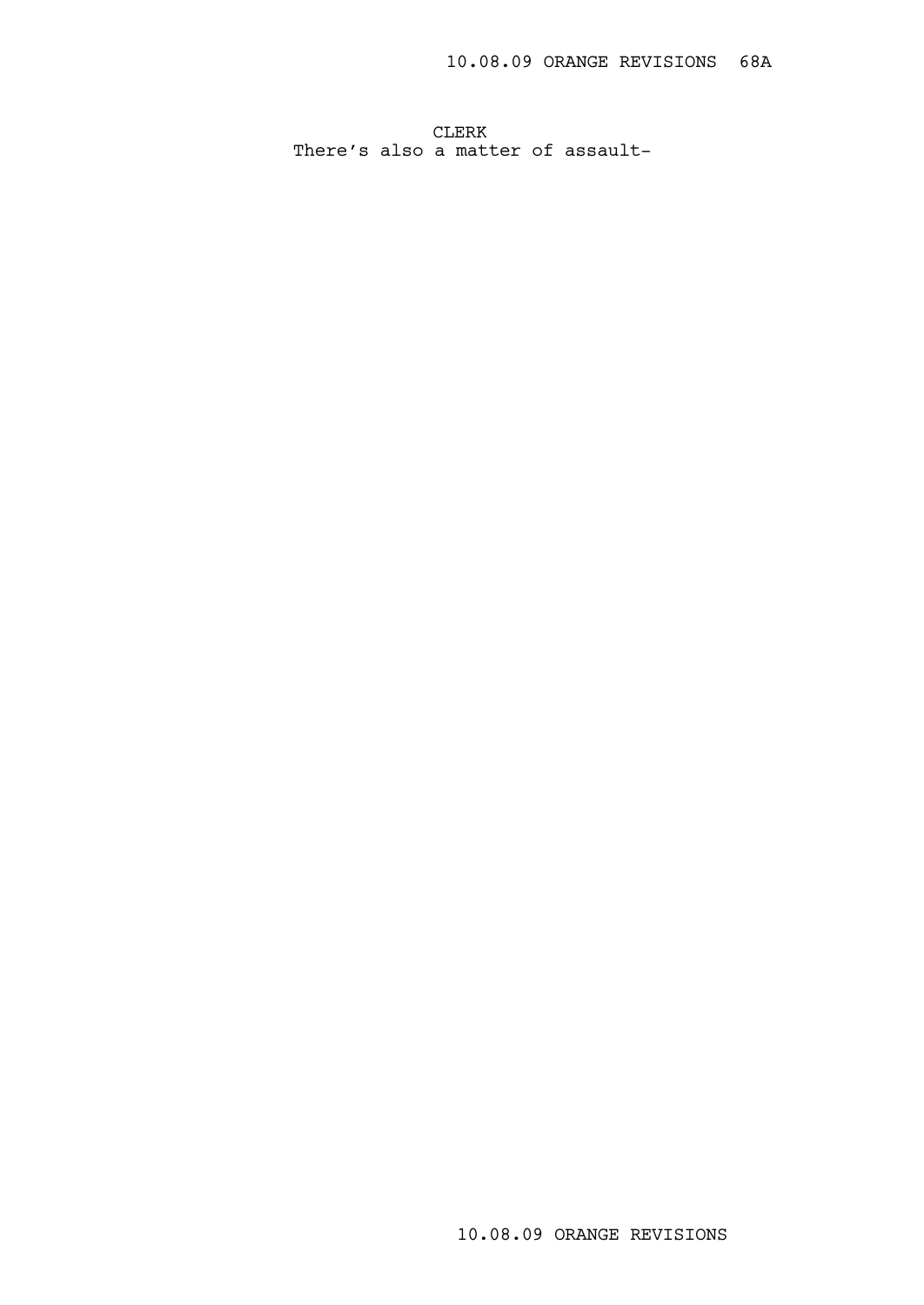#### TOOLEY

Is that so? Well, I'm quite sure it was a minor thing. And with all these ladies here as witnesses, plus the view of another of my employees who clearly saw the incident with the middle aged woman...I'm sure you'd be just as happy as me if it went right away.

The clerk hesitates, then bolts from his desk into a back room. Tooley turns, smiles.

> TOOLEY (CONT'D) Robert Tooley, Mrs O'Grady. A pleasure to meet you.

She's shocked he knows her name. Then Tooley produces a card from an inner pocket. He holds it out-

> TOOLEY (CONT'D) Anytime you wanna come in, have a chat with me... (she takes the card) Talk about settling this thing- (she looks him in the eye) Just give me a call. (starts to go; looks back) It's my job to make things happen, Mrs O'Grady. I *can* make all sorts of things happen.

And he's gone.

BRENDA Christ...I thought Boris Karloff was scary.

Rita nods, gathering herself and her tumbling emotions.

**RTTA** It's fine. We can handle him...Shows how much they're frightened of us...Sendin' in the heavy brigade-

A cheer of support. Rita makes to say more-

But a voice cuts through.

CONNIE Can we go now...I wanna go home.

Connie is there; standing by an inner door which closes behind her. She is visibly upset. The girls flock to her. A half beat and Rita, a little awkward, goes, too.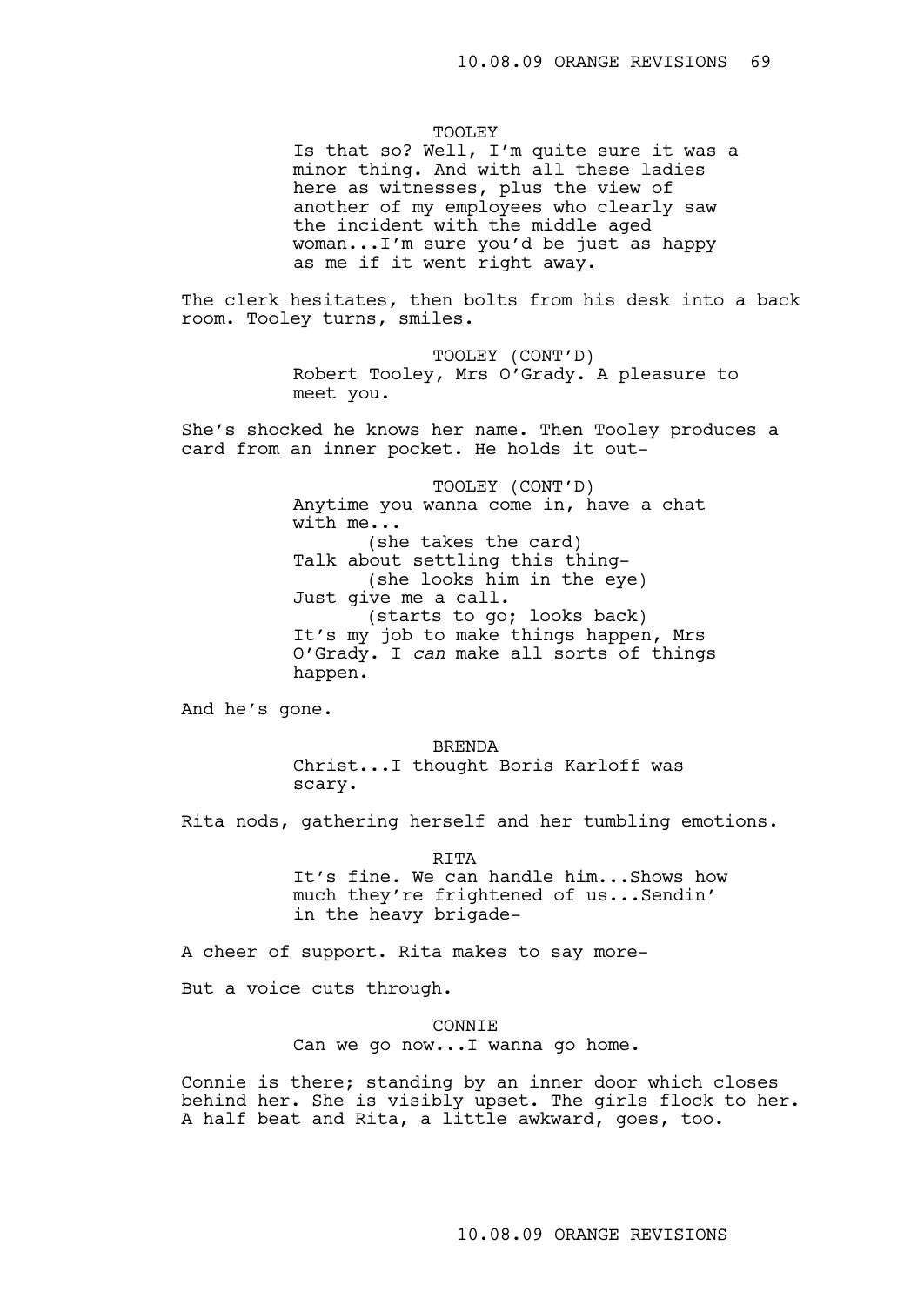93A EXT. CONNIE'S HOUSE 93A Connie enters her house.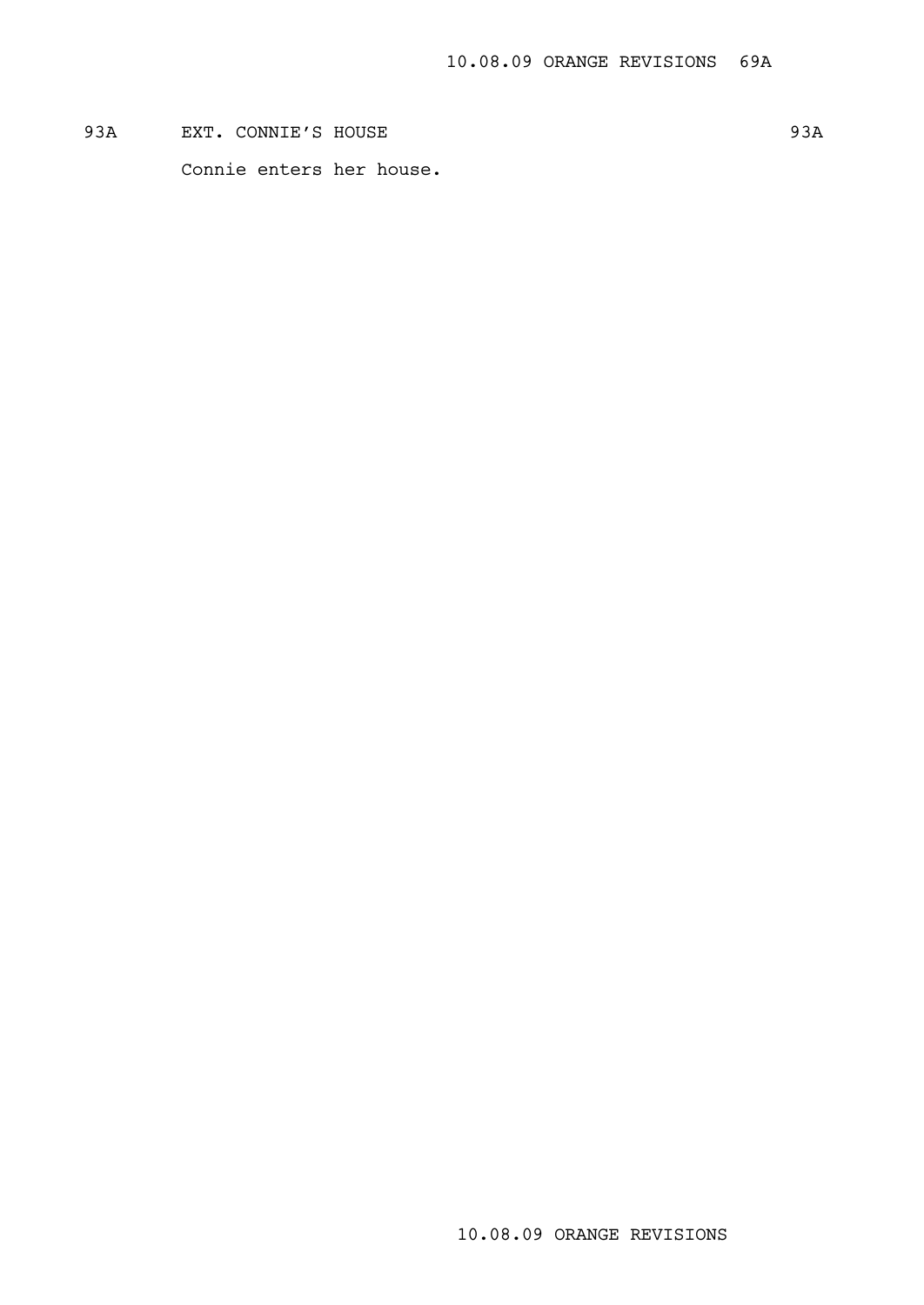94 INT. CONNIE'S HOUSE - LATE AFTERNOON 94

Connie closes her door. She looks pale. A second as she gathers herself. Then she walks towards the sitting room, calling out, brightly-

## CONNIE

I'm back, George-

But there is no-one there, his chair empty.

CONNIE (CONT'D)

George?

She passes into the kitchen. Nothing. And now she's looking slightly anxious. She calls generally, to the house...

CONNIE (CONT'D)

I'm home, love-

And she hurries from the kitchen to the stairs. We see her run up them.

CONNIE (CONT'D)

George!

Then we hear her upstairs. Front bedroom, back bedroom and running back down the stairs. She looks scared.

95 EXT. WASTELAND - LATE AFTERNOON 95

George wanders across a bleak, barren expanse of open ground. His steps are jerky, ragged. He looks wretched.

We hear shouts from the girls. They are calling George's name as they search the estate. Rita and Connie appear at the foot of a twitchell.

**CONNTE** 

Christ-

RITA

He'll turn up-

CONNIE I said. I said I'd be back at two-

**RTTA** 

Connie-

CONNIE

(shouts) George!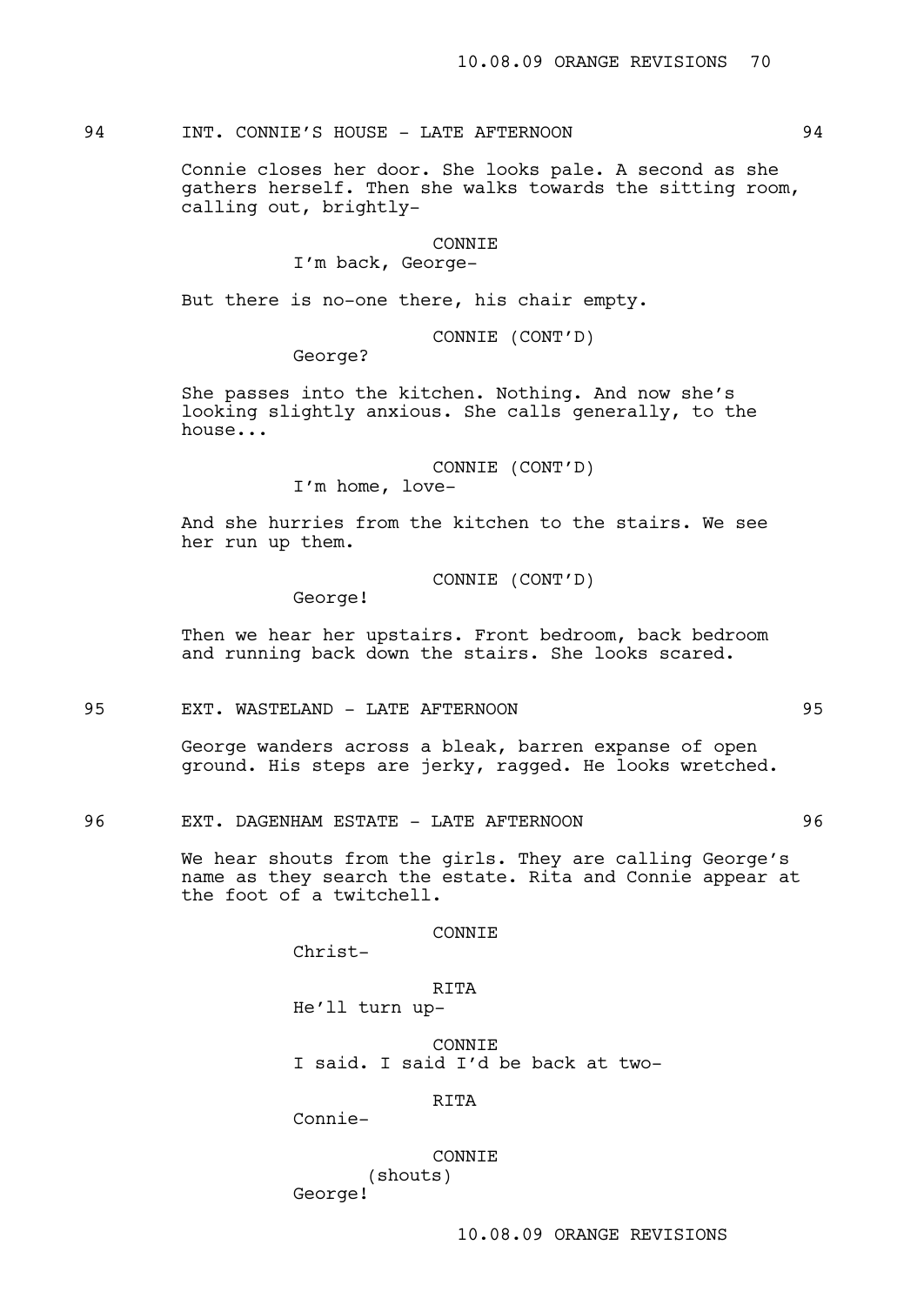Rita looks stressed but knows she must remain calm.

### 97 EXT. WASTELAND - LATE AFTERNOON 97

Graham, still in school uniform, carrying a football, heads home. He frowns; recognising the figure sitting on a fly tipped bench. It is George. Graham moves over.

## GRAHAM Hello Mr Andrews...You alright?

George says nothing. There is a hint of spittle in the corner of his mouth. Graham is unsure. He glances round, then sits beside George.

> GRAHAM (CONT'D) Just been playin' football. I was Bobby Moore... (nothing from George) I should get home for me tea-

He starts to move. But George reaches out and takes his hand. Graham is shocked at first; but then he looks into George's eyes and sees the fear. And shock gives way to worry and he finally sits back, holding the older man's hand.

98 EXT. EDGE OF WASTELAND - ESTATE - LATE AFTERNOON 98

Connie, Rita, Eileen, Monica all crying out for George. And in them all we hear the gathering concern, the insistence.

#### **CONNTE**

Oh, God! Where is he-

She seems about to set off in another direction when she stops. Her breath catches. There he is. Walking with Graham. Graham still holding his hand. Graham bringing him home. Connie's eyes fill and she runs towards her husband. Rita exhales, feeling the gathering pressure.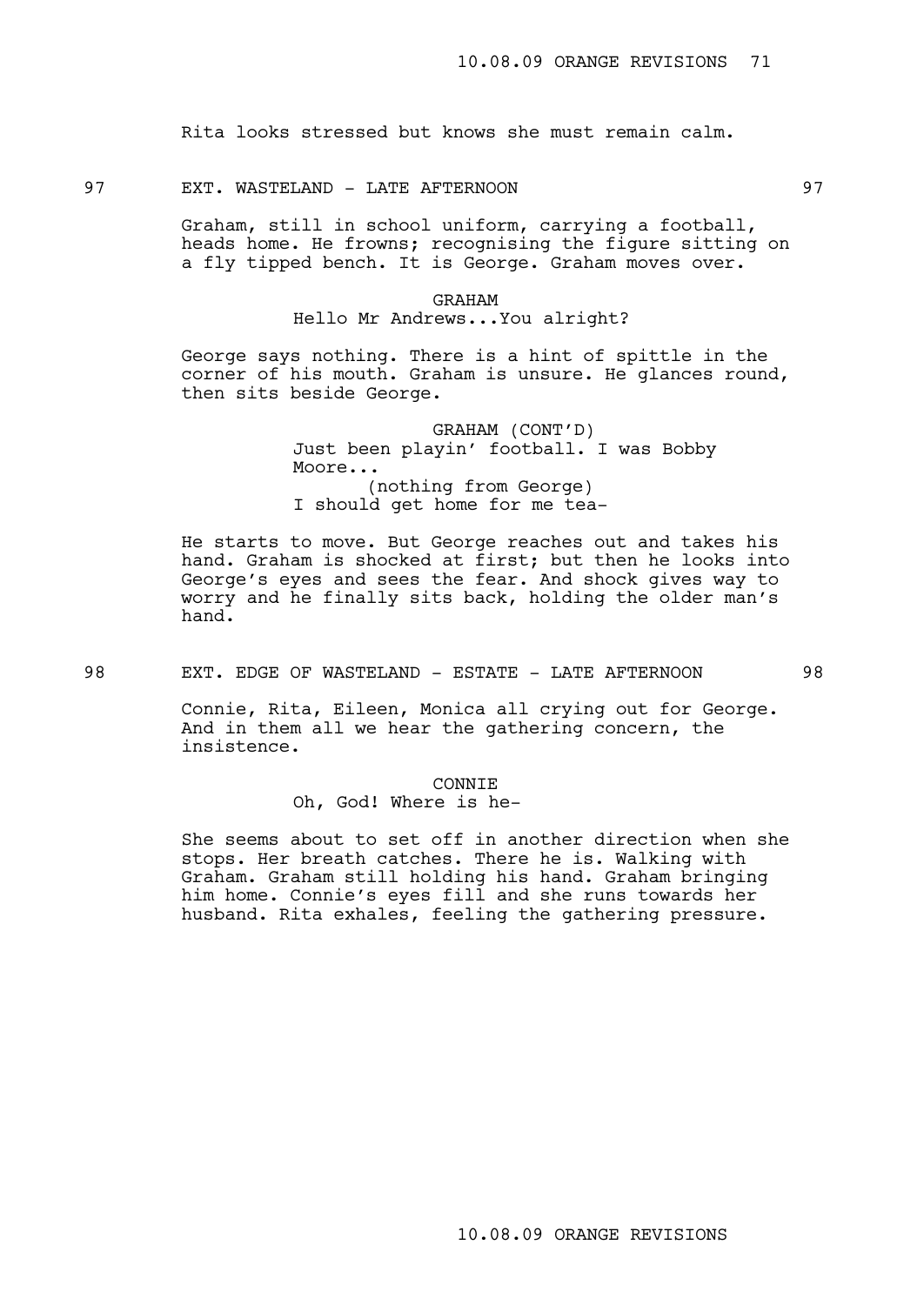# 99 INT. RIVER PLANT - AFTERNOON 99

Gordon sits in the empty warehouse reading the paper. A man with a clipped 'tash and severely parted hair stands to one side shouting into the phone.

#### FRANK

Don't you take that tone with me! I- (stops; listens; then-) There aren't any! That's what I'm sayin': You've had 'em all! There are no more finished seats...full stop!

He slams the phone down. Then he takes a deep breath and gathers himself. He walks past Gordon who looks up from his paper.

#### GORDON

Frank!

Frank glances across

GORDON (CONT'D) What do you want me to do, then?

FRANK (matter of fact) Go home.

#### GORDON

What?

Frank stops by the door. He turns; looks serious-

FRANK

No more seats...no more job.

Frank leaves. Gordon's face as he realises he's being laid off. He is stunned. And angry.

100 INT. FORD MAIN PLANT - AFTERNOON 100

The assembly line stops.

101 INT. HOPKINS OFFICE - AFTERNOON 101 Hopkins scrambles for his phone, terrified and dials-

102 EXT. DAGENHAM HIGH STREET - AFTERNOON 102

A pale Rita walks through Dagenham's deserted streets. She is exhausted. But then, a man cycles up the hill. Then another. She checks her watch and frowns. Too early.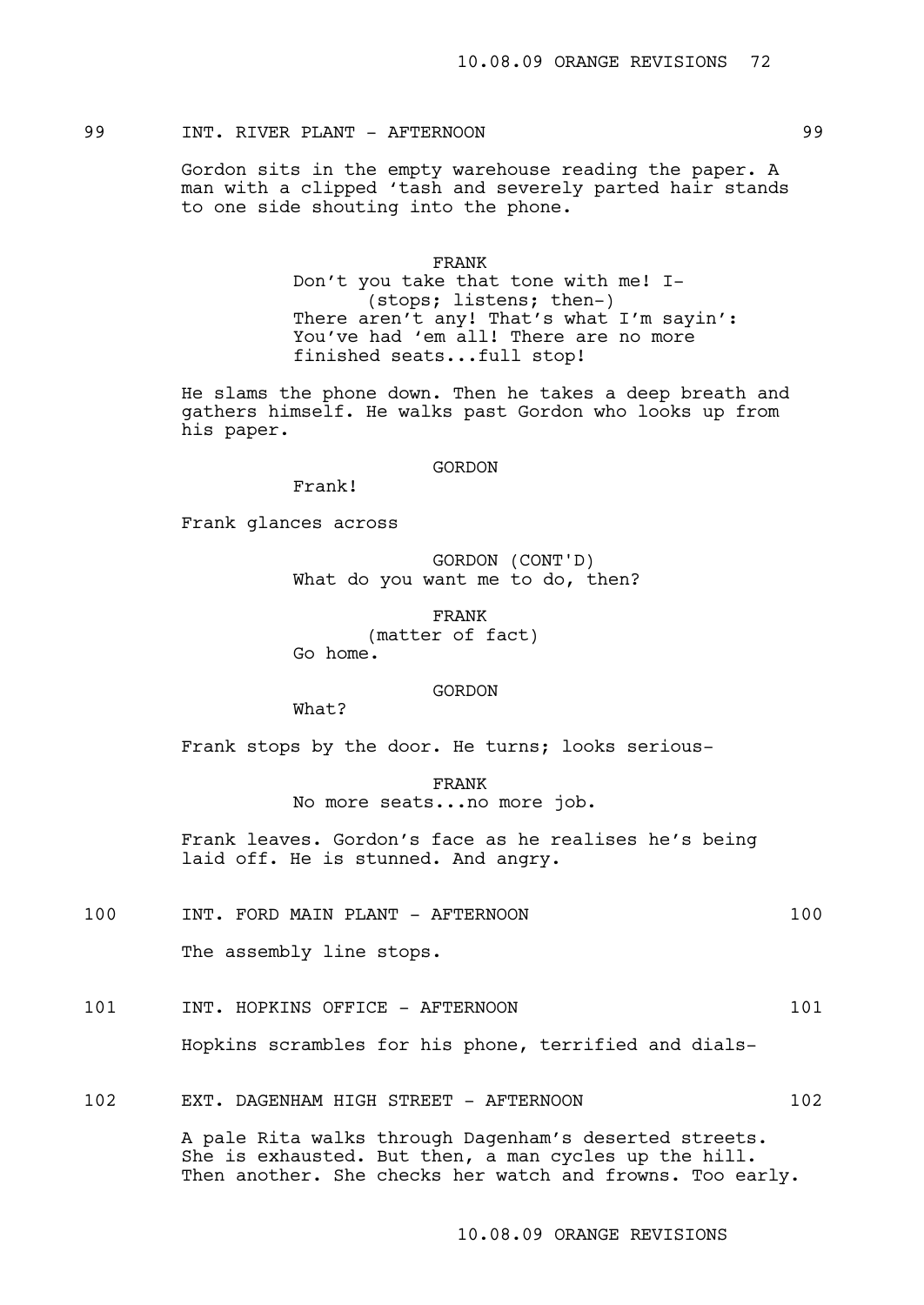But more sweep by until finally, a huge tide of cyclists pass by her. One or two men glance at her as they go. Finally, she stops an older man, moving slowly.

```
RITA
```
What's goin' on?

MAN

You done it... (she is uncertain) They've laid everyone off- (she blinks) You've shut the factory down.

He rides on. Rita wobbles.

**RTTA** I...I gotta see Albert.

Rita runs off, through the tide of men flooding onto the streets.

103 INT. HOPKINS OFFICE - AFTERNOON 103

Tooley watches Hopkins who paces his office.

HOPKINS That's it. We're buggered! We can't make cars with no bloody seats in 'em!

He inadvertently snaps a pencil he's holding. He throws it in the bin.

### TOOLEY

Relax-

Good.

HOPKINS Relax! The entire workforce of my main plant is going home!

### TOOLEY

(Hopkins blinks) This is what we want-

Tooley is smiling, reasonable. Hopkins, incredulous, makes to speak-

> TOOLEY (CONT'D) We're trying to make the girls go back to work. (MORE)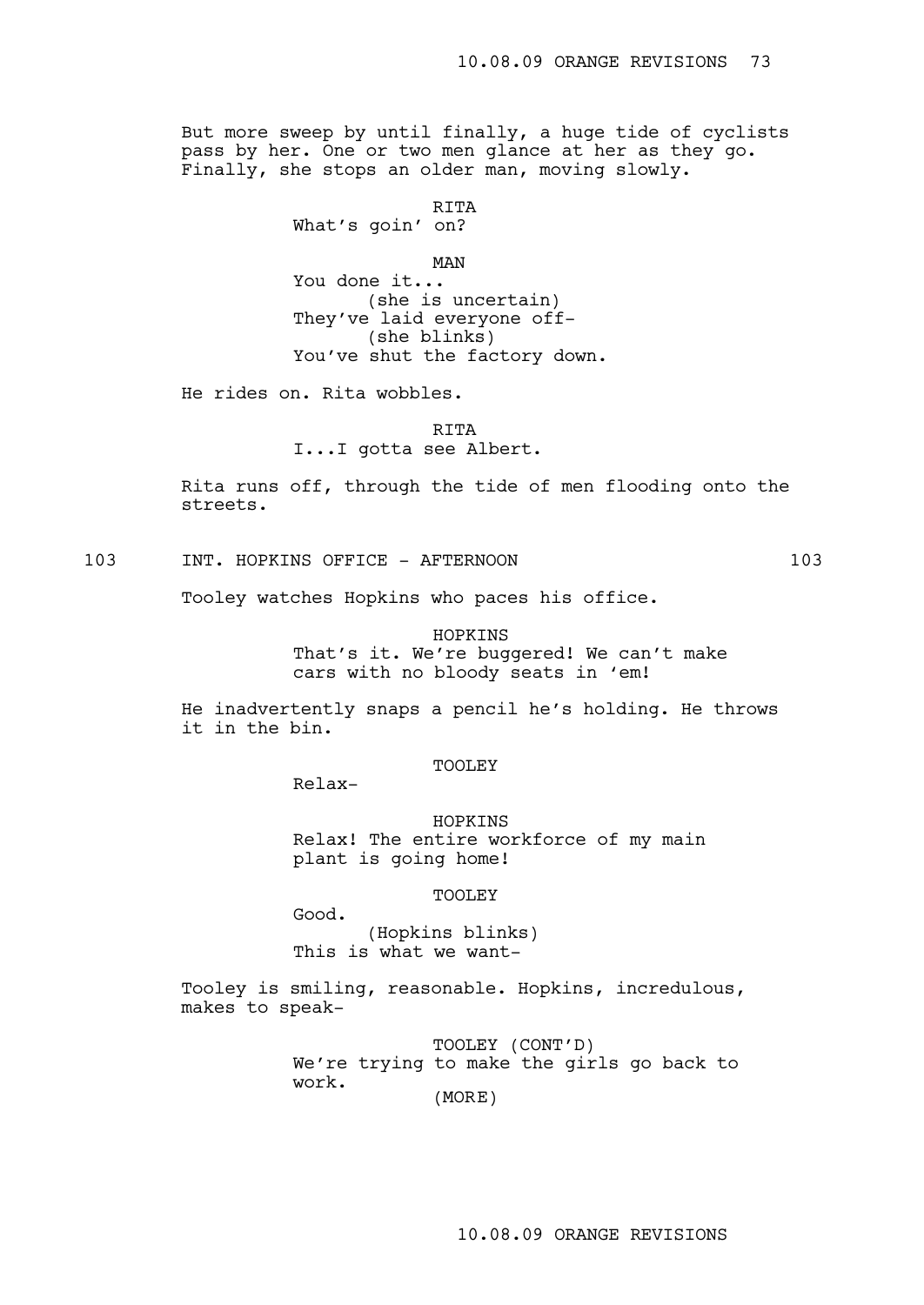### TOOLEY (CONT'D)

And now, we've got five thousand men out of a job, as well...Their husbands and boyfriends...Which means, in a very short time, when those men can't afford their booze and their soccer and their gambling...they'll do our job for us...

104 INT. CAFE - NIGHT 104 104

Albert and Rita stare at the facade from inside a CAFE. Albert still wears his Ford overalls. A note pad sits beside them on the table and several empty packets of crisps are screwed up in the ashtray.

> ALBERT Now's the critical time, Rita. You gotta drive them girls forward-

> > RITA

I know that!

She does. And he smiles, nodding, acknowledging it.

ALBERT

You need to keep an eye on the Union, too. Now the lads've all been made redundant. They'll be nervous. And Monty! Ford's rattled him. I can tell. So careful what news you share with him!

She nods. Meets Albert's eye. He suddenly smiles and clenches his fists.

> ALBERT (CONT'D) Hold on tight, girl.

105 INT. RITA'S HOUSE - NIGHT 105

Rita hurries into the house. She's flushed.

## RITA

I'm back-

She nips into the kitchen which is in a mess. She opens the fridge. It is bare. There *is* a tiny piece of cheese and after checking it, she devours it. Then she walks towards the front room.

RITA (CONT'D)

Eddie?

She peers round the door. It's empty.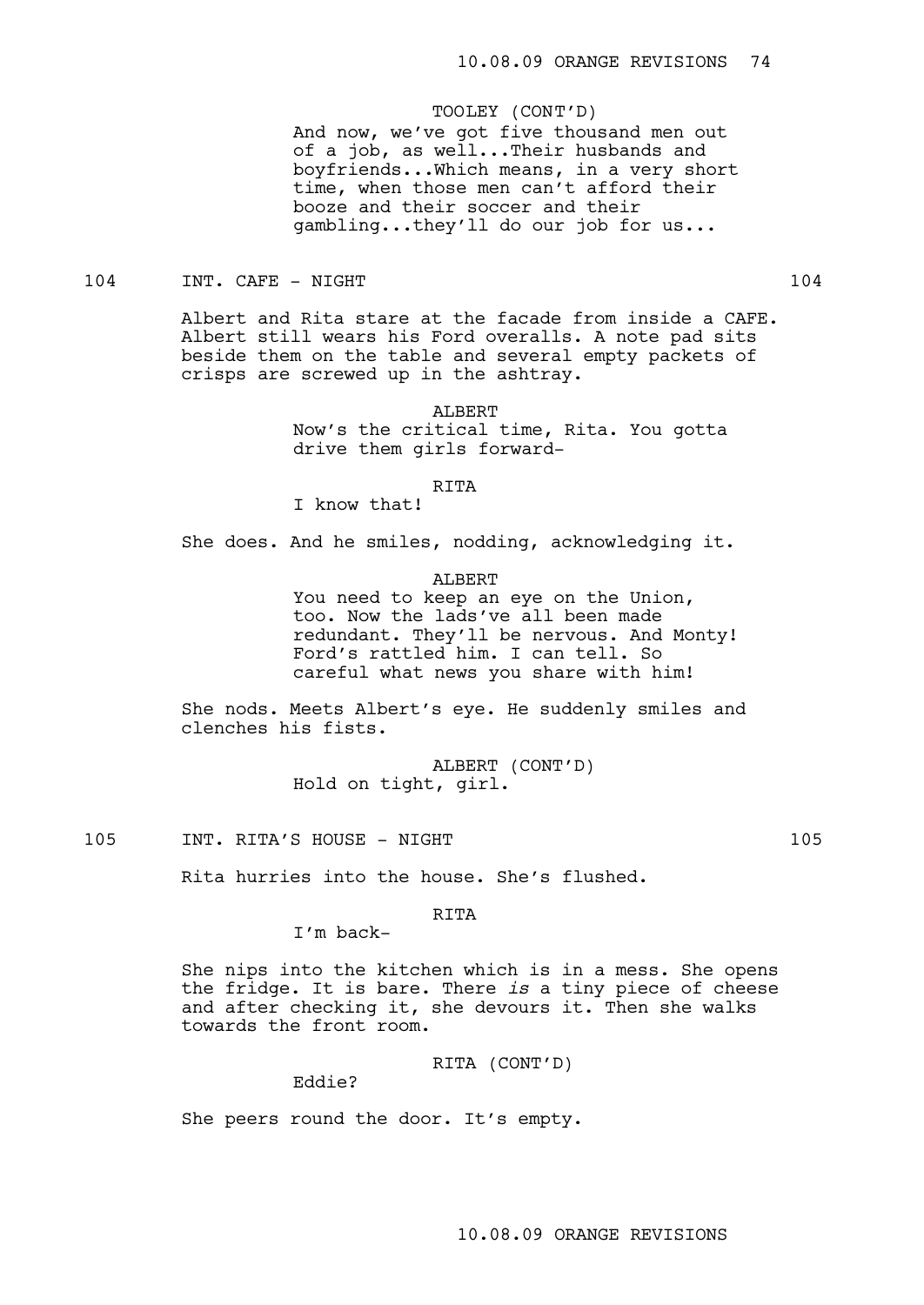# 106 INT. RITA'S HOUSE, BEDROOM - NIGHT 106

Rita slips into the bedroom. Eddie is laying in bed. He is reading a Haynes motorcycle Manual. He looks across and goes back to the book.

## RITA

You alright?

EDDIE Yeah...Been busy, have you?

She is instantly energized, moving to the bed and sitting close, her gaze intense.

RITA

Final push, Eddie; we gotta plan. The entire Main Plant closed down. Ford can't afford that-

He's looking at her now and she stops; realises-

RITA (CONT'D) I mean...I'm sorry, love...It's had to come to this. For you and the lads...

He stares. Then looks back to the book.

EDDIE

Oh, don't you worry about us, Rita...We was sayin' on the way out, it's nice warm weather at the moment; if they cut the gas off, we'll hardly notice.

He glances back and smiles. Then, it's face in the book again. Rita frowns. Is he joking? She stands and moves across the room and starts to undress. She turns to him, however; can't let it go.

RITA

Thing is, I know how you feel, love: gettin' laid off. 'Cause've all them times us girls've supported you men; and it's meant no work for us.

He looks across the room. His eyes fiery. Half a second and he puts a lid on his emotions.

EDDIE

Yeah.

Then he's back to the book. She stiffens even more.

RITA If you've got somethin' on your mind, Eddie-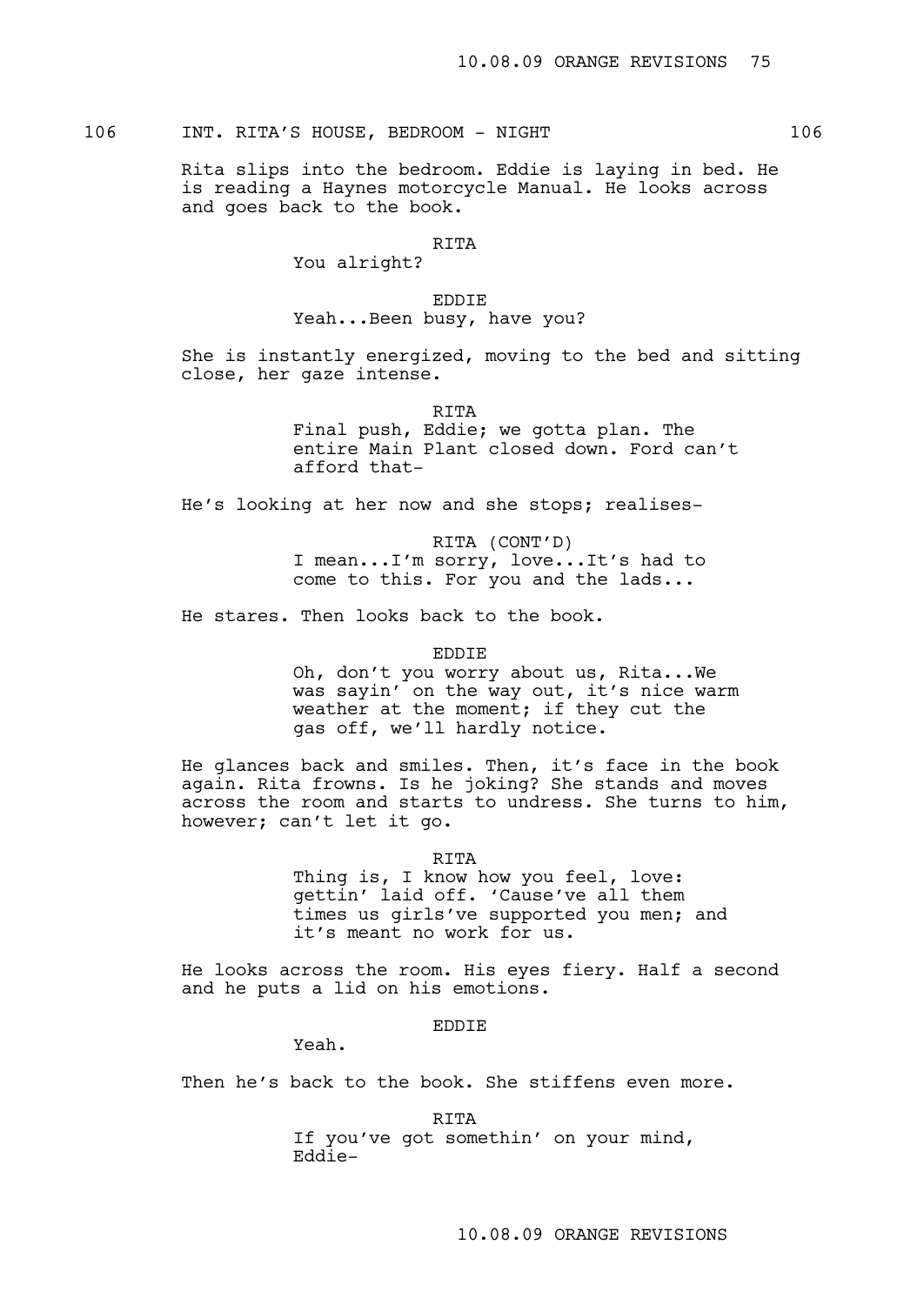### EDDIE I'm fine...I'd say.

Beat. She crosses to take off her make up.

RITA

Good. Cause I ain't had the easiest of days meself-

Click! His half of the room plunges into darkness. Rita stares across at Eddie, sees his hand move from the lamp to the bed while his back remains resolutely turned towards her.

### 107 INT. CONNIE'S HOUSE - NIGHT 107

Connie is in bed, asleep. George is beside her. Suddenly he starts to pant. The panting gets louder and faster, as if he is hyperventilating. Connie moans, starts to wake.

> GEORGE Fuckin' skip, fuckin' skip-

> > CONNIE

George-

GEORGE Closin' in! He's...closin'-

He shouts out. Connie turns on the light.

CONNIE George, George, stop it-

GEORGE

Ahh! Ah!

He cries out the last time, wide awake. Then he sees it's her. He blinks, starts to slow his breathing.

CONNIE

It's alright. I'm here....It's okay.

She stares. He says nothing, whimpers. He looks at the bed. Then he curses, feeling something-

GEORGE

Oh...

He shifts over. The bed is wet through.

CONNIE

It don't matter. I'll change it...Here-

She drags him onto her side, towards the foot of the bed. He watches her. Then his face twists.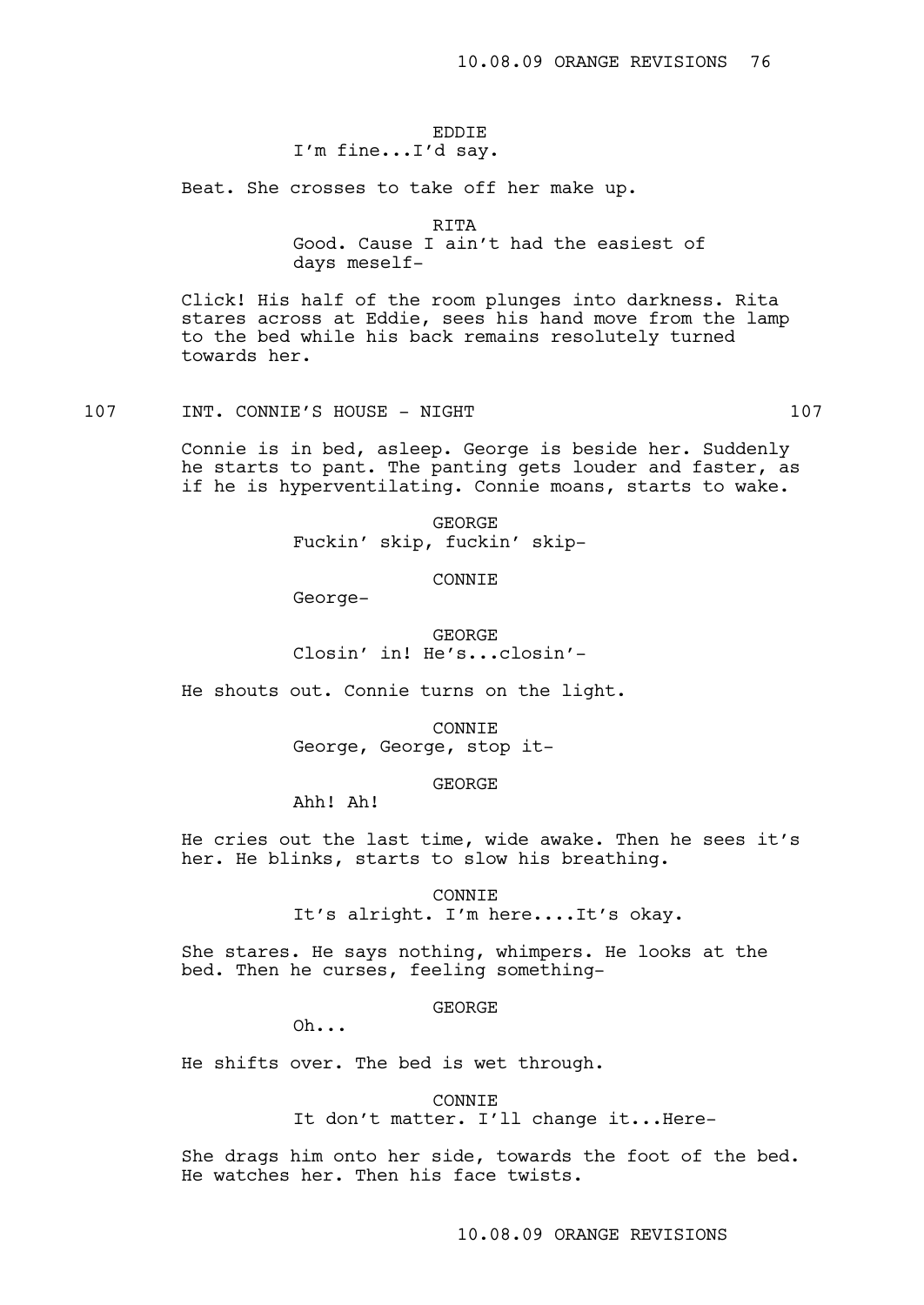# GEORGE

What the fuck do you care? (she is confused) You'd sooner they threw us in the sanatorium...Or the fuckin' poor house-

## CONNIE

### (wrong footed)

What?

#### GEORGE

(nodding; manic) I know what you're up to...This strike. Back your mates...Then when we haven't got a pot to piss in, with a bit've luck, the Social'll have me, eh?

#### CONNIE

(upset) No! You-

GEORGE

And then you can move another one in...Real fuckin' man...Look after you proper-

#### CONNIE

(angry) Don't say that!-

GEORGE Give you a bitta cock-

## CONNIE

George!

A second and he launches himself at her-

#### GEORGE

You fuckin' cow, you-

He knocks her backwards and drags himself up her body. She immediately tries to pin his arms to his side but he is flailing, crying out, howling like an animal-

#### CONNIE

Stop it! George! Stop it! You're gonna hurt me!

And then we see him bite her, on the shoulder, like he is stuffing a rag in his own mouth. She cries out, in pain. But she grits her teeth, baring it. And finally, his wailing reaches a pitch and he slumps against her, spent and sobbing. Connie looks bereft, her own eyes filling immediately. She pulls him to her, holding his head against her chest. His convulsing body shakes the whole bed.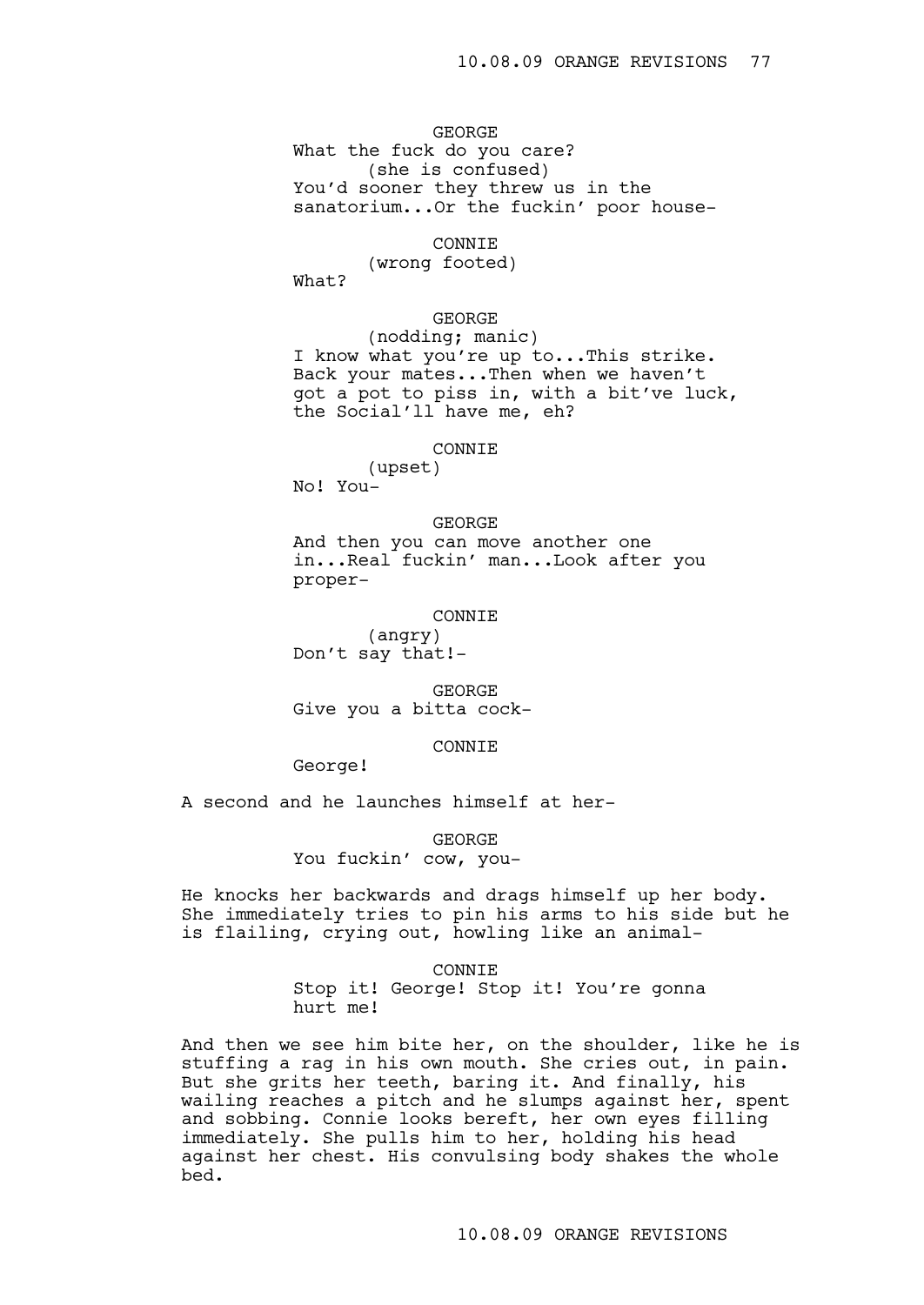## GEORGE I'm sorry...I'm sorry-

She holds him. And we pull back and see them both, huddled together, in their small dark bedroom.

107aA INT. HOPKINS OFFICE - DAY 107aA

Tooley walks into the office where Grant is working. He is tense and opens a drawer aggressively. Grant closes a filing cabinet. Nothing. He sighs. But then he notices an old copy of the Dagenham and Redbridge Echo, folded on top of the cabinet. On it is a picture of Sandra, in hot pants.

GRANT

Mr Tooley...

Tooley turns, eyes greedy; he heard a thought there-

107A INT. BRENDA'S HOUSE - AFTERNOON 107A

Several of the women are hanging out at Brenda's house. Monica and Eileen are making tea in the kitchen while Rita talks to a couple of women in the living room. Sandra reads a magazine, slightly distracted. Brenda gives out garden produce from a sack, handing a cauliflower to Eileen-

EILEEN

Thanks love-

BRENDA No! Thanks not necessary-

She deposits the cauliflower besides Monica

BRENDA (CONT'D) -the pleasure was all mine.

Eileen smiles. Then-

#### EILEEN

Here, I don't suppose you could get any fruit could you? I've had nothin' but cabbage soup all week-

Brenda smiles and opens a cupboard. Inside is nothing but a large pineapple.

BRENDA

Ta da!

### MONICA

Bloody hell-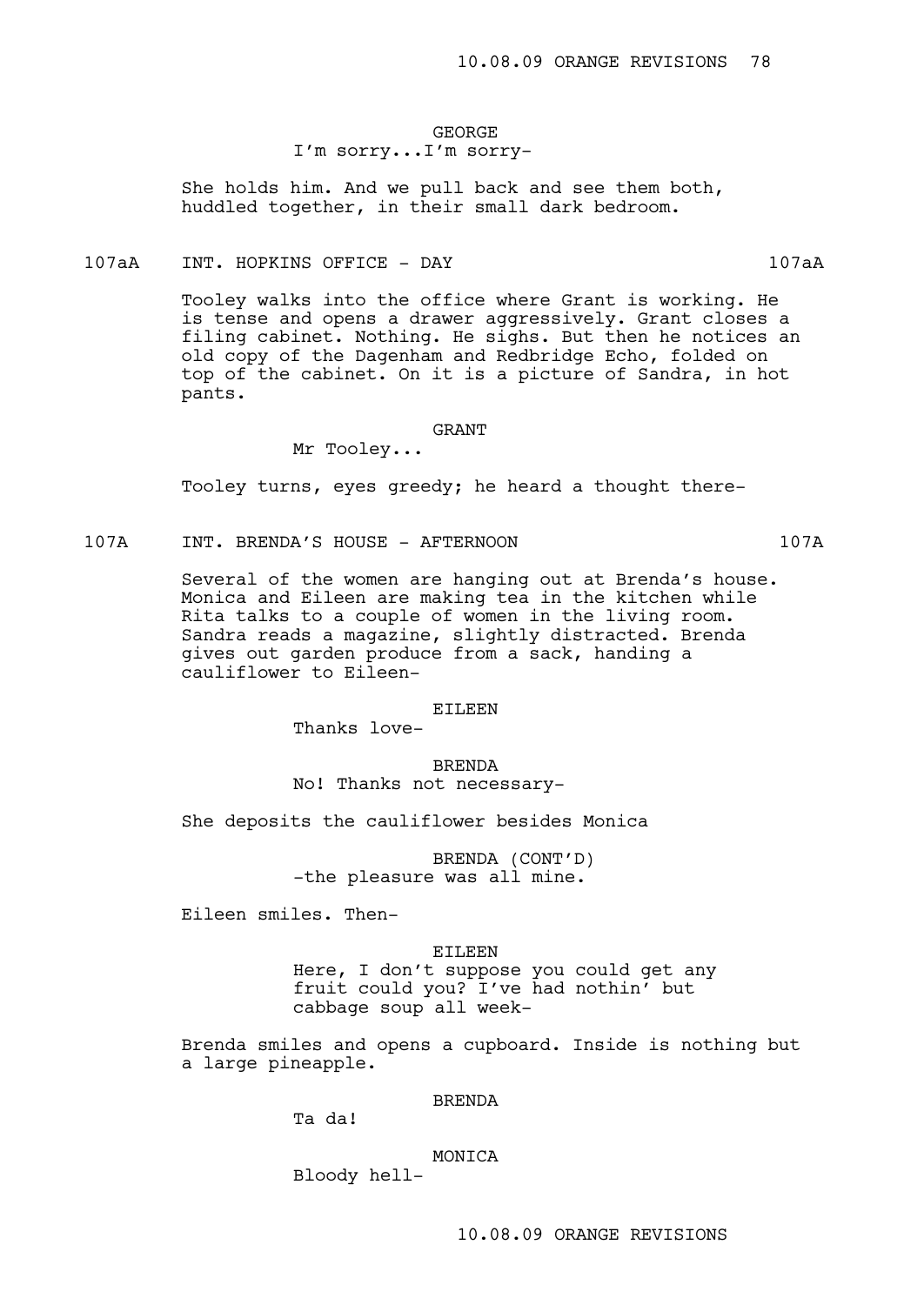### EILEEN Jesus. He must love you-

Monica steps closer, as if looking at the crown jewels-

MONICA

I've never had a real pineapple.

### BRENDA

Help yourself.

### MONICA

No...!

### BRENDA

Go on.

Eileen excitedly starts cutting it up. Brenda moves to Sandra.

> BRENDA (CONT'D) Cauliflower or cabbage?

> > SANDRA

What?... (realises what she's being asked) Oh... No thanks.

BRENDA Go on. Take something.

SANDRA No I'm fine. I got to go actually.

She gets up finds her bag

SANDRA (CONT'D) I'll see you all later.

Monica enters as Sandra goes.

MONICA, RITA, ETC See you Sandra.

RITA

She alright?

MONICA Course she is. You know what she's like. Always wishing she was somewhere else.

RITA

Yeah.

Brenda tips the sack upside down. One last cauliflower.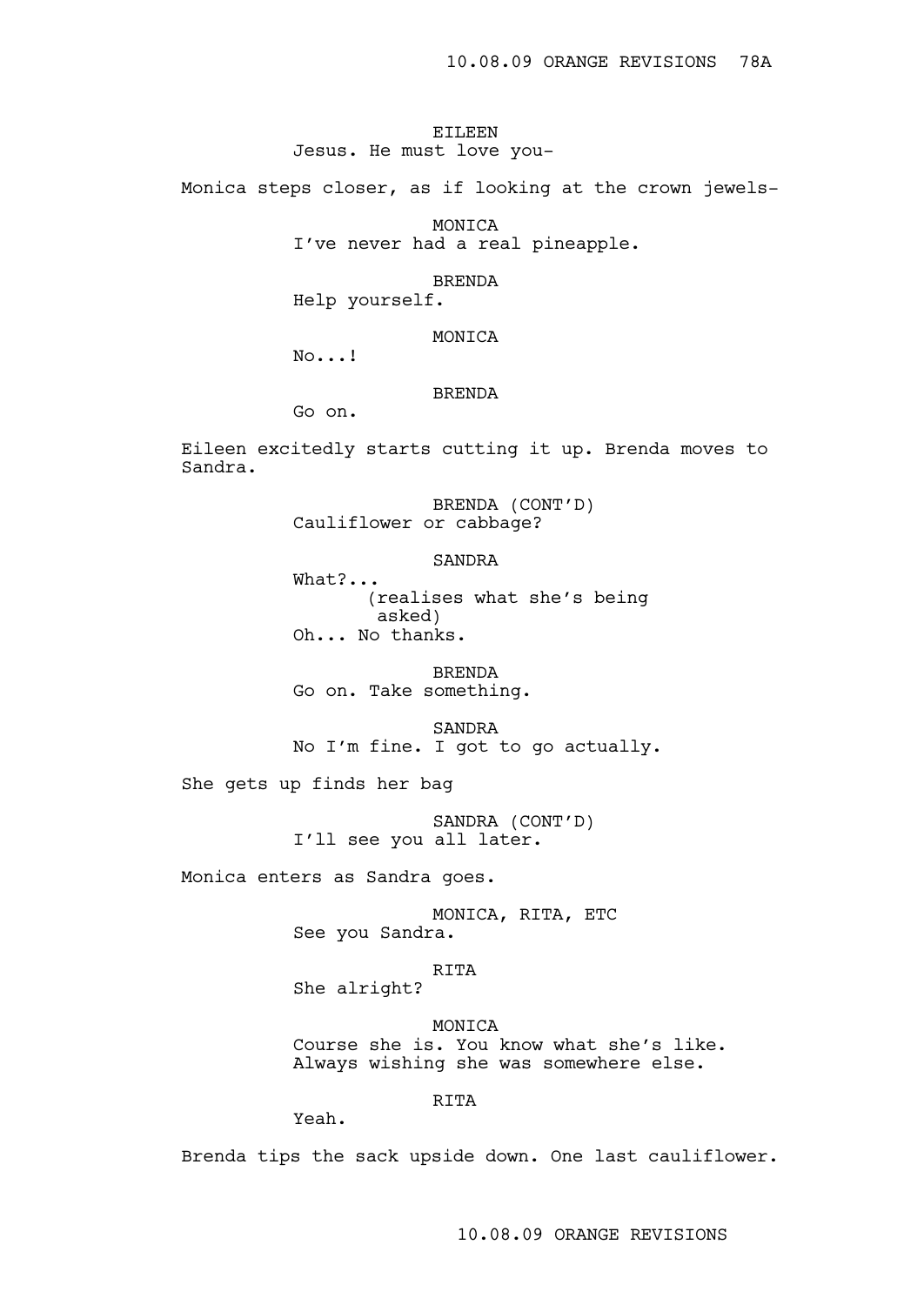BRENDA This one's Connie's. Where is she? I ain't seen her around-

Eileen and Monica have brought out slices of Pineapple.

EILEEN Don't worry. I'll take it for her-

RITA No, I'll do it... I wanna talk to her.

Rita, clearly worried, slips the cauli in a straw basket.

EILEEN

Rita! It ain't *all* your responsibility...

Rita stares at Eileen and smiles. But it's fragile.

RITA

We gotta stand firm. Everyone of us! It *ain't* easy... And it's gonna get harder now. Cause we ain't caved in how they thought we would. Which means they're desperate... But we've got this far, so we can get a bit further... as long as we stick together.

She stops just as she's getting into her stride, the others are trying to focus but really their attention is on the pineapple they are devouring with loud slurps and from which they look up at Rita. She sighs and smiles, relaxing at last.

> RITA (CONT'D) Give us some of that-

| 107B | OMITTED | 107B |
|------|---------|------|
| 108  | OMITTED | 108  |
| 109  | OMITTED | 109  |
| 110  | OMITTED | 110  |
| 111  | OMITTED | 111  |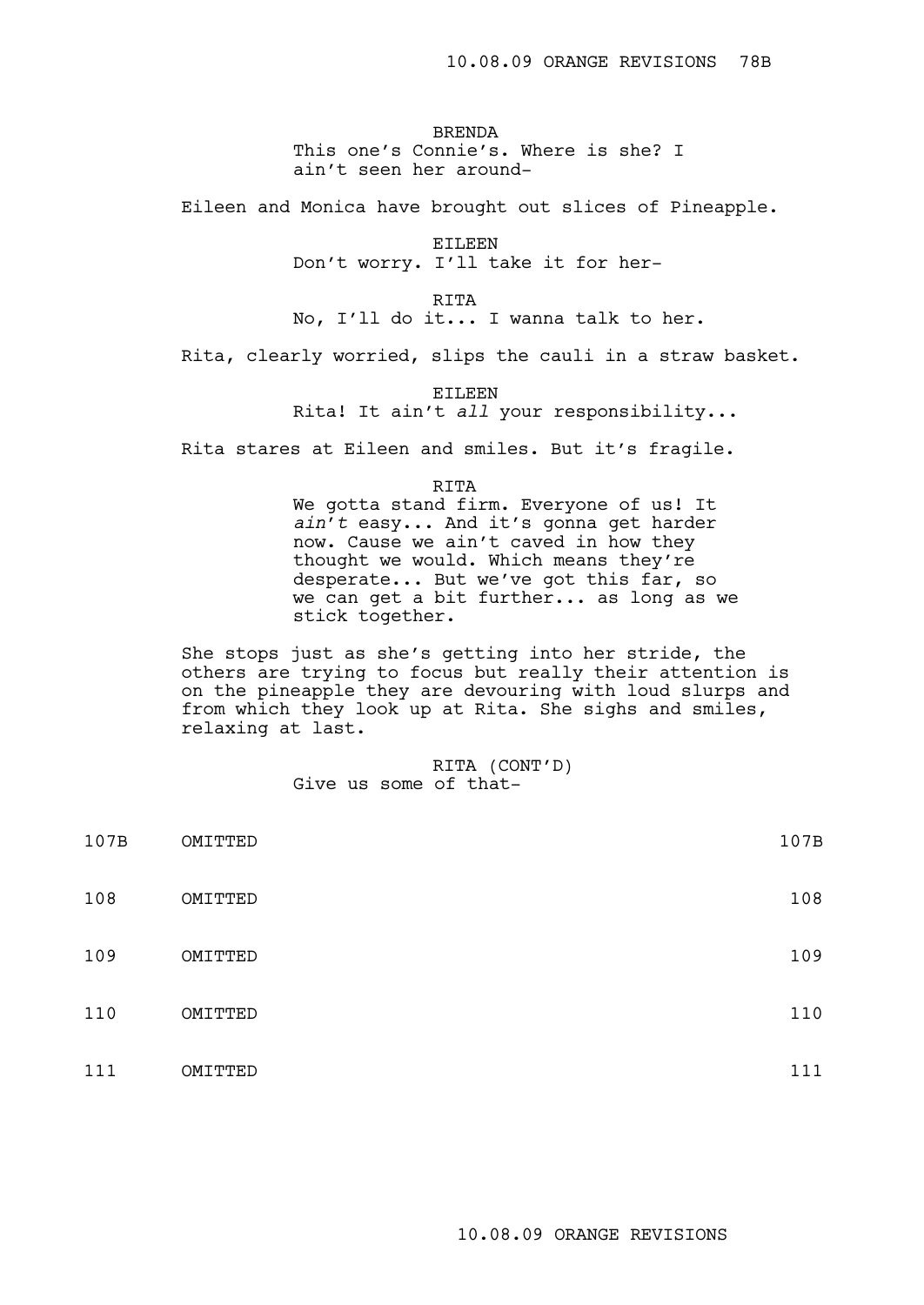112 OMITTED 112

113 OMITTED 113

114 EXT. REAR OF CONNIE'S HOUSE - AFTERNOON 114

Rita passes down the side of Connie's house.

**RTTA** Connie...You there?

She peeps over the wall. Connie is sitting on a chair by the door, a bucket at her feet, peeling potatoes. Rita smiles, stops straining and passes round the corner-

> RITA (CONT'D) I brought you a present. From Brenda's fella-

She ducks through the gate, holding out the Cauliflower. Connie looks across at her. Rita is still smiling. She places the cauliflower on the floor beside Connie.

> RITA (CONT'D) Plus, Albert's been in touch; Union's called a meetin'-

She straightens and looks at Connie

RITA (CONT'D) Sounds important; so we need to-

**CONNTE** 

No... (Rita frowns) I... I don't think so.

RITA

(wrong footed)

I...?

Connie avoids eye contact as she clarifies what she means.

> CONNIE I'm not sure I can come with you.

> > RITA

What?

A beat. Finally Connie looks at Rita.

CONNIE I...wanna step back a bit, Rita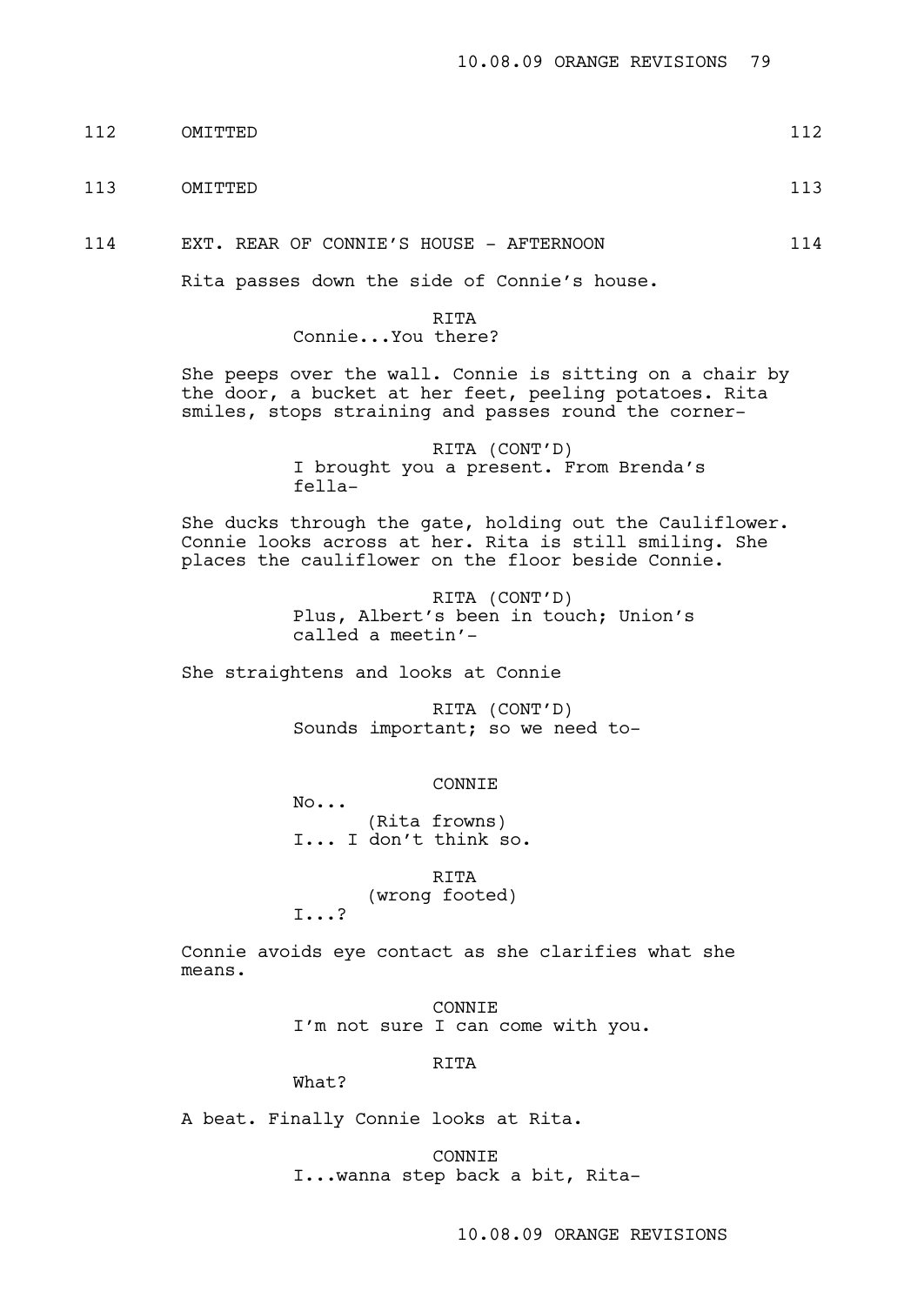RITA

(alarm now)

Connie-

CONNIE I need to...I feel like I-

Rita is panicky.

RITA You can't just stop-

CONNIE

I'm not stoppin'! I'm still on strike. I still support you. I just- (Rita makes to speak) I can't be on the front line so much!...That's all.

RITA

(scared) But...we need you...at the meetin's (shrugs) And the younger girls; they look up to you-

CONNIE You're in charge, Rita! You wanted to be in charge! Of this dispute.

Rita looks upset by that one and it forces Connie to turn away. She sighs and tries another tack.

> CONNIE (CONT'D) I got arrested. They put us in a cell. It's too much for me!

Again they make eye contact. And this time Rita *knows* Connie's making excuses. Connie sees this and exhales; unable to keep up the pretence any longer. She scoffs, sadly.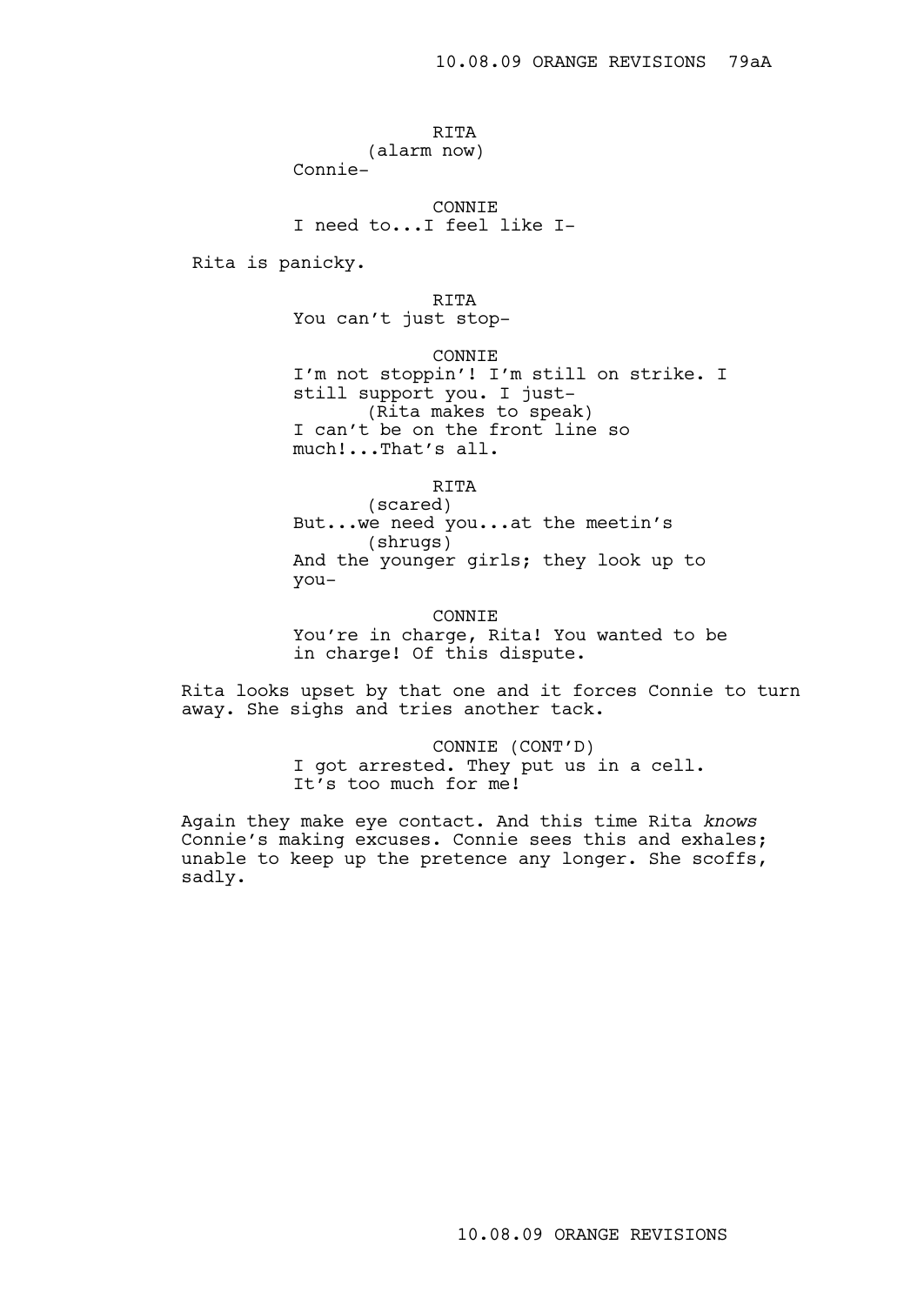CONNIE (CONT'D) What do you want me to say, Rita? George is ill. You know that! He's touched. And the strike's whippin' everything up...I gotta put him first- (Rita makes to speak) You don't understand! (frowns) I'm not his wife no more. I'm more like his...sister or- (stares at Rita) (MORE)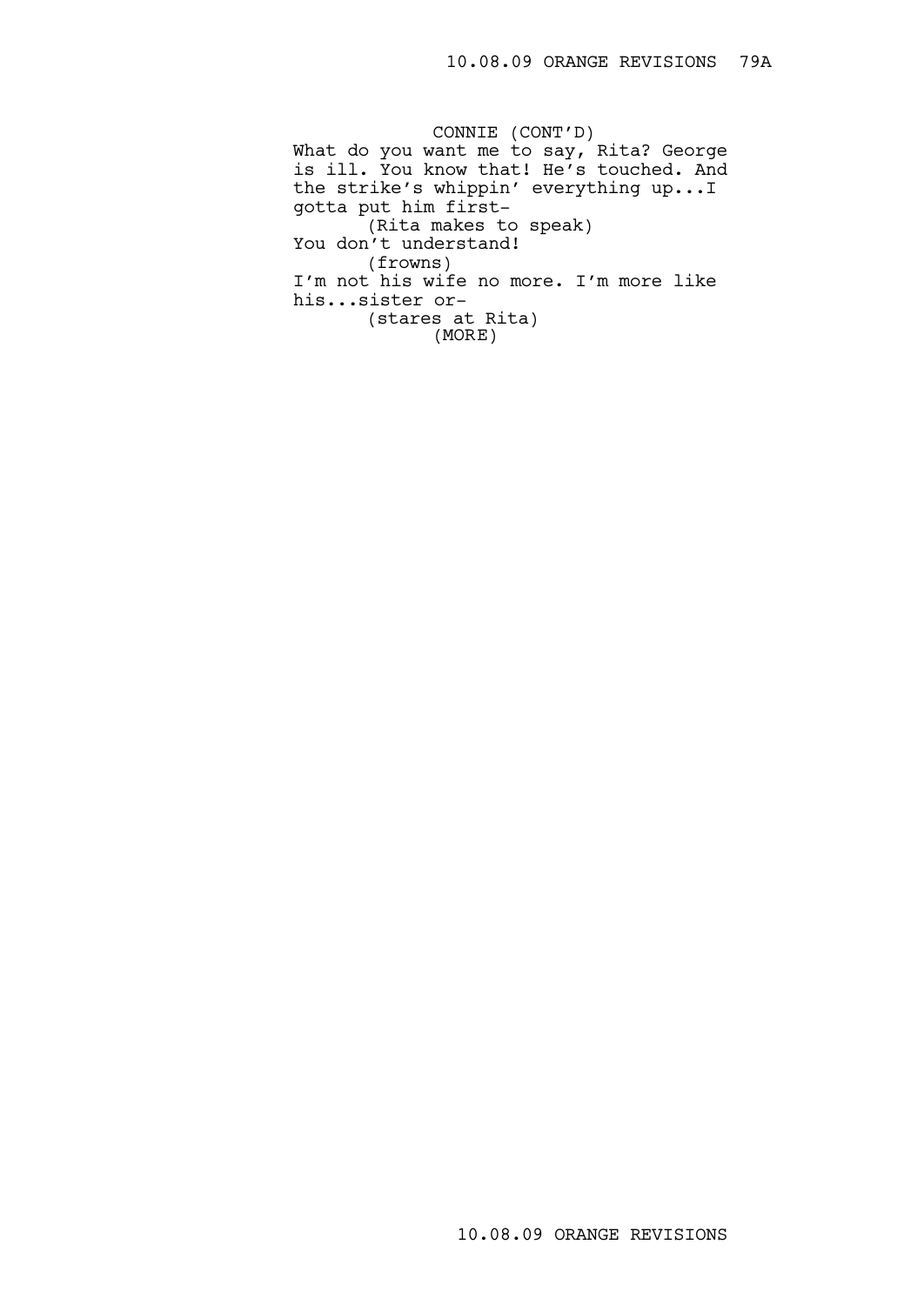But I'm his. And that's all he's got left. CONNIE (CONT'D)

Rita stares at her friend, her heart breaking.

RITA And I ain't sayin' you gotta give up on him, Connie. Just... (imploringly) You count, too. Your life...And you gotta allow it to blossom, just a bit...Or the war's gonna destroy two people, Con! And that would be so wrong.

Connie stares hard at Rita.

| 115 | OMITTED | $-$<br>∽ |
|-----|---------|----------|
|     |         |          |

- 116 OMITTED 116
	-
- 117 OMITTED 117

10.08.09 ORANGE REVISIONS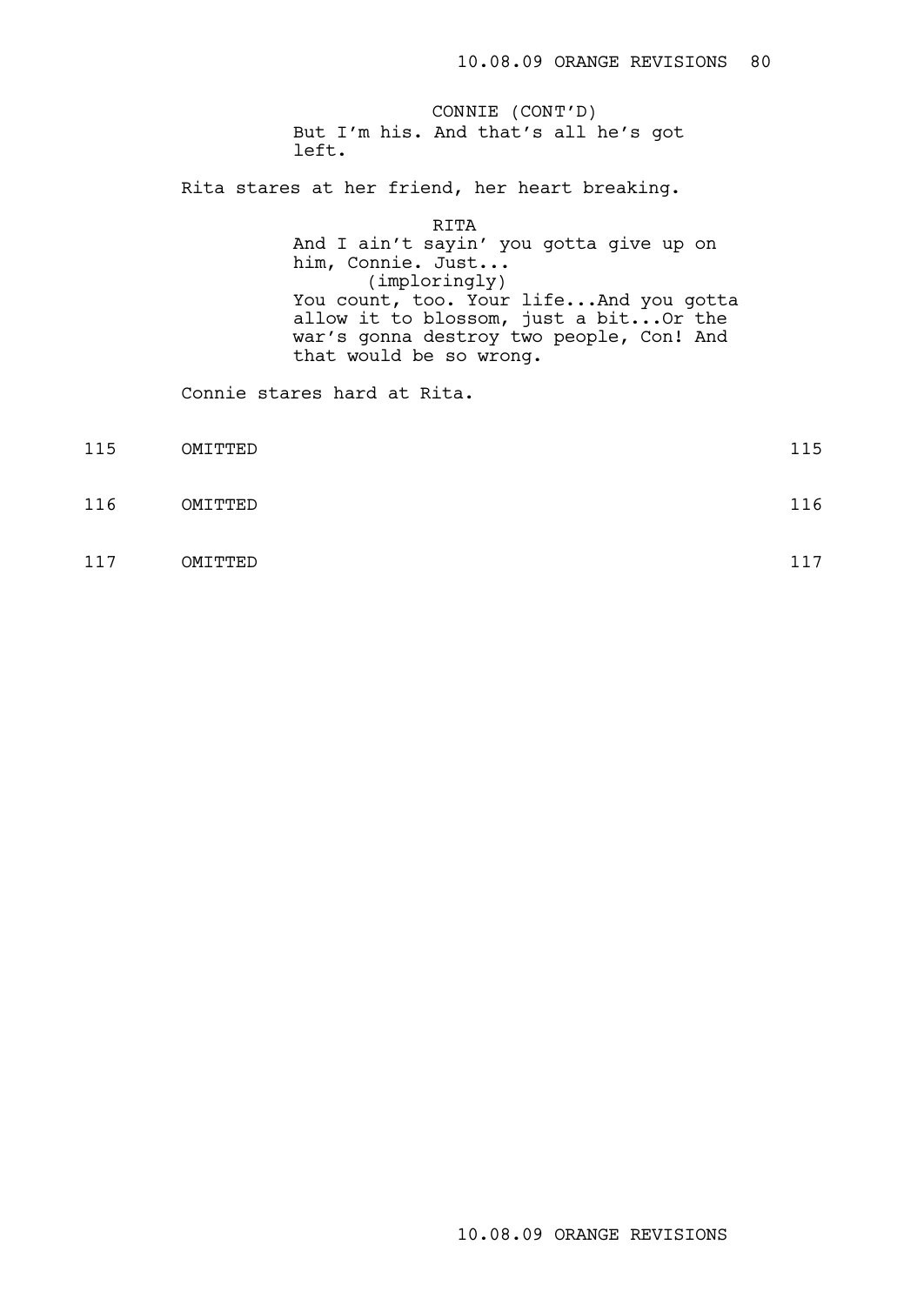# 118 INT. PHONE BOX - ESTATE - AFTERNOON 118

Sandra stands very upright in the phone box. She looks agitated. The 'phone rings and she grabs it.

## SANDRA

Hello- (posher) Hello...Yes...Yes, it is...That's right. I got your note, thank you. I was... busy when you come round- (stops; listens) What? (excited) Really...? (listens; then looks worried) Oh, I see...Well, I dunno, about that, I- (listens; brightens) Yeah? That would be nice...I mean, it makes sense, dunnit...Okay. Thank you.

She hangs up. She looks dry mouthed. But set on a course.

118A EXT. DAGENHAM TOWN CENTRE - AFTERNOON 118A

Rita walks through town. She approaches a large brick building: Department of Labour and Social Services, Employment Exchange. One or two men pass inside and several more are gathered in groups by the gate. Rita sees them, crosses the road, and accelerates. She slows at a bus stop. She lights a cigarette with unsteady hands. Then she stops. Someone is there; it is Gordon. She smiles, relieved.

RITA

Hello, Gordon-

GORDON

Don't you fuckin' hello me! (she blinks, shocked) You don't have to work. You got an husband. My missus don't have to. You do, 'cause it's nice. It's a bit extra. But you don't *have* to...I *have* to fuckin' work. To pay the electric and the food and the coal. The fuckin' basics. Only now I can't. I can't shift what ain't there...You fuckin' idiot.

He strides off. Rita doesn't move, feeling sick.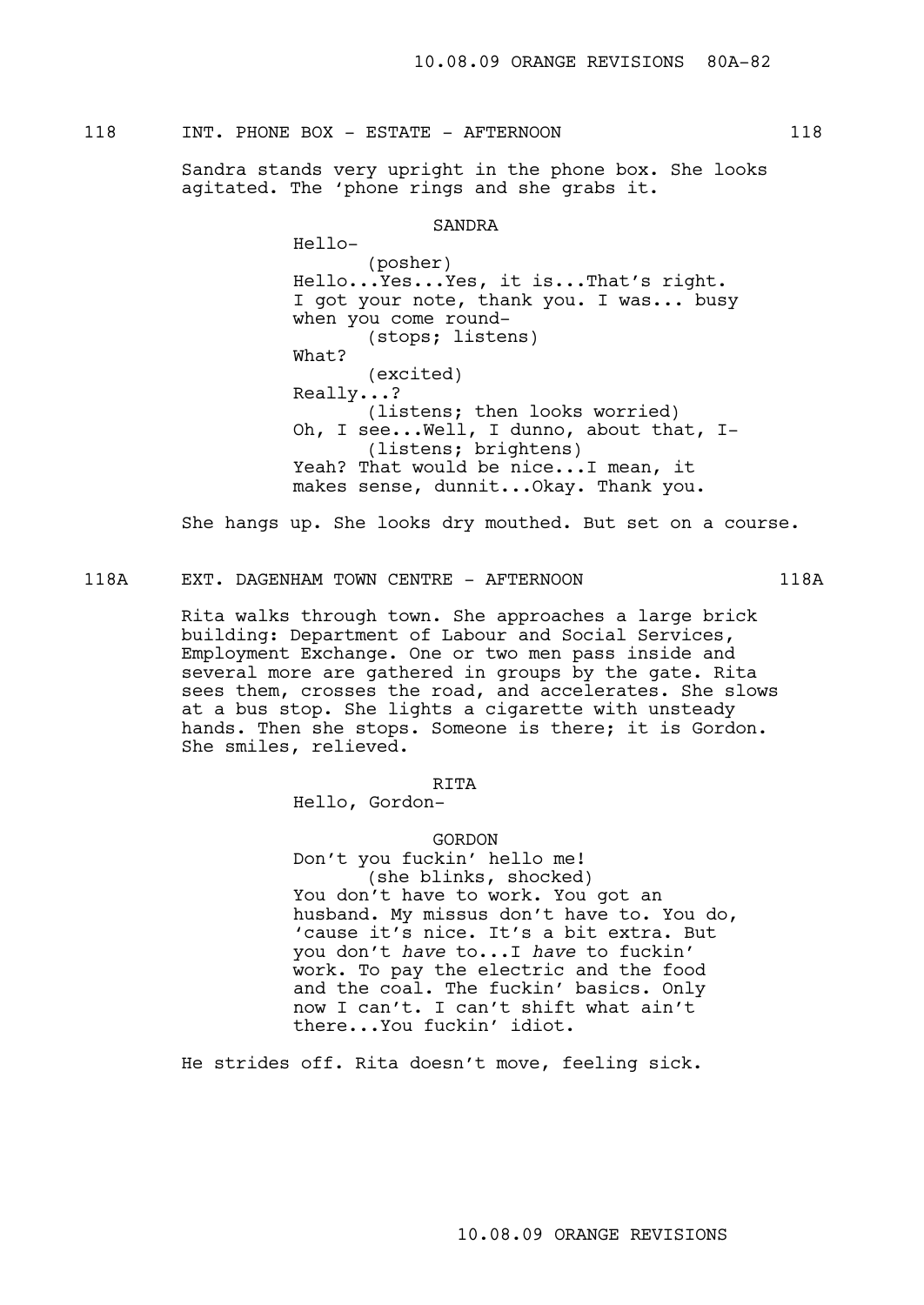# 119 EXT. RITA'S HOUSE - AFTERNOON 119

Rita, shaken walks down the road, turns a corner and stops: from her house, two men are wheeling her fridge onto the back of a lorry. Eddie walks onto the doorstep, watching the scene. Rita hurries over and turns to him.

> EDDIE We ain't paid the HP... Last of my cash went on the electric bill. How you set?

Her jaw tightens.

120 INT. RITA'S HOUSE - AFTERNOON 120

Rita runs angrily into the kitchen. She goes straight for the shoe polish box, pulls out the puncture repair kit and opens it. It is bare. She looks furious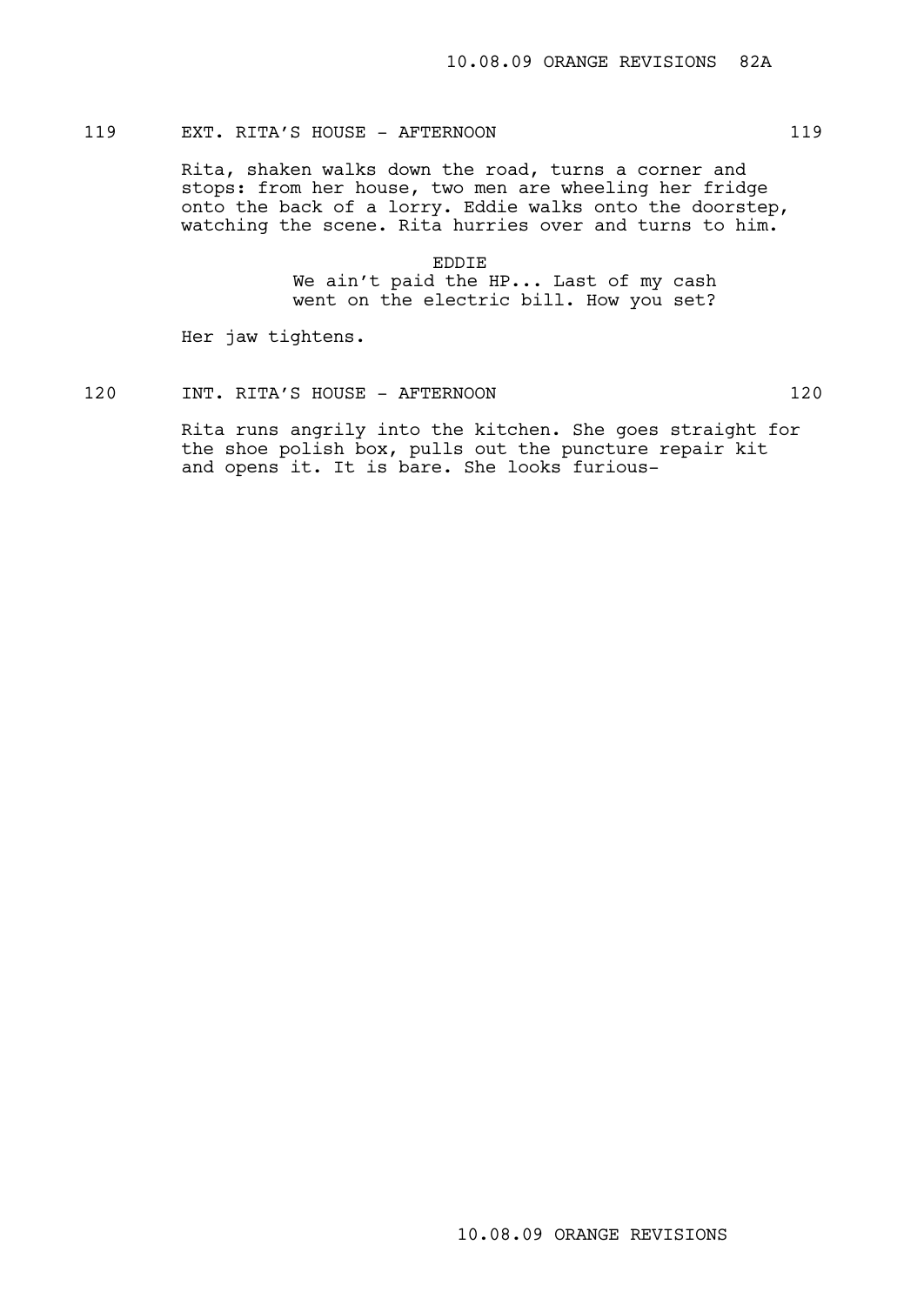121 EXT. RITA'S HOUSE - AFTERNOON 121

Rita strides over to Eddie-

RITA You spent the money-

EDDIE

Eh?

**RTTA** You spent the last of the emergency. Out the repair kit.

EDDIE I had to pay the milk man.

RITA

Why?-

EDDIE

What d'you mean-

RITA We could'a kept him off til next week-

EDDIE He wanted payin'!-

RITA

And you shoulda told him we didn't have it!

(he makes to speak) Christ, Eddie, I'm in charge of the money!

EDDIE Well, you ain't much good at it are you! Or we might have some left! (she blinks, shocked; he scoffs) Welcome to the real world, Rita. This is bein' on strike: you run out of cash and you end up screamin' at each other.

She stares at him, ashen.

#### RITA

What happened to you?

Eddie walks back into the flat and Sharon walks out, oblivious to their argument. Rita stares.

> SHARON (Tugging at Rita's sleeve) Mum, are you coming in now?

Then her neighbour Marge lets herself in next door.

10.08.09 ORANGE REVISIONS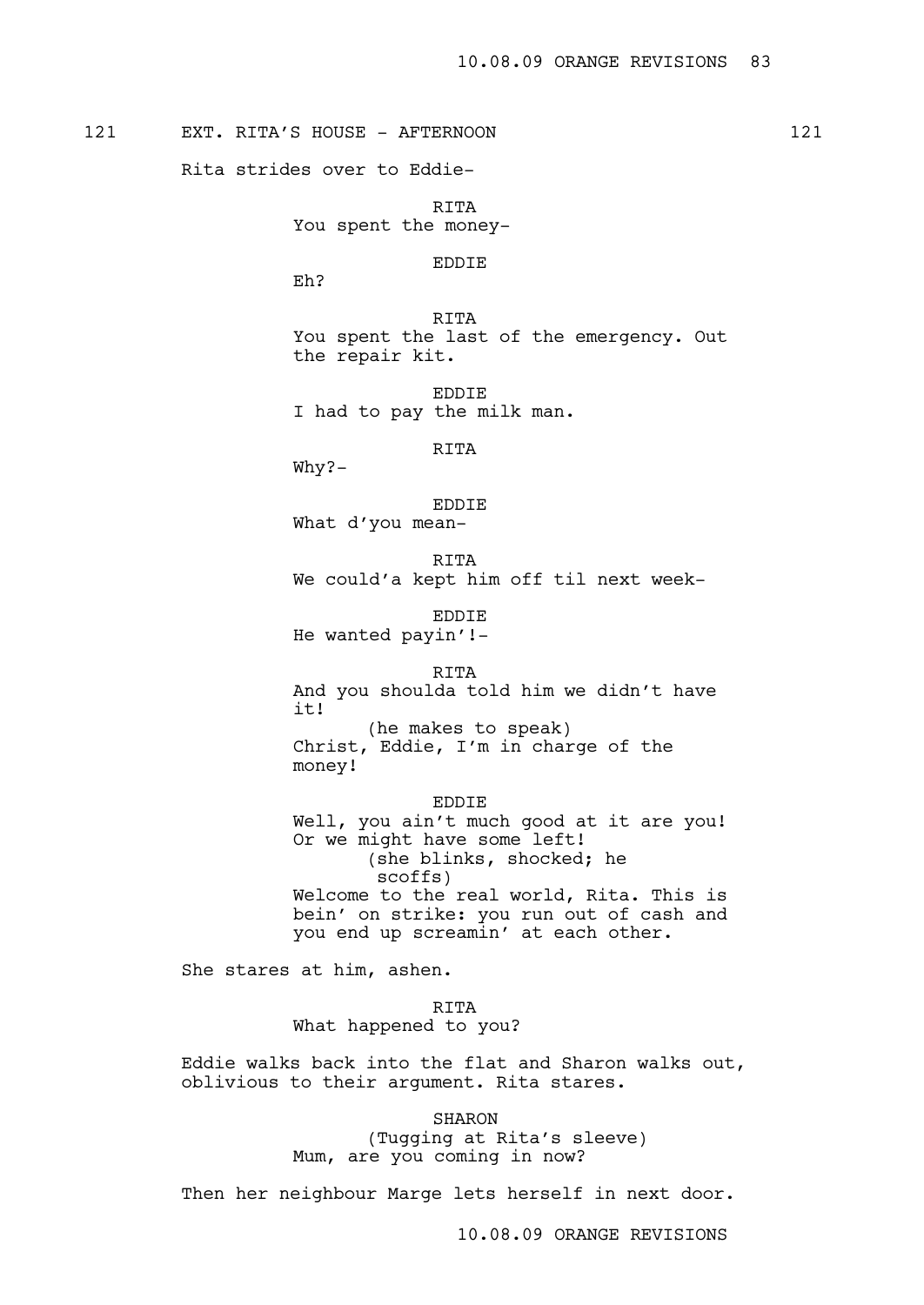MARGE (O.S.)

Rita!

Rita turns;

## RITA

Hello, Marge.

She smiles; doing her best.

MARGE I thought you lot were back at work?

RITA

No... no we...

She looks at Marge

RITA (CONT'D) Everything alright?

MARGE

Yeah it's just... I was just finishing my shift and I'm sure I saw your Sandra...

She stops and frowns-

MARGE (CONT'D)

Rita?

Rita is already hurrying back to the house, Sharon gripped tightly in her hand.

> RITA Eddie! I gotta go out.

> > SHARON

But Mum... you said...

RITA I'm sorry love. Mummy's got to do something important, Daddy will look after you (shouts) Eddie!

122 OMITTED 122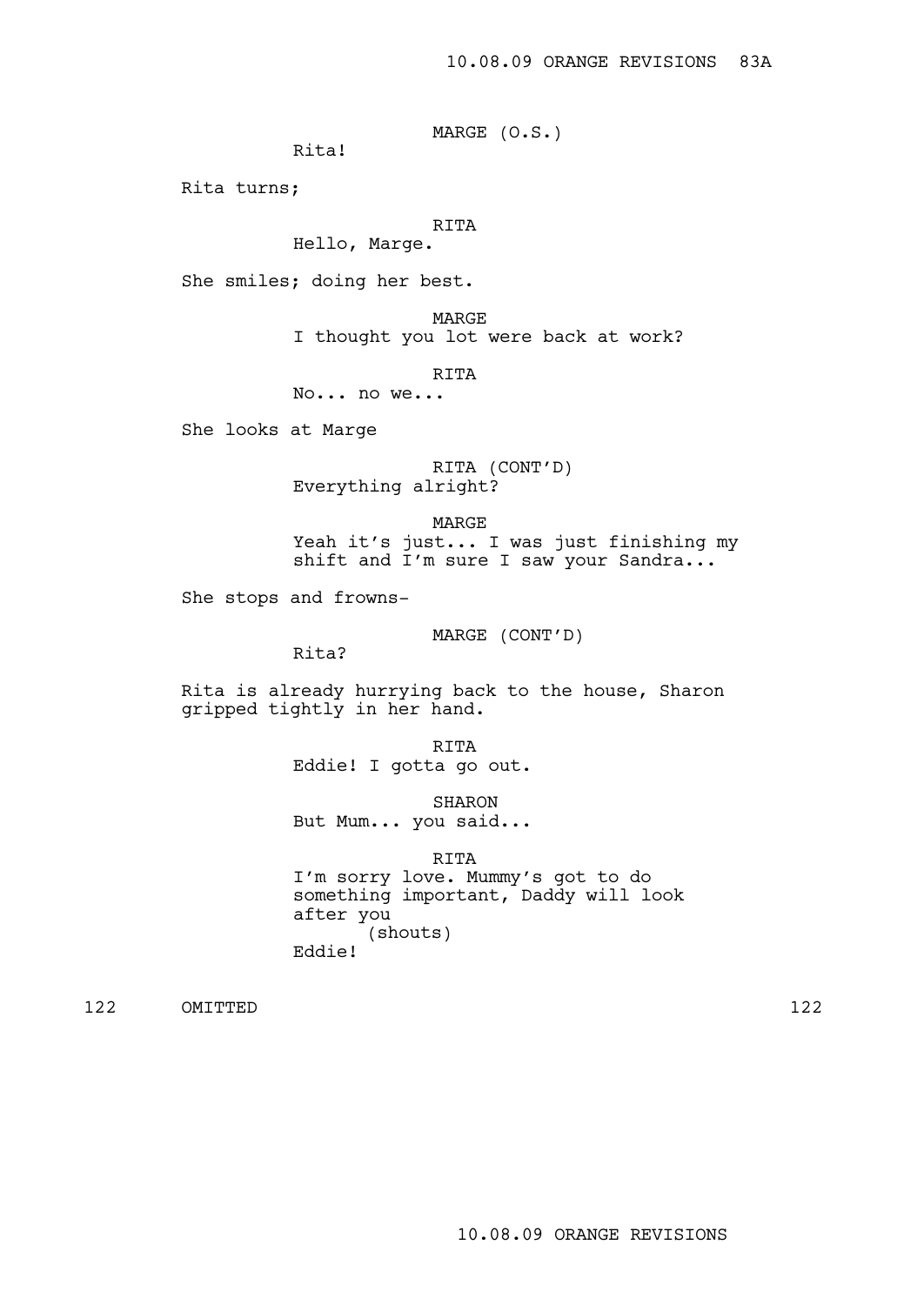| 123 | EXT. RIVER PLANT - AFTERNOON                                          | 123 |
|-----|-----------------------------------------------------------------------|-----|
|     | Sandra waits outside the factory. She looks nervous. She<br>walks in. |     |
| 124 | OMTTTED                                                               | 124 |

125 INT. MAIN PLANT - AFTERNOON 125

Music plays quietly in the background as a photographer in his late forties, bearded, leans in towards Sandra. She wears an evening dress and long gloves. She is positioned between the harsh machinery of the shop floor and a brand new Ford Executive Saloon.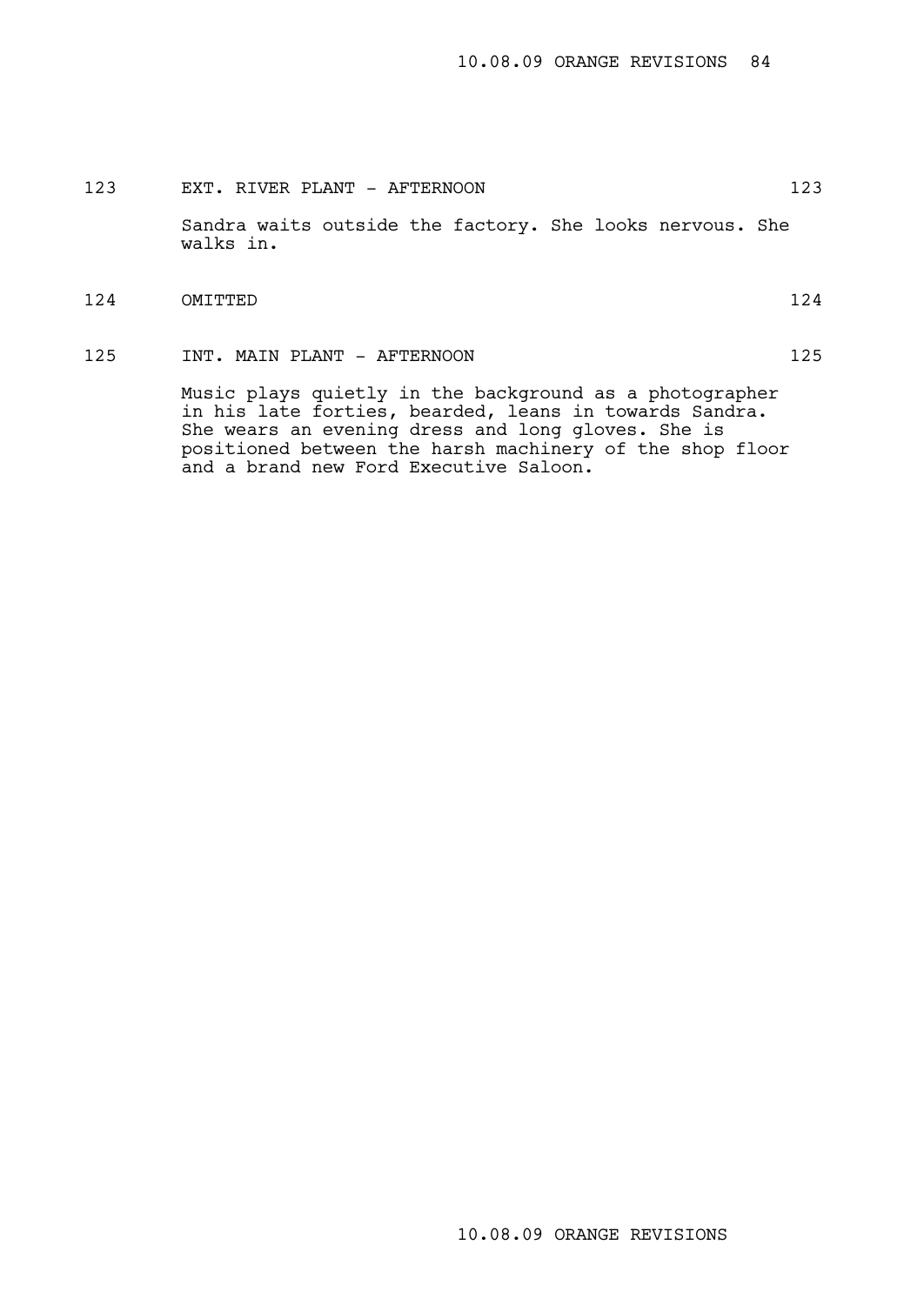PHOTOGRAPHER Terrific Sandra. Head a little higher.

# SANDRA

Like that?

She twists. Looks over one shoulder. She's a natural.

## PHOTOGRAPHER Yeeees! Beautiful!

And even as he says it, at the side, a door opens and Rita and the other girls rush in-

> PHOTOGRAPHER (CONT'D) Bit nearer...Flat hand on the roof.

And they stop, amazed. They stare at Sandra. She looks extraordinary. Beautiful, transformed. And momentarily, they are neutered, unsure what to do. But then Sandra, as she turns, sees them.

> PHOTOGRAPHER (CONT'D) Okay. Openinin' the door now. Lookin' back to the machine's-

But Sandra slows, can't do it with the girls watching. And finally she stops. Then the photographer becomes aware of the other women, too, Rita to the fore now.

> PHOTOGRAPHER (CONT'D) Right...Not to worry...Why don't we have a break...You can go back to the caravan, Sandra. Get changed for the next set up!...You've done brilliantly.

Sandra stares at the girls and then rushes out in the opposite direction, slipping on a silk dressing gown as she goes.

## 126 INT. WARDROBE TRUCK - AFTERNOON 126

Sandra sits before a mirror, staring at herself. Then, in the mirror, she sees Rita enter at the back of the waggon. She turns. A moment.

> SANDRA It's all I've ever wanted.

> > RITA

I know.

Sandra's eyes fill. She shakes her head.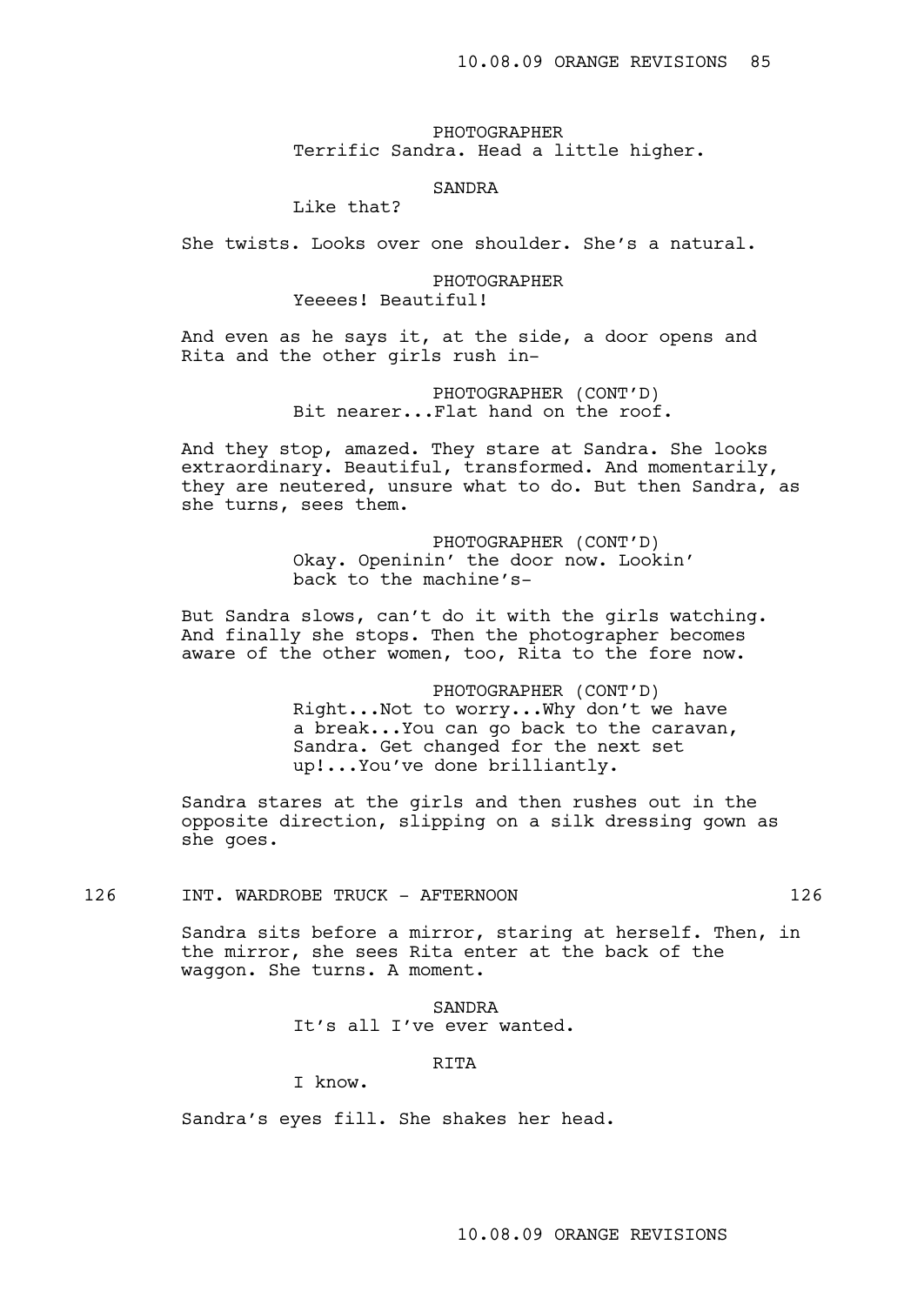# SANDRA

I don't really care about equal pay...Still a shitty factory, with dead birds and rain comin' in and like a sauna in the summer and dirty and- (cries; screws up face) I want more, Rita-

And now she's crying. Rita runs across.

## **RTTA**

Hey-

Rita comes across and hugs her. When Sandra speaks it's between sobs-

#### SANDRA

Tooley said he'd shown me photo...Out the paper...And this photographer'd said I'd got what it took-

## RITA

(fondly) You have-

## SANDRA

It's for a brochure. Only trade but it could lead on...Foot in the door, you know- (breath catches)

I don't wanna let you down. I just-

#### RITA

You ain't let us down. You ain't gone back yet, have you...? (Sandra looks to Rita hopefully) I mean, that is the deal, innit? They let you do this shoot and you go back to work... but the going back bit ain't happened yet so...

She smiles. And then Sandra looks horribly compromised

SANDRA But...They won't use the photos, unless,  $T-$ 

She stops; the choice is clear.

## RITA

Sandra...You look amazin'...I mean, you *are* a model. You were doin' it, in there. They couldn't get better...You could though...Now I seen it. You really could...But it's up to you in the end.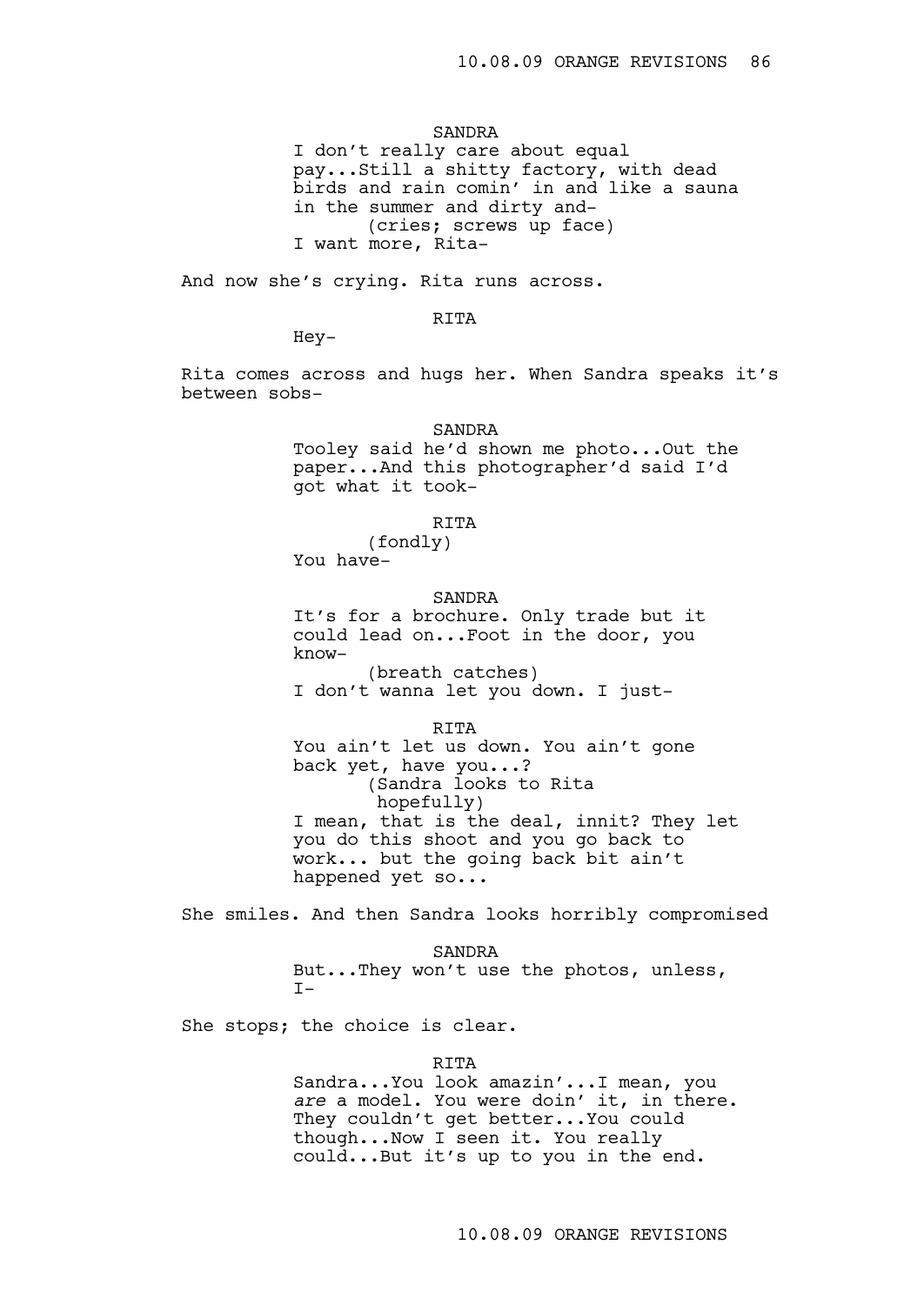Rita walks out. Sandra looks pale.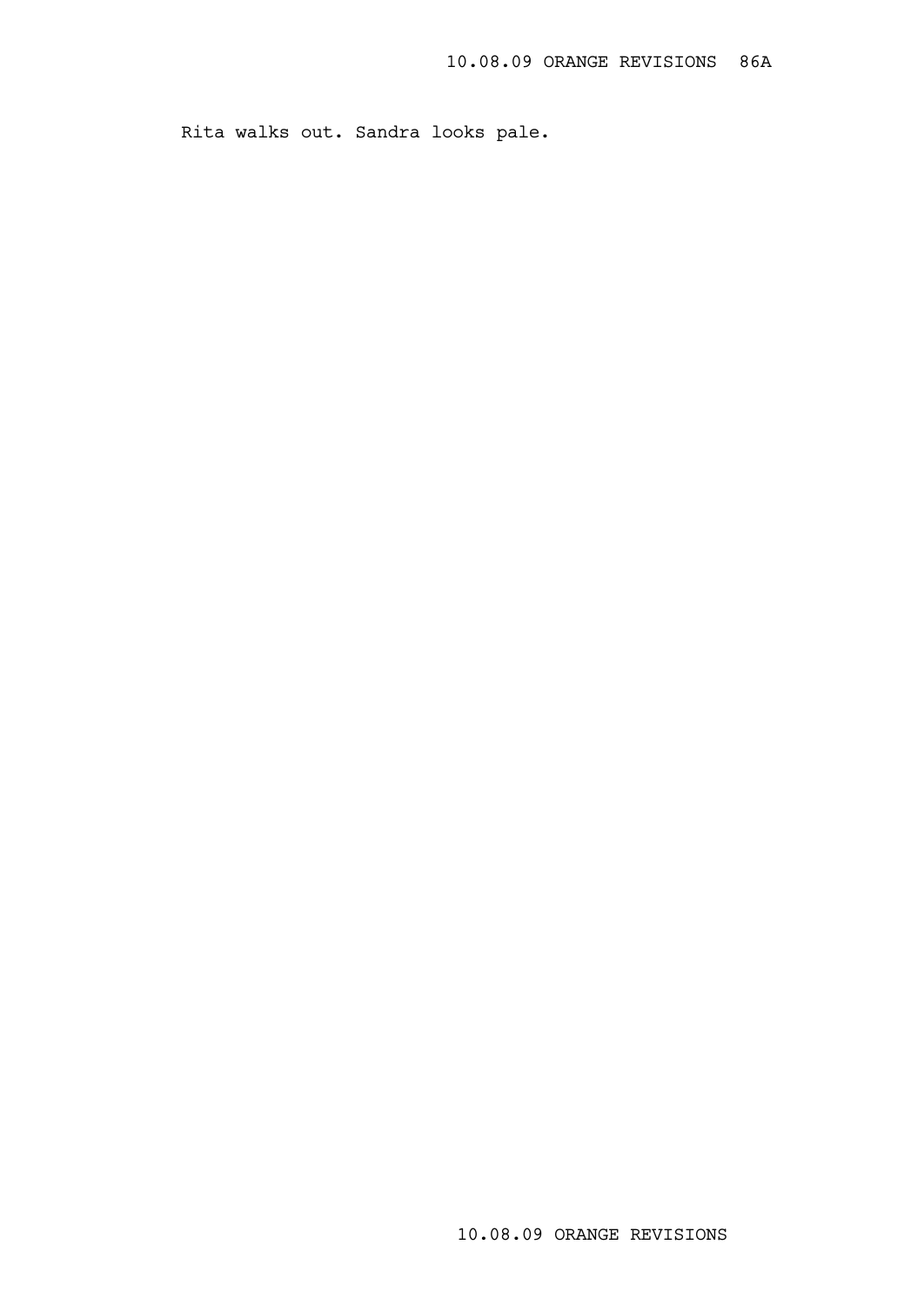# 127 INT. RIVER PLANT - AFTERNOON 127

The photographer, now back, glances across to Brenda and Eileen, nervously. And then Tooley suddenly appears. He looks worried. He sees the two women also, and fears the worst. But then, the far door opens and Sandra walks in. She looks scared but determined as she crosses the shop floor-

> PHOTOGRAPHER Brilliant, Sandra. That's great-

He moves into position. Tooley looks triumphantly to Brenda and Eileen who stand with Sharon.

> PHOTOGRAPHER (CONT'D) Same as before. Loads've oomph, loads've energy...

Sandra slips off the dressing gown

PHOTOGRAPHER (CONT'D) Loads've, Christ-

He stops. Sandra is down to her bikini. And written on her body in red lipstick is: EQUAL PAY

#### SANDRA

How's that look?

Tooley trembles with suppressed rage.

128 EXT. FACTORY – NIGHT 128 128

The factory is deserted; shut down still and creaking with inactivity.

129 INT. CONNIE'S HOUSE - DAY 129

George sits in the kitchen. He has the paper before him but doesn't read it. Then Connie enters. She is dressed up and grabs a hand bag.

> GEORGE You're goin' are you?

She turns. Frowns.

# CONNIE

You know I am. I said. It's an emergency meetin'...Rita asked me to go, 'special- (He stares. Nods) You gotta fight for what you believe in, George. You know that. More than anyone.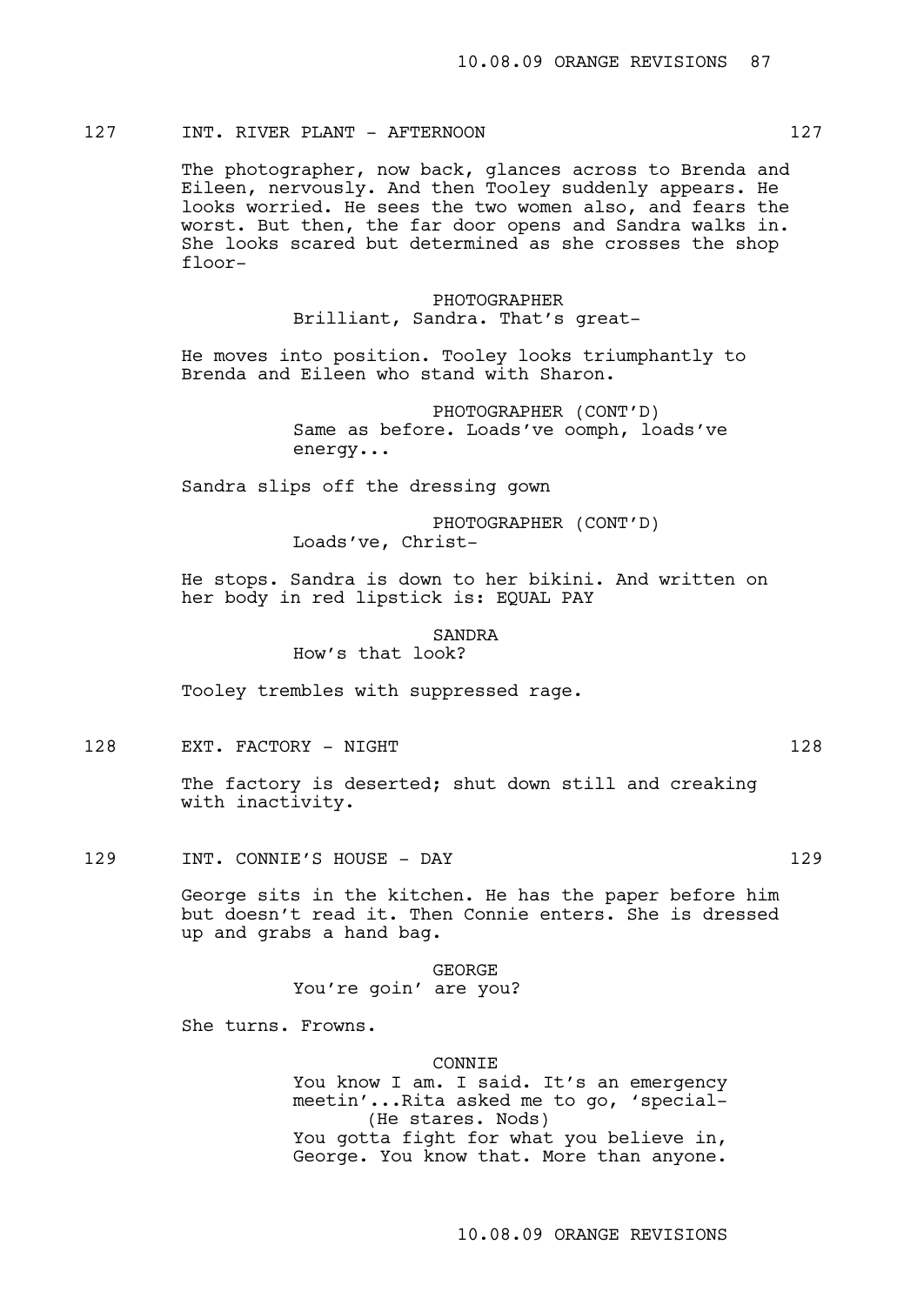He stares.

## GEORGE

You think I'd do the same again. If another war come round?

CONNIE

I know you would...Cause you're an hero.

He stares. There is utter conviction on her face.

### GEORGE

I love you.

She frowns. Wrong footed. Then there is a knock on the door. It opens.

**RTTA** 

Con. You all set?...George-

Rita smiles at George. Connie looks from Rita, back to her husband. He smiles.

GEORGE

Go.

She does and the door closes. George smiles again.

130 INT. UNION OFFICES - AFTERNOON 130

Rita hurries into the outer chamber of the union offices, where we saw Albert wait for his bollocking.

# **RTTA**

# Sorry I'm late-

She stops. Connie is already sitting there, waiting, with Albert. Rita smiles, delighted that Connie's back on board and she makes to speak. But before she can, Albert is to his feet and hurrying across-

#### ALBERT

That don't matter. You gotta listen-

The door opens and a secretary appears

#### SECRETARY

Ready for you now...

He leaves the doors open as he goes back inside the inner sanctum. We see Bartholomew, Rogers, Monty and a couple of other Union Reps waiting. Albert, placing his hands in the small of the back of Rita and Connie, turns the women in a wide arc towards the other room. At the same time he lowers his voice and continues in a whisper-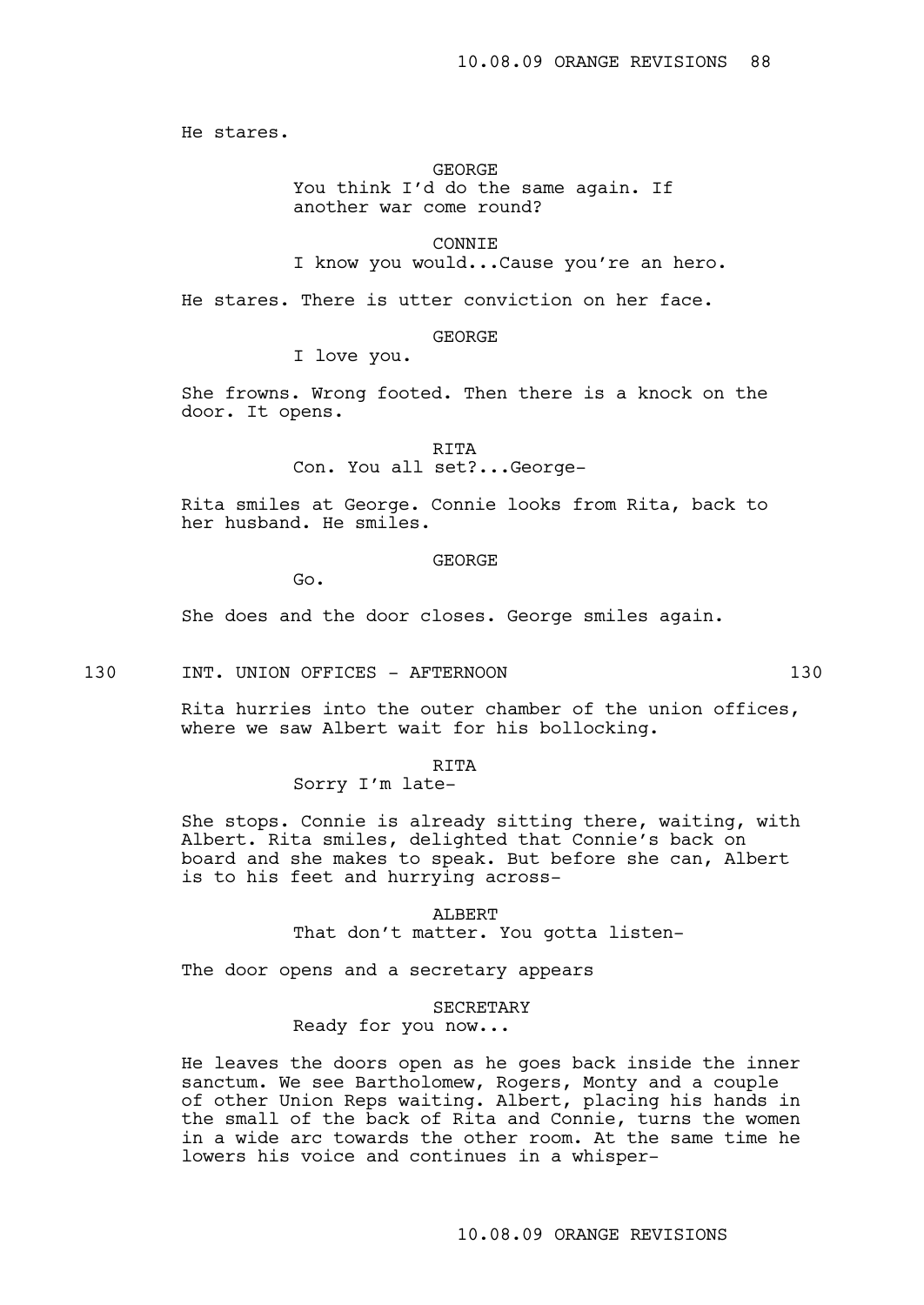## ALBERT

They've hung you out to dry. Lads in the other unions've had enough. Whatever they say now, don't believe it and we'll sort it out after- (normal voice, turning) This way, please, ladies-

He guides the women into the main chamber. Albert smiles in a comradely way to the other men, then closes the door behind him.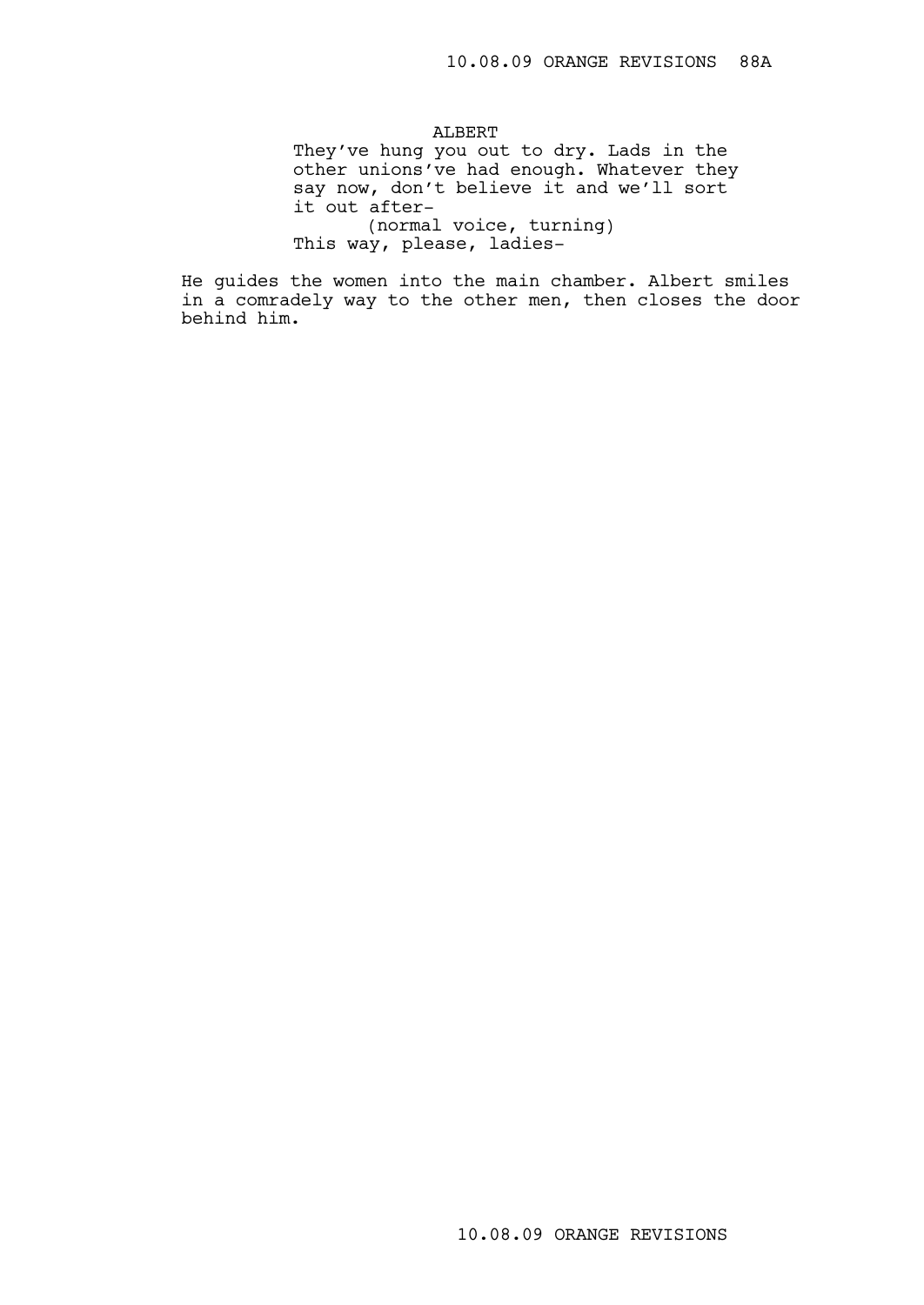# 131 INT. UNION OFFICES - DAY 131

Rita's jaw is fixed. She glances at Connie.

BARTHOLOMEW We are absolutely behind you still, Rita. You and the girls...We ain't sayin' otherwise-

ROGERS

And as you can see, we have got other representatives from the other Unions here to pledge-

RITA

You ain't got 'em all though, have you-

Albert flashes her a glance. She bites it-

#### BARTHOLOMEW

No...But we're very confident we'll...prevail. The thing is, though, as we've got the National Conference comin' up...down Weymouth...The most sensible thing, probably, would be just to go to a vote-

### MONTY

Which would be the actual, final, and bindin' position, I believe, Comrade? After which it'd be out our hands.

BARTHOLOMEW That's right, Monty. But like I say, we're expectin' full support.

He looks Rita in the eye.

132 INT. BARBARA CASTLE'S WESTMINSTER OFFICES - AFTERNOON 132

The line up of Barbara Castle's posh, public school, undersecretaries. They beam. Then we see Mrs Castle. She looks uncertain.

> UNDERSECRETARY The Unions are turning!

UNDERSECRETARY TWO The other unions, Minister! Normally, they all band together-

She turns on that one-

BARBARA CASTLE Yes. I gather it's called Solidarity-

10.08.09 ORANGE REVISIONS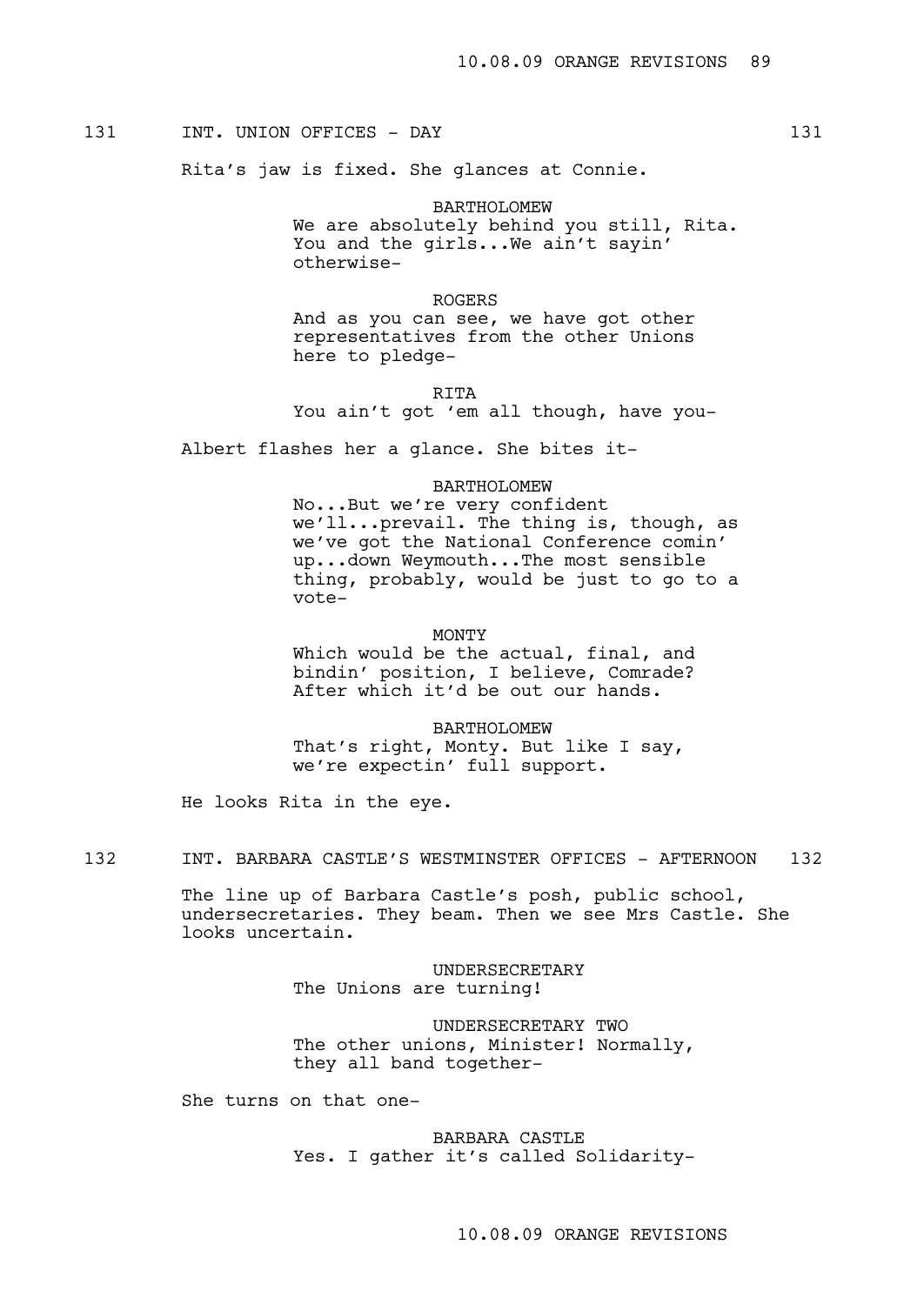UNDERSECRETARY Only, they're not...Being solid. The men want to return to work. So they're telling *their* unions to withdraw support from the machinist's union and to actively put pressure on the women to end the dispute... (beams) They'll be back within the week.

Barbara Castle stares. Is that a tiny hint of disappointment?

BARBARA CASTLE

We'll see...

The men glance at each other, confused.

BARBARA CASTLE (CONT'D) You're assuming the girls will do as they're told.

She smiles and walks out of the room.

133 EXT. CONNIE'S HOUSE - DAY 133

Rita and Connie pass down the lane. They are fired up.

RITA They must think we was born yesterday-

CONNIE

That Monty's a sly one, though, inni? (mocking) "Will the Weymouth vote be bindin' Comrade?"

#### RITA

(laughs) See how he looks when we turn up down there! Put our side of things-

They pass through the gate.

CONNIE Sod him...You're right. We can deal with him!

RITA

We can deal with anyone, Con!

They both laugh and Connie opens the door. She screams. In the centre of the room, hanging from the ceiling, a belt around his neck, is George. He is wearing his RAF Best Blue. Rita makes a guttural, animal-like noise and then runs into the house. Connie follows, realising what Rita intends.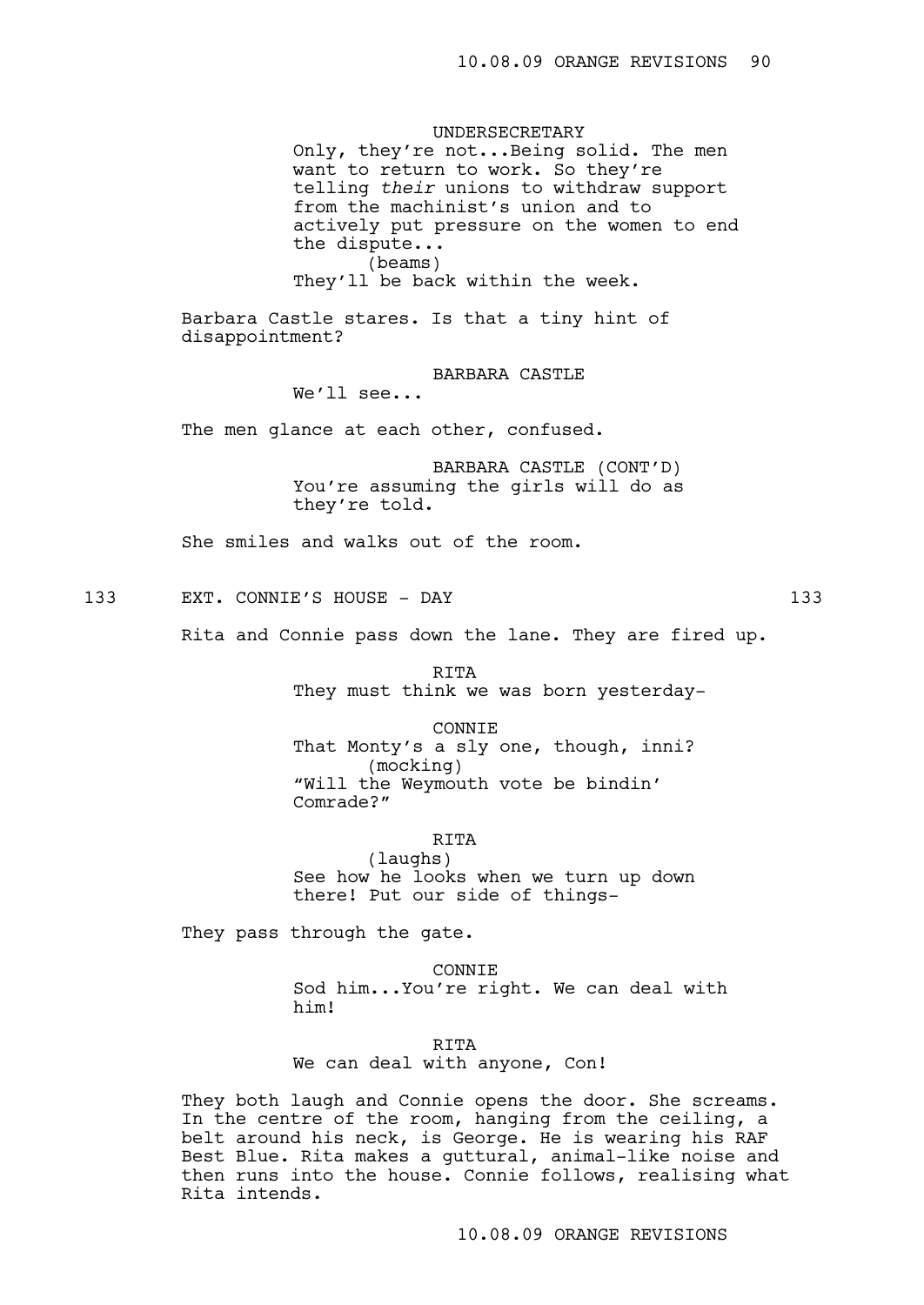And Rita is there already, grabbing George round the thighs and trying to take the weight off his neck.

134 EXT. CONNIE'S HOUSE - DAY 134

A police car and an ambulance are parked on the road. A small crowd has gathered to watch. Rita is standing a little away from the scene, staring at the house. She can see Connie, through the front windows, on the settee, a blanket around her shoulders, being passed a cup of tea by a policewoman.

135 EXT. GRAVEYARD - DAY 135

The machinists are all gathered for George's funeral. A couple of RAF greatcoats can be seen. Possibly ex crew...they're George's age. Connie stands with Brenda. Rita is with Eddie and the kids. Albert is there, too. The service nears its end and finally, the vicar closes his prayer book and moves away. The crowd presses up to Connie and people start to pass on their condolences.

> **RTTA** I'm sorry, Connie.

Connie nods, smiles, but doesn't look Rita in the eye.

CONNIE

No, you're not.

# RITA

What?

CONNIE

You thought he was a millstone. You thought he was keepin' me back-

One or two heads turn.

BRENDA Hey, Connie that's enough!

Connie finally looks at Rita.

**CONNTE** I should have been there.

Brenda leads Connie away. She has started to cry. Rita watches, her expression frozen. Eddie takes her hand supportively.

136 EXT. RITA'S HOUSE - EVENING 136

Rita is alone now. We sense she's not been home all afternoon. She walks slowly onto her street, exhausted.

10.08.09 ORANGE REVISIONS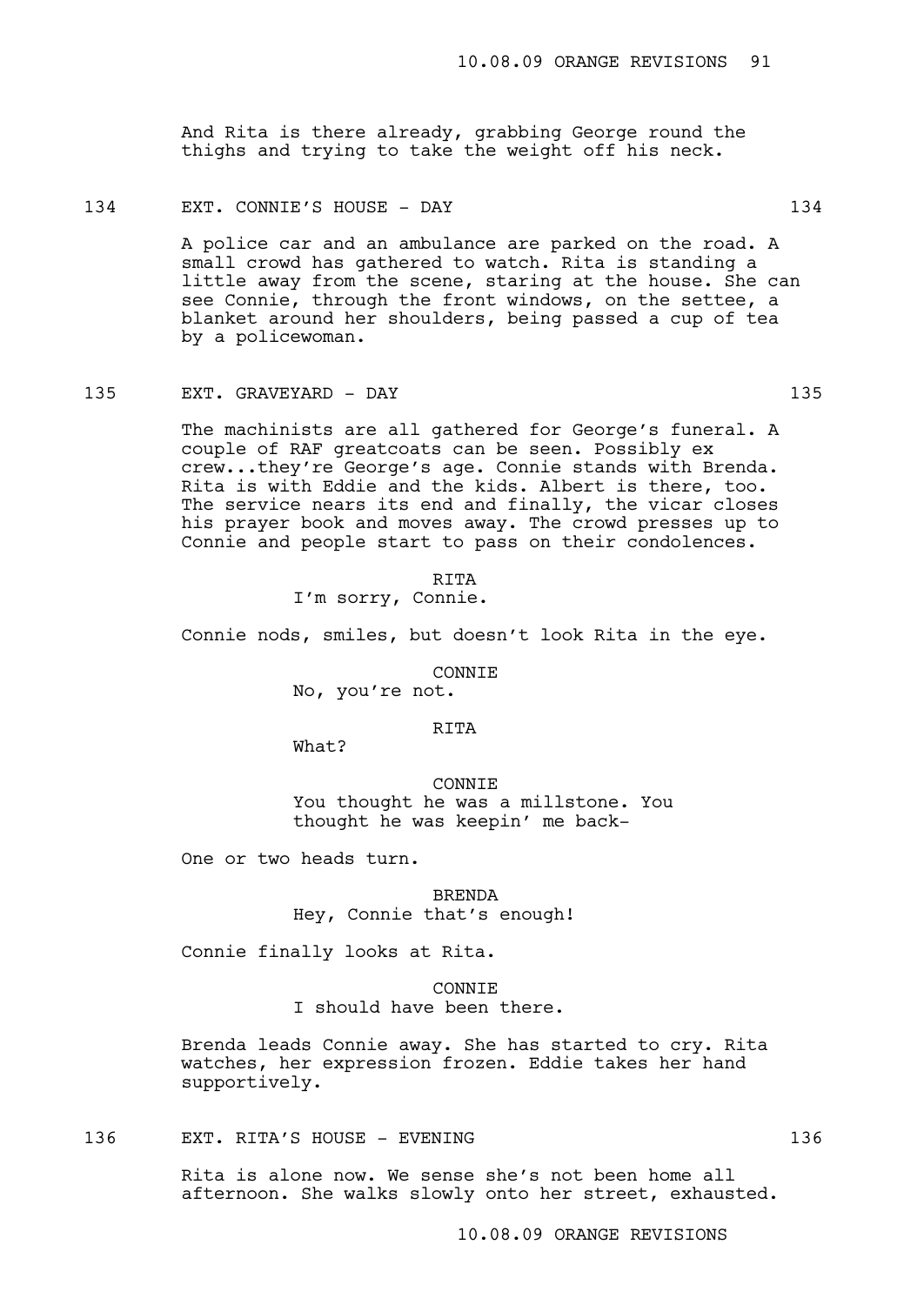And then she stops. A car is parked close to her house. Lisa's. She climbs from the vehicle and smiles. Rita does her best to return the gesture as she reaches the car.

> RITA This is a surprise.

LISA Yeah. I'm...sorry it's so late...I nearly didn't come at all.

She's nervous. Rita is too numb to see it.

RITA

You wanna pop in? I...be honest, I ain't feelin' the most chatty but-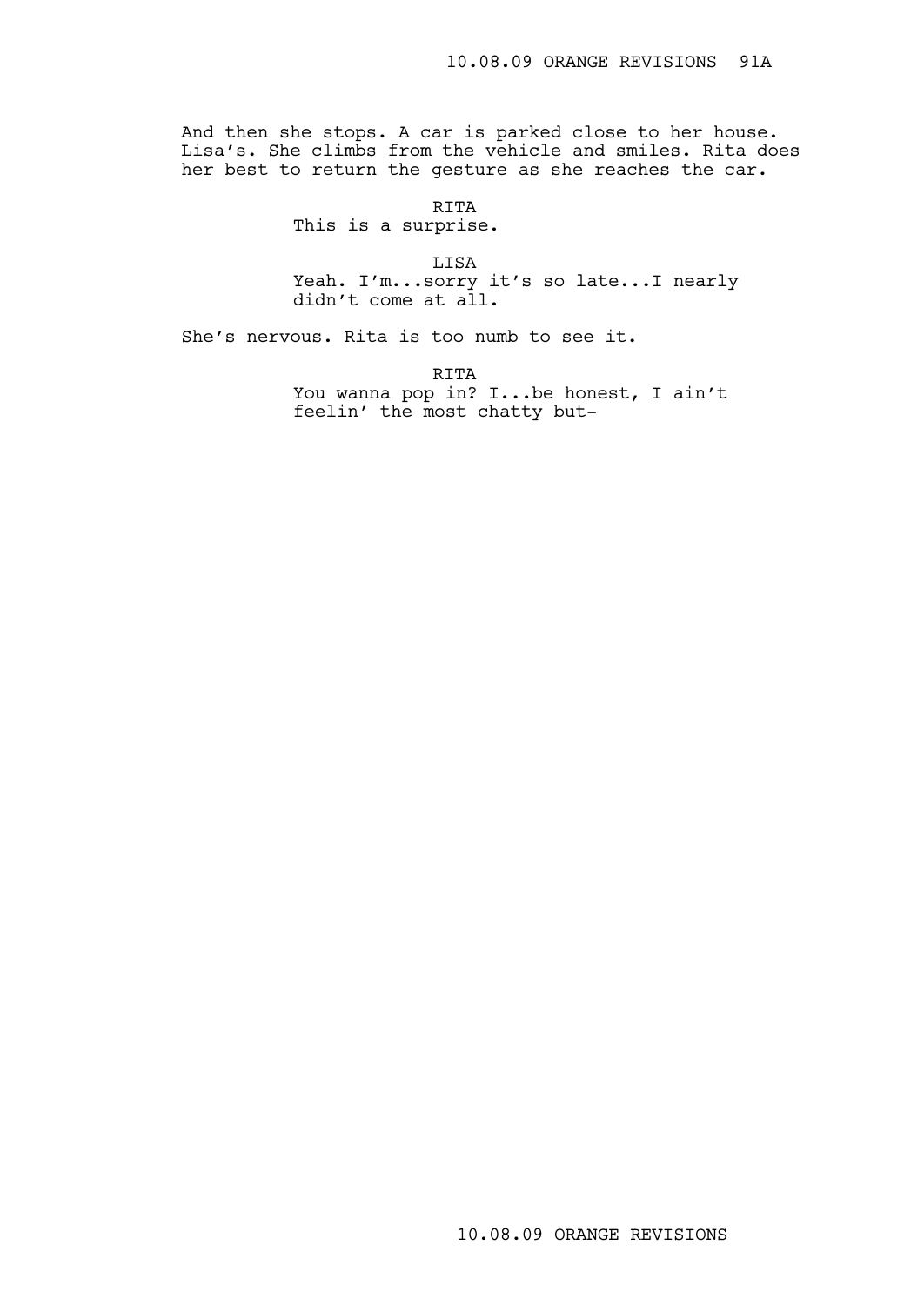LISA No...I really don't want to keep you, I just-She looks at Rita; and loses her nerve. She smiles instead. LISA (CONT'D) Mr Clarke has been asked to leave the school. (Rita frowns; the name cuts through) We won. They're getting rid of him. Rita manages to smile. **RTTA** That's great. That's...brilliant. Lisa nods. A beat. Rita looks to her front door-LISA I'm married to Peter Hopkins. At the factory... (Rita is stunned) Had a feeling you didn't know...And **<sup>I</sup>** didn't know...who you were...the strike. She nods emphatically and smiles. Rita frowns. RITA I...don't understand. I- (suddenly upset) If you've come here to tell me to back off...I wasn't jokin'; what's gone on today and I'm warning you-LISA Keep going! Please. Please keep going. Rita looks down. Lisa has gripped her wrist. Then Rita looks back into Lisa's eyes.

> LISA (CONT'D) Do you know who I am, Rita? (Rita is confused) Who I actually am? I'm Lisa Burnett. I'm thirty one years old, with a first class honours degree from one of the finest universities in the world and my husband treats me like I'm a fool.

Rita blinks and Lisa smiles, fondly-

LISA (CONT'D) When I studied...for my degree...I was...very happy. (MORE)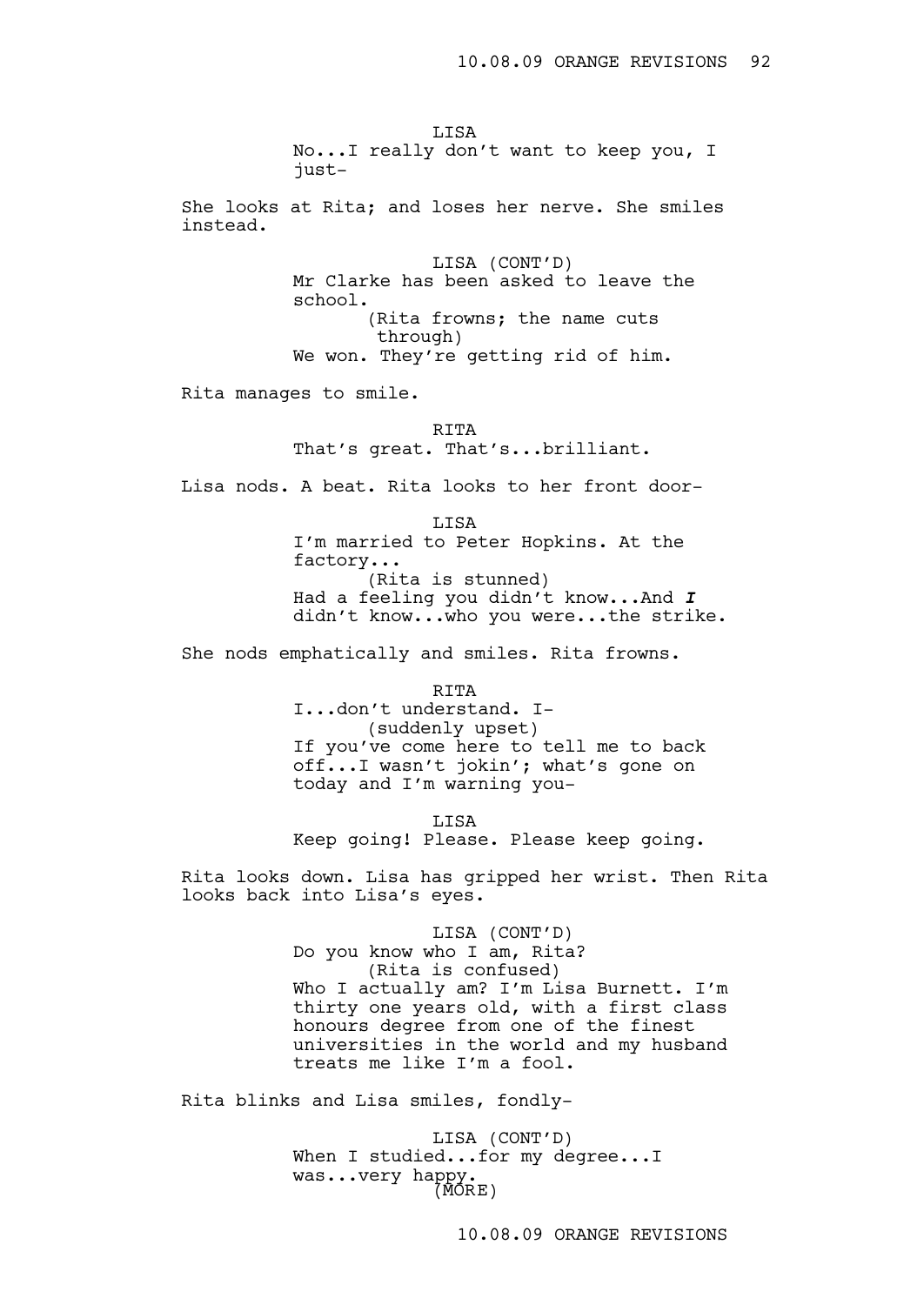All sorts of reasons...Especially the work...I loved to read about all these extraordinary people. *Making* history. I always wondered what it felt like... (nods) Let me know will you...When you've finished doing it. (kisses her on the cheek) Don't let me down. LISA (CONT'D)

She gets into the car and drives off.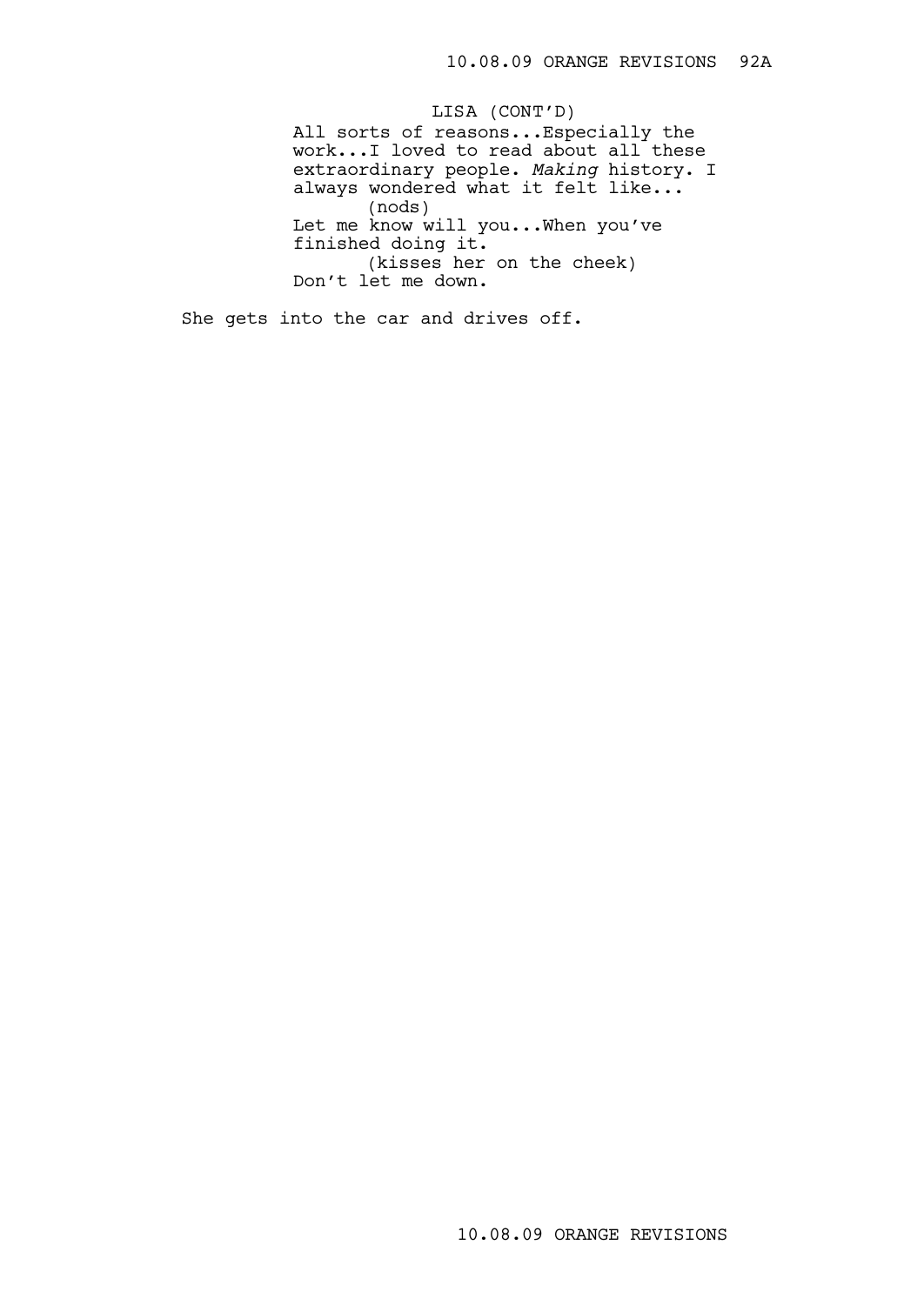# 137 INT. RITA'S HOUSE - EVENING 137

Rita passes into her bedroom. She stares out of the window. And suddenly, she starts to cry. Great sobs which she bites back as she tries to keep quiet. And gradually, as she clenches her fists, she manages to calm herself. She takes a deep, steadying breath. Then she crosses the room and looks at herself in the dressing table mirror. She is a mess. A second and she grabs a hanky, licks it and removes her smudged make up. Another beat. She stares at herself, determined.

138 EXT. RITA'S HOUSE - DAY 138

Eddie's motorcycle is loaded with camping kit. He pushes himself back from under the side car and stares at Rita incredulously.

> EDDIE You're goin'? To Weymouth?

Then he looks back to his wife. She says nothing.

EDDIE (CONT'D) It's...the holiday, it's...campin'. We go campin'-

RITA

I can't-

Because-

EDDIE

Why can't you-

RITA

(gritted teeth) If I don't see it through...Then it has all been for nothin'...

She stares at him. Then she picks up her case and walks off down the street. He watches. His chest heaves. But then, he looks compromised. And he calls out-

## EDDIE

He runs after her.

EDDIE (CONT'D)

Rita!-

Rita!

He catches her up. She turns.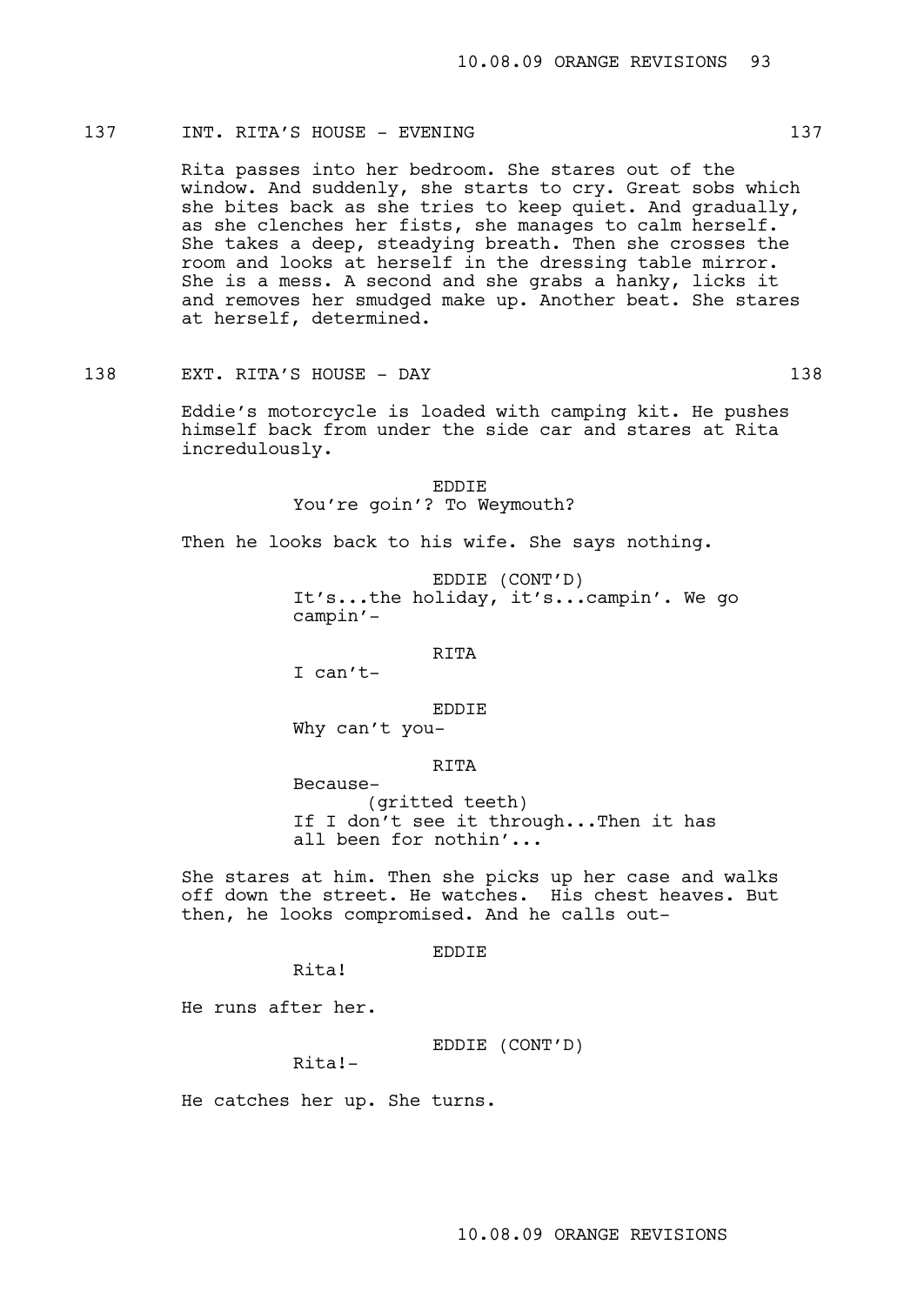RITA

What?

EDDIE We gotta sort this out. Now! (she makes to speak) No...We have and...I know it ain't been good...between us lately- (again she tries to speak) Which...I ain't about to make worse, I promise, only...We gotta stop the rot or-

## RITA

(weary) Eddie-

### EDDIE

Listen to me!

His impassioned expression slows her. He focuses.

EDDIE (CONT'D) Look. If I ain't...appreciated what you done, properly...how you've come on and...what you've achieved, all that...then I'm sorry-

She doesn't want this; looks down the road.

RITA

I gotta catch a bus-

#### EDDIE

Rita! I *am* sorry...But you ain't been perfect in all this either, you know...I mean, just cause you believe in a particular thing with all your heart, that don't mean it actually *is* the most crucial thing in the whole world...

#### RITA

This really ain't the time, Eddie-

#### EDDIE

Yes! It is! Cause it needs sayin'! I know you reckon I'm not bothered about the important things and I just...drift along and I'm more interested in fiddlin' with motorbikes and makin' tents out of head rest covers but...I do me best. You know? (scoffs) Christ, I'm not out on the beer every

night or...screwin' other women, or- (a thought)

I've never once raised me hand to you! (MORE)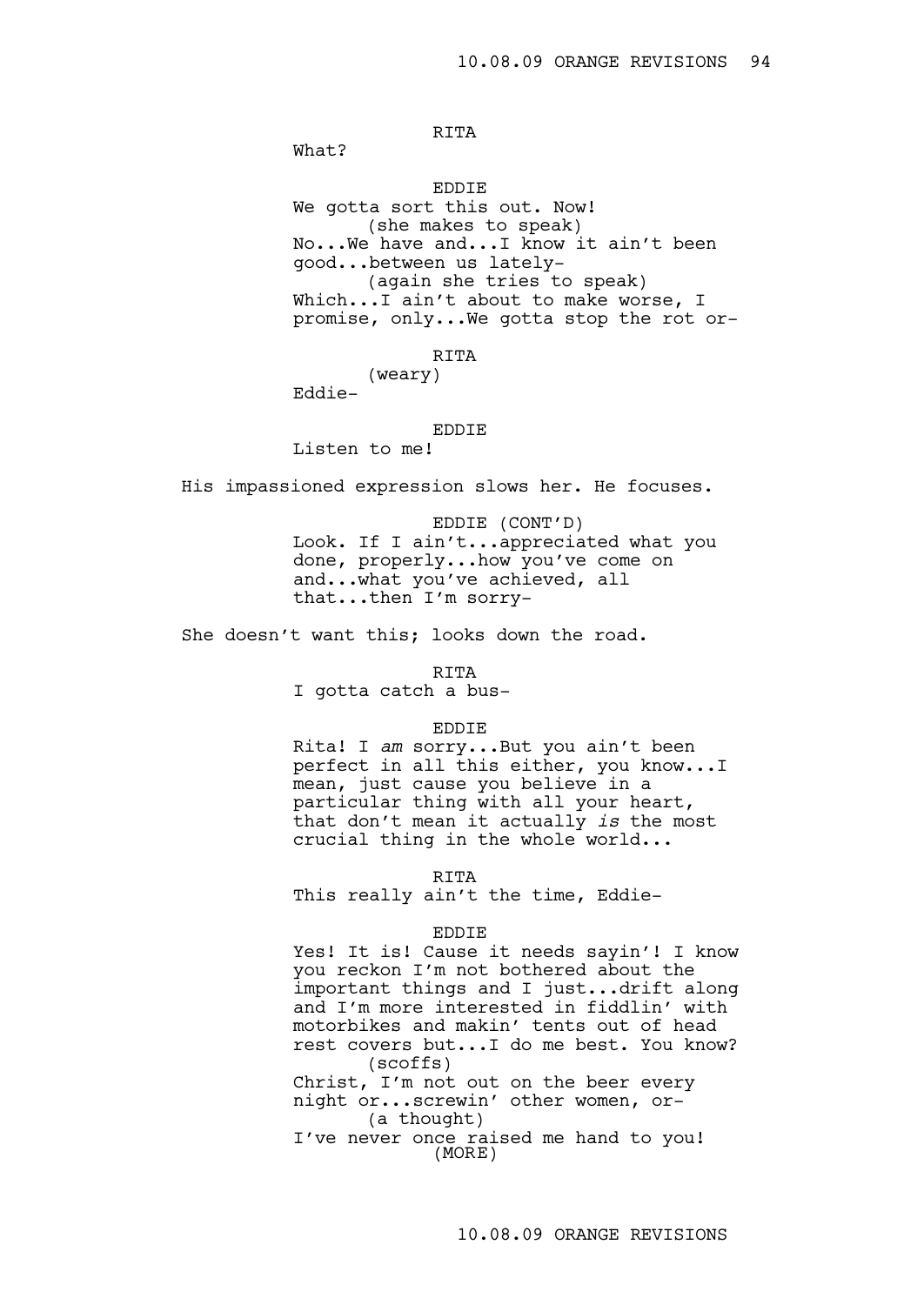Ever. Or the kids. And- (He stops. She is smiling) What? Why you lookin' like that?- EDDIE (CONT'D)

RITA

You're a saint. That's what you're tellin' me, Eddie? You're a bleedin' saint! Cause you give us an even break... (thunderous) That's as it should be...Jesus! What **do** you think this strike's been all about? It ain't about us gettin' special treatment, you know...Kid gloves...It's been about fairness. What's proper....And you stand there now and lecture me about countin' me blessin's... (nods) Well, you're right actually...You don't knock us about, you don't drink, you don't gamble, you do join in with the family...

(through gritted teeth) That's-as-it-should-be!...Try and understand that. Please. What you're talkin' about now...what I've been fightin' for, the last few weeks...Same thing...Rights. Not privileges.

She marches off and Eddie watches her go. He sways, as if he has taken a punch.

139 EXT. DAGENHAM TOWN HALL - AFTERNOON 139

The last of the girls climbs onto a coach. Rita looks back at the streets of Dagenham and climbs on also-

140 INT. COACH - AFTERNOON 140

The coach is full. Rita's seat is at the front as usual. The seat next to her, Connie's, is empty. Rita catches Brenda's eye and then she sits, alone.

141 INT. RITA'S HOUSE - LATE AFTERNOON 141

Eddie sits at the kitchen table, thinking. He looks shocked. He blinks, noticing the unpacked camping gear leant against a couple of protest placards. He exhales slowly. But then, Graham enters the room. He sits next to his father. Eddie looks at him. Graham smiles. It's fine. A long moment and Eddie straightens.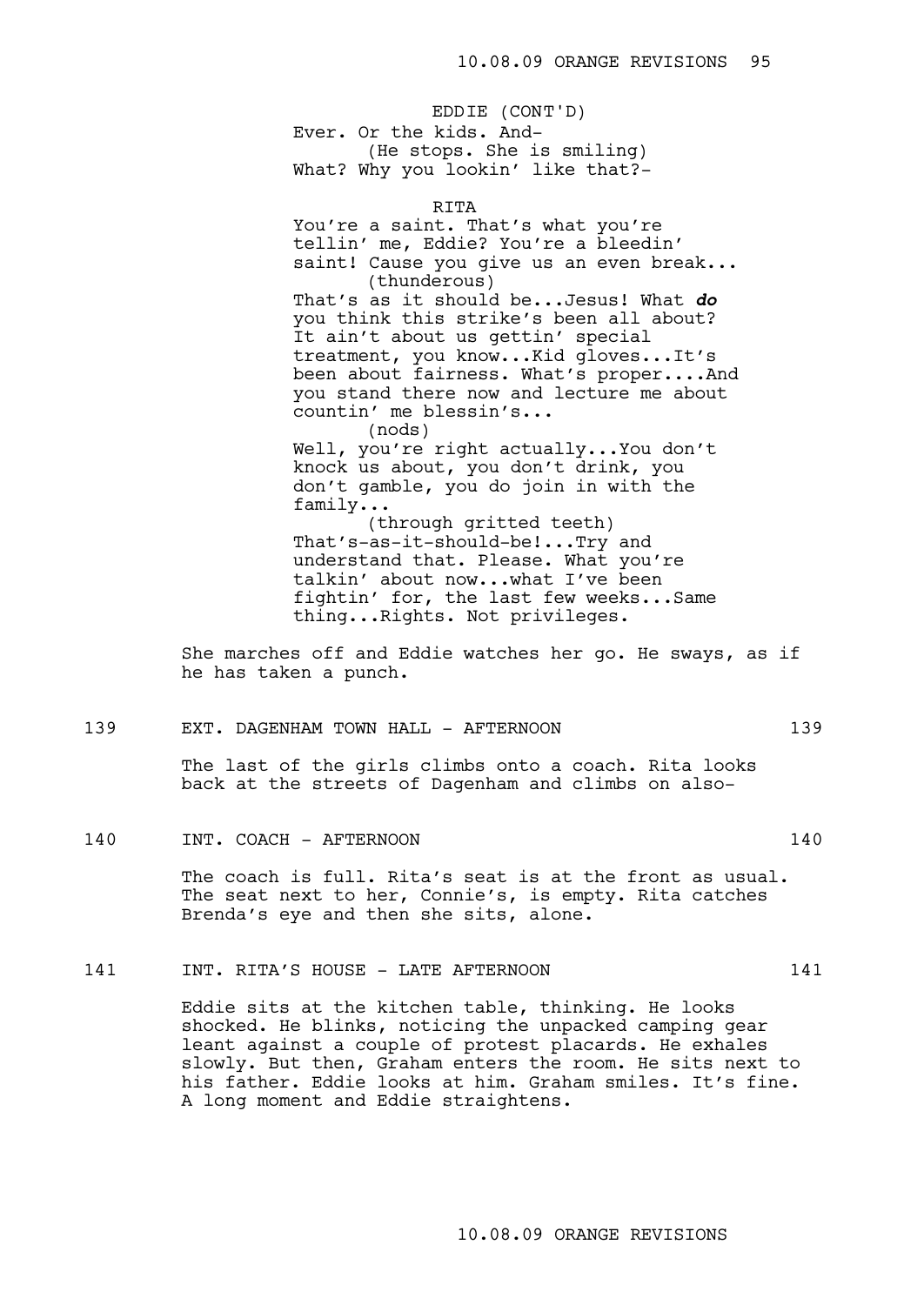# 142 EXT. NEIGHBOUR'S HOUSE - LATE AFTERNOON 142

The kids stand with a woman on her doorstep and wave as Eddie zooms off on his motorbike. He doesn't wave back.

## 143 EXT. ROAD IN WEYMOUTH - EVENING 143

A hotel with a plush facade, displaying a sign: **The Tadmarton Park Hotel, Weymouth, Dorset Welcomes The Confederation of Shipbuilding and Engineering Unions**.

## 144 INT. HOTEL IN WEYMOUTH - EVENING 144

The ballroom is crowded with Union delegates as the Chair, up on stage, a northerner, consults his notes.

## CHAIRMAN

Very good, gentlemen. And that brings us to our main item...The ongoing dispute at Ford Motors...Can I call on Monty Taylor, Senior Convenor, Ford Dagenham.

The chairman squints. And out of the darkness comes Monty. He mounts the stage and moves across to the Chair. He whispers and then crosses to the lectern.

#### MONTY

Thank you Mr Chairman...I shall try and be brief-

He looks to the darkened hall, a glint in his eye.

145 EXT. HOTEL IN WEYMOUTH - EVENING 145

Eddie jumps off his bike and looks wildly round: Shit! The seafront is a mass of hotels.

146 INT. HOTEL IN WEYMOUTH - EVENING 146

Monty is pushing on, scared, but desperate.

## MONTY

-Of *course* we must represent all our members*...*But me must also remember we live in a democracy. And in a democracy, the wishes of the majority must always hold sway. Therefore-

BRENDA (O.S.) Monty Taylor! You two faced, hypocritical, toe rag!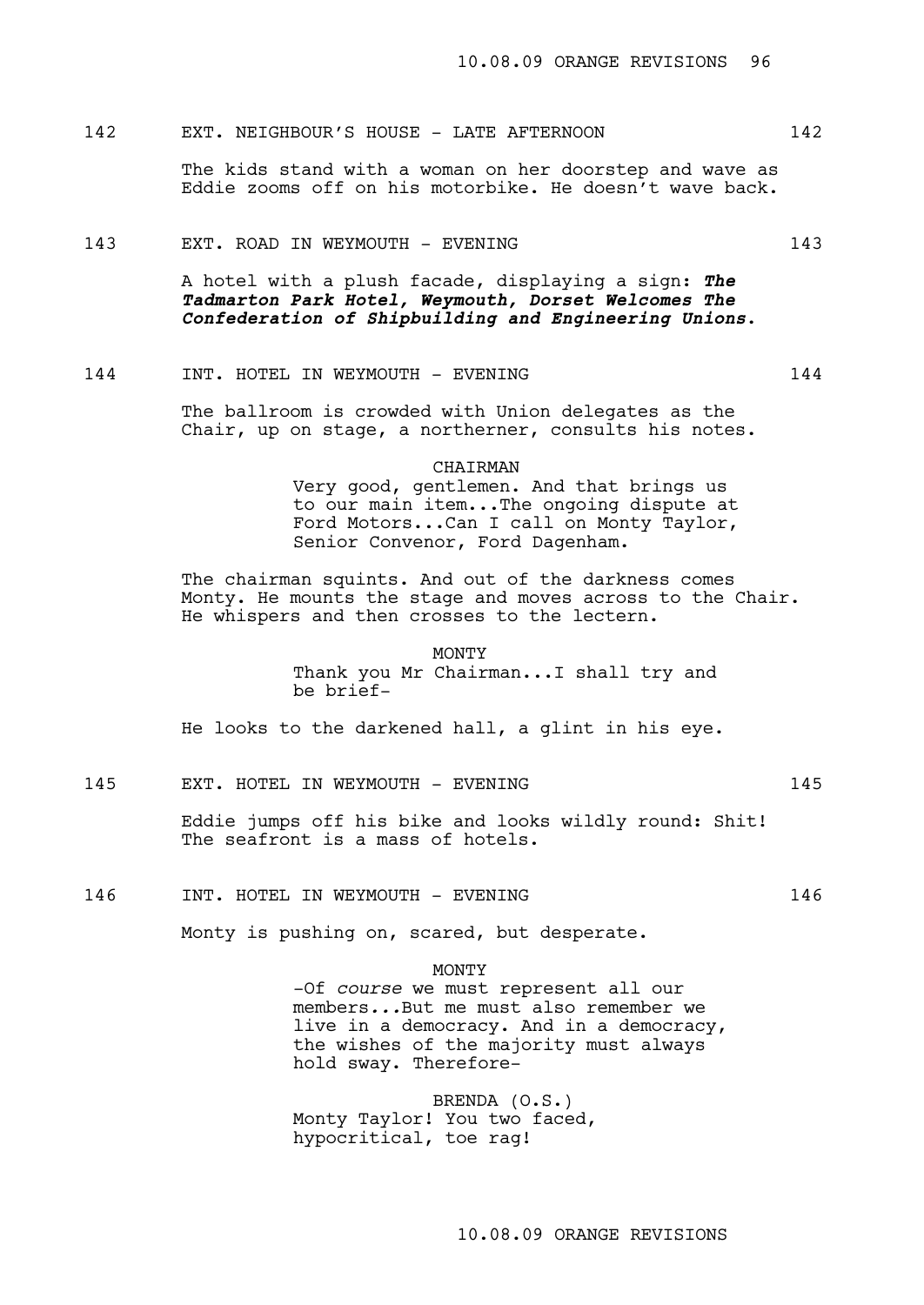A kerfuffle by the door. Monty squints into the darkness. The lights come on. The Dagenham contingent are there, Eileen by the switch, banners at the ready.

## MONTY

# Now hang on-

## BRENDA

# No, you hang on-

More rowdiness and shouts of Judas. The whole hall hums. Several delegates stand to see what's happening. Monty has moved to the front of the stage and calls out for the girls to sit down and that he'll explain, while they call back at him. Finally Monty returns and shouts into the microphone.

#### MONTY

Be quiet!

The noise shocks everyone into silence. Monty is embarrassed and moderates his voice.

> MONTY (CONT'D) Sorry...Gentlemen...We'll sort this out amongst ourselves later-

## SCOTSMAN

(shouts; stands) Hey, Monty! I've seen more of their mugs on the front pages these last few weeks than you've managed in twenty years! (laughter from crowd) I wouldnae mind hearin' from 'em.

Shouts of support. Monty looks terrified.

MONTY

No-

More shouts of support. Monty shakes his head.

147 EXT. SEAFRONT - EVENING 147 and 147

Eddie walks down the seafront and stops. Parked up ahead is a coach...From Dagenham. He runs past it and into the Hotel outside which it is parked.

148 INT. HOTEL IN WEYMOUTH - EVENING 148

More shouts. Monty looks trapped. Then the sound of slow stamping and clapping. Louder and louder. Then Brenda, Eileen and the others step aside. Rita is there. She walks towards the platform. And Monty looks sunk.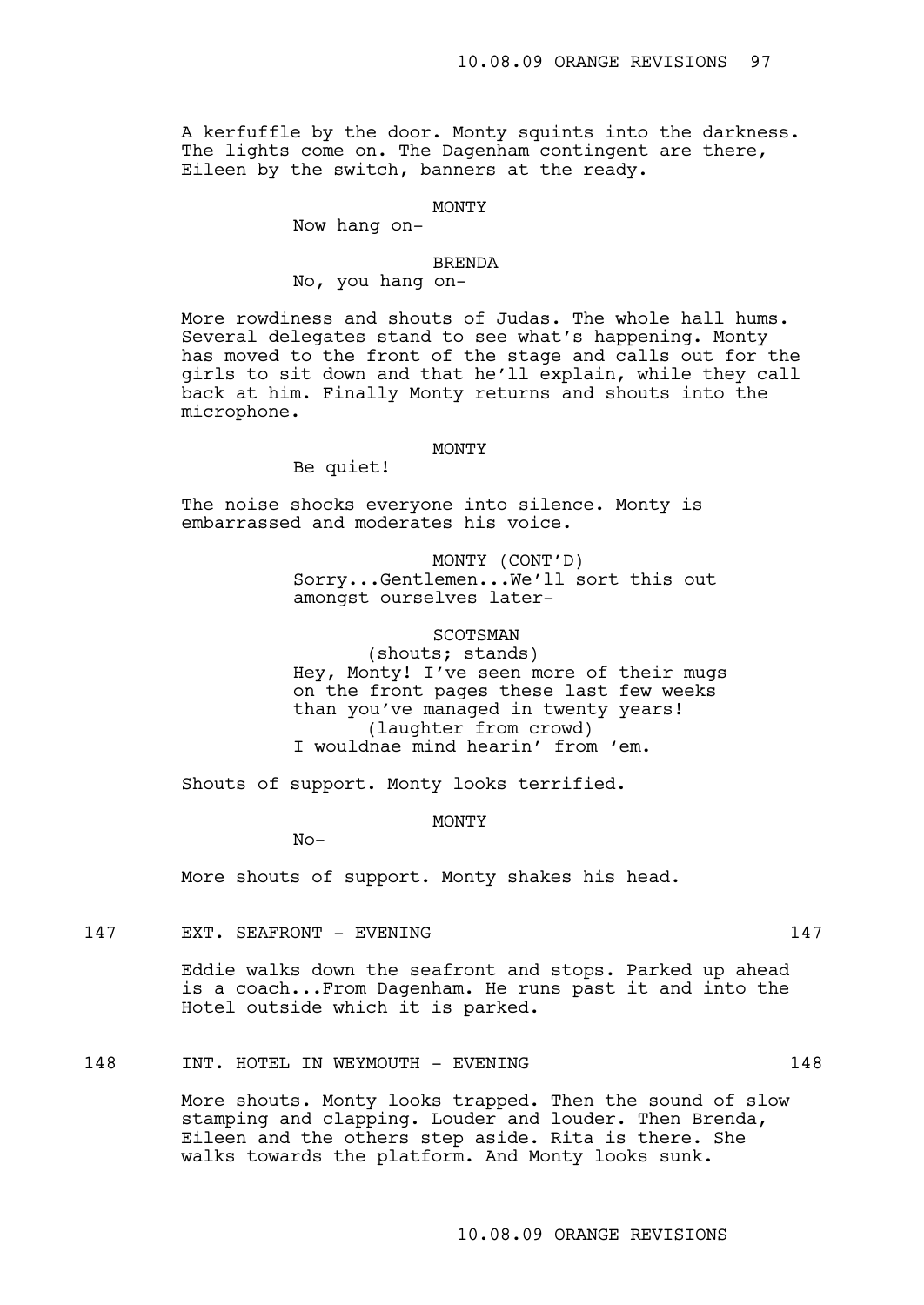# 149 INT. HOTEL IN WEYMOUTH - EVENING 149

Eddie looks for a sign and runs towards the doors which lead into the hall.

150 INT. HOTEL IN WEYMOUTH - EVENING 150

Eddie bursts into the hall and stops right at the back. Rita is at the lectern, a light on her. All around is still. She makes to speak then stops, gathering herself; all of the emotion of the last few days sweeping over her. She stares at the people in the hall, their faces turned to her. Waiting...

#### RITA

My best friend lost her husband recently. Durin' the war he was a gunner in Fifty Squadron in the RAF. He got shot down one time...on a raid to Essen and even though he managed to bail out, he was badly injured. I asked him once, why he'd joined the raf and he said...they got the best women...

(Laughter in the hall. She nods, upset)

Which they did...

Eddie stares at Rita

RITA (CONT'D) But then he said, you had to do somethin'. And he'd always wanted to go up in a plane...

Her jaw tightens; she feels the cause start to flood through her veins.

#### RITA (CONT'D)

You had to do somethin'...That was a given. Cause it was a matter of principle. You had to stand up; do what was right, 'cause otherwise you wouldn't be able to look yourself in the mirror. (stares at hall)

When did that change? When did we, in this country, start bein' happy, to do nothin'? On what day did we decide we had no duty to fairness no more?

(The hall is silent. She nods slightly)

It has NOT changed. (MORE)

10.08.09 ORANGE REVISIONS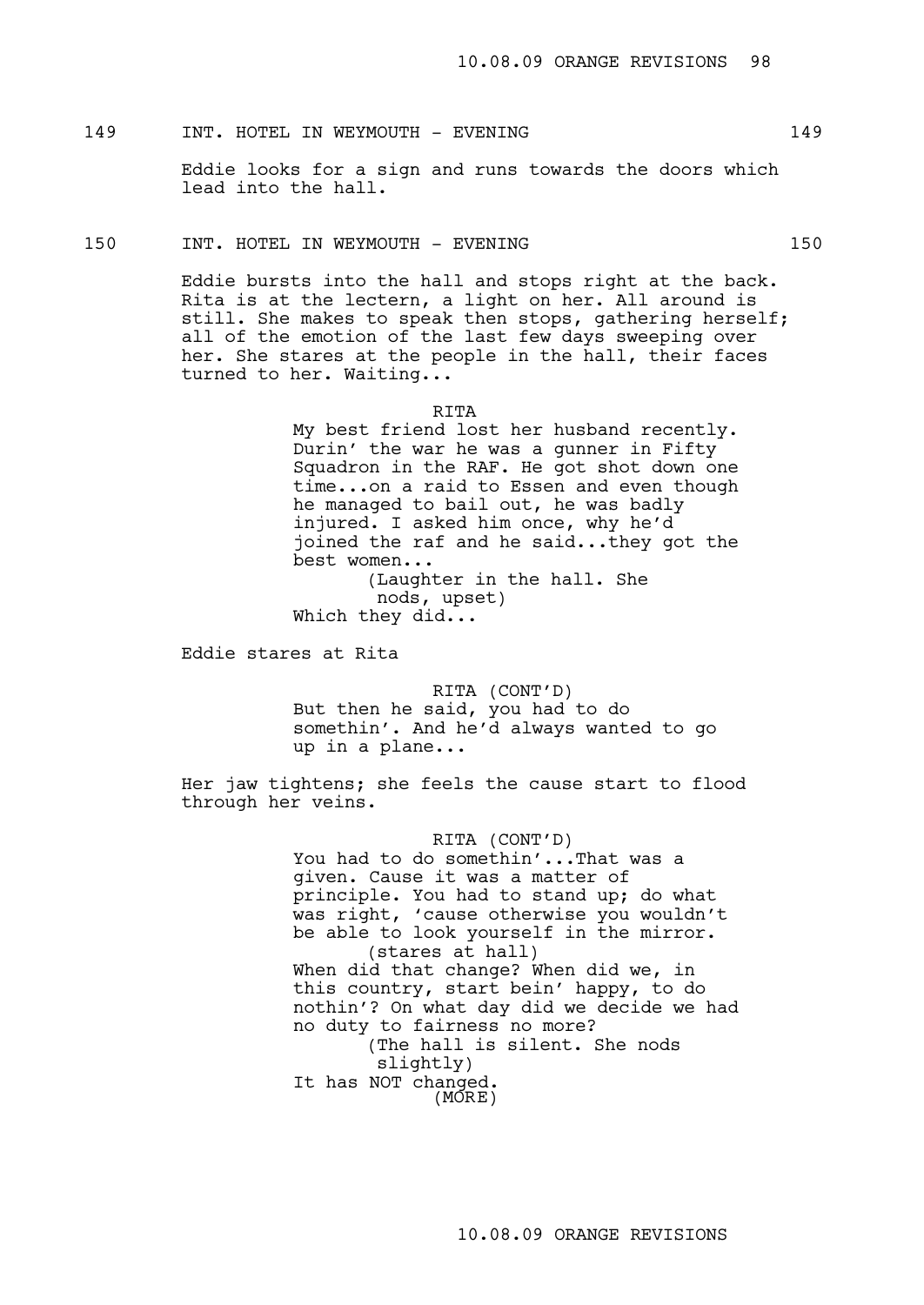## RITA (CONT'D)

That is NOT us...It is not you...And we are only in this situation now, where women get paid less money than men for doing the same work...

(lets it sink in. Nods) -because we was tricked. Those in power kept tellin' us: it's fine. You don't need to do the right thing cause there's nothin' needs fixin'. And they said it for so long, we ended up believin' it was right....Well it ain't right!

Calls of support. Heads nod in agreement.

RITA (CONT'D)

It was wrong at the start, it's wrong now, and it'll be wrong forever!- (shouts of agreement)

-unless you back us, you stand up, you remember who *you* are and you accept, that *this* is a matter of principle. Women are entitled to the same rates of pay as men. And that is it. No matter the cost, no matter the difficulty, no matter them that are gonna lose out, no human being should be punished in the workplace cause've how they was born!

> (Cheers. Rita calls above them-)

We are the working classes. The men *and*  the women. We are the furnace which fires the world and without us no-body earns tuppence h'appenny!

(big cheer)

We are *not* separated by sex, only by the will of those who are not prepared to go into battle for what is right - and those who are!

The hall erupts. And leaps to its feet. Eddie sways.

# 151 INT. HOTEL IN WEYMOUTH - EVENING 151

Delegates pour out, talking excitedly about what they have just witnessed. We briefly see Eddie again, swallowed up by the crowd, being pushed backwards. And then we see our girls, emerging thrilled and elated. We hear odd snatches of conversation above a huge wall of chatter-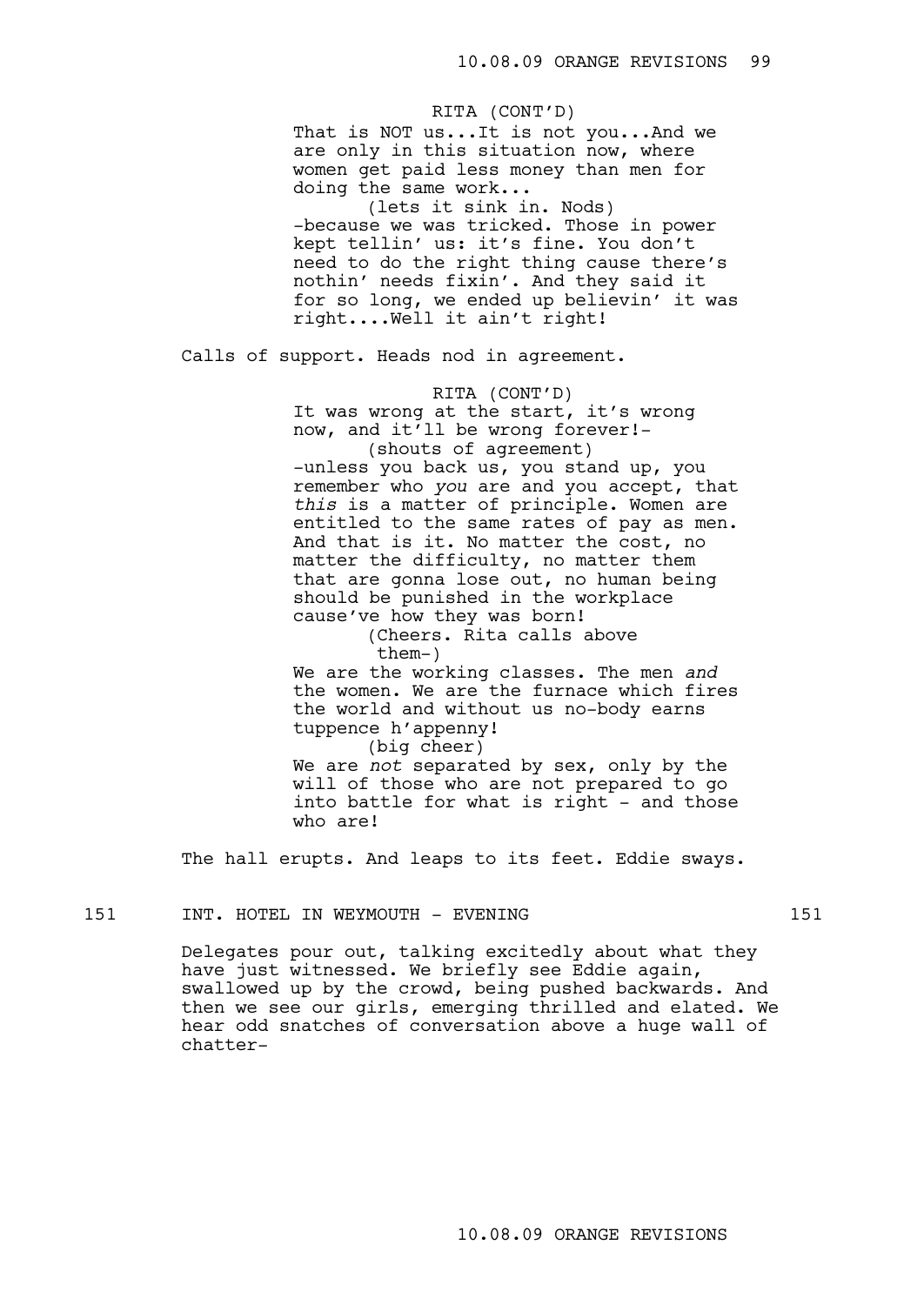# BRENDA

(to another woman) I'm tellin' you! You can see 'em! Scorch marks right up the curtains where Monty's arse caught fire-

The woman laughs. Rita smiles. Her chest still heaves. Eileen grabs her wrist.

> EILEEN Come on, let's have a drink-

> > RITA

We got no money-

## SANDRA

We're all signin' it to Monty's room-

The girls laugh. The scots delegate pats Rita on the back. Some speech. Rita nods, but she is exhausted. Brenda smiles at her.

BRENDA

Hey! Come on...You're allowed to unwind a bit, you know...

RITA

(nods) Yeah. 'Cept we ain't there yet, Brenda-

She stops. She is looking over Brenda's shoulder, to the other side of revolving doors, where she can see, on the spot where he has been spat out, Eddie. He stares in at Rita. Then, suddenly, he turns and hurries off-

152 EXT. BEACH - NIGHT 152 and 152

Rita runs after the retreating Eddie. She calls out to him.

> RITA Eddie...Eddie! (he finally stops; turns) What you doin' here?

He looks at her; slightly confused. Then...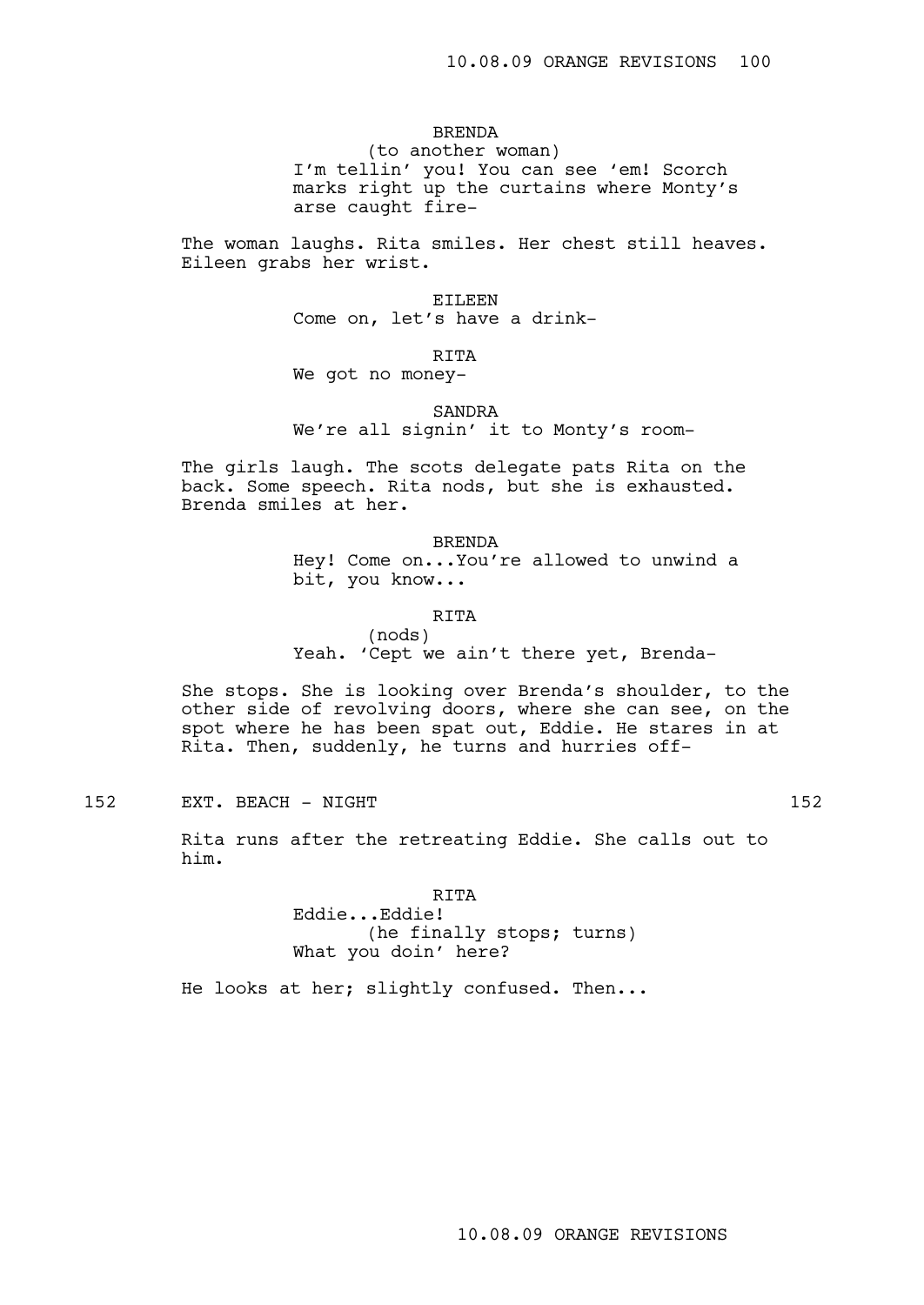EDDIE I...come to say sorry. I mean...I thought...about what you said and- (shrugs) You're right, I suppose...You *are* right. (nods) And it is amazin' what you done...Rita O'Grady. And I wanna back you...I was gonna tell you that. Only then I come in when you was speakin' and I heard you and...you was...huge...you was...like a force-He can't express it. Then he looks at her fondly and smiles.

> EDDIE (CONT'D) And *then* I thought... (shrugs) Not sure me backin' you makes that much difference to be quiet honest. Where you are now... (serious; positive) Anyway. You get back to your meeting or whatever you gotta do. I should...

He nods, vaguely over his shoulder and sets off, walking-

RITA

Eddie!

He turns again. She shakes her head.

RITA (CONT'D) You've said some stupid things in your time but...

She runs to him, embraces him and kisses him hard on the mouth. She steps back. He looks stunned.

> RITA (CONT'D) Of course you backin' me makes a difference. It makes all the difference in the world.

She kisses him again.

153 INT. BARBARA CASTLE'S WESTMINSTER OFFICES - DAY 153

Mrs Castle is holding back the slightest of smiles. She is looking at a sheet of paper on her desk while the undersecretaries wait in a line.

> BARBARA CASTLE "The bloody unions are back in line"-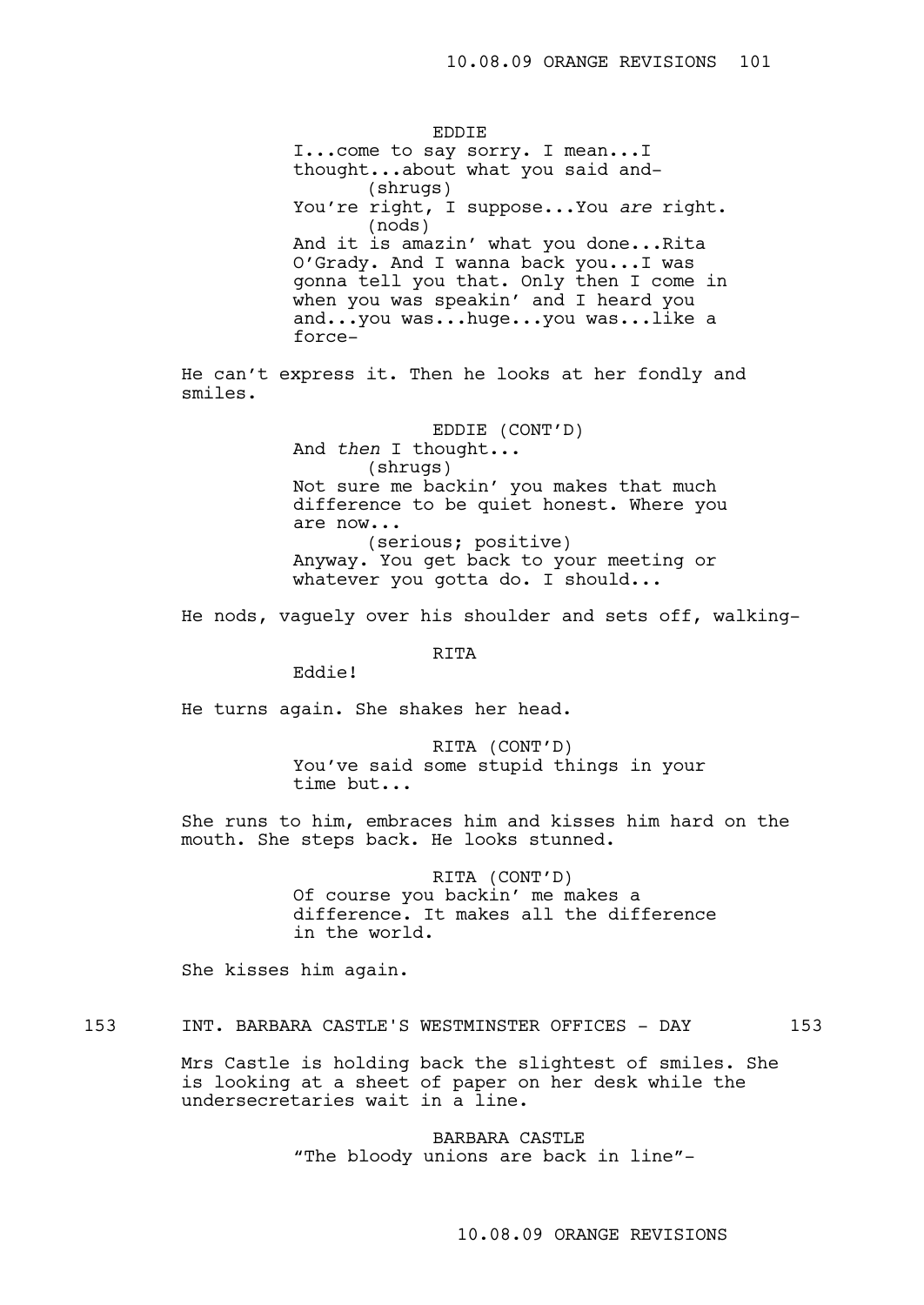UNDERSECRETARY It's verbatim. UNDERSECRETARY TWO Our man was there. BARBARA CASTLE Well, well, well- (looks to them) So the strike remains solid. And meanwhile, five thousand men have now been laid off and the country has lost export orders worth 8 million pounds... (checks notes) 8 million.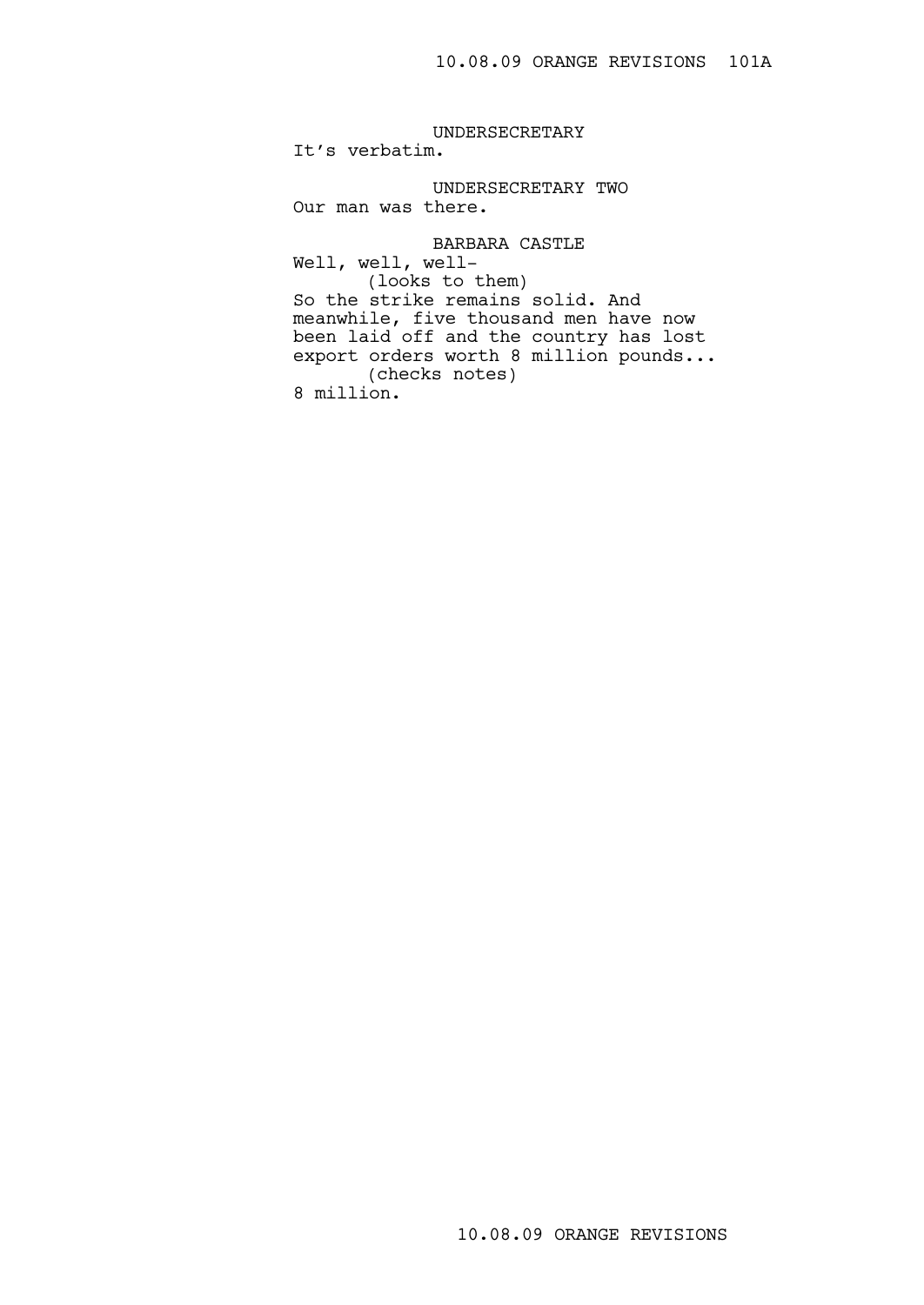She looks back to the undersecretaries.

UNDERSECRETARY TWO It really *does* seem time to call in Sir Jack.

BARBARA CASTLE Good...I'll do that then. I'll appoint a Court of Inquiry, which he can oversee. And let's hope that does the job.

She smiles. The men glance at each other and stand.

BARBARA CASTLE (CONT'D) Oh, yes. And one other thing...Set up a meeting will you.

UNDERSECRETARY

Minister?

BARBARA CASTLE With the machinists. Their leaders.

The men glance at each other.

UNDERSECRETARY

Pardon me?

BARBARA CASTLE

I want to meet them. At my St James's Square Offices...At the earliest opportunity.

UNDERSECRETARY

But-

Mrs Castle looks at them quizzically. Yes?

UNDERSECRETARY (CONT'D) The Minister doesn't. Do that. Never has done.

UNDERSECRETARY TWO It'll just encourage them.

UNDERSECRETARY Give credence to their cause.

She looks at them. Long beat. She inhales. Then:

BARBARA CASTLE

I'm what's known as a fiery red head...I hate to make this a matter of appearance...go all womanly on you but...there you have it. And me standing up like this- (gets to her feet) (MORE)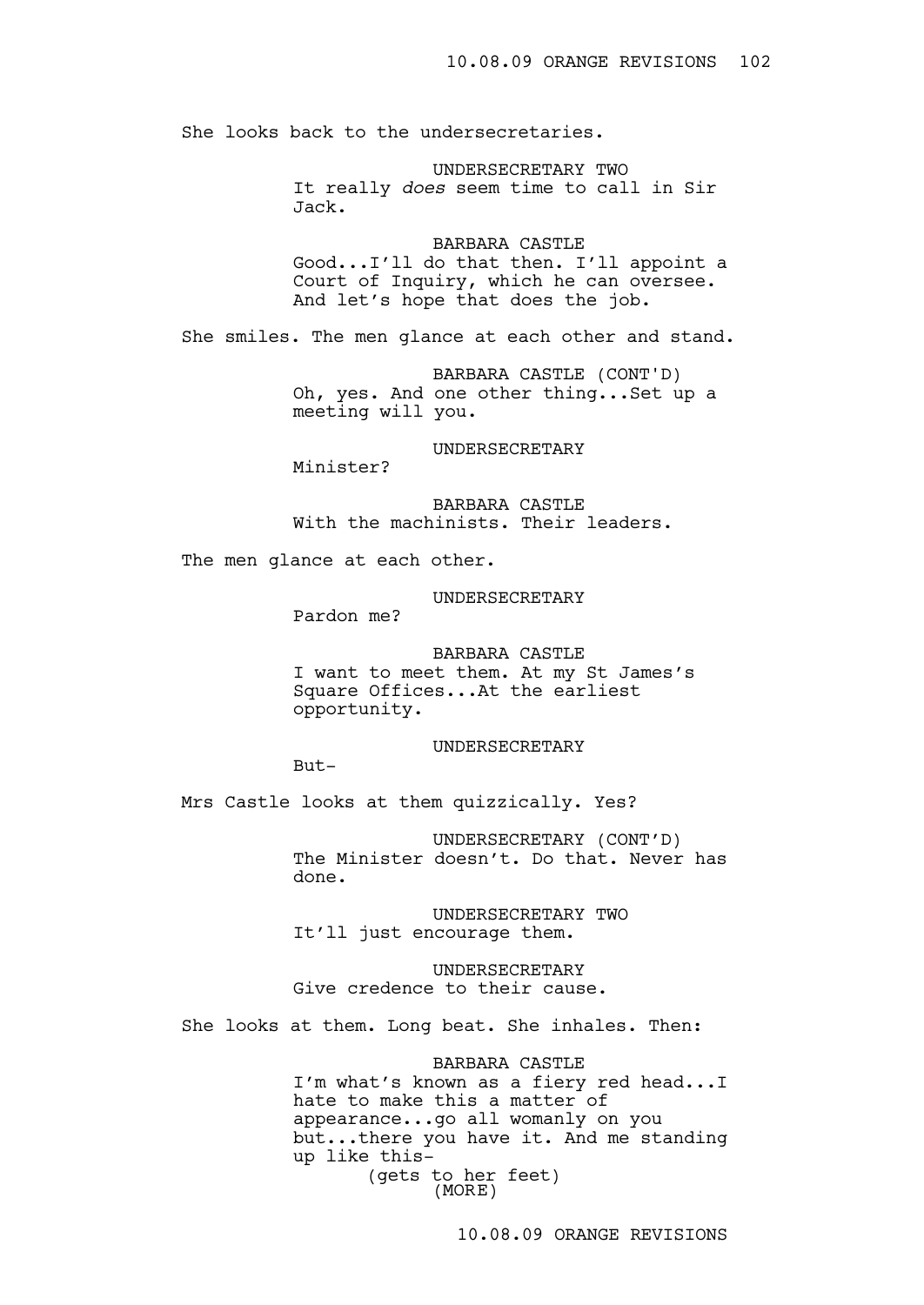Is in fact, just that red headed fieriness, leaping to the fore... (voice rises furiously) Credence! I will give credence to their cause? My God. Their cause already has credence. It's equal pay. Equal pay is common justice. And if you weren't such a bunch of egotistical, chauvinistic, bigoted dunderheads, you'd realise it-BARBARA CASTLE (CONT'D)

### UNDERSECRETARY

 $I -$ 

BARBARA CASTLE This is an office run by incompetents. And I am sick and tired of being patronised, spoken down to and generally indulged as if I was the May Queen! (one of the men holds up a tremulous finger, as if to make a point-) Set up the meeting!

The men scatter.

154 INT. HOPKINS OFFICE - DAY 154

Tooley glares-

#### TOOLEY

Whaddya mean, The Secretary of State is gonna see the women? On whose say so?

Hopkins faces Tooley; scared.

HOPKINS

On her own, I gather...Apparently, Mrs Castle's quite a forceful woman-

## TOOLEY

Is she!

He marches across the office and picks up his phone.

HOPKINS

What're you doing-?

TOOLEY I represent Ford Motors. We are the biggest car manufacturer in the world. We pump millions of pounds into the UK economy... (he dials) (MORE)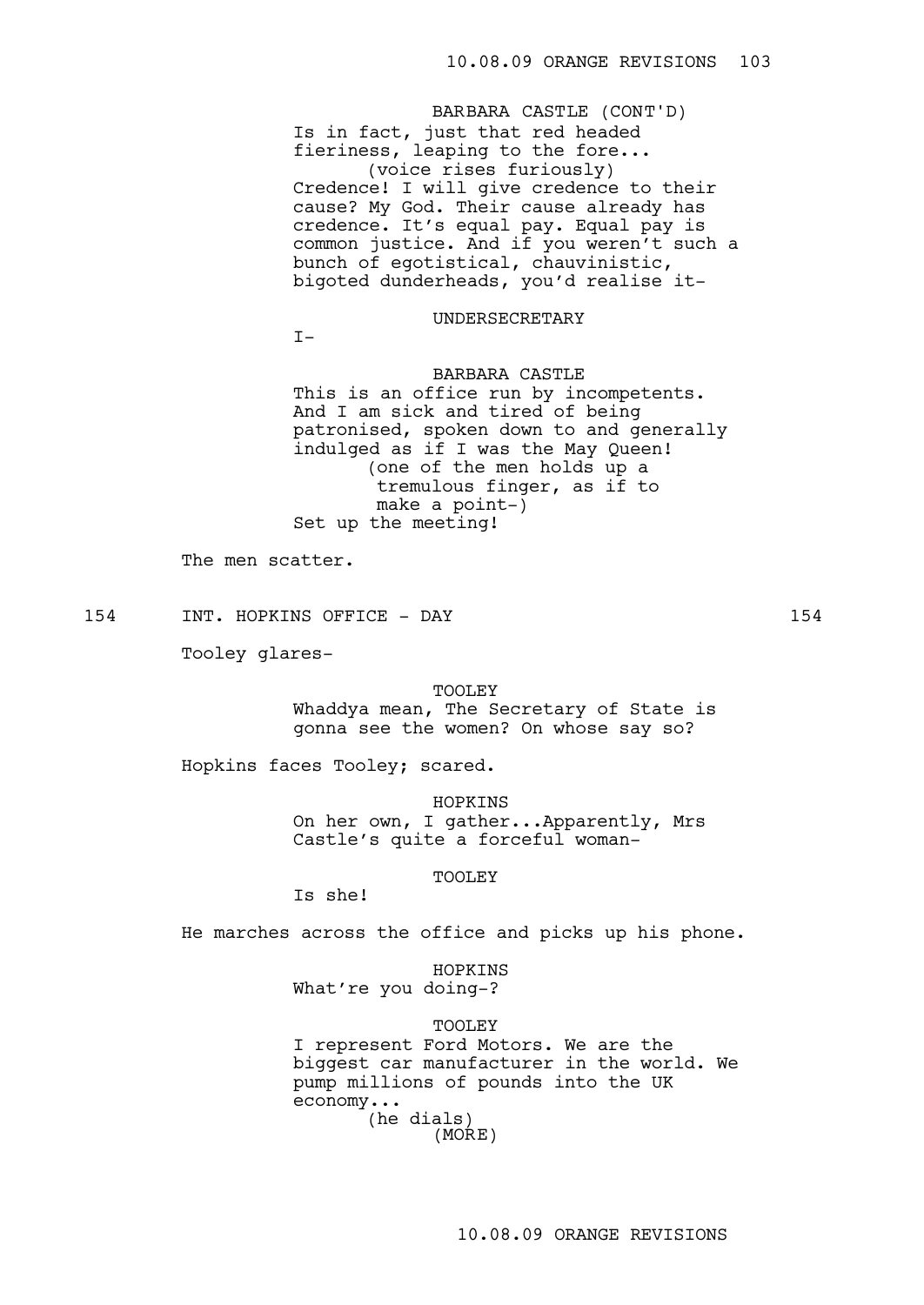I think it's time my bosses started reminding one or two people of that fact. TOOLEY (CONT'D)

154A EXT. RITA'S HOUSE - DAY 154A

Eddie's motorcycle pulls up outside Rita's house. Albert waits by the door. Rita looks concerned and quickly jumps out of the side car, hurrying over to him. For once he doesn't look entirely in control of his emotions-

> ALBERT There's no need to panic, Rita. Only I've had a call...From Mrs Castle's office-

Eddie is clambering off the bike but turns suddenly as he hears a sharp scream of excitement. He looks down the drive to Rita who is turned to him, an expression of sheer delight on her face-

## RITA

Bloody 'ell!

She grins, thrilled!

155 INT. RITA'S HOUSE - DAY 155

Now Rita looks concerned as she roots through her wardrobe. She pulls out a dress and turns, holding it up. Albert sits on a chair beside Eddie, Eddie still in his bike gear, sitting on the bed, both gazing across at the impromptu fashion show like rabbits caught in a full headlight glare.

**RTTA** 

Too short.

She nods in agreement. Then she looks back and selects another outfit. This she holds up.

> RITA (CONT'D) Too formal.

She nods and she grabs another. She holds this up. But this time she doesn't say anything. She looks to the lads. Albert jumps at the opportunity-

> ALBERT Lovely...that is... (to Eddie) Innit? That's-

> > EDDIE

Yeah.

They both nod. Her face falls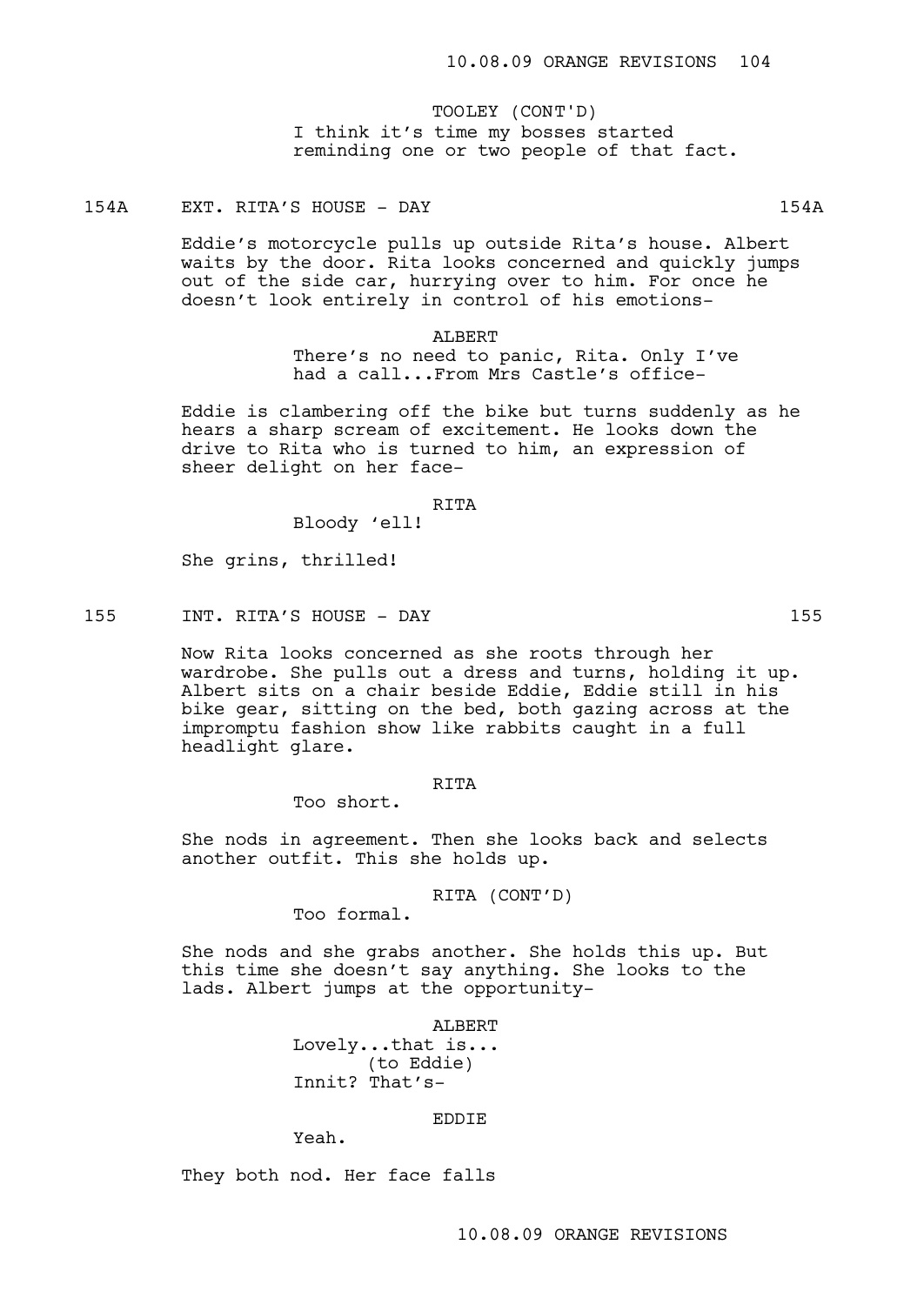# RITA

You hate it...

She looks back to the wardrobe. The lads glance at each other appalled.

> RITA (CONT'D) I ain't got anythin' that's right-

And then Rita stops; has an idea...

## 156 INT. HOPKINS HOUSE - DAY 156

Hopkins is back at home. He stares sickly at the front page of the Telegraph which records the ongoing horror of Ford's plummeting sales figures. Then the door bell rings. Hopkins waits for Lisa to answer. But it rings again. He sighs and stands, crossing to the door. He opens it. Rita. He is stunned.

> RITA S'alright. I ain't come to see you. It's your missus I wanna talk to.

Lisa steps forward from behind Hopkins.

LISA Rita...What are you doing here?

HOPKINS

Rita?!

## RITA

I need a favour.

Hopkins is agog. Lisa nods.

LISA

Come inside-

HOPKINS

(annoyed)  $Lissa-$ 

LISA

What!?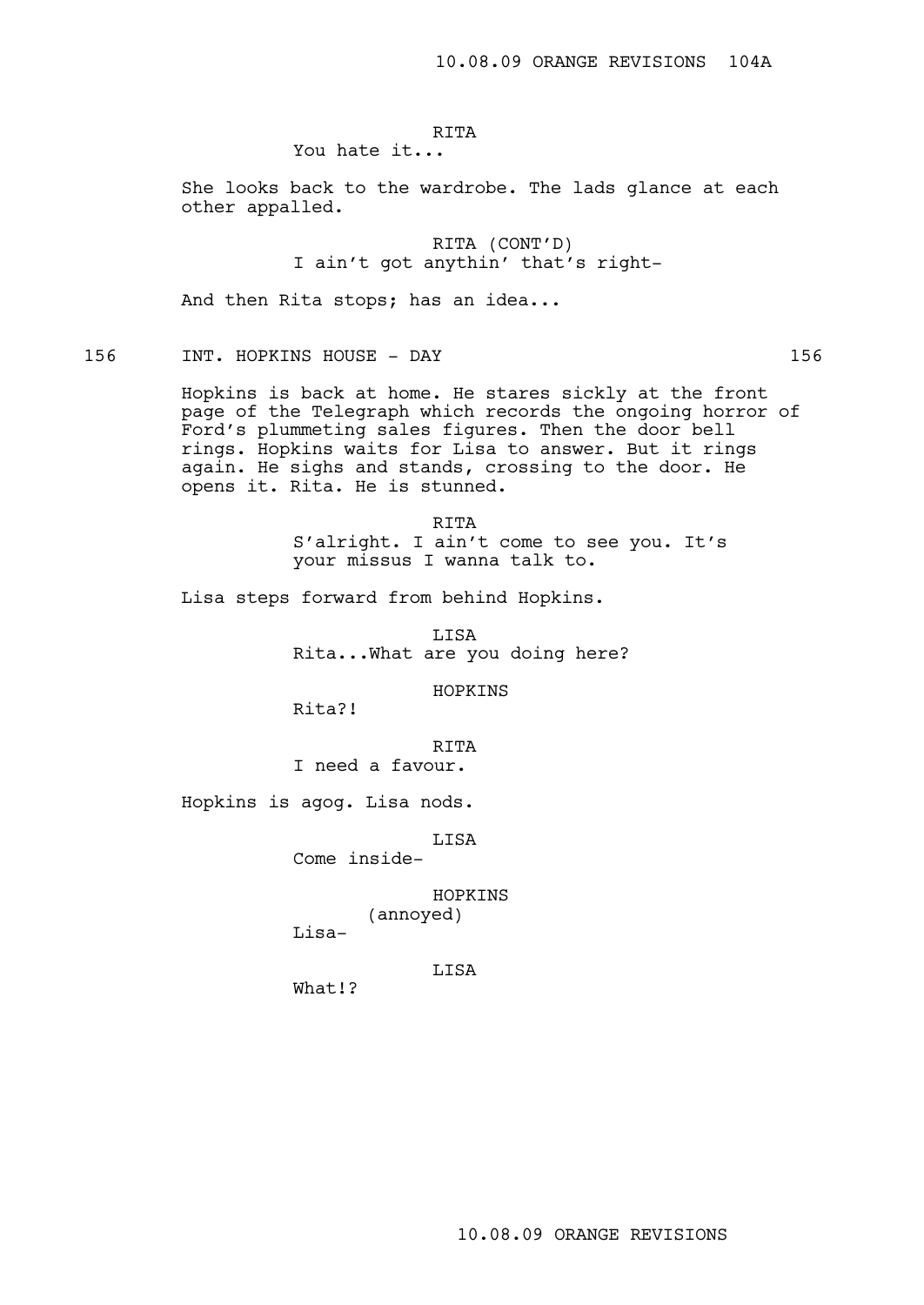Her look is hard; combative. He has not seen it before. She holds his gaze, furiously and he steps meekly to one side. Rita enters the house.

157 INT. THE PRIME MINISTER'S CAR - DAY 157

Harold Wilson puffs on his pipe as his official motor sets off around St James's Square. Mrs Castle settles next to him, having just got in. Wilson looks tense and when Mrs Castle raises an enquiring eyebrow, he gets straight to it-

> HAROLD WILSON Have you or have you not invited the Ford women to your offices?

Mrs Castle hesitates, momentarily. Then:

BARBARA CASTLE

Prime minister-

HAROLD WILSON

I have just spent the last half an hour on the phone to Henry Ford the Second, reassuring him that my government is *not* on the side of the strikers-

BARBARA CASTLE It's not a question of sides. We *have* to grasp the nettle-

HAROLD WILSON By aligning ourselves with the machinists? (she makes to deny this) I wanted you to fix this! Not to make it

BARBARA CASTLE And I will fix it! If you'd just... (can't help it) Bloody well support me!

This shocks them both. But Wilson can see her passion. He nods. Go on.

> BARBARA CASTLE (CONT'D) I can resolve this dispute. I can get the women working again... but I am going to have to tell them that I agree with their cause.

He understands instantly-

worse-!

HAROLD WILSON No. Barbara, please-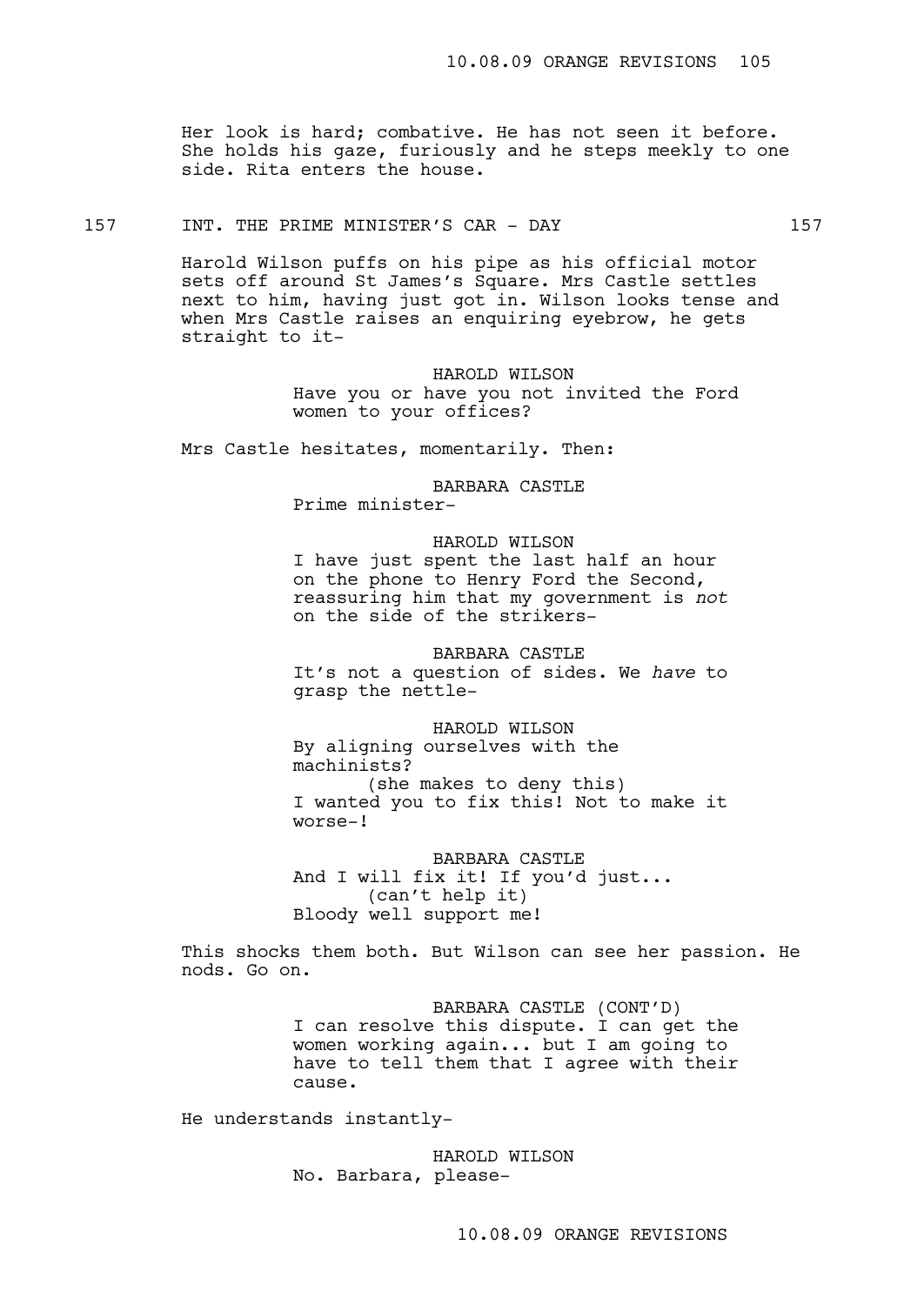BARBARA CASTLE You know their right.

He sighs; his shoulders slump.

HAROLD WILSON Now is not the time-

BARBARA CASTLE Harold, we talked about this in the nineteen fifties, You were adamant-

HAROLD WILSON I wasn't running the country then!

She looks away. Disappointed in him. He sighs. Long beat.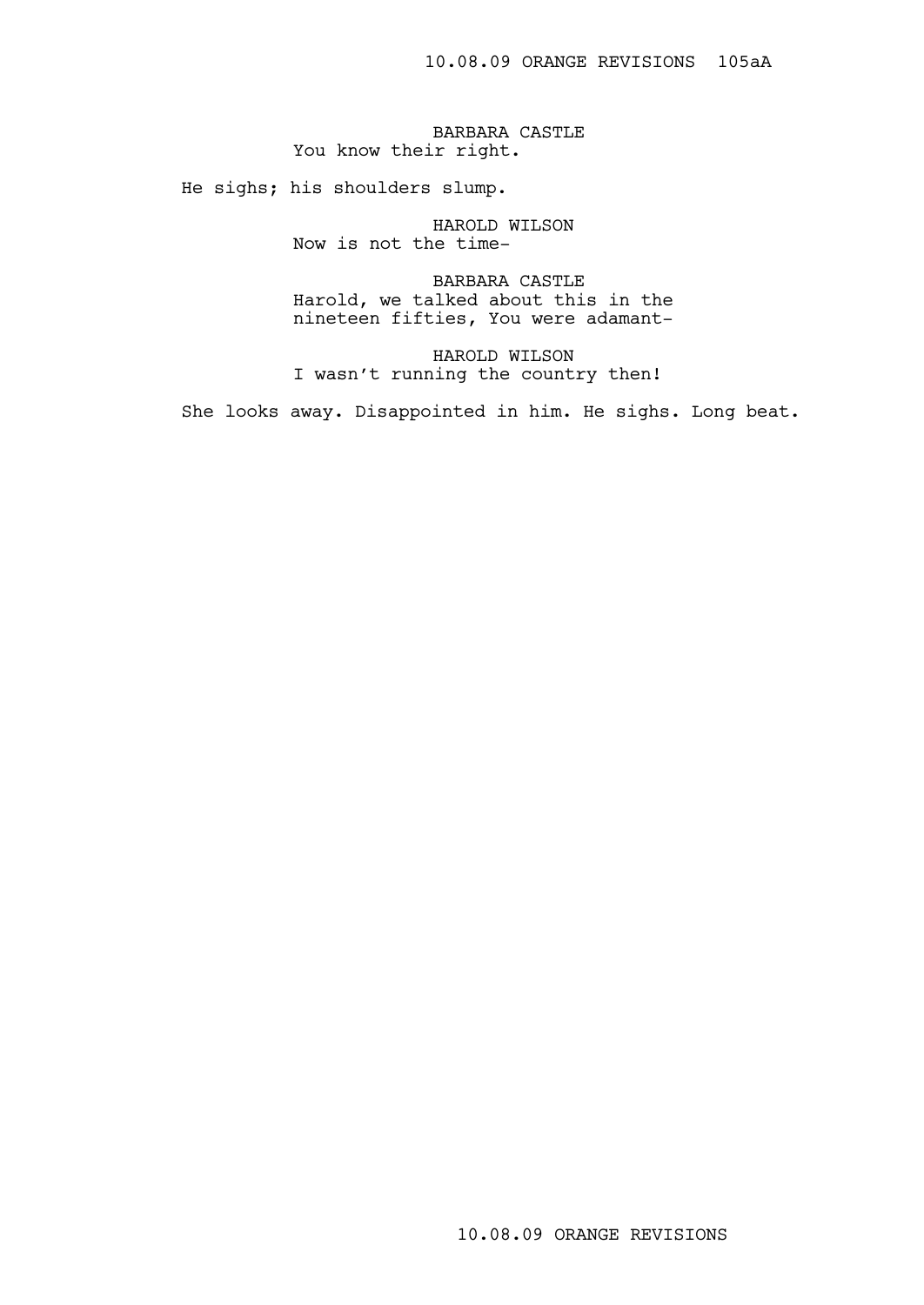HAROLD WILSON (CONT'D) See the women. If that's what you want to do. (she starts to speak; grateful) But! Whatever you do, do not upset Ford! I'm enough trouble with the Americans as it is.

She nods, knowing that she is on a tightrope.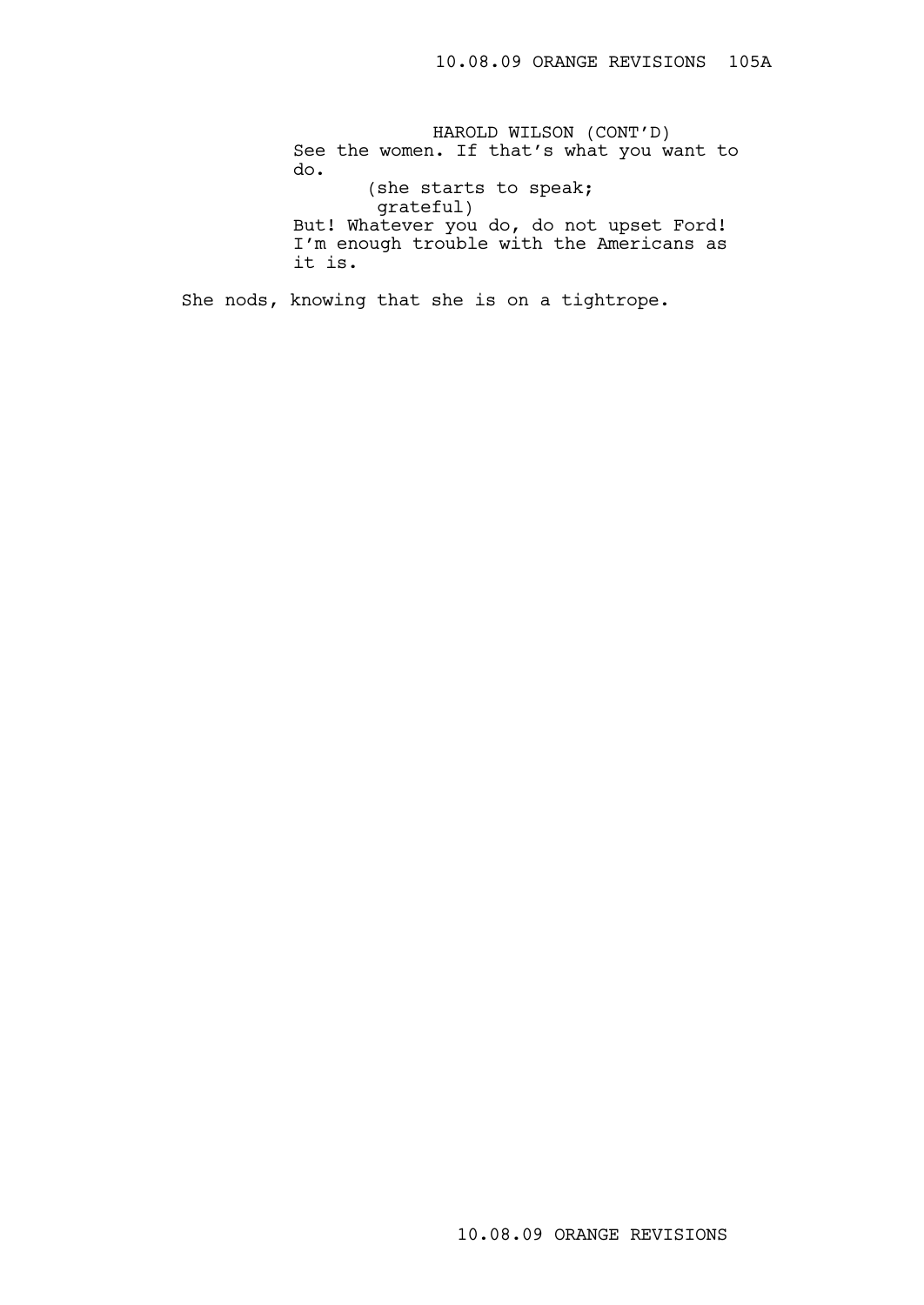158 EXT. ROADSIDE - DAY 158

Rita strides through Dagenham. Pull back. She wears Lisa's Biba dress. Ahead, the other girls wait for her.

159 EXT. BARBARA CASTLE'S WESTMINSTER OFFICES - DAY 159

The rather splendid exterior of Mrs Castle's offices.

160 INT. BARBARA CASTLE'S WESTMINSTER OFFICES - DAY 160

The undersecretaries are struggling with a sofa. They put it down, then straighten. They are sweating.

> BARBARA CASTLE There. Perfect...Actually...Maybe it was better where we had it before- (The men exchange glances) Oh...dizzy me.

The men stagger back with the sofa and she turns away. Up close we see she is nervous. She looks back-

> BARBARA CASTLE (CONT'D) Just the armchairs, then... (she disappears from view) And I want plenty of sherry.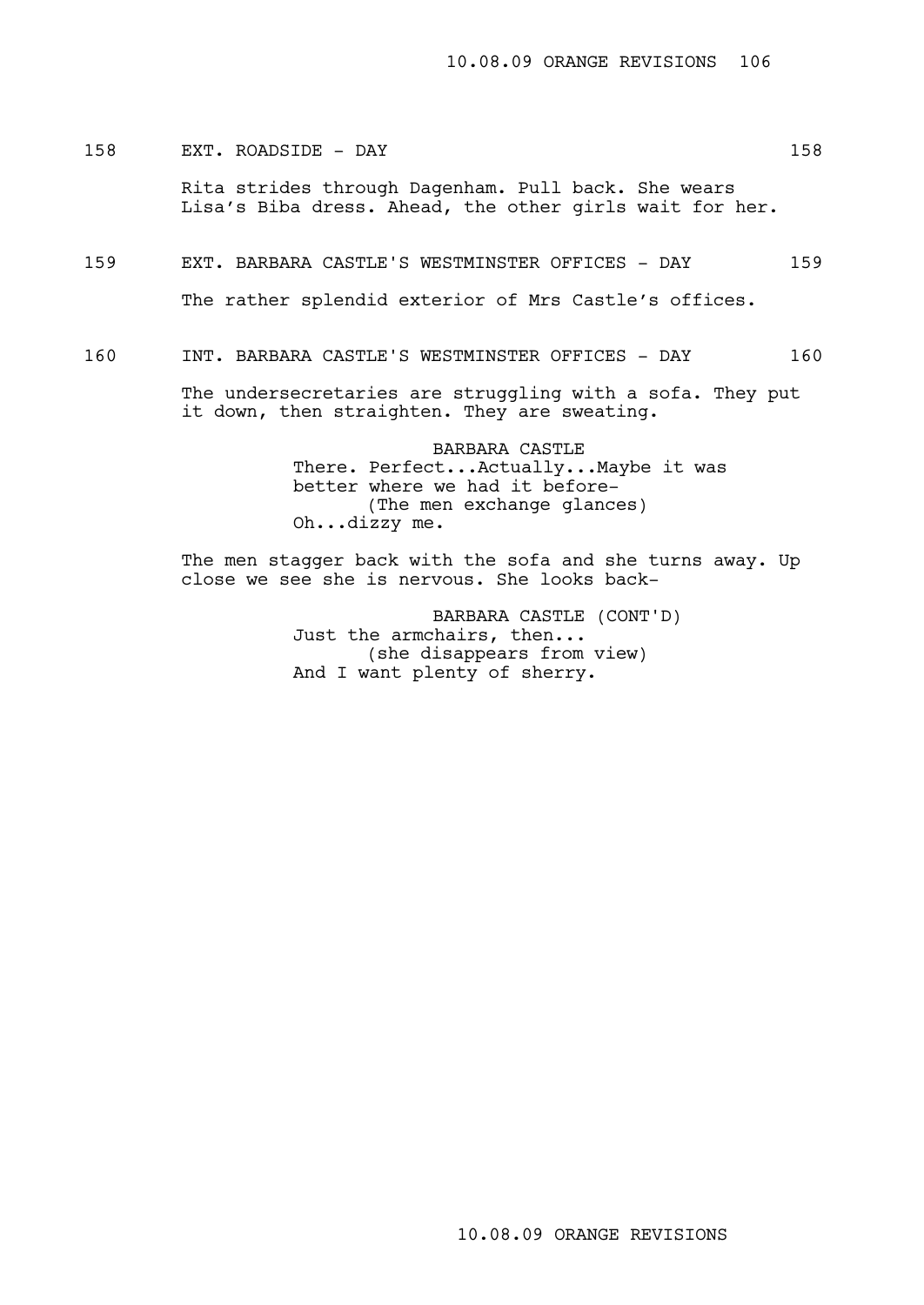| 161 | OMITTED | 161 |
|-----|---------|-----|
| 162 | OMITTED | 162 |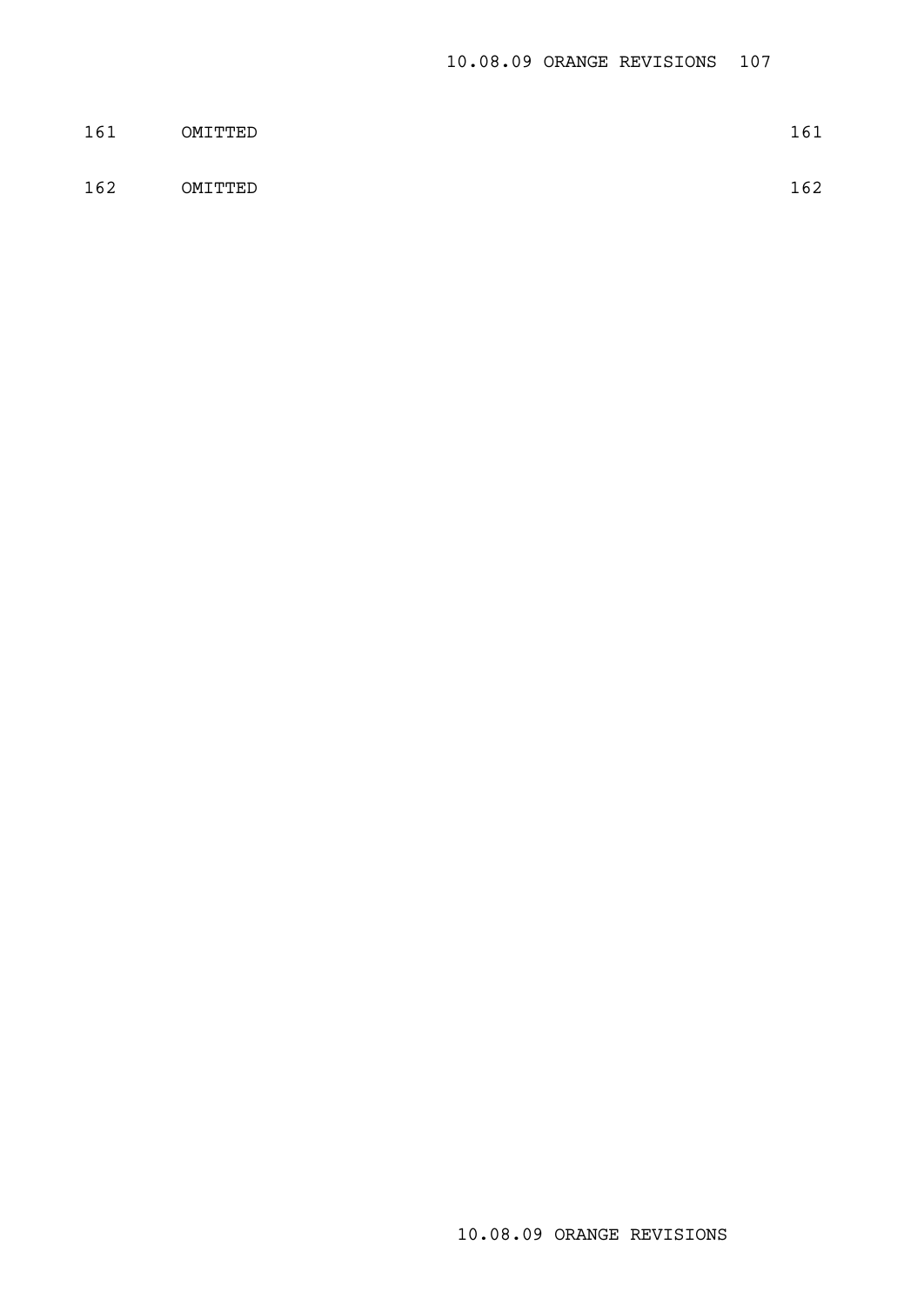# 163 EXT. BARBARA CASTLE'S WESTMINSTER OFFICES - DAY 163

The girls walk towards St James's Square, followed by the press. A second crowd of photographers and a camera crew, already in-situ, rush forwards to envelop them. Behind, the press who have dogged them all day, also shove forwards and a scrum ensues. Before long, one or two of the girls look overwhelmed and panicky.

> RITA If you could just...can we get through please- (she, too, is struggling) You're blockin' the way. You-

CONNIE (O.S.) Make some room, for God's sake-

Rita stops. Looks across. Connie is coming towards her, shoving reporters aside.

# RITA

Connie-

The door opens and an undersecretary steps out.

UNDERSECRETARY Ladies. Good morning...Could you keep back please, gentlemen-

He and a couple more of the staff shove the press back.

RITA

I...?

CONNIE I'm sorry I'm late.

The two women stare, Rita's eyes fill. They embrace.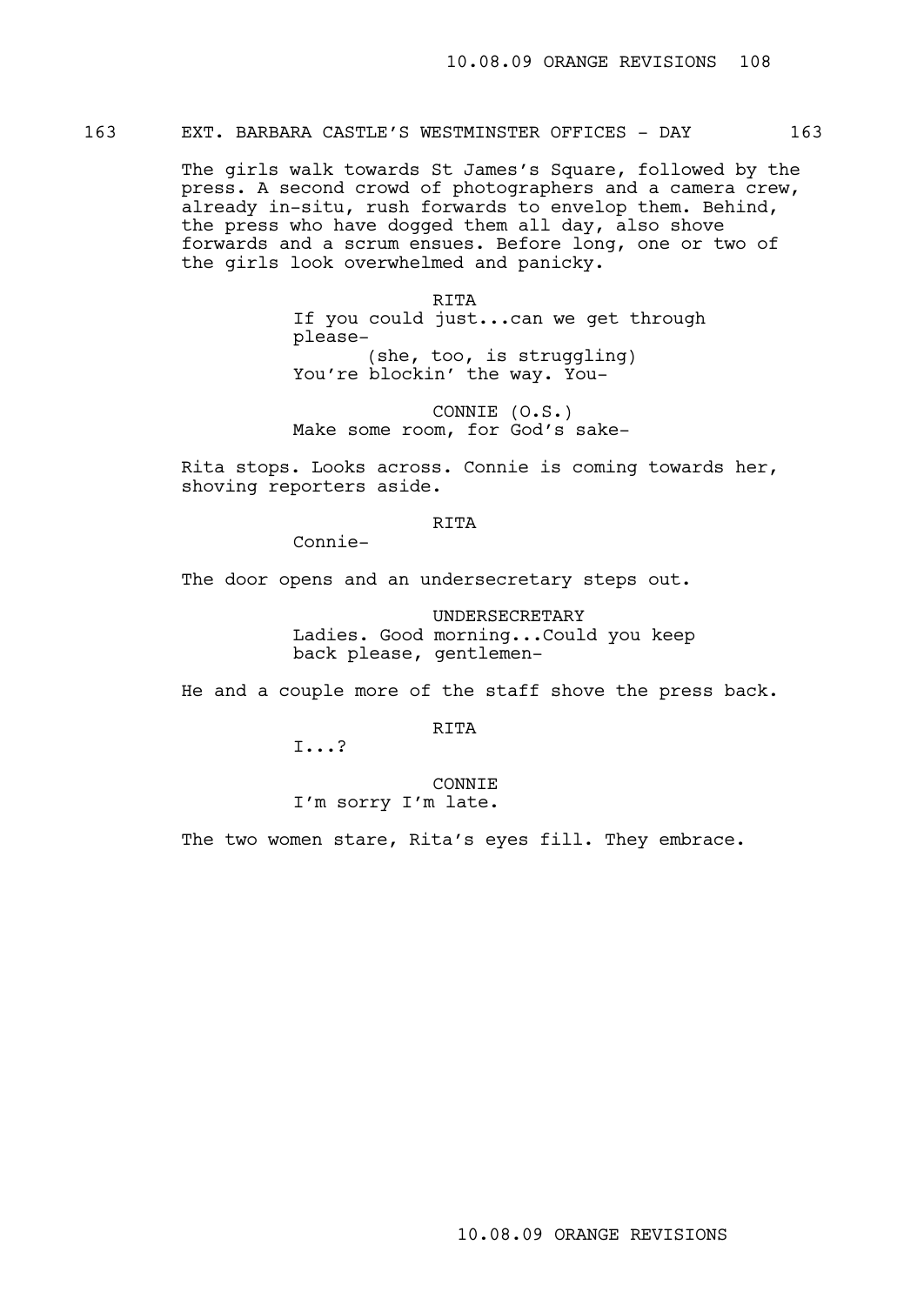163 Cont.EXT. BARBARA CASTLE'S WESTMINSTER OFFICES - DAY 163 Cont.

REPORTER TWO (O.S.)

Rita! Rita! Can we have a final comment-

REPORTER THREE (O.S.)

Rita-

RITA

 $I-$ 

All of the girls are through the cordon and the reporters are pushed back. But still they look formidable-

> REPORTER TWO Rita! Is equal pay really a possibility?

REPORTER THREE What if Mrs Castle says no deal?

REPORTER TWO How will you cope?

RITA

Cope? How will we cope?

She is aware of Connie beside her. Eileen, Sandra and Brenda, too. Rita looks back to the reporter.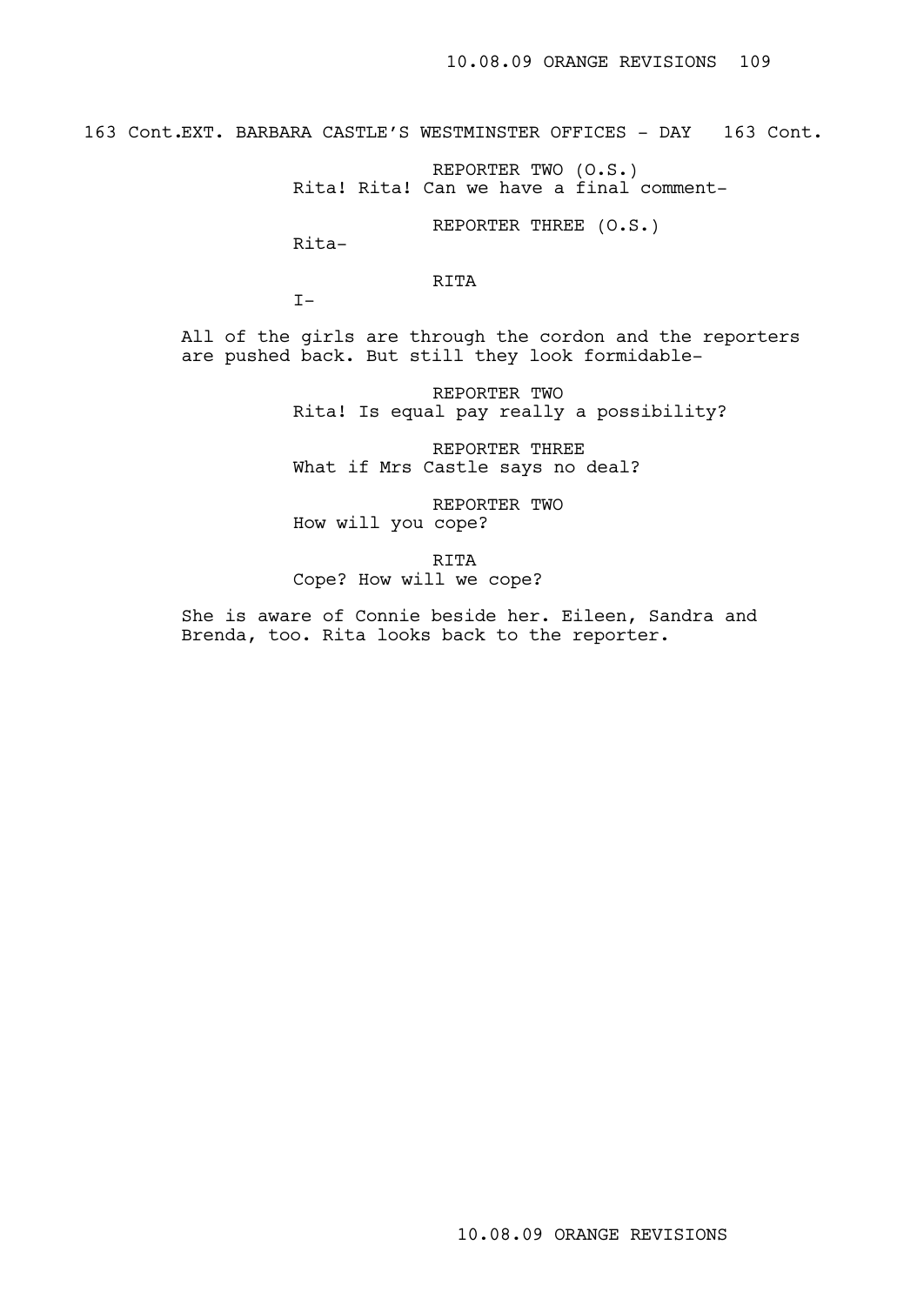RITA (CONT'D) We're women. Now don't ask such stupid questions.

Rita turns to Connie and leads the girls back inside.

### 164 TNT. BARBARA CASTLE'S WESTMINSTER OFFICES - DAY 164

Mrs Castle checks the room; with sofas and armchairs arranged in a circle it now looks like a living room rather than a meeting place. She takes a deep breath and crosses to a large armoire at the back of the room. She opens it and selects a jacket from her closet. She plumps for something rather old. She looks at herself in the door mirror. Very sober. Then she checks shoes. The pair we've seen on several occasions are discarded and a plainer pair popped on. There is knock on the door. An under secretary comes in

> UNDERSECRETARY #2 Minister, there's a slight problem.

Mrs Castle turns to the secretary.

### 164A INT. BARBARA CASTLE'S WESTMINSTER OFFICES - DAY 164A

Mrs Castle walks into a smaller room. A man stands with his back to us. He turns, it's Tooley.

TOOLEY

Mrs Castle.

BARBARA CASTLE Mr Tooley - I wasn't expecting you.

They shake hands.

## TOOLEY

But you are meeting the women?

BARBARA CASTLE

I think it's time I listened to their argument. If you'd care to wait I'll inform you of any decisions we make.

She turns. Tooley watches her; his jaw suddenly tightens-

TOOLEY You know, we basically want the same thing, Mrs Castle...you and I-

She stops and turns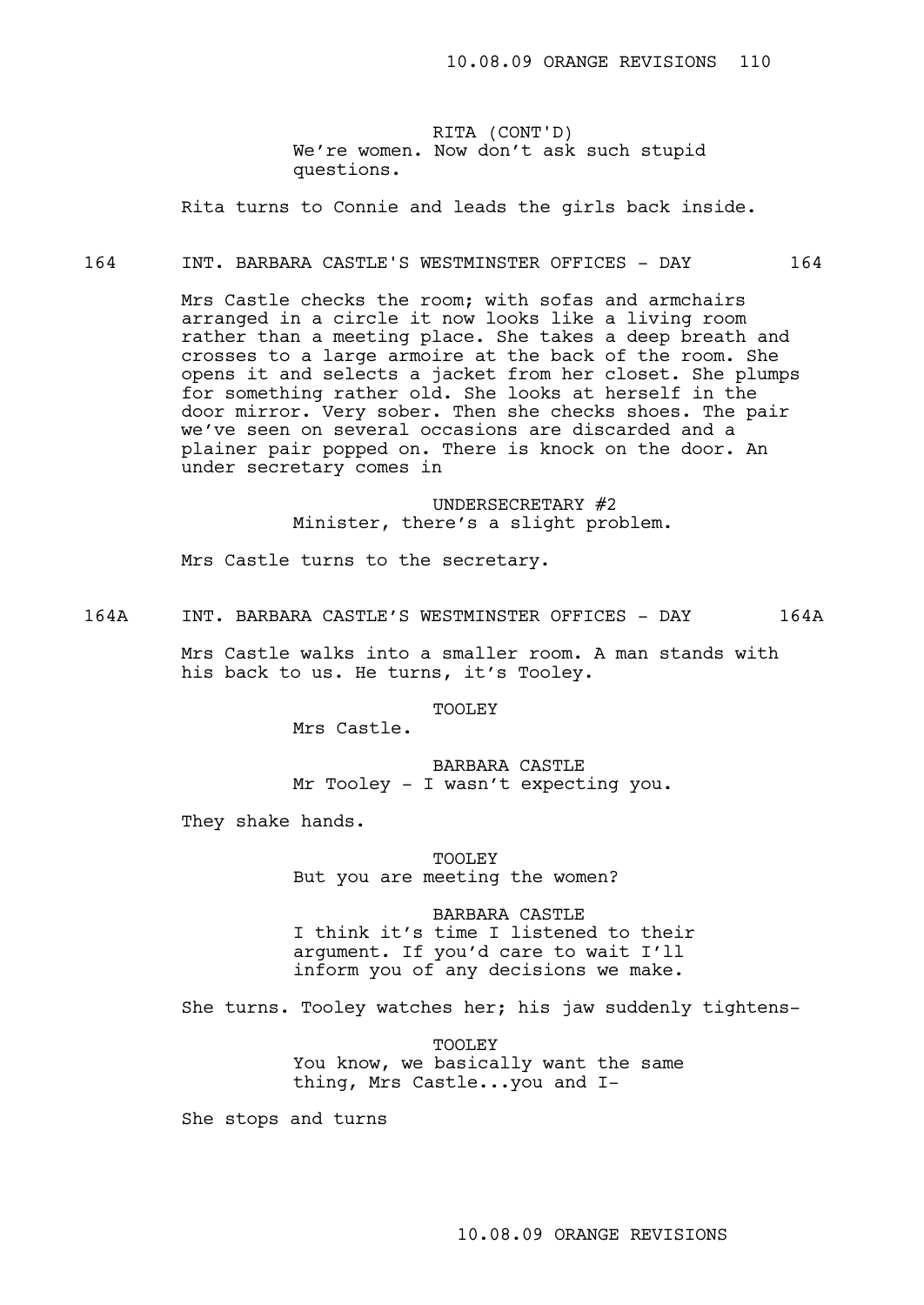TOOLEY (CONT'D) We want to see Ford Motors employing British workers.

BARBARA CASTLE Ford is a vital part of our economy, I'm well aware of that-

TOOLEY

Then don't make us go elsewhere to build our cars...

It wobbles her. He smiles.

TOOLEY (CONT'D)

If you don't help us hold the line here and support us in our efforts to combat the constant strikes which undermine our ability to make cars at a profit...we *will* take our factories elsewhere.

MRS CASTLE Are you threatening me, Mr Tooley?

TOOLEY

I'm just trying to stop 40,000 people from losing their jobs, Mrs Castle. That's how many people we employ in this country...Neither of us wanna take *that* risk...surely?

She holds his gaze. Then she turns away.

164B INT. BARBARA CASTLE'S WESTMINSTER OFFICES - DAY 164B

Mrs Castle closes the door behind her and takes a deep breath.

164C INT. BARBARA CASTLE'S WESTMINSTER OFFICES - DAY 164C

Brenda and Sandra look out of a window, pointing out the sights. But they're nervous. As is Connie who glances to the door. But Rita, who is beside her, sitting on a sofa, can concentrate only on her friend. Finally-

RITA

Connie-

Connie turns. Rita speaks with a hushed voice. She smiles. Then fudges it-

> RITA (CONT'D) Thanks for comin'.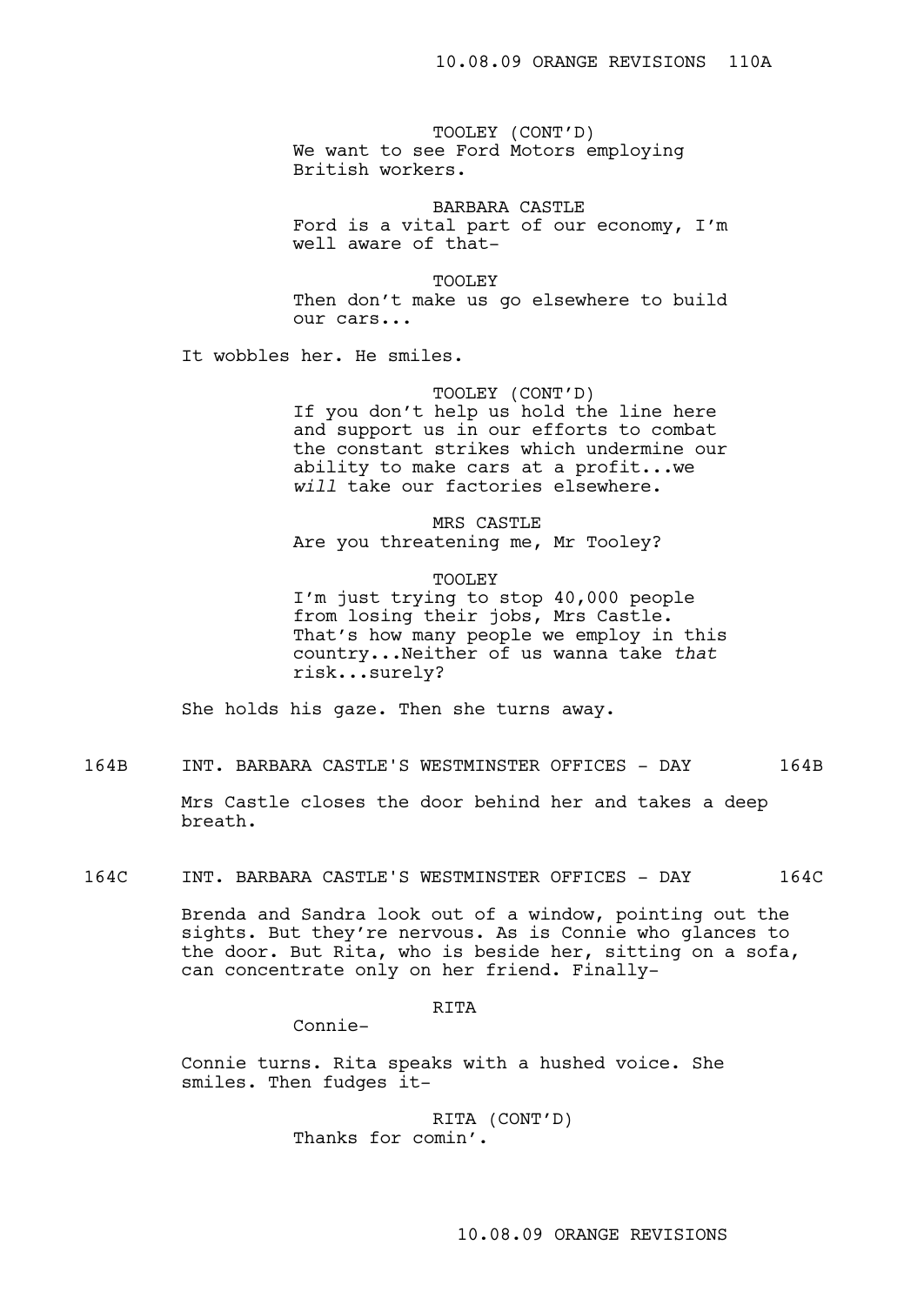Connie smiles. And Rita immediately leans closer in-

## RITA (CONT'D)

I'm so sorry-

CONNIE No! Don't. It's me that needs to apologise- (Rita frowns) I loved George. More than anything. But he's gone now. And it's the right thing. I thought that straightaway. And I felt

guilty...and I took it out on you but... (nods head) He ain't sufferin' and...he is better out of it. I know that...Deep down. And you gotta trust them feelin's. Ain't you? Gotta follow your gut...You taught us that.

Rita is amazed but before she can react, the door is opened and an undersecretary is there.

> UNDERSECRETARY The Minister will see you now-

The women all look at each other.

165 INT. BARBARA CASTLE'S WESTMINSTER OFFICES - DAY 165

They walk into the main office where Mrs Castle is waiting in front of the grand fireplace.

RITA

Mrs Castle?

She turns and smiles

BARBARA CASTLE I am...And you're Mrs O'Grady. I recognise you from the news.

She crosses and they shake.

RITA I'm pleased to meet you.

BARBARA CASTLE

And me, you.

Mrs Castle looks to the others.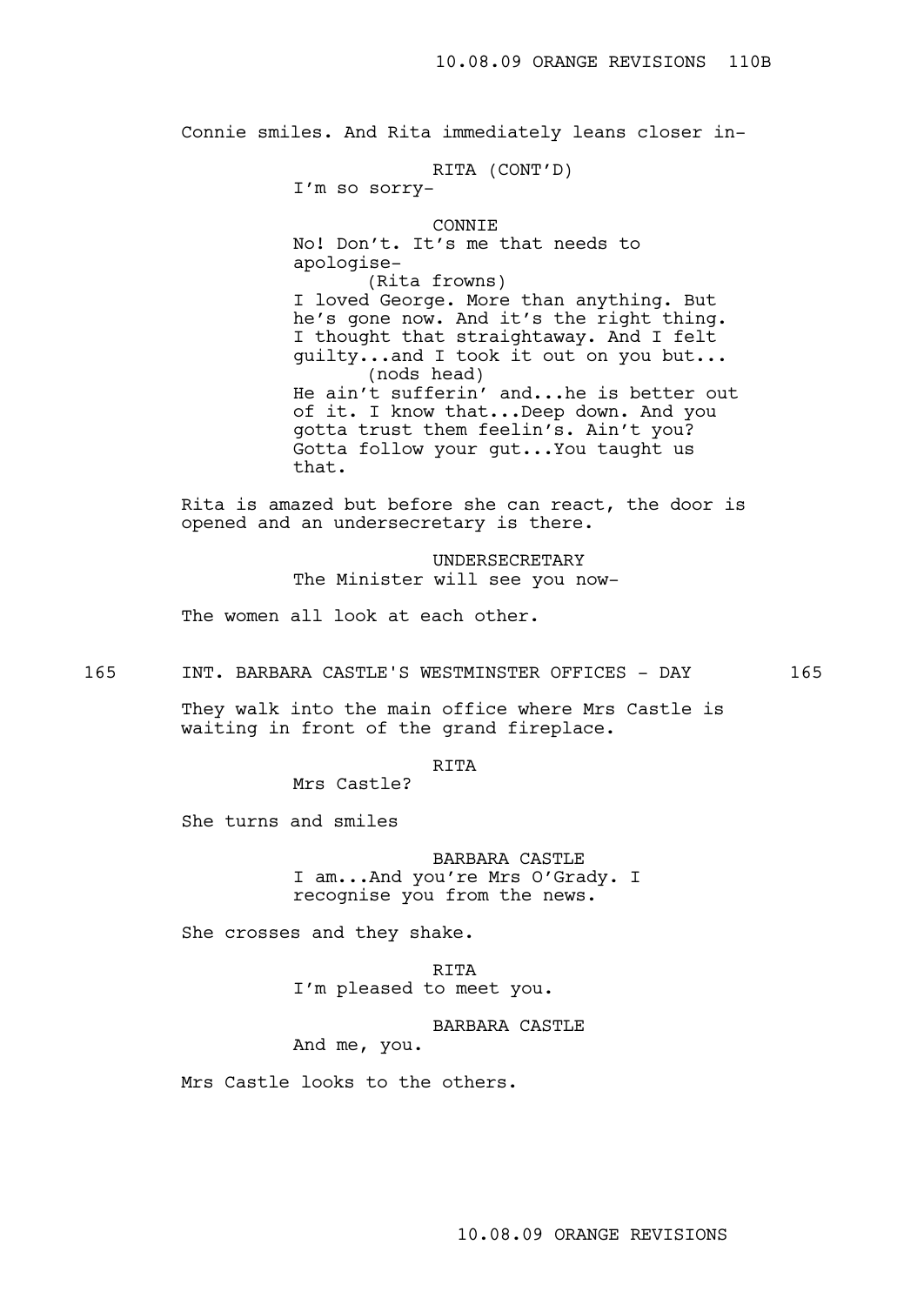RITA Sorry. This is Connie, Brenda and Sandra.

BARBARA CASTLE I'm delighted you could all come

They all nod. Mrs Castle's brain is racing.

BARBARA CASTLE (CONT'D) Please take a seat. Would you care for a sherry?

Mrs Castle, nods to a strategically placed undersecretary.

> BRENDA You ain't got whiskey, have you?

The girls look to Brenda thunderously.

165A INT. BARBARA CASTLE'S WESTMINSTER OFFICES - DAY 165A

Tooley is waiting still. He is brought a second cup of tea. He looks irritated.

UNDERSECRETARY #2

Sugar?

TOOLEY

No.

The undersecretary takes the empty and leaves the full cup. Tooley looks to the door. All alpha male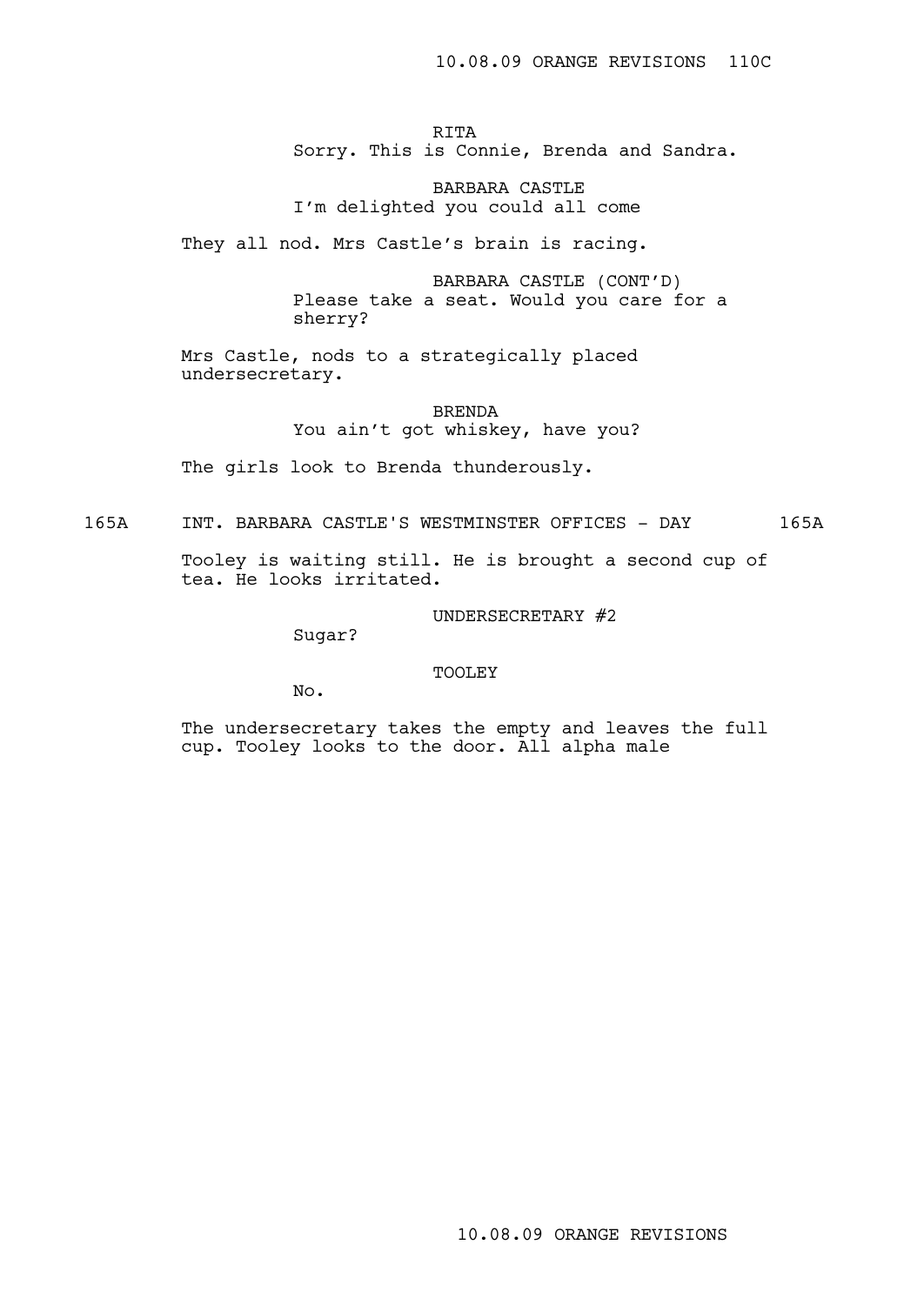# 166 OMITTED 166

#### 167 INT. BARBARA CASTLE'S WESTMINSTER OFFICES - AFTERNOON 167

Mrs Castle places her jacket on her chair. She's delaying. Then she turns to Rita who sits directly opposite, a small table between them.

> BARBARA CASTLE I've been following your dispute very closely. And I want to say how proud I am of the battle you've fought. I fully support the struggle for equal pay.

The girls look to each other, flushed with hope.

BARBARA CASTLE (CONT'D) And you *will* have it...But in time.

#### RITA

What?

#### BARBARA CASTLE

Industry is going to object. The Lords'll kick up a fuss. The press'll have a field day...It isn't going to be easy-

RITA

### What is, that's worth havin'?

Mrs Castle makes to retort then stops and considers the girls. This is difficult. But she drives on-

### BARBARA CASTLE

Return to work, get back to your machines and then you have my word that I will push forward with your fight-

### RITA

No!

The girls were all thinking it but Rita's vehemence still surprises.

BARBARA CASTLE

Mrs O'Grady-

RITA That ain't good enough- (Barbara makes to speak) We want somethin' now! Somethin' solid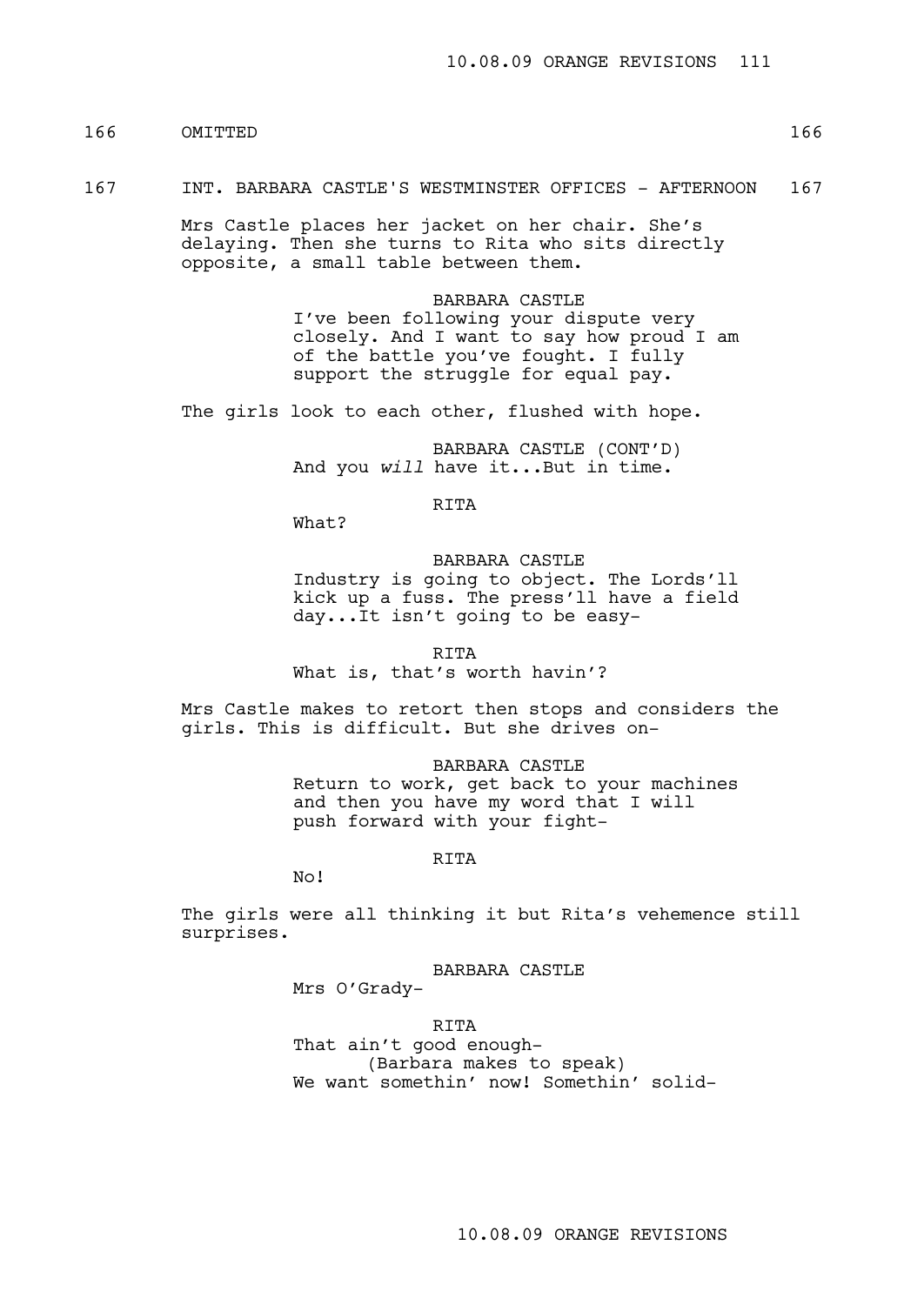MRS CASTLE

But-

RITA You got the authority, you-(upset) We thought...seein' you, we'd-

MRS CASTLE In politics you sometimes have to play the long game-

RITA We ain't politicians! We're workin' women. And so are you!

Mrs Castle blinks. Rita too. A beat. Then Mrs Castle straightens.

> BARBARA CASTLE Very well. What would it take...? To get you back.

## RITA

Excuse me?

BARBARA CASTLE The something solid...And mark well, I say some thing, not everything.

RITA

We'd need...guarantee of an Equal Pay Act and...an immediate and...considerable movement towards the male rate at Ford.

Mrs Castle considers them. Her eyes narrow.

BARBARA CASTLE Seventy five per cent?

### RITA

Ninety.

Mrs Castle's eyes widen.

BARBARA CASTLE You're putting me in a very difficult position...

167A INT. BARBARA CASTLE'S WESTMINSTER OFFICES ANTE ROOM - DAX7A

Mrs Castle closes the door behind her. Her brain races. She turns to an undersecretary in the room.

> BARBARA CASTLE Get me the Prime Minister.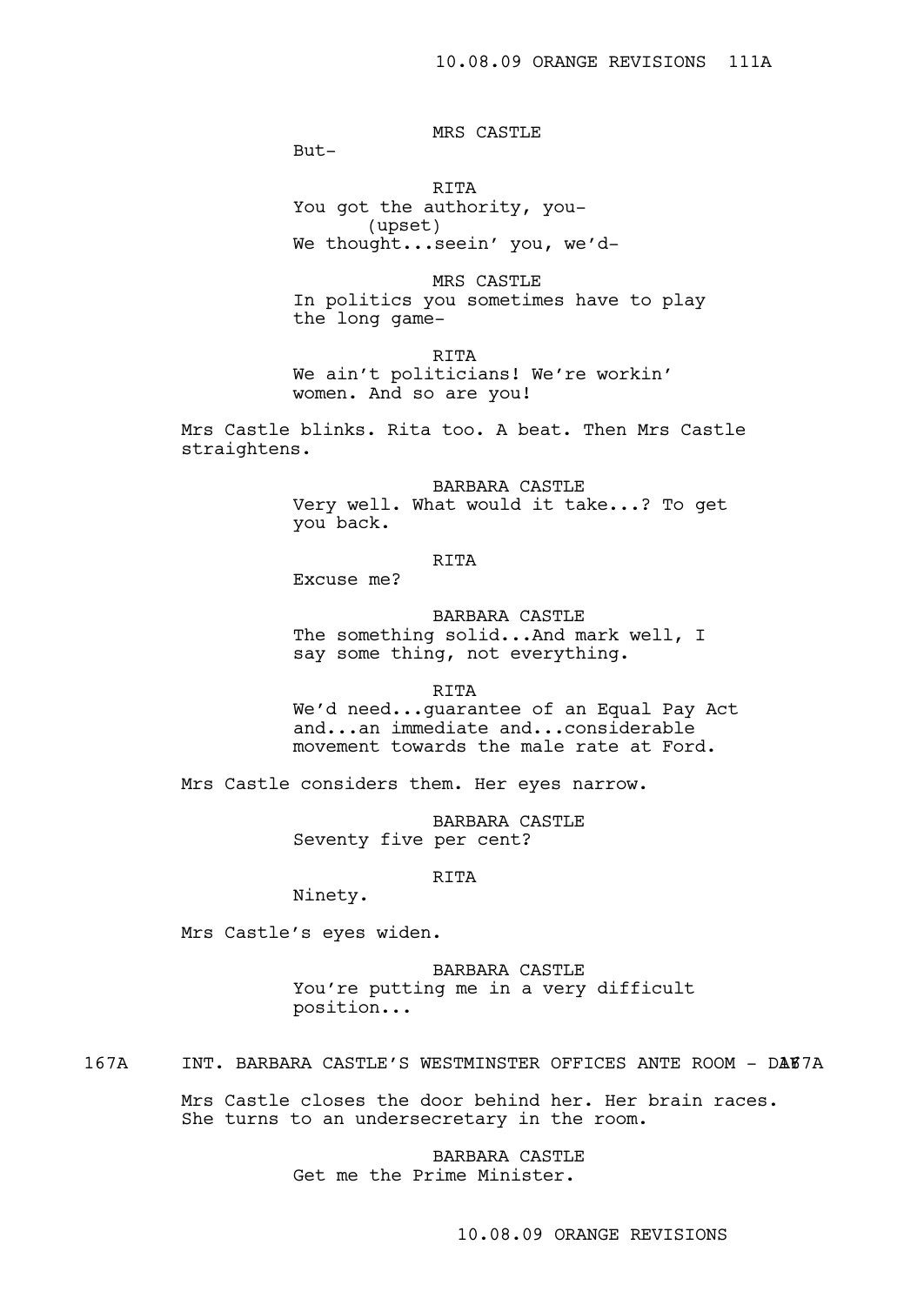He picks up the phone. Mrs Castle's jaw tightens.

167B INT. BARBARA CASTLE'S WESTMINSTER OFFICES - DAY 167B

Tooley waits, fidgeting. An undersecretary sticks his head round the door with a teapot and an enquiring expression.

### TOOLEY Whadd'ya think?

The undersecretary ducks away.

167C INT. BARBARA CASTLE'S WESTMINSTER OFFICES - DAY 167C

The women sit on the edges of their seats and wait. Rita feels self conscious.

> RITA I wasn't too...aggressive?

> > BRENDA

Naah. (looks to Sandra) They have got rid of hangin' ain't they?

Connie simply squeezes Rita's hand.

167D INT. BARBARA CASTLE'S WESTMINSTER OFFICES, ANTE ROOM - 167D DAY

The undersecretary puts down the phone.

UNDERSECRETARY He's on a plane. Won't land until this evening.

Mrs Castle says nothing. Just exhales, slowly. Then she looks to the opposite ends of the room. Two doors. Two choices. She takes a deep breath.

167E INT. MRS CASTLE'S WESTMINSTER OFFICES - DAY 167E

Mrs Castle strides into Tooley's room. Tooley immediately makes to speak- but Mrs Castle gets there first.

> BARBARA CASTLE That risk; you were talking about, Mr Tooley. I'm going to have to take it. (he frowns) *All* women are entitled to equal pay and I intend to begin the process of enshrining that fact in law. Whatever the cost. (Tooley is ashen) (MORE)

> > 10.08.09 ORANGE REVISIONS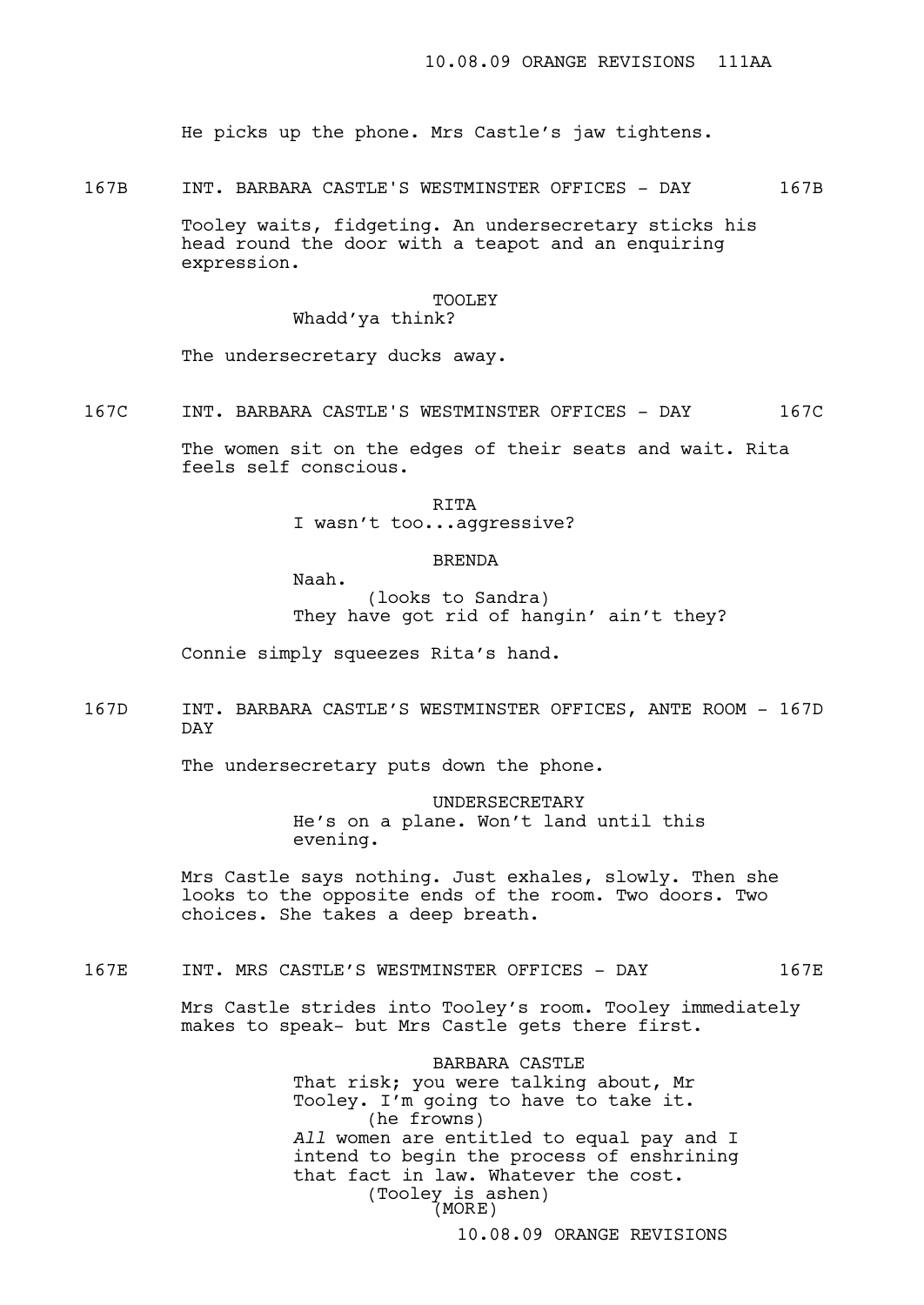So, the question is...do you want to wait until it *is* Law before you get your machinists back to work, or do you want to make a gesture now and see production resume immediately? BARBARA CASTLE (CONT'D)

Tooley stares at Mrs Castle. Endgame. Who will back down?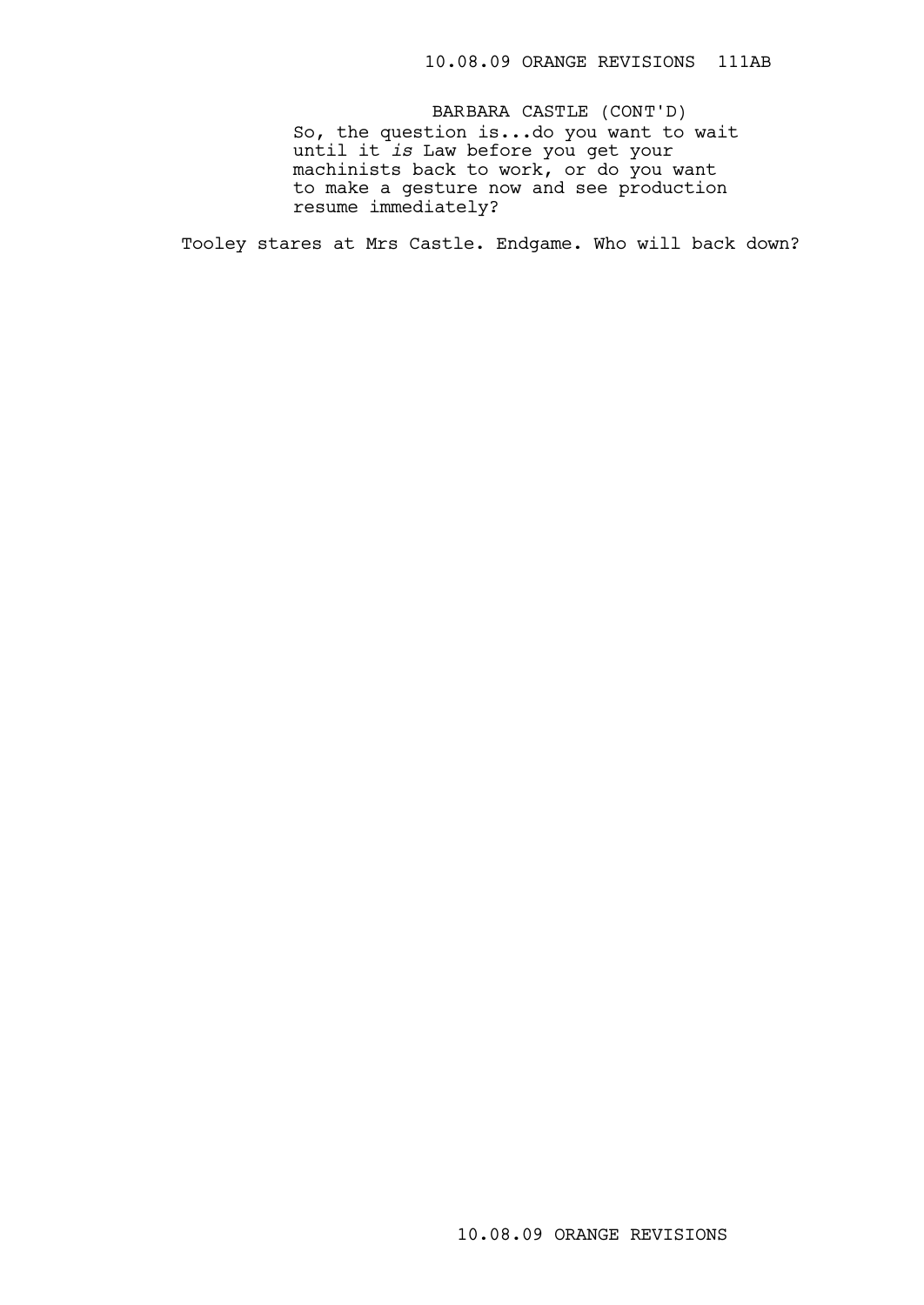| 168  | OMITTED | 168  |
|------|---------|------|
| 169  | OMITTED | 169  |
| 169A | OMITTED | 169A |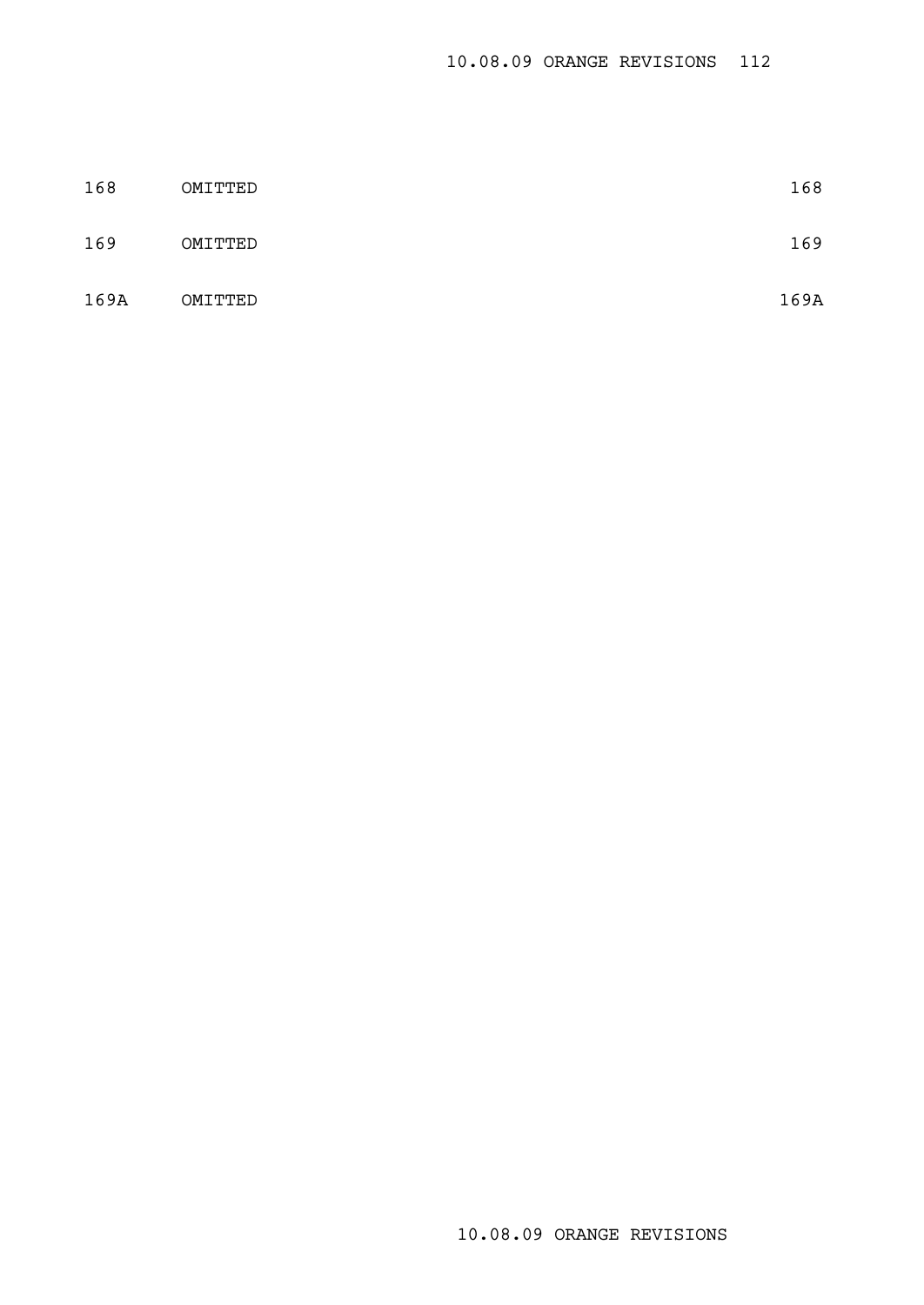169B OMITTED 169B

169C OMITTED 169C

169D EXT. BARBARA CASTLE'S WESTMINSTER OFFICES - DAY 169D

Eileen, Monica and the other women wait patiently with their banners. Albert appears and dispenses beers.

169E INT. BARBARA CASTLE'S WESTMINSTER OFFICES - DAY 169E

The women stare at empty glasses. Brenda takes a pull on her whiskey.

BRENDA

I'm gonna miss all this.

The girls smile but they're so nervous. And then the door opens. All heads turn and Mrs Castle walks slowly into the room.

> BARBARA CASTLE We have a deal.

#### CONNIE

90%?

Suddenly, Barbara looks uneasy. She shakes her head. The girls look worried.

# BARBARA CASTLE

92...

Rita is stunned. She sees Mrs Castle's twinkling smile. And she, along with the girls, smiles.

# RITA

# Thank you!

Mrs Castle grabs a glass and toasts with Rita. Brenda smiles and looks to Connie who is grinning, too.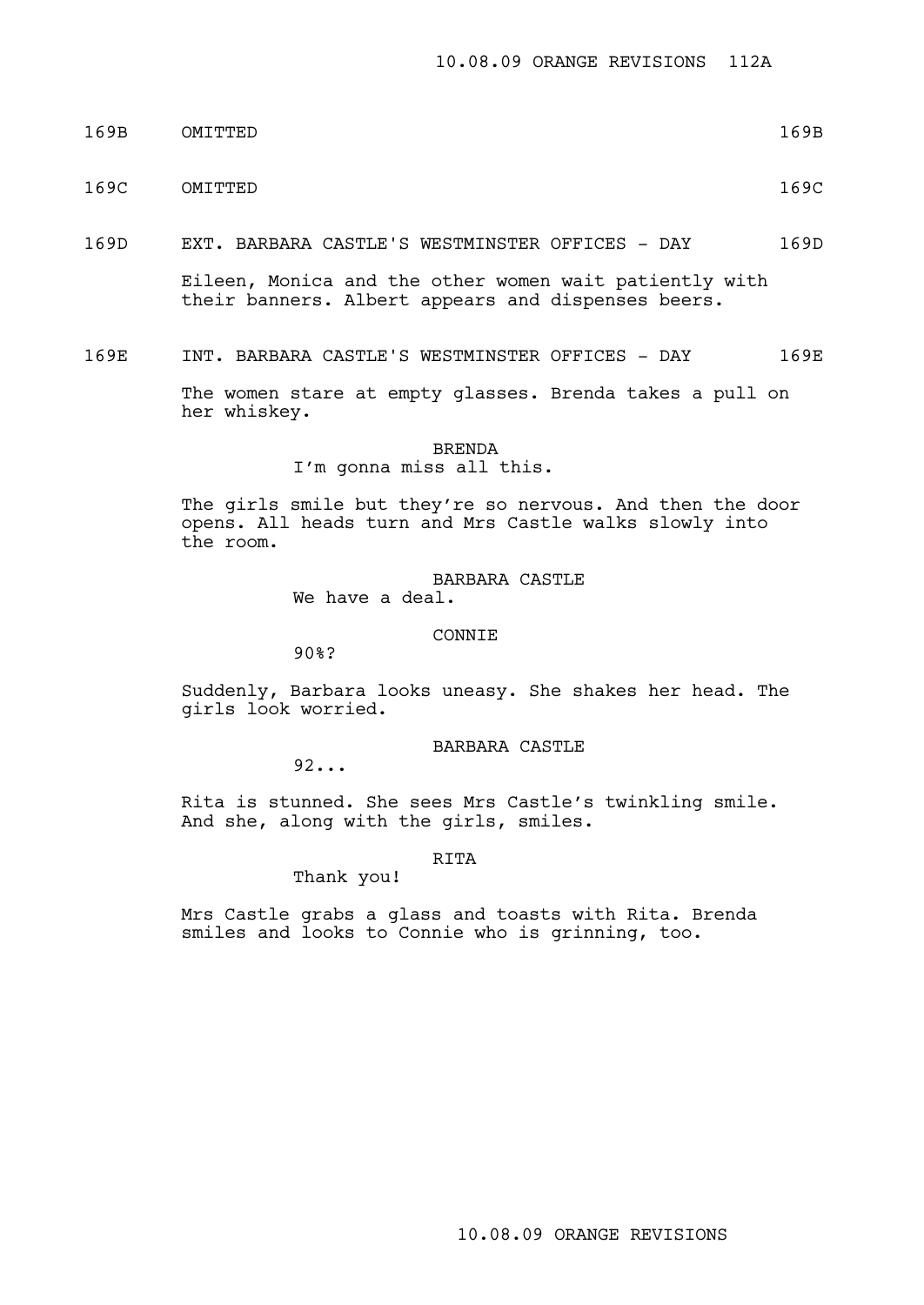$169E$  169E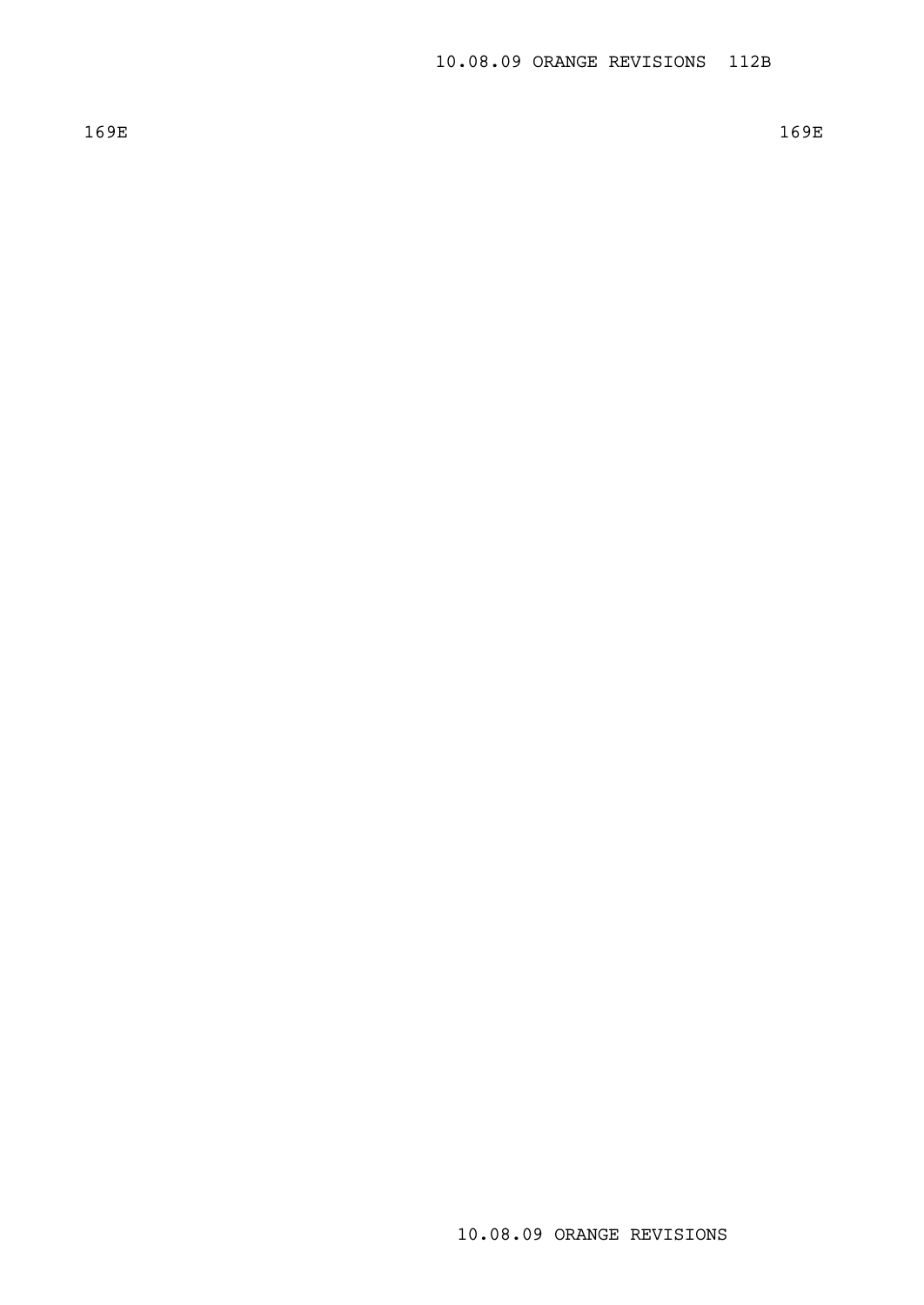170 EXT. BARBARA CASTLE'S WESTMINSTER OFFICES - AFTERNOON 170

The women look tired as well as happy as they walk into the sunlight. Mrs Castle stops as they are greeted by camera flashes, and turns to Rita.

> BARBARA CASTLE That's Biba... I saw it in a magazine-

Rita nods to Mrs Castle's outfit.

RITA

And that's C and A. I've got one at home... Seems we all dressed up... And you dressed down... Who did that put at an advantage do you think?

Mrs Castle laughs.

RITA (CONT'D)

After you.

BARBARA CASTLE Oh, no, young lady. After you.

Mrs Castle indicates that Rita should step forward first. And Rita moves towards the crowd.

171 EXT. BARBARA CASTLE'S WESTMINSTER OFFICES - AFTERNOON 171

Black and white TV footage. Mrs Castle stands with the girls. She clears her throat.

# BARBARA CASTLE

Thank you...Thank you very much...I'm delighted to say that following our talks this afternoon, getting down to the nitty gritty, the 187 Ford machinists will be going back to work on the 1st of July. They will get an immediate pay rise of 7d an hour which will put them at 92% of the male rate. However, this is not an end to it. As a result of our discussion, I can announce that the government is fully committed to the creation of an Equal Pay Act and by the Autumn of this year, I guarantee appropriate legislation will be put into place to ensure that that act becomes law.

She steps back. Cameras flash and reporters call out. Rita breathes deeply, absorbing the scene.